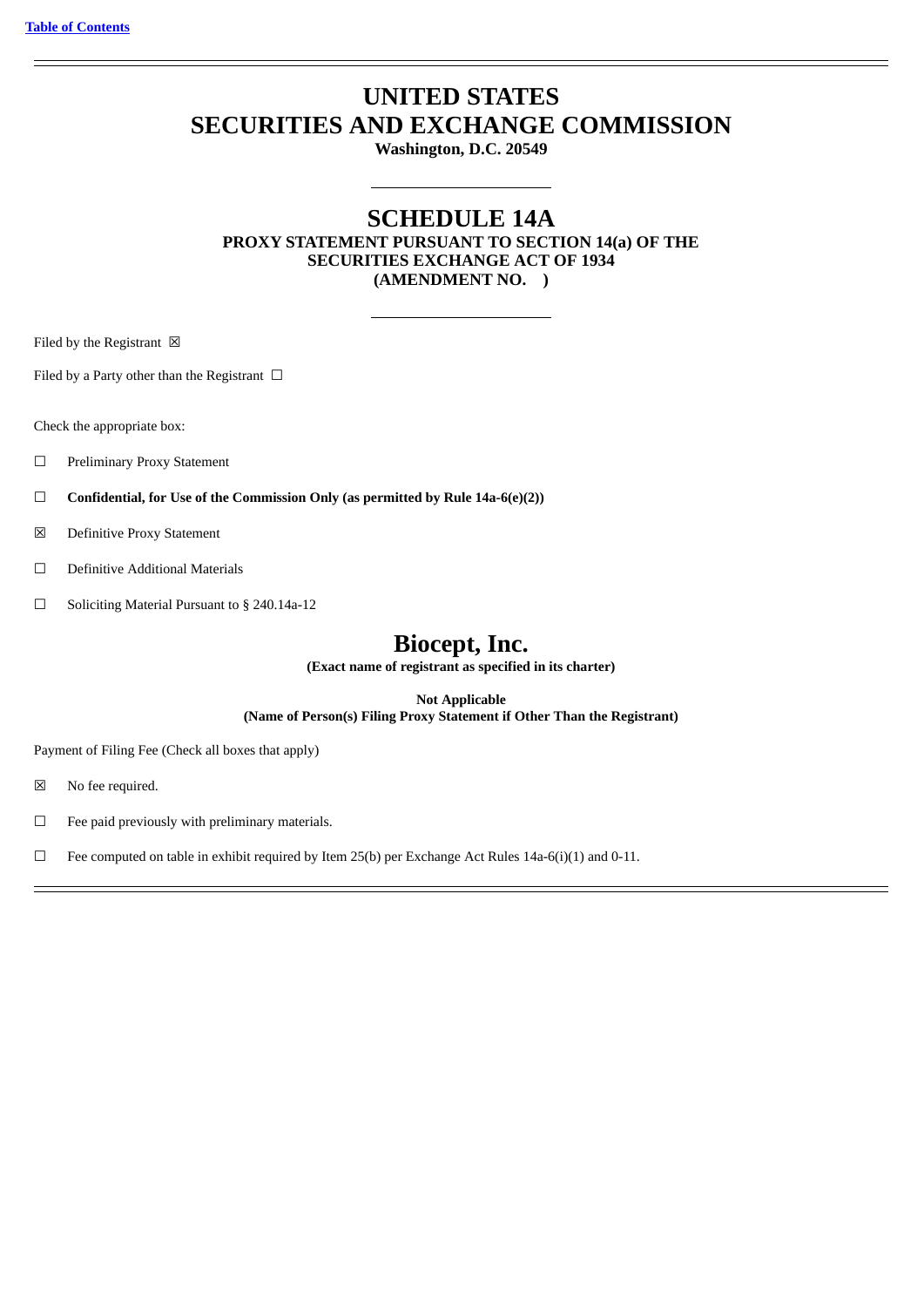

# **NOTICE OF ANNUAL MEETING OF STOCKHOLDERS TO BE HELD JUNE 10, 2022**

Dear Stockholders:

You are cordially invited to attend the 2022 Annual Meeting of Stockholders, or the Annual Meeting, of Biocept, Inc. on June 10, 2022, at 1:30 P.M. Pacific Time. The Annual Meeting will be a completely virtual meeting of stockholders. You can attend the Annual Meeting by visiting www.proxydocs.com/BIOC where you will be able to listen to the meeting live, submit questions and vote online.

We are holding the Annual Meeting for the following purposes, as more fully described in the accompanying Proxy Statement:

- 1. To elect one Class III director for a three-year term to expire at the 2025 annual meeting of stockholders;
- 2. To approve an amendment to our 2013 Amended and Restated Equity Incentive Plan, as amended, to increase the number of shares authorized for issuance under such plan by 3,000,000 shares;
- 3. To approve, on an advisory basis, the compensation of the Company's named executive officers, as disclosed in the Proxy Statement accompanying this notice; and
- 4. To transact any other business that may be properly brought before the Annual Meeting or any continuation, adjournment or postponement thereof.

All of our stockholders of record as of April 27, 2022, are entitled to attend and vote at the Annual Meeting and at any adjournment or postponement of the Annual Meeting.

To participate in the Annual Meeting virtually via the Internet, please visit www.proxydocs.com/BIOC. In order to attend, you must register in advance at www.proxydocs.com/BIOC prior to the deadline of June 8, 2022 at 5:00 p.m., Eastern Time. Upon completing your registration, you will receive further instructions via email, including your unique links that will allow you access to the meeting and to submit questions during the meeting. You will not be able to attend the Annual Meeting in person.

Our board of directors recommends that you vote **FOR** the election of the director nominee named in Proposal 1, **FOR** the approval of an amendment to our 2013 Amended and Restated Equity Incentive Plan, as amended, as described in Proposal 2, and **FOR** the approval of, on an advisory basis, the compensation of our named executive officers, as described in Proposal 3.

Important Notice Regarding the Availability of Proxy Materials for the Shareholders' Meeting to Be Held on June 10, 2022 at 1:30 P.M. Pacific **Time, to be held virtually through** www.proxydocs.com/BIOC**.**

> **The Proxy Statement, Form 10-K and annual report to stockholders are available at** www.proxydocs.com/BIOC**.**

You are cordially invited to attend the Annual Meeting, conducted via live webcast, by registering at www.proxydocs.com/BIOC. You will not be able to attend the Annual Meeting in person. Your vote is very important. Whether or not you plan to attend the Annual Meeting, we encourage you to read this Proxy Statement and cast your vote by completing, signing, dating and returning the enclosed proxy card, or by voting over the telephone or the internet as instructed in these materials, as promptly as possible. Even if you have voted by proxy, you may still vote live online at the meeting if you attend the meeting via the internet. Please note, however, that if your shares are held of record by a broker, bank or other nominee and you wish to vote at the meeting, you must obtain a proxy issued in your name from that record holder.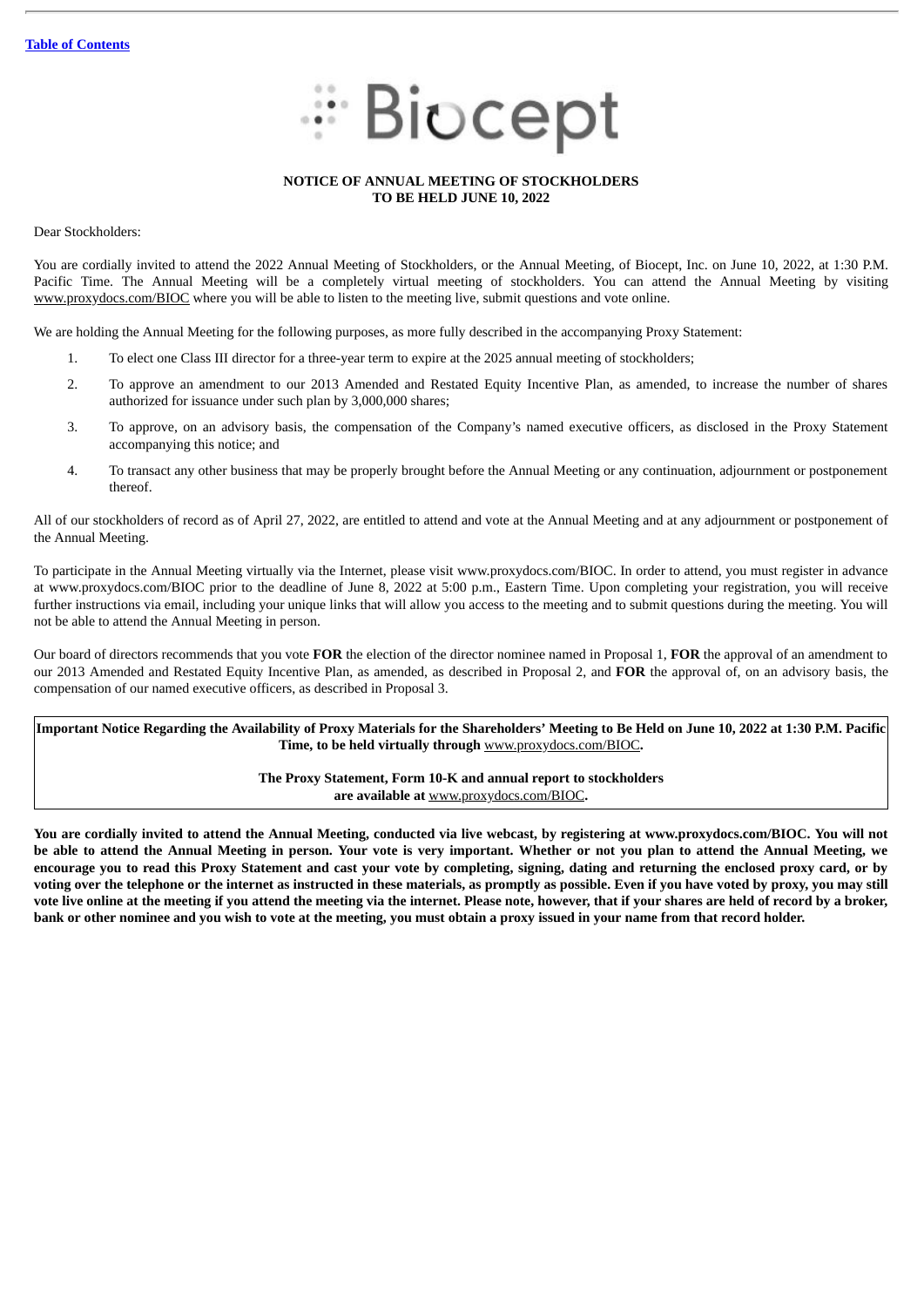By Order of the Board of Directors

Sincerely,

 $-1$ Zuccel Samuel D. Riccitelli

Interim President and Chief Executive Officer

San Diego, California May 2, 2022

**Your vote is important. Please vote your shares whether or not you plan to attend the meeting.**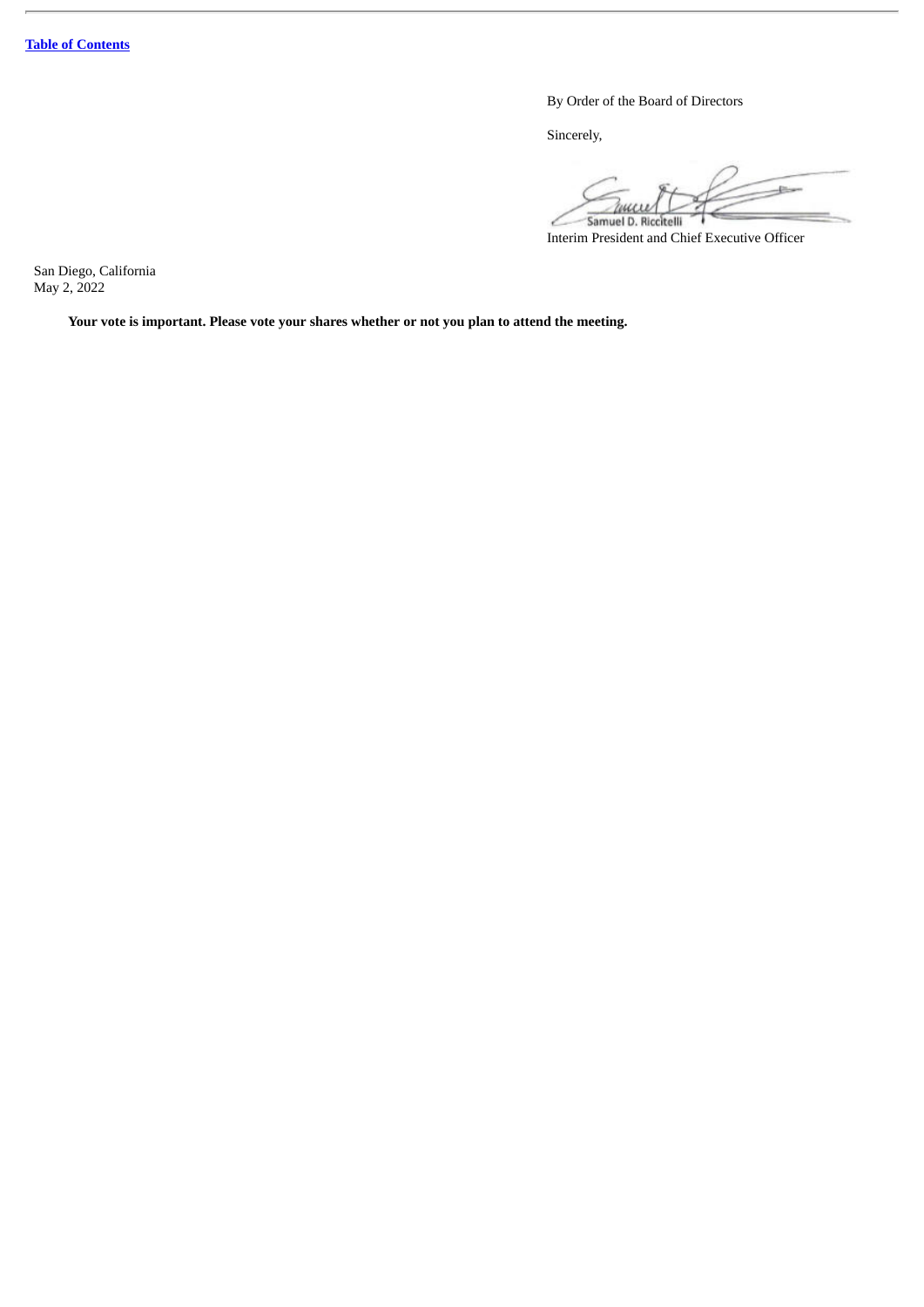ł.

# **TABLE OF CONTENTS**

<span id="page-3-0"></span>

| <b>OUESTIONS AND ANSWERS ABOUT THE ANNUAL MEETING AND VOTING</b>                            | Page<br>1 |
|---------------------------------------------------------------------------------------------|-----------|
| PROPOSAL 1: ELECTION OF DIRECTORS                                                           | 6         |
| <b>Board Structure</b>                                                                      | 6         |
| <b>Election of Directors</b>                                                                | 6         |
| <b>Nominees for Director</b>                                                                | 7         |
| <b>Members of Our Board of Directors</b>                                                    | 8         |
| <b>Corporate Governance</b>                                                                 | 12        |
| Director Independence                                                                       | 12        |
| <b>Agreements with Directors</b>                                                            | 12        |
| <b>Legal Proceedings with Directors</b>                                                     | 12        |
| <b>Board Leadership Structure</b>                                                           | 12        |
| <b>Board Role in Risk Oversight</b>                                                         | 12        |
| <b>Board and Committee Meetings</b>                                                         | 13        |
| Director Attendance at Annual Meetings                                                      | 13        |
| <b>Executive Sessions</b>                                                                   | 13        |
| <b>Board Committees</b>                                                                     | 13        |
| <b>Director Nomination Process</b>                                                          | 16        |
| <b>Codes of Conduct and Ethics</b>                                                          | 18        |
| <b>Hedging Policy</b>                                                                       | 18        |
| <b>Stockholder Communications with our Board of Directors</b>                               | 18        |
| <b>Director Compensation</b>                                                                | 19        |
| PROPOSAL 2: APPROVAL OF AN AMENDMENT TO OUR 2013 AMENDED AND RESTATED EQUITY INCENTIVE PLAN | 22        |
| PROPOSAL 3: ADVISORY VOTE ON EXECUTIVE COMPENSATION                                         | 33        |
| <b>RATIFICATION OF APPOINTMENT OF INDEPENDENT REGISTERED PUBLIC ACCOUNTING FIRM</b>         |           |
| [NULL]                                                                                      |           |
| <b>Executive Officers</b>                                                                   | 36        |
| <b>Security Ownership of Certain Beneficial Owners and Management</b>                       | 37        |
| <b>Executive Compensation</b>                                                               | 39        |
| <b>Narrative Disclosure to Summary Compensation Table</b>                                   | 39        |
| <b>Outstanding Equity Awards</b>                                                            | 42        |
| Potential Payments Upon Termination or Change-In-Control                                    | 43        |
| <b>Equity Compensation Plan Information</b>                                                 | 44        |
| <b>Certain Relationships and Related Transactions</b>                                       | 46        |
| <b>Policies and Procedures for Related Party Transactions</b>                               | 46        |
| <b>Annual Report</b>                                                                        | 47        |
| <b>Stockholders Sharing the Same Address</b>                                                | 48        |
| <b>Other Matters</b>                                                                        | 49        |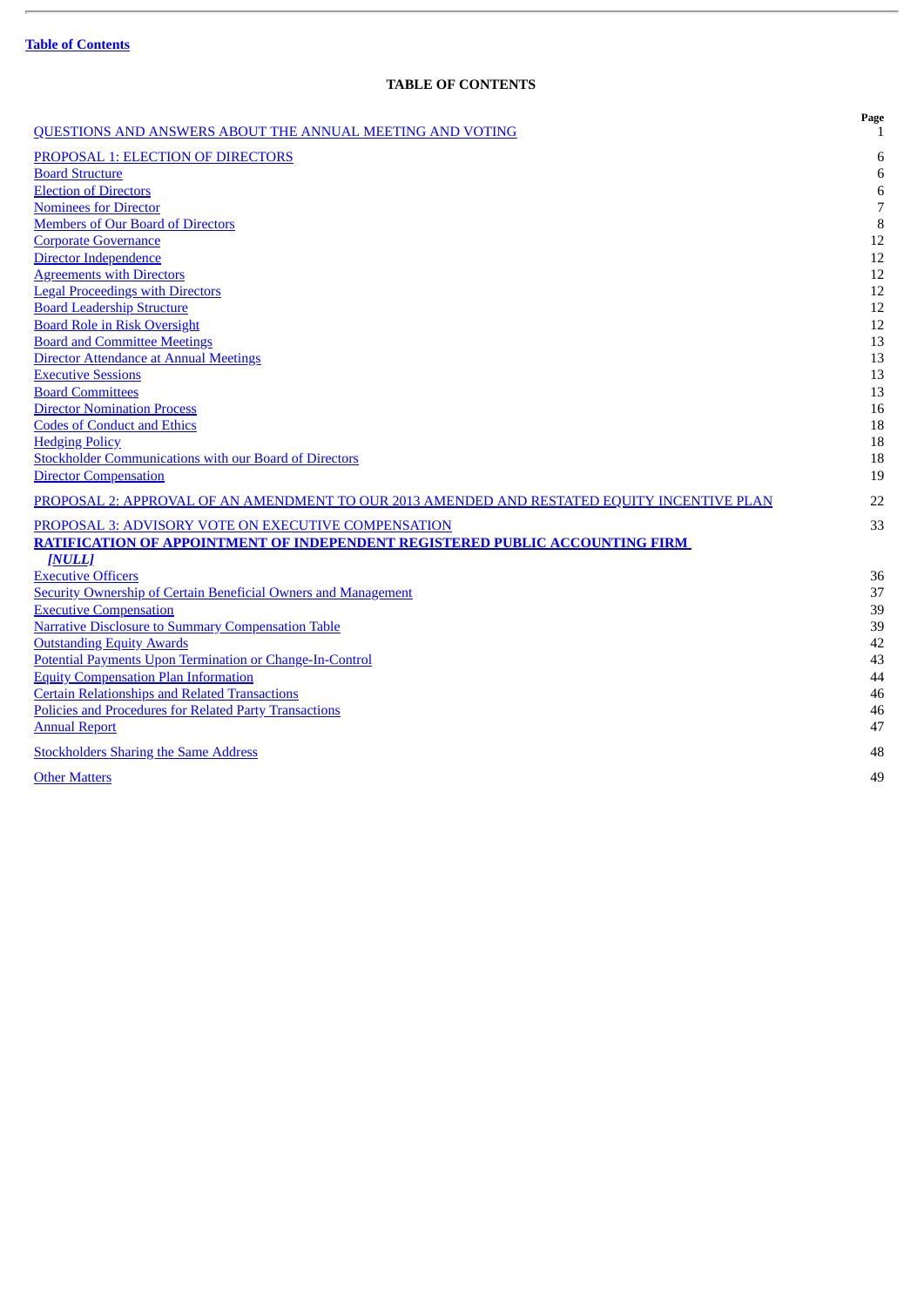# # Biocept

# **PROXY STATEMENT FOR THE 2022 ANNUAL MEETING OF STOCKHOLDERS TO BE HELD ON JUNE 10, 2022**

Our board of directors is soliciting proxies for use at our 2022 annual meeting of stockholders, or the Annual Meeting, to be held on June 10, 2022, at 1:30 p.m., Pacific Time. The Annual Meeting will be a completely virtual meeting of stockholders. You can attend the Annual Meeting by visiting www.proxydocs.com/BIOC where you will be able to listen to the meeting live, submit questions and vote online. Biocept, Inc. is sometimes referred to herein as "we", "us", "our" or the "Company."

# **QUESTIONS AND ANSWERS ABOUT THE ANNUAL MEETING AND VOTING**

<span id="page-4-0"></span>The following questions and answers are intended to briefly address potential questions that our stockholders may have regarding this Proxy Statement and the Annual Meeting. They are also intended to provide our stockholders with certain information that is required to be provided under the rules and regulations of the Securities and Exchange Commission, or the SEC. These questions and answers may not address all of the questions that are important to you as a stockholder. If you have additional questions about the Proxy Statement or the Annual Meeting, please see the response to the question entitled "*Whom should I contact with other questions*?" below.

# **Q: What is the purpose of the Annual Meeting?**

A: At the Annual Meeting, our stockholders will be asked to consider and vote upon the matters described in this Proxy Statement and in the accompanying Notice of Annual Meeting of Stockholders, and any other matters that properly come before the Annual Meeting.

# **Q: When and where will the Annual Meeting be held?**

A: You are invited to attend the Annual Meeting on June 10, 2022, at 1:30 p.m., Pacific Time. The Annual Meeting will be a completely virtual meeting of stockholders. You can attend the Annual Meeting by visiting www.proxydocs.com/BIOC where you will be able to listen to the meeting live, submit questions and vote online. You may vote and submit questions while connected to the Annual Meeting.

In order to attend the Annual Meeting, you must register in advance at www.proxydocs.com/BIOC prior to the deadline of June 8, 2022 at 5:00 p.m., Eastern Time. Upon completing your registration, you will receive further instructions via email, including your unique link that will allow you access to the Annual Meeting and to submit questions during the meeting. Please be sure to follow instructions found on your proxy card and/or voting authorization form and subsequent instructions that will be delivered to you via email.

# **Q: Why did I receive these proxy materials?**

A: We are making these proxy materials available in connection with the solicitation by our board of directors of proxies to be voted at the Annual Meeting, and at any adjournment or postponement thereof. Your proxy is being solicited in connection with the Annual Meeting because you owned our common stock at the close of business on April 27, 2022, which is the record date for the Annual Meeting. This Proxy Statement contains important information for you to consider when deciding how to vote on the matters brought before the Annual Meeting.

You are invited to attend the Annual Meeting to vote on the proposals described in this Proxy Statement. However, you do not need to attend the Annual Meeting to vote your shares. Instead, you may vote your shares as described in the response to the question entitled "How can I vote my shares" below and as described elsewhere in this Proxy Statement.

Along with this Proxy Statement, we are also sending our 2021 fiscal year annual report, which includes our financial statements. We intend to begin mailing this Proxy Statement, the attached notice of annual meeting and the enclosed proxy card on or about May 6, 2022, to all stockholders of record entitled to vote at the Annual Meeting.

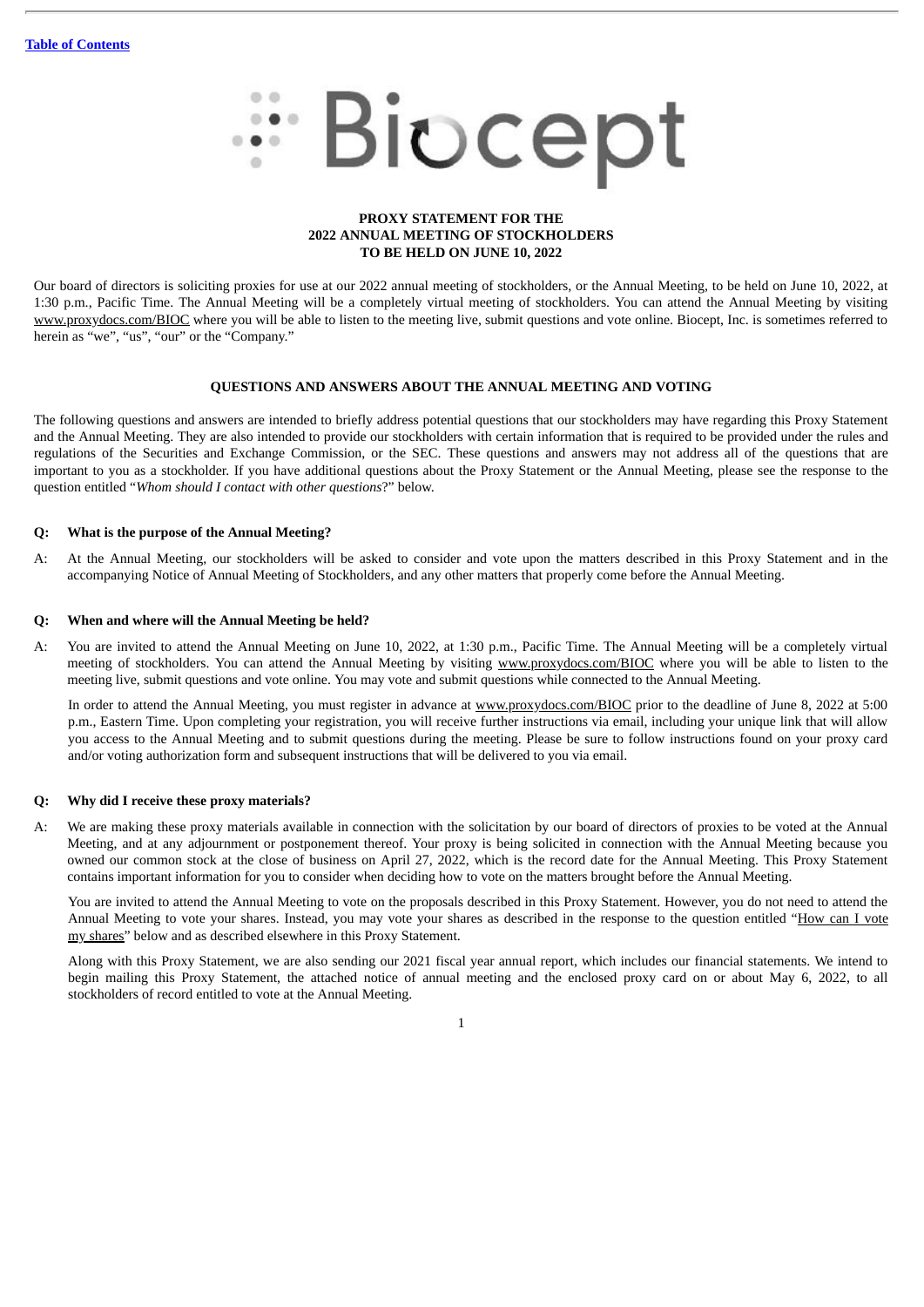Your vote is very important. Whether or not you plan to attend the Annual Meeting, we encourage you to read this Proxy Statement and **submit your proxy or voting instructions as soon as possible.**

# **Q: What proposals will be voted on at the Annual Meeting?**

A: The proposals to be voted on at the Annual Meeting, and our board of directors' voting recommendations with respect to each, are as follows:

| Proposal<br>1. | Election of Director (Proposal 1): The election of one Class III director to serve a three-year term ending<br>at our 2025 annual meeting of stockholders. Based upon the recommendation of our nominating and<br>corporate governance committee, our board of directors has nominated and recommends for re-election<br>as the sole Class III director the following person:     | <b>Board's Voting</b><br>Recommendation<br>For |
|----------------|-----------------------------------------------------------------------------------------------------------------------------------------------------------------------------------------------------------------------------------------------------------------------------------------------------------------------------------------------------------------------------------|------------------------------------------------|
|                | M. Fave Wilson, MBA                                                                                                                                                                                                                                                                                                                                                               |                                                |
| 2.             | Approval of an amendment to our 2013 Amended and Restated Equity Incentive Plan, as amended<br><i>(Proposal 2):</i> The approval of an amendment to our 2013 Amended and Restated Equity Incentive Plan,<br>as amended, to, among other things, increase the number of shares authorized for issuance under such<br>plan by 3,000,000 shares, as further described in Proposal 2. | For                                            |
| 3.             | Approval, on an advisory basis, of the compensation of the Company's named executive officers<br>(Proposal 3): The approval, on an advisory basis, of the compensation of the Company's named<br>executive officers as disclosed in this Proxy Statement.                                                                                                                         | For                                            |

We will also consider any other business that properly comes before the Annual Meeting. If any other matters are properly brought before the Annual Meeting, the persons named in the enclosed proxy card or voter instruction card will vote the shares they represent using their best judgment. Samuel D. Riccitelli and Darrell Taylor, the designated proxyholders, are members of our management.

# **Q: Who may vote at the Annual Meeting?**

A: If you owned our common stock on April 27, 2022, the record date for the Annual Meeting, you may attend and vote at the Annual Meeting. Each stockholder is entitled to one vote for each share of common stock held on all matters to be voted on. On the record date, there were 16,904,191 shares of our common stock outstanding and entitled to vote at the Annual Meeting. A list of our stockholders of record as of the record date will be open for examination by any stockholder beginning ten days prior to the Annual Meeting at our headquarters located at 9955 Mesa Rim Road, San Diego, California 92121. If you would like to view the list, please contact our Senior Vice President, Chief Legal Officer and Chief Compliance Officer, Darrell Taylor, to schedule an appointment by calling him at (858) 320-8200 or writing to him at the address above. In addition, for the ten days prior to the Annual Meeting, the list will be available for examination by any shareholder of record for a legally valid purpose at our corporate headquarters during regular business hours, and will also be available for inspection by stockholders on the virtual meeting website during the Annual Meeting.

# **Q: What is the quorum requirement for the Annual Meeting?**

A: We need a quorum of stockholders in order to hold our Annual Meeting. A quorum exists when at least 33-1/3% of the outstanding shares of our common stock entitled to vote as of the record date, or 5,634,731 shares, are represented at the Annual Meeting, either live or by proxy. If a quorum is not present, the Annual Meeting will be adjourned until a quorum is obtained.

# **Q: What vote is required to approve each proposal?**

A: *Election of Directors (Proposal 1)*: Directors will be elected by a plurality of the votes cast, so the one director nominee who receives the most "FOR" votes will be elected. Only votes "For" or "Withhold" will affect the outcome. Broker non-votes, if any, will have no effect.

Approval of an amendment to our 2013 Amended and Restated Equity Incentive Plan, as amended (Proposal 2): The approval of an amendment to our 2013 Amended and Restated Equity Incentive Plan, as amended, or the 2013 Plan, requires the affirmative vote of a majority of the shares of our common stock present or represented by proxy at the Annual Meeting and entitled to vote on such matter. If you "Abstain" from voting, it will have the same effect as an "Against" vote. Broker non-votes will have no effect.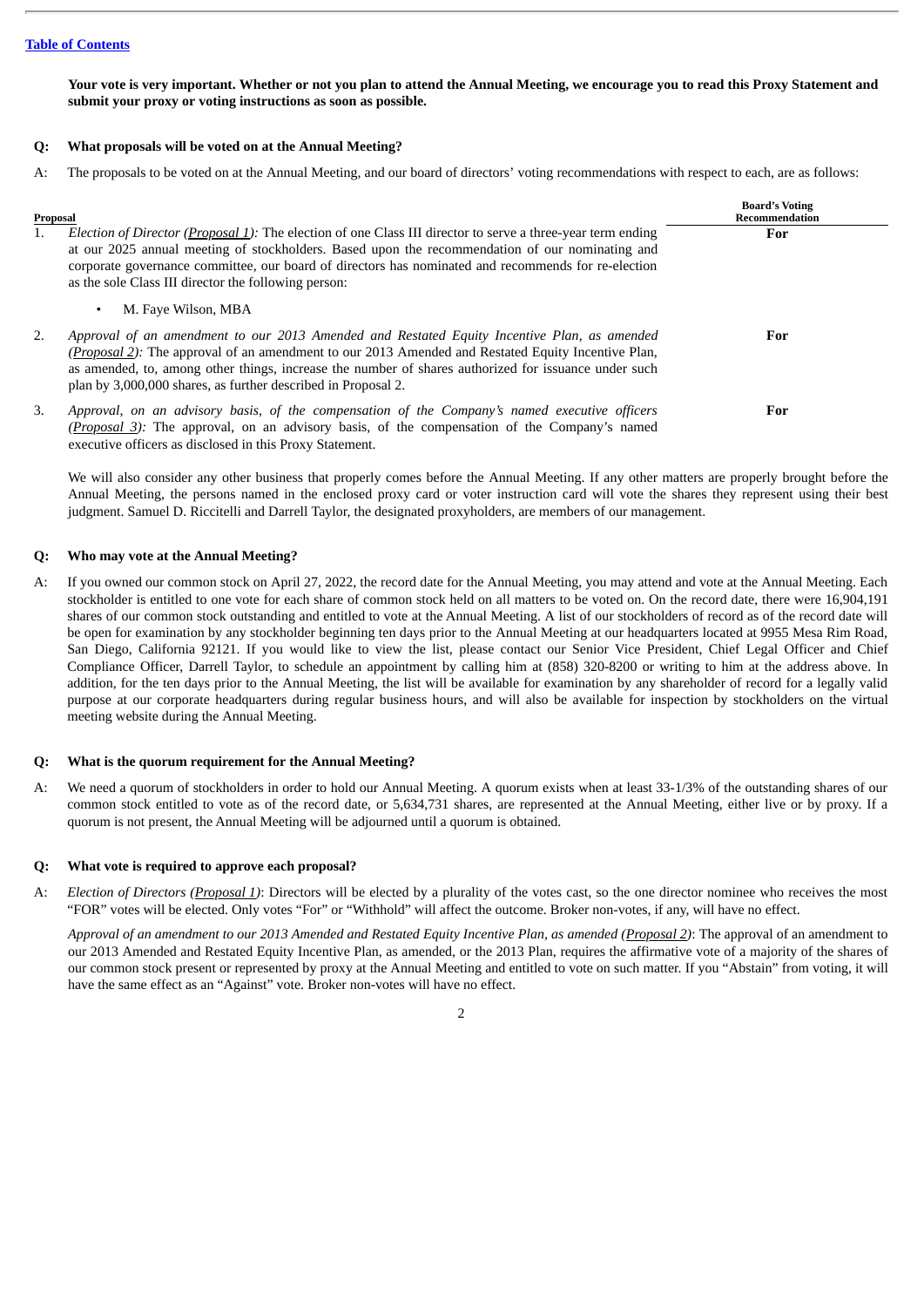Approval, on an advisory basis, of the compensation of the Company's named executive officers (Proposal 3): The approval, on an advisory basis, of the compensation of the Company's named executive officers, requires the affirmative vote of a majority of the shares of our common stock present or represented by proxy at the Annual Meeting and entitled to vote on such matter. If you "Abstain" from voting, it will have the same effect as an "Against" vote. Broker non-votes will have no effect.

# **Q: What is the difference between a "stockholder of record" and a "beneficial owner"?**

A: You are considered to be a stockholder of record if your shares were registered directly in your name with our transfer agent, Continental Stock Transfer & Trust Company, on the record date.

If, however, your shares are held in a brokerage account or by a bank or other agent, and not in your name, you are considered to be the beneficial owner of shares held in street name.

# **Q: May I vote my shares at the Annual Meeting?**

A: If you are the stockholder of record, you have the right to vote live at the Annual Meeting. To vote live, attend the Annual Meeting via the internet and follow the instructions for voting. To attend the meeting, please visit www.proxydocs.com/BIOC.

In order to attend the Annual Meeting, you must register in advance at www.proxydocs.com/BIOC prior to the deadline of June 8, 2022 at 5:00 p.m. Eastern Time. Upon completing your registration, you will receive further instructions via email, including your unique link that will allow you access to the Annual Meeting and to submit questions during the meeting. Please be sure to follow instructions found on your proxy card and/or voting authorization form and subsequent instructions that will be delivered to you via email.

If you are the beneficial owner of shares held in street name, you are welcome to attend the Annual Meeting, but you may not vote your shares live at the Annual Meeting unless you obtain a proxy from the broker, bank or other agent that holds your shares, giving you the right to vote at the Annual Meeting. You may be required to request and obtain a legal proxy and follow the instructions from your broker or bank, or contact your broker or bank to request a proxy form, as well as additional instructions given, as you also must register in advance at www.proxydocs.com/BIOC prior to the deadline of June 8, 2022 at 5:00 p.m. Eastern Time.

# **Q: What happens if I do not give specific voting instructions?**

A: If you are a stockholder of record and you indicate when voting that you wish to vote as recommended by our board of directors, or if you sign and return a proxy card without giving specific voting instructions, then the proxy holders will vote your shares as recommended by our board of directors on all matters presented in this Proxy Statement, and as the proxy holders may determine in their discretion with respect to any other matters properly presented for a vote at the Annual Meeting.

If you are a beneficial owner of shares held in street name and do not provide the entity that holds your shares with specific voting instructions, the entity that holds your shares may generally vote at its discretion on matters that are considered "routine" under applicable rules. However, if the entity that holds your shares does not receive instructions from you on how to vote your shares on a "non-routine" matter, it will be unable to vote your shares on that matter. This is generally referred to as a "broker non-vote."

# O: Which proposals in this Proxy Statement are considered "routine" matters and which are considered "non-routine" matters?

A: The election of directors (*Proposal 1*), the approval of an amendment to our 2013 Plan (*Proposal 2*) and the approval, on an advisory basis, of the compensation of the Company's named executive officers (*Proposal 3*), are each considered non-routine matters. Accordingly, if you hold your shares in street name, your broker, bank or other agent may not vote your shares on these proposals without your instructions.

# **Q: What is the effect of abstentions and broker non-votes?**

A: Shares held by persons attending the Annual Meeting but not voting, and shares represented by proxies that reflect abstentions as to a particular proposal, will be counted as present for purposes of determining the presence of a quorum. Abstentions are treated as shares present or by proxy and entitled to vote. The election of directors (*Proposal 1*) will be determined by a plurality of votes cast, so abstentions on this proposal will not have an effect on the outcome of this vote. On all other matters presented in this Proxy Statement, abstentions will have the same effect as "Against" votes.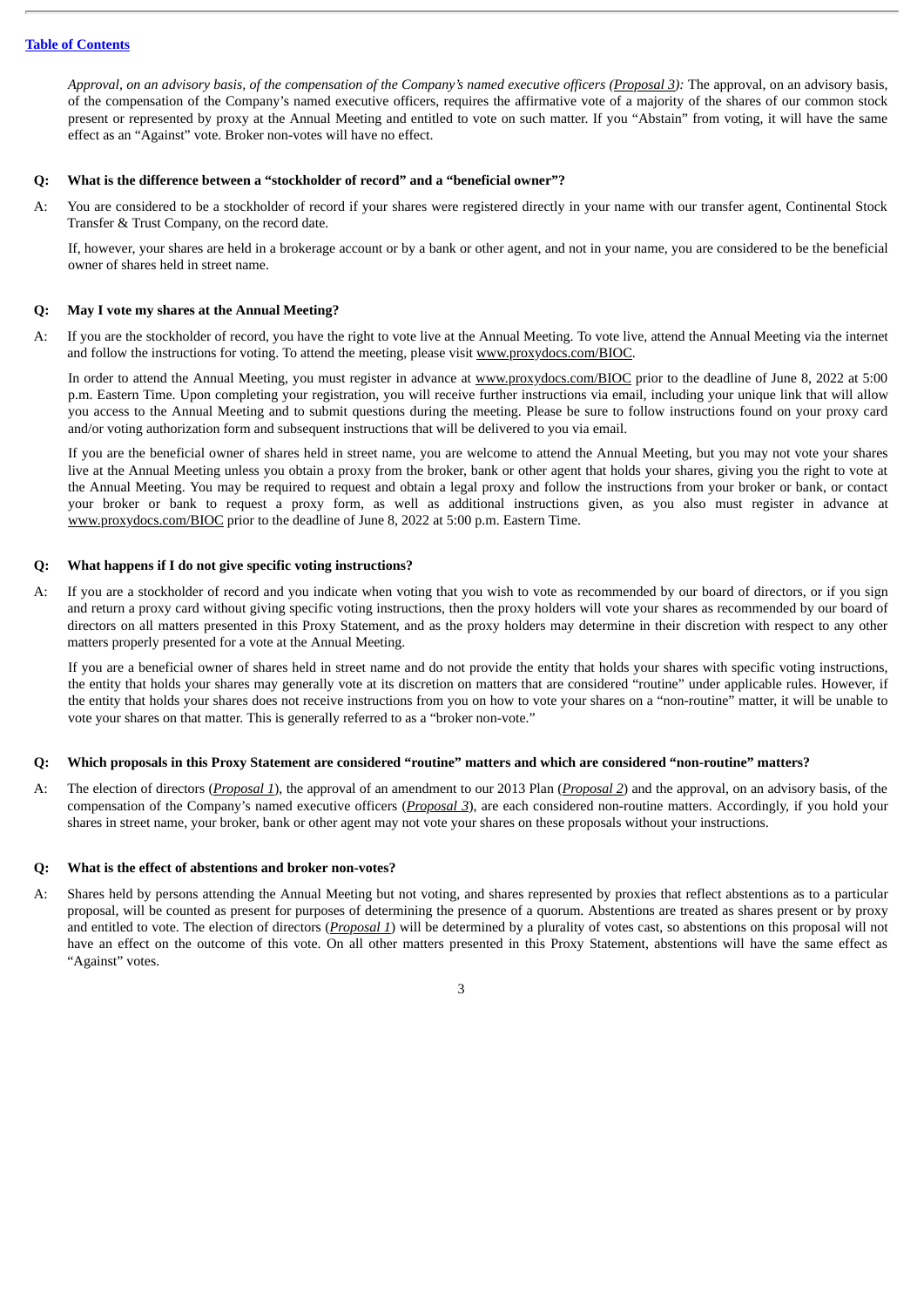Broker non-votes will have no effect and will not be counted towards the vote total for any proposal.

# **Q: How can I vote my shares?**

A: With respect to the election of directors (*Proposal 1*), you may either vote "For" the director nominee or you may specify that you "Withhold" your vote for the nominee. For all other matters, you may vote "For" or "Against" or abstain from voting.

The procedures for voting are as follows:

# *Stockholder of Record*

If you are a stockholder of record, you may vote live at the Annual Meeting or by using the accompanying proxy card. Whether or not you plan to attend the Annual Meeting, we urge you to vote by proxy to ensure your vote is counted. You may still attend the Annual Meeting and vote live if you have already voted by proxy.

• To vote live at the Annual Meeting, attend the Annual Meeting by visiting www.proxydocs.com/BIOC, where stockholders may vote and submit questions during the meeting (have your proxy card in hand when you visit the website). To vote live at the Annual Meeting you must first register at www.proxydocs.com/BIOC. Upon completing your registration, you will receive further instructions via email, including your unique link that will allow you access to the Annual Meeting and to submit questions during the meeting.

Stockholders will be able to attend the Annual Meeting platform beginning at 1:15 p.m., Pacific Time, on June 10, 2022 pursuant to the unique access instructions they receive following their registration at www.proxydocs.com/BIOC.

- To vote using the proxy card, simply complete, sign and date the proxy card and return it promptly in the envelope provided. If you return your signed proxy card to us before the Annual Meeting, we will vote your shares as you direct.
- To vote over the telephone, dial toll-free 1-866-249-5670 and follow the recorded instructions. You will be asked to provide the company number and control number from your proxy card.
- To vote through the internet, go to www.proxypush.com/BIOC and follow the on-screen instructions to complete an electronic proxy card. You will be asked to provide the company number and control number from the proxy card.

# *Beneficial Owner*

If you are a beneficial owner of shares registered in the name of your broker, bank or other agent, you should have received a proxy card and voting instructions with these proxy materials from that organization rather than from us. Simply follow the instructions in the proxy card received from your broker, bank or other agent or complete, sign and return the proxy card to ensure that your vote is counted. To vote live at the Annual Meeting, you may be required to obtain a valid proxy from your broker, bank or other agent. Follow the instructions from your broker, bank or other agent included in their materials, or contact your broker, bank or other agent to request a proxy form, and you must also register in advance at www.proxydocs.com/BIOC prior to the deadline of June 8, 2022 at 5:00 p.m. Eastern Time.

# **Q: How may I revoke or change my vote after submitting my proxy?**

A: You may revoke your proxy and change your vote at any time before the final vote at the Annual Meeting.

# *Stockholder of Record*

If you are a stockholder of record, you may revoke your proxy in one of the three following ways:

- you may submit another properly completed proxy card with a later date;
- You may grant a subsequent proxy by telephone or through the internet;
- you may send a written notice that you are revoking your proxy to Biocept, Inc., 9955 Mesa Rim Road, San Diego, California 92121, Attention: Darrell Taylor; or
- you may attend the Annual Meeting and vote live (however, simply attending the Annual Meeting will not, by itself, revoke your proxy or change your vote).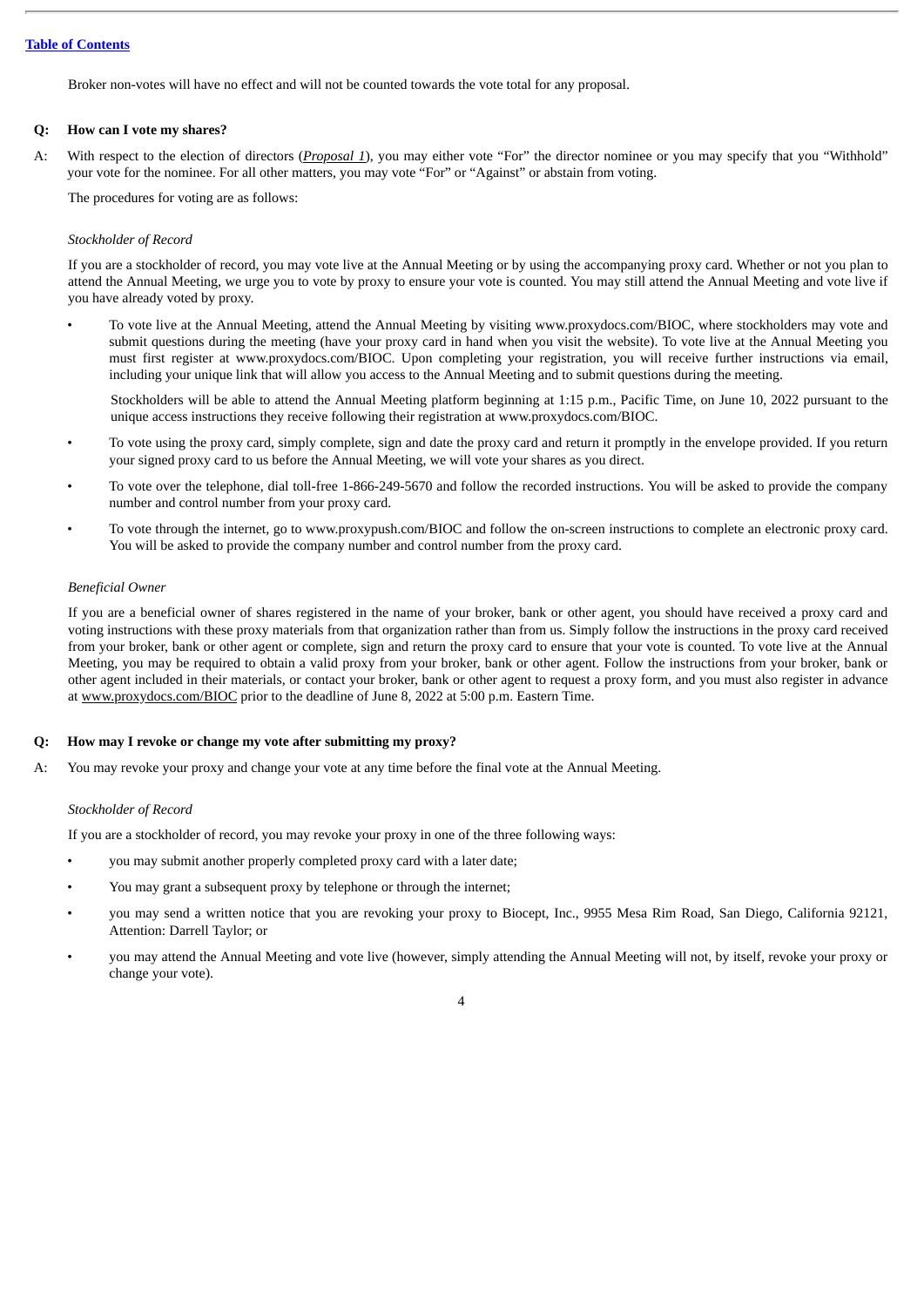Your most current proxy card or telephone or internet proxy will be the one that is counted.

# *Beneficial Owner*

If you are a beneficial owner of shares, you may revoke your proxy by following instructions provided by your broker, bank or other agent.

# **Q: What are the costs of soliciting these proxies?**

A: We will pay all of the costs of soliciting these proxies. Our directors, officers and other employees may solicit proxies in person or by telephone, fax or email, but will be paid no additional compensation for these services. We may reimburse banks, brokers and other institutions, nominees and fiduciaries for their expenses in forwarding these proxy materials to their principals and to obtain authority to execute proxies.

# **Q: Where can I find voting results of the Annual Meeting?**

A: In accordance with SEC rules, final voting results will be published in a Current Report on Form 8-K within four business days following the Annual Meeting, unless final results are not known at that time in which case preliminary voting results will be published within four business days of the Annual Meeting and final voting results will be published once they are known by us.

# **Q: When are stockholder proposals and director nominations due for next year's annual meeting?**

A: To be considered for inclusion in the Company's proxy materials for next year's annual meeting of stockholders, your proposal must be submitted in writing by January 6, 2023, to the attention of our corporate secretary at our principal executive offices located at 9955 Mesa Rim Road, San Diego, California 92121. If you wish to submit a proposal that is not to be included in the Company's proxy materials or to nominate a director, you must do so not later than March 12, 2023 and not earlier than February 10, 2023; provided, however, that in the event that the annual meeting is called for a date that is not within 30 days before or after such anniversary date, notice by the stockholder to be timely must be so received not later than the close of business on the 10th day following the day on which such notice of the date of the meeting was mailed or public disclosure of the date of the meeting was made, whichever occurs first. You are also advised to review the Company's Amended and Restated Bylaws, which contain additional requirements about advance notice of stockholder proposals and director nominations.

In addition to satisfying the foregoing requirements under the Company's Amended and Restated Bylaws, to comply with the universal proxy rules (once effective), stockholders who intend to solicit proxies in support of director nominees other than our Board's nominees must provide notice that sets forth any additional information required by Rule 14a-19 promulgated under the Securities Exchange Act of 1934, as amended, no later than April 11, 2023.

# **Q: What proxy materials are available on the internet?**

A: This Proxy statement, Form 10-K and annual report to stockholders are available at www.proxydocs.com/BIOC**.**

# **Q: Whom should I contact with other questions?**

- A: If you have additional questions about this Proxy Statement or the Annual Meeting, or if you would like additional copies of this Proxy Statement, please contact: Biocept, Inc., 9955 Mesa Rim Road, San Diego, California 92121, Attention: Darrell Taylor, Telephone: (858) 320-8200.
	- 5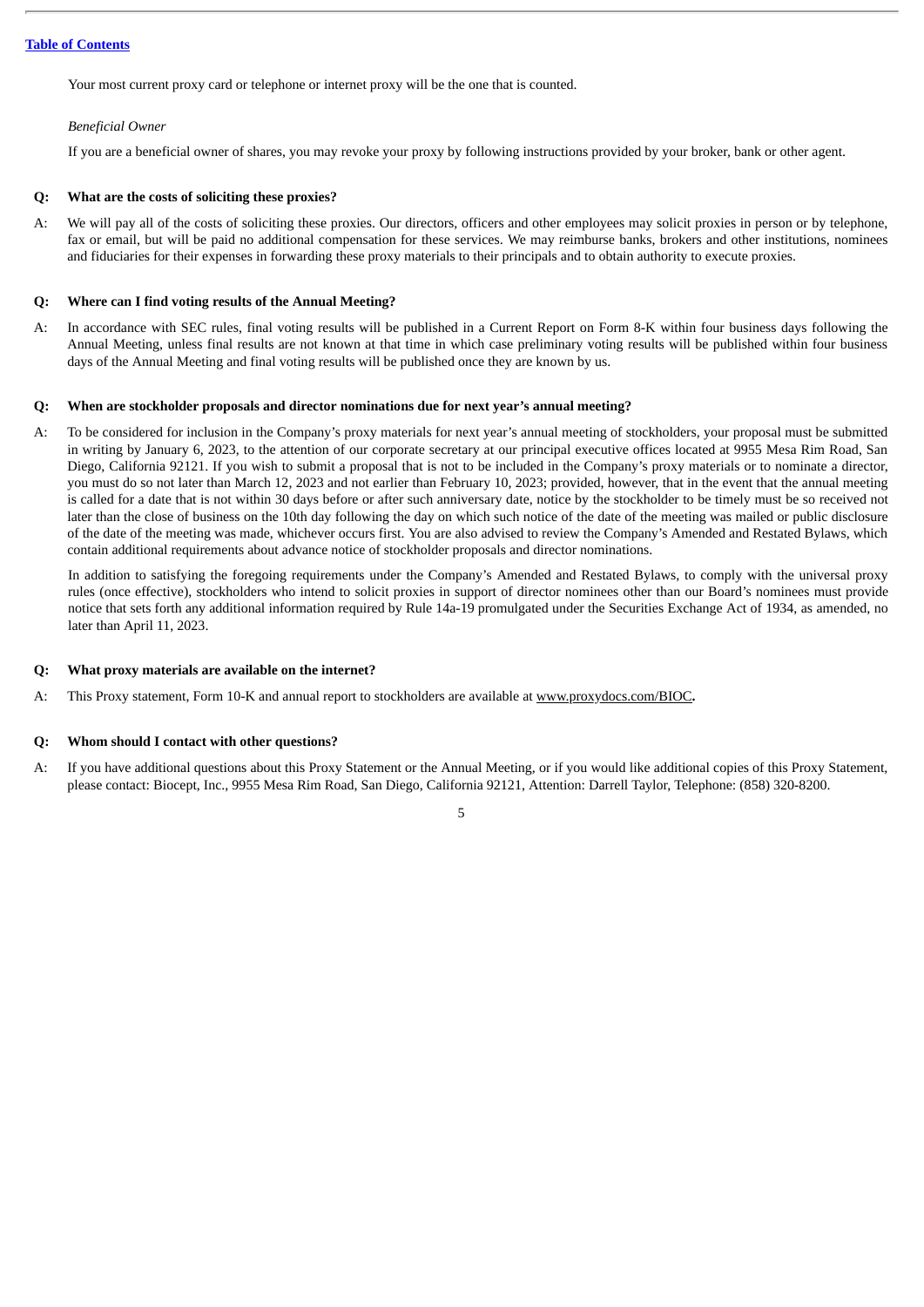# **PROPOSAL 1: ELECTION OF DIRECTORS**

# <span id="page-9-1"></span><span id="page-9-0"></span>**Board Structure**

We currently have eight members of our board of directors. Under our charter and bylaws, our board is divided into three classes, as follows:

- Class I, which consists of Bruce E. Gerhardt, Samuel D. Riccitelli and Linda Rubinstein, whose terms will expire at our 2023 annual meeting of stockholders;
- Class II, which consists of Marsha A. Chandler, Ph.D., Ivor Royston, M.D. and Antonino Morales, whose terms will expire at our 2024 annual meeting of stockholders; and
- Class III, which consists of David F. Hale and M. Faye Wilson, whose terms will expire at the Annual Meeting. Ms. Wilson will stand for another term. Mr. Hale's tenure on the board will conclude at the end of the Annual Meeting. We are enormously appreciative of the expertise, wisdom, and service that he has provided over these many years in his leadership roles as chair of the board and former Chief Executive Officer.

Each class has a three-year term. Directors may only be removed with cause by the affirmative vote of a majority of the shares then entitled to vote upon an election of directors. Any additional directorships resulting from an increase in the number of directors or a vacancy may be filled by the directors then in office.

# <span id="page-9-2"></span>**Election of Directors**

At the Annual Meeting, our stockholders are being asked to vote for the Class III director nominee listed below to serve on our board of directors until our 2025 annual meeting of stockholders and until her successor has been elected and qualified, or until her death, resignation, or removal. Michael W. Nall resigned from our board of directors effective as of the close of business on February 15, 2022, and Mr. Hale's tenure on the Board will come to an end as of the conclusion of the Annual Meeting. Accordingly, our board of directors is comprised of seven directors. As a result, there are fewer nominees named than the currently approved size of our board of directors. Proxies may not be voted for a greater number of persons than the number of nominees named in this proxy statement. The nominee is a current member of our board of directors, whose terms expires at the Annual Meeting. This nominee has consented to serve, if elected.

Provided that a quorum of stockholders is present at the Annual Meeting, directors will be elected by a plurality of the votes cast by the stockholders entitled to vote on this proposal at the Annual Meeting. Abstentions, broker non-votes and votes withheld will not be treated as votes cast for this purpose and, therefore, will not affect the outcome of the election.

If no contrary indication is made, proxies will be voted for the nominee, or in the event that the nominee is a candidate or is unable to serve as a director at the time of the election, for any nominee who is designated by our board of directors to fill the vacancy.

# **OUR BOARD OF DIRECTORS UNANIMOUSLY RECOMMENDS A VOTE "FOR" THE DIRECTOR NOMINEE**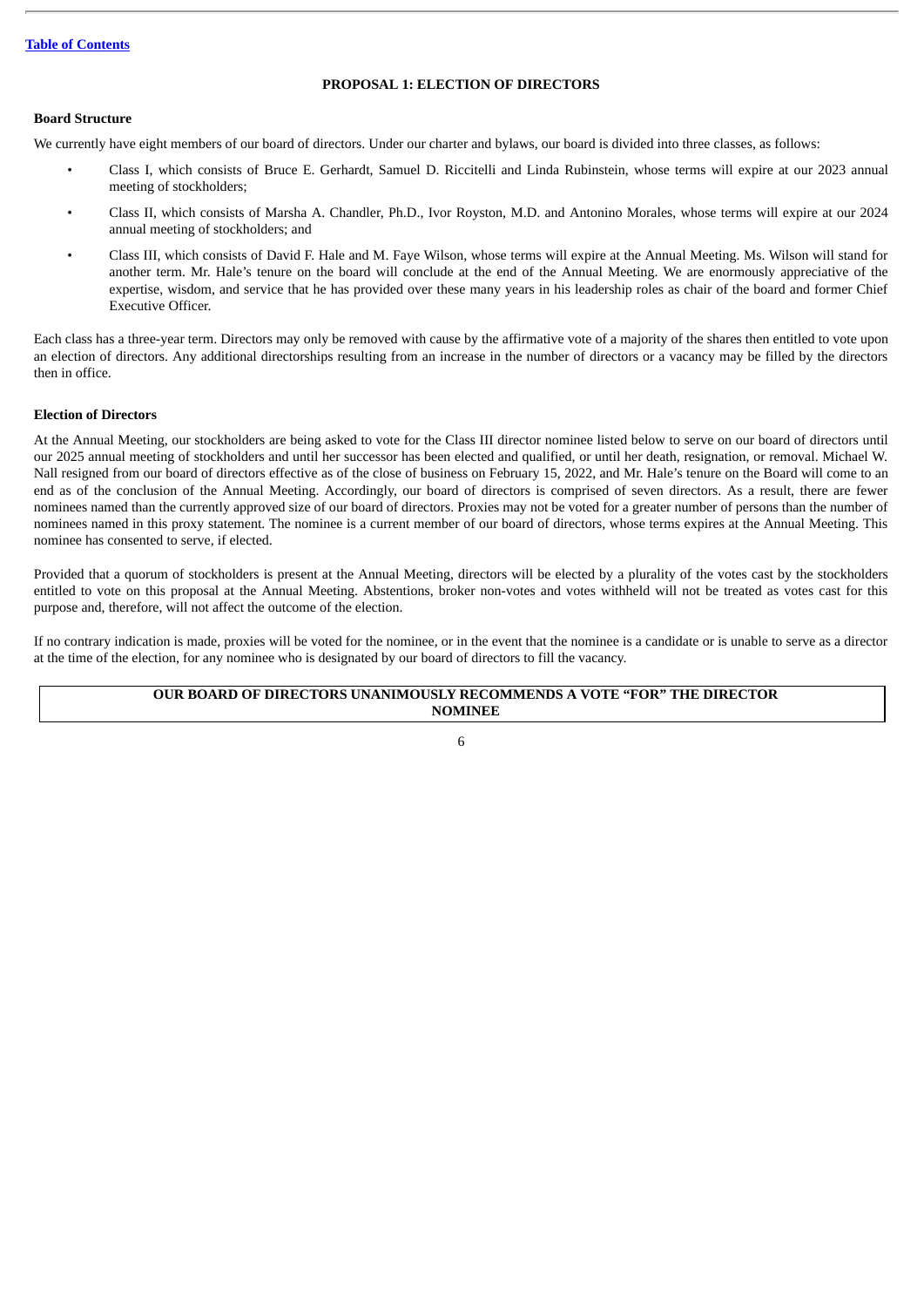# <span id="page-10-0"></span>**Nominee for Director**

The following table lists the person recommended by the nominating and corporate governance committee of our board of directors and nominated by our board of directors to be elected as a director, including relevant information as of the date of this Proxy Statement regarding her age, business experience, qualifications, attributes, skills and other directorships:

# **NOMINEES FOR ELECTION TO THE BOARD OF DIRECTORS**

# **For a Three-Year Term Expiring at the 2025 Annual Meeting of Stockholders (Class III Directors)**

| <b>Current Position</b><br>with Biocept                                                                                                                             | <b>Business Experience and Other Directorships</b>                                                                                                                                                                                                                                                                                                                                                                                                                                                                                                                                                                                                                                                                                                                                                                                                                                                                                                                                                                                            |
|---------------------------------------------------------------------------------------------------------------------------------------------------------------------|-----------------------------------------------------------------------------------------------------------------------------------------------------------------------------------------------------------------------------------------------------------------------------------------------------------------------------------------------------------------------------------------------------------------------------------------------------------------------------------------------------------------------------------------------------------------------------------------------------------------------------------------------------------------------------------------------------------------------------------------------------------------------------------------------------------------------------------------------------------------------------------------------------------------------------------------------------------------------------------------------------------------------------------------------|
| Lead Independent Director<br>Chair, Audit<br>Committee, Member,<br>Compensation<br>Committee, and Member, Nominating<br>and<br>Corporate<br>Governance<br>Committee | Ms. Wilson is retired CEO of Wilson Boyles and Company, a business<br>consulting firm specializing in the development and implementation of<br>successful business strategies. Prior to co-founding Wilson Boyles in<br>2003, she served as Senior Vice-President, Value Initiatives and Risk<br>Management for The Home Depot, having joined the company in 1998<br>following a 21-year career at Bank of America. Ms. Wilson was<br>Executive-Vice President of Bank of America and Chairman and<br>President of Security Pacific Financial Services, a wholly owned<br>subsidiary of BancAmerica Corporation.<br>Ms. Wilson began her banking career as a management trainee in the<br>Corporate Banking Group of Security Pacific National Bank, which<br>merged with and became Bank of America in 1992. Prior to assuming<br>the chairmanship of Security Pacific Financial Services, she was the<br>Executive Vice-President responsible for overseeing credit quality and<br>policy for over 80% of Bank of America's loan portfolio. |
|                                                                                                                                                                     | During her Security Pacific career, Ms. Wilson spent time in London as<br>the Managing Director of Corporate Finance for Security Pacific Hoare<br>Govett, where she created new corporate advisory services, debt<br>structuring products and formed a cross-border mergers and acquisitions<br>division for European and U.S. companies. Prior to the London<br>assignment, she was Managing Director of the Leveraged Buyout Group<br>for the Security Pacific Merchant Bank. Earlier, Ms. Wilson served as<br>Senior Vice-President and Regional Manager in the Corporate Banking<br>Division with responsibility for multinational corporations, retail<br>industry companies and California based corporations.                                                                                                                                                                                                                                                                                                                         |
|                                                                                                                                                                     | Ms. Wilson has served as a director on the boards of BioMed Realty<br>Trust, Inc., a real estate investment trust, until its acquisition by<br>Blackstone Real Estate Partners VIII in 2016, Farmers Insurance Group,<br>The Home Depot, SKM, a Russian public company, Community<br>National Bank and trustee of The Salk Institute. Currently she serves as<br>Chair of the Audit Committee of Sharp Health Group and IQHQ REIT.                                                                                                                                                                                                                                                                                                                                                                                                                                                                                                                                                                                                            |
|                                                                                                                                                                     | Ms. Wilson received master's degrees in international relations and in<br>business administration from the University of Southern California.                                                                                                                                                                                                                                                                                                                                                                                                                                                                                                                                                                                                                                                                                                                                                                                                                                                                                                 |
|                                                                                                                                                                     | We selected Ms. Wilson to serve as Lead Independent Director of our<br>board of directors due to her extensive experience as a director of public<br>companies, her financial acumen and experience, and her expertise in<br>business strategy. Ms. Wilson has served as Lead Independent Director<br>since February 2022. Ms. Wilson also serves as chair of our audit<br>committee, as a member of our compensation committee and as a<br>member of our nominating and corporate governance committee.                                                                                                                                                                                                                                                                                                                                                                                                                                                                                                                                      |

**Name and Age** *M. Faye Wilson* Age: 84 Director since: 2009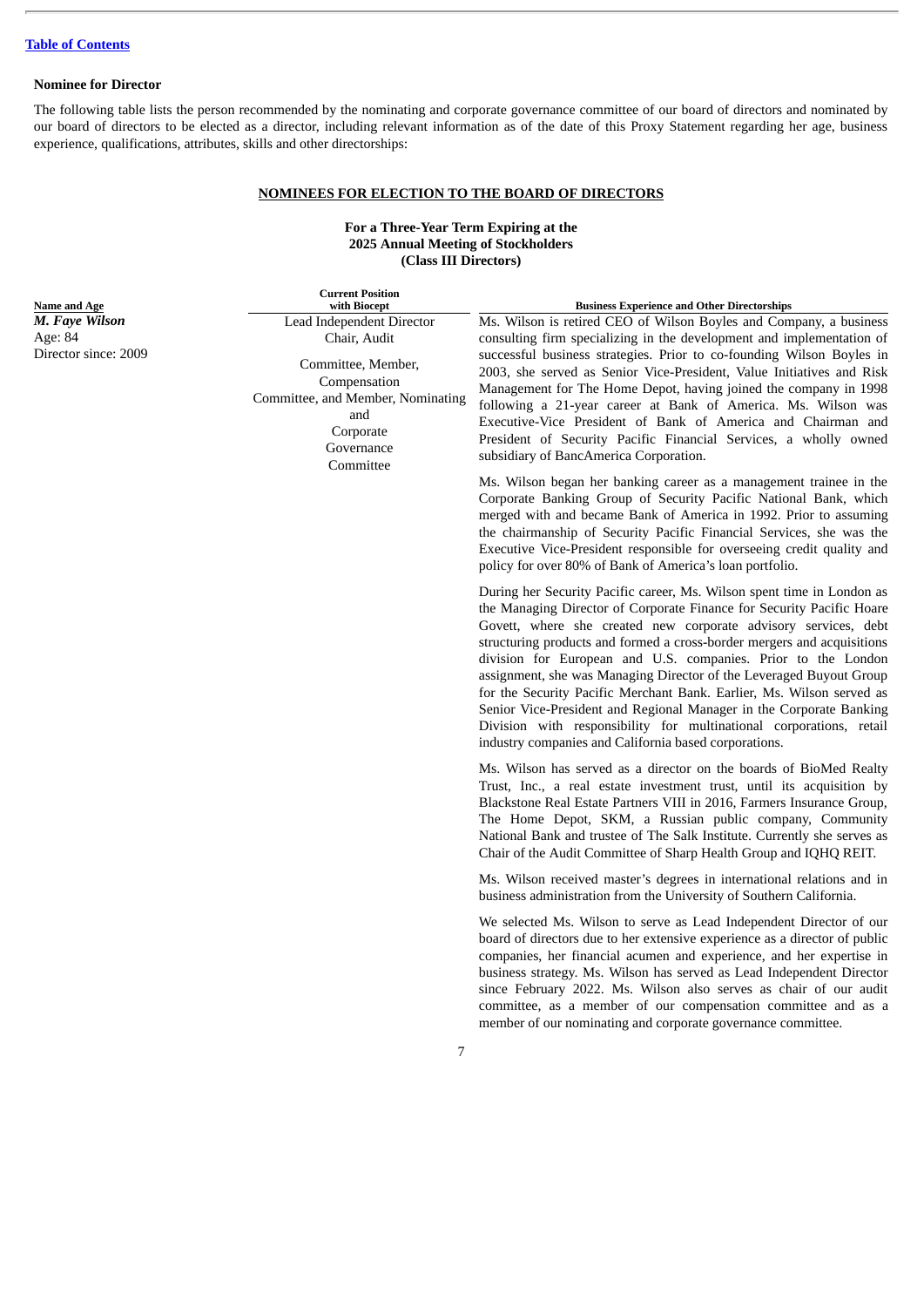# <span id="page-11-0"></span>**Members of Our Board of Directors**

The following table lists the members of our board of directors with terms of office that are continuing after the Annual Meeting, including relevant information as of the date of this Proxy Statement regarding their age, business experience, qualifications, attributes, skills and other directorships:

# **MEMBERS OF THE BOARD OF DIRECTORS CONTINUING IN OFFICE**

# **Term Expiring at the 2023 Annual Meeting of Stockholders (Class I Directors)**

| <b>Current Position</b><br>with Biocept                                              | <b>Business Experience and Other Directorships</b>                                                                                                                                                                                                                                                                                                                                                                                                                                                                                                                                                                                                                                                                                                                                                                                                                                                                                                                                                                                                                                                                                                                                                                                                                                                                                                                                                                                                                     |
|--------------------------------------------------------------------------------------|------------------------------------------------------------------------------------------------------------------------------------------------------------------------------------------------------------------------------------------------------------------------------------------------------------------------------------------------------------------------------------------------------------------------------------------------------------------------------------------------------------------------------------------------------------------------------------------------------------------------------------------------------------------------------------------------------------------------------------------------------------------------------------------------------------------------------------------------------------------------------------------------------------------------------------------------------------------------------------------------------------------------------------------------------------------------------------------------------------------------------------------------------------------------------------------------------------------------------------------------------------------------------------------------------------------------------------------------------------------------------------------------------------------------------------------------------------------------|
| Director<br>Chair, Compensation Committee, and<br>Member, Audit<br>Committee         | Mr. Gerhardt has been self-employed, practicing as a Certified Public<br>Accountant, since 1986. He is also a tax and business advisor providing<br>tax compliance for small businesses and upper income individuals. Prior<br>to 1986, he was a financial vice-president with several companies and a<br>senior accountant with Peat Marwick Mitchell, now KPMG. He earned<br>his B.A. from the University of Southern California in 1973 and is a<br>member of the American Institute of Certified Public Accountants.                                                                                                                                                                                                                                                                                                                                                                                                                                                                                                                                                                                                                                                                                                                                                                                                                                                                                                                                               |
|                                                                                      | We selected Mr. Gerhardt to serve on our board of directors due to his<br>experience and expertise in financial accounting and auditing.<br>Mr. Gerhardt also serves as chair of our compensation committee, and as<br>a member of our audit committee.                                                                                                                                                                                                                                                                                                                                                                                                                                                                                                                                                                                                                                                                                                                                                                                                                                                                                                                                                                                                                                                                                                                                                                                                                |
| Interim President and Chief Executive<br>Officer<br>Chair of the Board and Directors | Mr. Riccitelli has been in the healthcare industry for more than 35 years.<br>He has served as our Interim President and Chief Executive Officer since<br>February 2022 and as a member of the Board of Directors of<br>Orthopediatrics, Corp since 2017, a company focused exclusively on the<br>orthopedic implant needs of children. He recently served as Chief<br>Executive Officer of Pathnostics, LLC, a molecular diagnostics company<br>focused on improving antibiotic stewardship, from 2019 to 2020. From<br>2017 to 2019, Mr. Riccitelli served as Chairman of the Board of<br>Directors of Precipio, Inc., a diagnostic services company. From 2012 to<br>2017, Mr. Riccitelli served as President and Chief Executive Officer and<br>a Director of Signal Genetics, Inc., a publicly traded molecular<br>diagnostic company that was ultimately sold to Miragen Therapeutics,<br>Inc. Mr. Riccitelli was also previously the Executive Vice President and<br>Chief Operating Officer of Genoptix, Inc., a publicly traded diagnostic<br>company that was sold to Novartis in 2011. Mr. Riccitelli served in a<br>number of research and development and general management<br>leadership positions for Becton, Dickinson and Company and as a board<br>member for BD Ventures, LLC., a venture capital fund. Mr. Riccitelli<br>received a B.A. from Washington and Jefferson College and a M.S.<br>Engineering degree from The University of Texas.<br> |
|                                                                                      |                                                                                                                                                                                                                                                                                                                                                                                                                                                                                                                                                                                                                                                                                                                                                                                                                                                                                                                                                                                                                                                                                                                                                                                                                                                                                                                                                                                                                                                                        |

We selected Mr. Riccitelli to serve on our board of directors due to his experience and expertise in the healthcare industry. Mr. Riccitelli also serves as chair of our board of directors.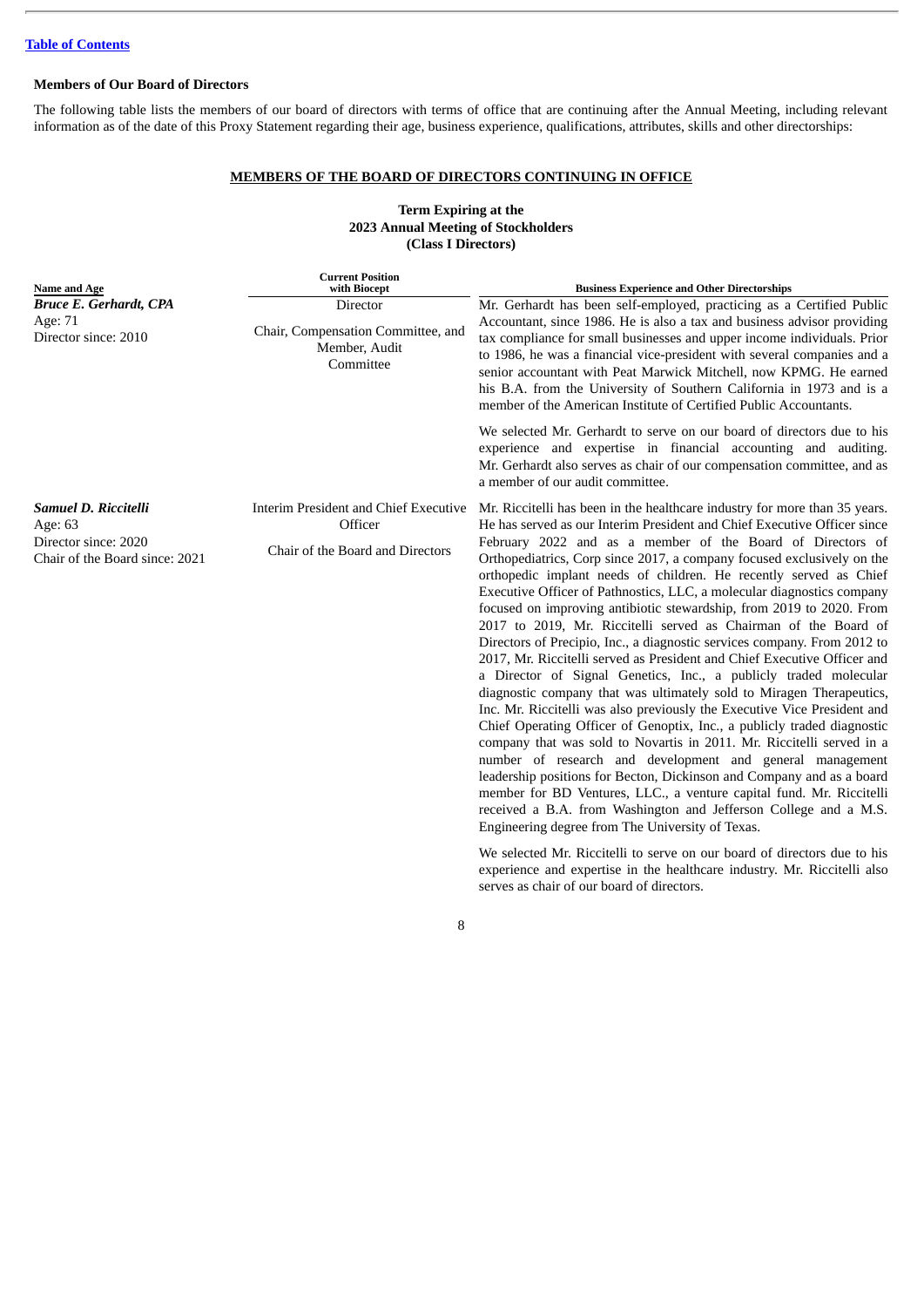**Name and Age** *Linda Rubinstein* Age: 55 Director since: 2021

**Current Position Director** Member, Compensation

**Committee** 

**Business Experience and Other Directorships** 

Ms. Rubinstein has over 35 years of experience across the finance, capital markets, operations and the life sciences sectors. Since September 2010 she has been a partner at FLG Partners, LLC, a chief financial officer services and board advisory consulting firm. During that time she has served as chief financial officer, interim chief financial officer or financial advisor for multiple clients, including Alector, Inc., Apexigen, Inc., RenovoRx, Inc., Five Prime Therapeutics, Ingenuity Systems (now part of QIAGEN), iPierian (acquired by Bristol-Myers Squibb), Kezar Life Sciences, PaxVax, True North Therapeutics and others. From January 2020 to April 2021 Ms. Rubinstein was chief financial officer consultant to Sublimity Therapeutics Holdco Limited ("Sublimity") and also served as Treasurer of Sublimity Therapeutics, Inc., Sublimity's indirect subsidiary. Earlier, Ms. Rubinstein was vice president and CFO of Solexa (now part of Illumina), vice president of finance at ChemoCentryx and a senior vice president in Lehman Brothers' global healthcare investment banking group. She holds a B.A. and an M.A. in Economics from the University of California, Los Angeles.

We selected Ms. Rubinstein to serve on our board of directors due to her experience in executive leadership roles at various life sciences companies and her substantial knowledge of strategic finance and business operational issues. Ms. Rubinstein also serves as a member of our compensation committee.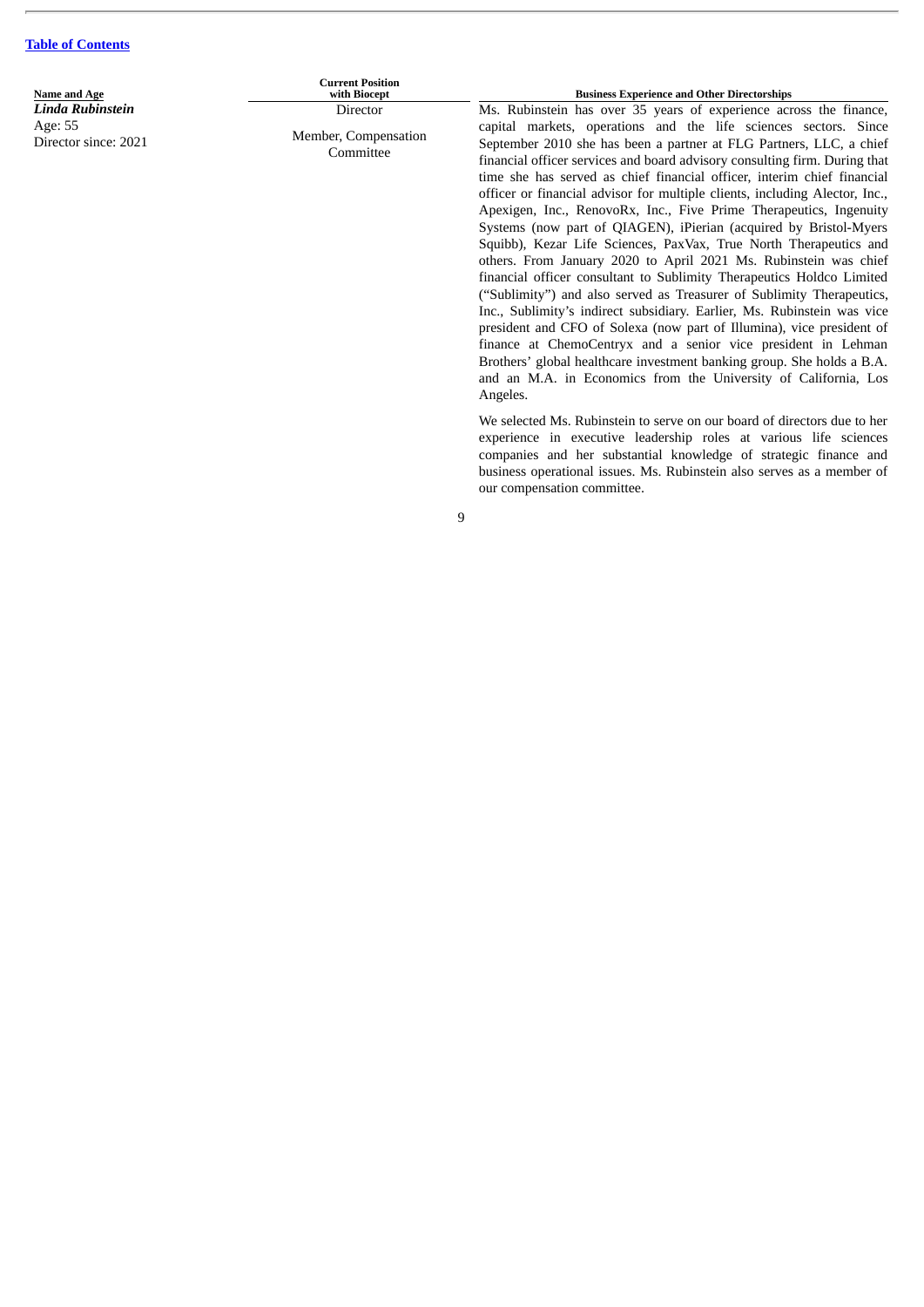# **Term Expiring at the 2024 Annual Meeting of Stockholders (Class II Directors)**

| Name and Age                                                 | <b>Current Position</b><br>with Biocept                                                                                                                                               | <b>Business Experience and Other Directorships</b>                                                                                                                                                                                                                                                                                                                                                                                                                                                                                                                                                                                                                                                                                                                                                                                                                                                                                                                                                                                                                                                                                                                                        |
|--------------------------------------------------------------|---------------------------------------------------------------------------------------------------------------------------------------------------------------------------------------|-------------------------------------------------------------------------------------------------------------------------------------------------------------------------------------------------------------------------------------------------------------------------------------------------------------------------------------------------------------------------------------------------------------------------------------------------------------------------------------------------------------------------------------------------------------------------------------------------------------------------------------------------------------------------------------------------------------------------------------------------------------------------------------------------------------------------------------------------------------------------------------------------------------------------------------------------------------------------------------------------------------------------------------------------------------------------------------------------------------------------------------------------------------------------------------------|
| Marsha A. Chandler, Ph.D.<br>Age: 77<br>Director since: 2013 | Director<br>Chair, Nominating<br>and Corporate<br>Governance<br>Committee, Member, Compensation<br>Committee, Member, Science,<br><b>Technology and Clinical Affairs</b><br>Committee | Dr. Chandler is Senior Vice Chancellor and Professor Emerita at the<br>School of Global Policy and Strategy at the University of California, San<br>Diego (UCSD). She is also currently an Advisor to the College of<br>Health, Lehigh University and Advisor to the Jackson School of<br>Geosciences, and Texas Global at the University of Texas at Austin.<br>Dr. Chandler is also a member of the Board of Directors of the Corporate<br>Directors Forum. She served as the Executive Vice-President and Chief<br>Operating Officer of the Salk Institute for Biological Studies from 2007<br>to 2015, where she managed approximately 1,000 scientific and<br>administrative personnel and oversaw all institutional fiscal,<br>administrative and fund-raising activities. From 1997 to 2007 she was<br>the Senior Vice Chancellor for Academic Affairs at UCSD, where she<br>was the chief academic officer responsible for the policies and decisions<br>relating to research and teaching programs, faculty appointments and<br>performance, and the fiscal, human resources and facilities functions on<br>the general campus. Dr. Chandler is a Fellow of the Royal Society of |

Canada. She received her Ph.D. from The University of North Carolina at Chapel Hill. In 2004, she completed the Advanced Management Program at Harvard Business School. We selected Dr. Chandler to serve on our board of directors due to her

experience in organizational management, strategy, and her stature in the life sciences community. Dr. Chandler also serves as chair of our nominating and corporate governance committee, as a member of our compensation committee, and as a member of our science, technology and clinical affairs committee.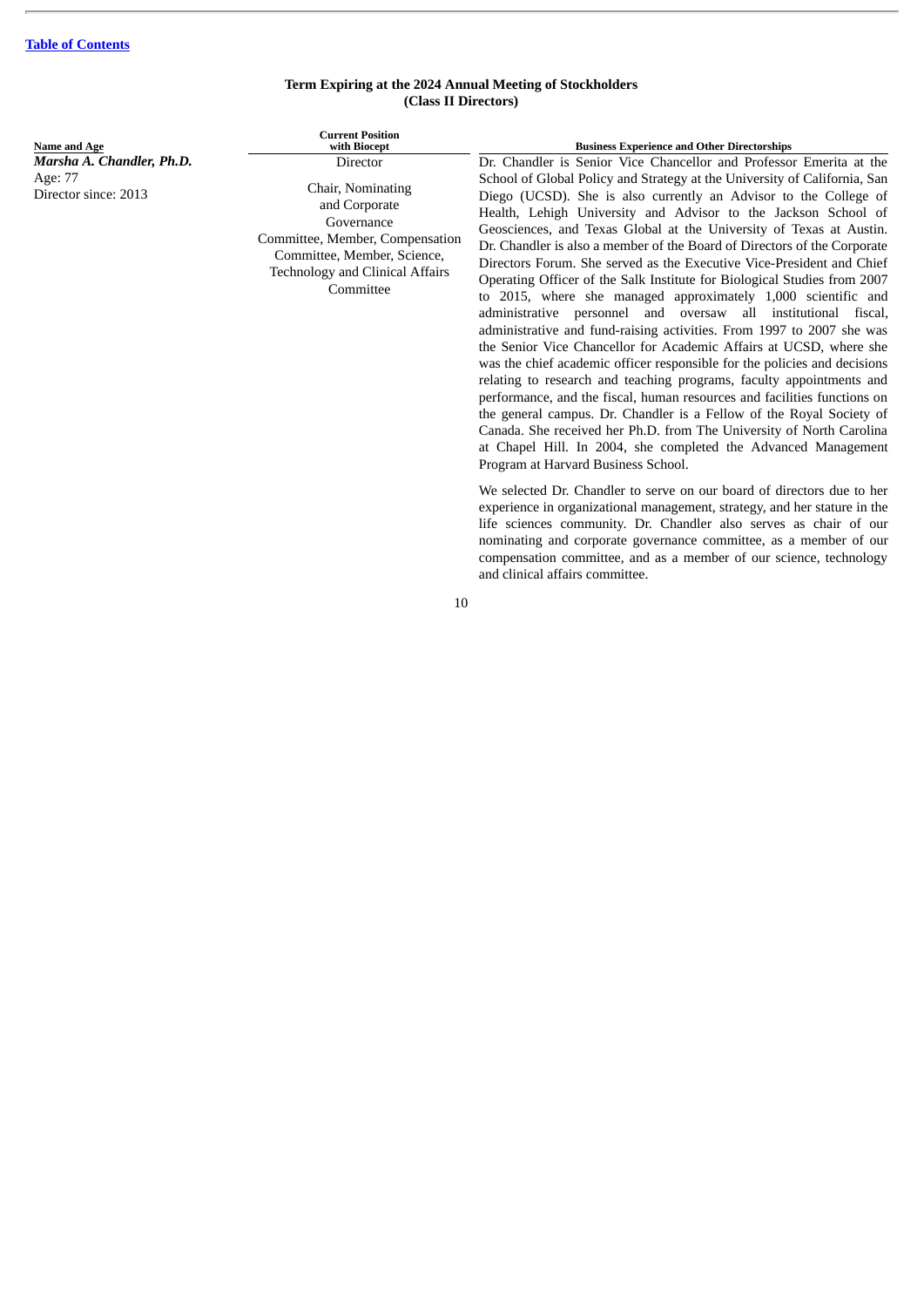| <b>Current Position</b><br>with Biocept                                                                                                                                                                                               | <b>Business Experience and Other Directorships</b>                                                                                                                                                                                                                                                                                                                                                                                                                                                                                                                                                                                                                                                                                                                                                                                                                                                                                                                                                                             |
|---------------------------------------------------------------------------------------------------------------------------------------------------------------------------------------------------------------------------------------|--------------------------------------------------------------------------------------------------------------------------------------------------------------------------------------------------------------------------------------------------------------------------------------------------------------------------------------------------------------------------------------------------------------------------------------------------------------------------------------------------------------------------------------------------------------------------------------------------------------------------------------------------------------------------------------------------------------------------------------------------------------------------------------------------------------------------------------------------------------------------------------------------------------------------------------------------------------------------------------------------------------------------------|
| Name and Age<br><b>Ivor Royston, M.D.</b><br>Director<br>Age: 77<br>Chair,<br>Director since: 2010<br>Science, Technology and Clinical<br>Affairs Committee, and<br>Member,<br>Nominating and<br>Corporate<br>Governance<br>Committee | Dr. Royston has served as President, Chief Executive Officer and as a<br>member of the board of directors of Viracta Therapeutics, Inc., or<br>Viracta, since 2015. From 1990 to 2000, he served as founding President<br>and CEO of The Sidney Kimmel Cancer Center and from 1978 to 1990,<br>he was a member of the oncology faculty of the University of California,<br>San Diego. In addition to being a co-founder of Hybritech, Inc., in 1986<br>he co-founded IDEC Corporation, which later merged with Biogen to<br>form Biogen Idec. From 1990 to 2017, Dr. Royston was the Founding<br>Managing Partner of Forward Ventures and has been instrumental in the<br>formation, financing and development of numerous biotechnology<br>companies. Dr. Royston received his B.A. and M.D. degrees from Johns<br>Hopkins University and completed post-doctoral training in internal<br>medicine and medical oncology at Stanford University. In 1997,<br>President Clinton appointed Dr. Royston to a six-year term on the |
|                                                                                                                                                                                                                                       | National Cancer Advisory Board.<br>We selected Dr. Royston to serve on our board of directors due to his<br>extensive experience with emerging life sciences companies.<br>Dr. Royston also serves as chair of our science, technology and clinical<br>affairs committee and as a member of our nominating and corporate<br>governance committee.                                                                                                                                                                                                                                                                                                                                                                                                                                                                                                                                                                                                                                                                              |
| Interim Chief Financial Officer<br>Director                                                                                                                                                                                           | Mr. Morales has served as our Interim Chief Financial Officer since<br>February 2022. Mr. Morales has more than 30 years of broad leadership<br>experience in the United States and Latin America. Mr. Morales served<br>as President and Chief Executive Officer of Apoyo Financiero, Inc. from<br>June 2017 to March 2020. Mr. Morales provides operational, market<br>development and financial consulting services as an independent<br>consultant for early-stage companies in the United States as well as<br>Fortune 500 companies in the United States and Latin America, such as<br>Mazda North America, Mazda de Mexico, PriceSmart, Inc. and Reliance<br>Steel & Aluminum Co. Mr. Morales has held executive roles with<br>multiple Fortune 100 companies including Citigroup and Arthur<br>Anderson. Mr. Morales received a B.S. in Finance from the University of<br>Southern California and is a licensed CPA.<br>We selected Mr. Morales to serve on our board of directors due to his                          |
|                                                                                                                                                                                                                                       |                                                                                                                                                                                                                                                                                                                                                                                                                                                                                                                                                                                                                                                                                                                                                                                                                                                                                                                                                                                                                                |

experience in executive leadership and his substantial knowledge and expertise in operational, market development financial issues.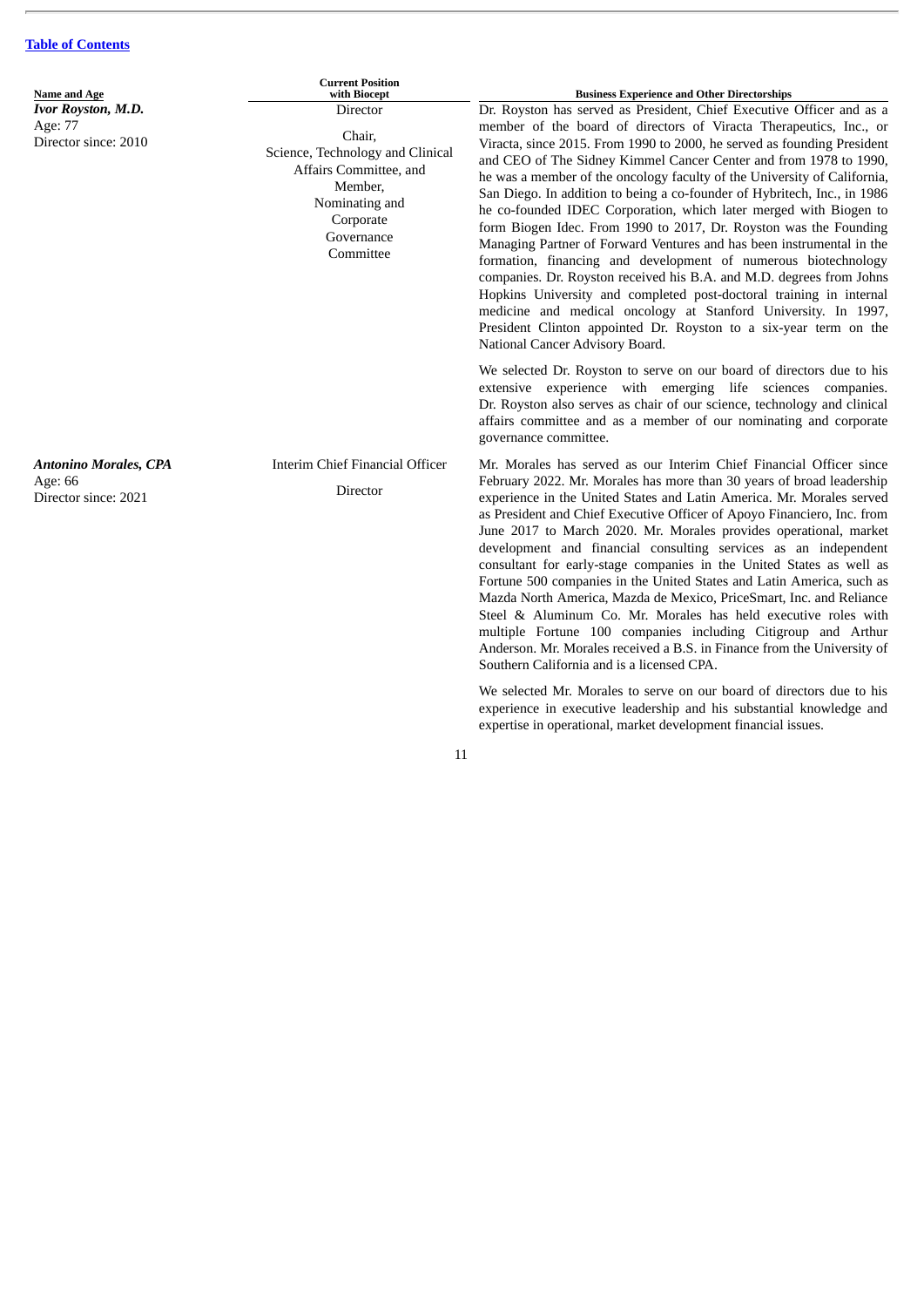# **CORPORATE GOVERNANCE**

# <span id="page-15-1"></span><span id="page-15-0"></span>**Director Independence**

Our board of directors has affirmatively determined that all of our directors, except Mr. Riccitelli and Mr. Morales, meet the definition of "independent director" under the applicable Nasdaq Listing Rules.

# <span id="page-15-2"></span>**Agreements with Directors**

None of the directors or nominees for director was selected pursuant to any arrangement or understanding, other than with our directors acting within their capacity as such.

# <span id="page-15-3"></span>**Legal Proceedings with Directors**

There are no legal proceedings related to any of the directors or director nominees, officers or holders of 5% or more of our common stock which require disclosure pursuant to Items 103 or 401(f) of Regulation S-K.

# <span id="page-15-4"></span>**Board Leadership Structure**

Historically, the positions of chair of the board and Chief Executive Officer have been separated. The separation of the positions of board chair and Chief Executive Officer was meant to reinforce the independence of the board in its oversight of the business and affairs of the Company. In addition, the Company believed that having an independent board chair created an environment that was conducive to objective evaluation and oversight of management's performance, increasing management accountability and improving the ability of the board to monitor whether management's actions are in the best interests of the Company and its stockholders. In connection with the resignation of our former Chief Executive Officer in February 2022, our board of directors appointed the chair of our board of directors, Samuel D. Riccitelli, as Interim President and Chief Executive Officer. Our board of directors believe this appointment was in the best interests of our stockholders and was necessary to ensure continued leadership of our company by someone with both knowledge of our company and significant and extensive executive and leadership experience, including as the chief executive officer of other molecular diagnostics companies.

Our board of directors continues to believe that independent board leadership helps to reinforce the independence of the board as a whole and is important for effective corporate governance. Accordingly, concurrently with the appointment of Mr. Riccitelli as Interim President and Chief Executive Officer, our board of directors established the position of lead independent director and appointed Faye Wilson to serve in such capacity. The lead independent director is empowered to, among other duties and responsibilities, approve agendas and meeting schedules for regular board meetings, preside over board meetings in the absence of the board chair, preside over and establish the agendas for meetings of the independent directors, act as liaison between the chair and the independent directors, approve information sent to the board, preside over any portions of board meetings at which the evaluation or compensation of the Interim Chief Executive Officer is presented or discussed and, as appropriate upon request, act as a liaison to stockholders. In addition, it is the responsibility of the lead independent director to coordinate between the board and management with regard to the determination and implementation of responses to any problematic risk management issues. As a result, the Company believes that the lead independent director can help ensure the effective independent functioning of the Board in its oversight responsibilities. In addition, the Company believes that the lead independent director is better positioned to build a consensus among directors and to serve as a conduit between the other independent directors and the board chair, for example, by facilitating the inclusion on meeting agendas of matters of concern to the independent directors.

The independent directors regularly meet in executive sessions in connection with regular meetings of the board of directors.

# <span id="page-15-5"></span>**Board Role in Risk Oversight**

Risk is inherent with every business, and how well a business manages risk can ultimately determine its success. We face a number of risks, including risks relating to our operations, strategic direction, cybersecurity and intellectual property. Management is responsible for the day-to-day management of risks we face, while our board of directors, as a whole and through its committees, has responsibility for the oversight of risk management. In its risk oversight role, our board of directors has the responsibility to satisfy itself that the risk management processes designed and implemented by management are adequate and functioning as designed.

The role of our board of directors in overseeing the management of our risks is conducted primarily through committees of our board of directors, as disclosed in the descriptions of each of the committees below and in the charters of each of the committees. The full board of directors (or the appropriate board committee in the case of risks that are under the purview of a particular committee) discusses with management our major risk exposures, their potential impact on us, and the steps we take to manage them. When a board committee is responsible for evaluating and overseeing the management of a particular risk or risks, the chairperson of the relevant committee reports on the discussion to the full board of directors during the committee reports portion of the next board meeting.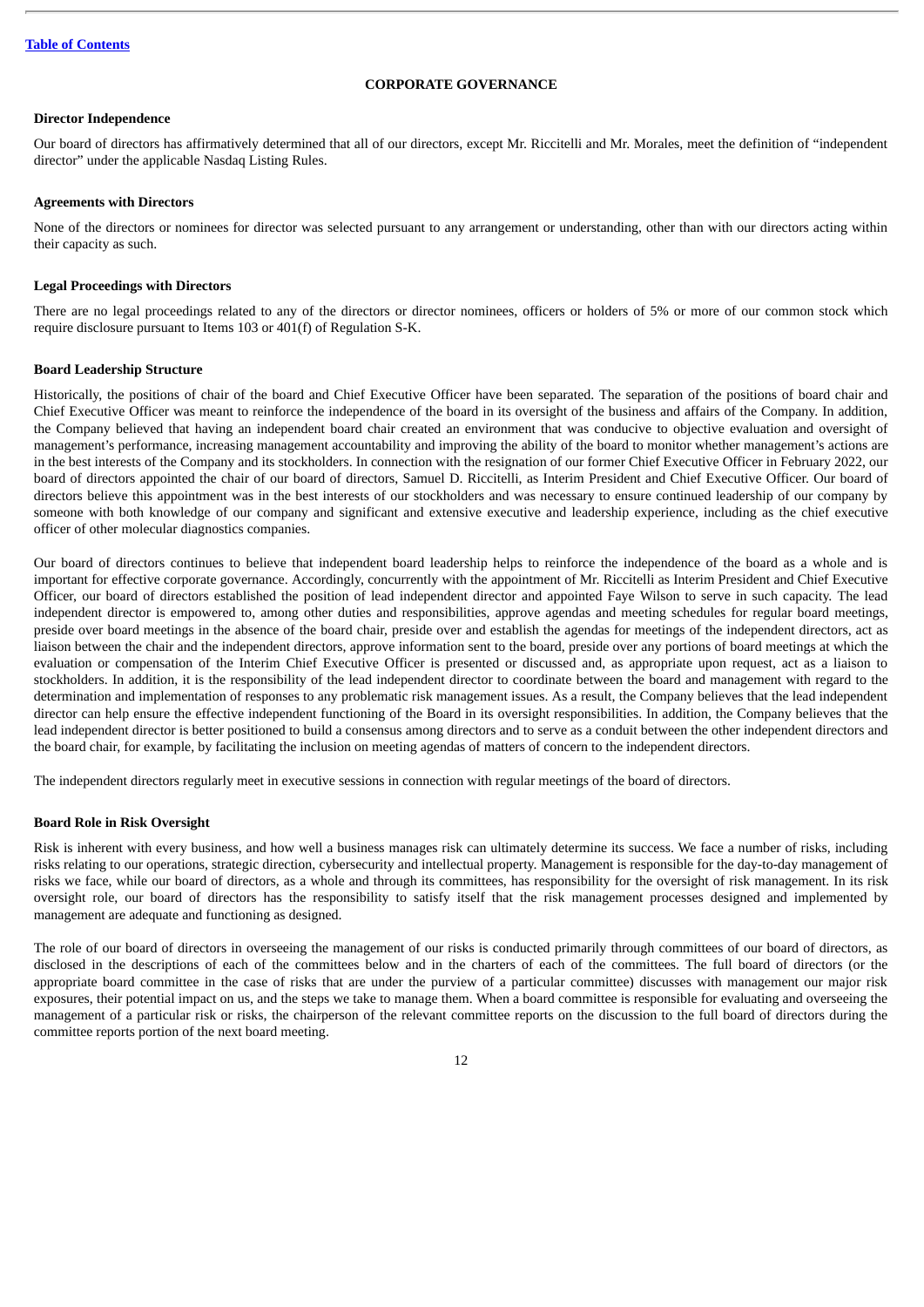As a result of the COVID-19 pandemic, we have and may in the future experience disruptions that could severely impact our business, preclinical studies and clinical trials. Given the evolving nature of the pandemic, our senior management and our board of directors are communicating and meeting more frequently to monitor potential business impacts and further strategic planning.

# <span id="page-16-0"></span>**Board and Committee Meetings**

During 2021, our board of directors met 13 times and acted by unanimous written consent three times. Each director attended at least 75% of the meetings held while he or she was a director, either in person or by teleconference. Additionally, during 2021, each director attended at least 75% of the meetings for each committee on which he or she served.

# <span id="page-16-1"></span>**Director Attendance at Annual Meetings**

Although we do not have a formal policy regarding attendance by members of our board of directors at our annual meetings of stockholders, we encourage all of our directors to attend. All of our directors as of our 2021 annual meeting of stockholders, except Mr. Hale and Ms. Wilson, attended our 2021 annual meeting of stockholders.

# <span id="page-16-2"></span>**Executive Sessions**

In accordance with the applicable Nasdaq Listing Rules, our independent directors meet in regularly scheduled executive sessions at which only independent directors are present.

# <span id="page-16-3"></span>**Board Committees**

Our board of directors has four standing committees: the audit committee, the compensation committee, the nominating and corporate governance committee, and the science, technology and clinical affairs committee. In addition, from time to time, special committees may be established under the direction of our board of directors when necessary to address specific issues.

Each of the four standing committees has a written charter that has been approved by our board of directors. A copy of each charter is available on our website at www.biocept.com by selecting the "Investors" icon at the top of the page, followed by the "Corporate Governance" hyperlink.

The members of each committee for the year ended December 31, 2021 are identified in the following table:

| Name                            | <b>Audit</b><br>Committee | Compensation<br>Committee | Nominating and<br><b>Corporate Governance</b><br>Committee | <b>Science, Technology</b><br>and Clinical Affairs<br>Committee |
|---------------------------------|---------------------------|---------------------------|------------------------------------------------------------|-----------------------------------------------------------------|
| David F. Hale <sup>(1)</sup>    |                           |                           |                                                            | Member                                                          |
| Marsha A. Chandler, Ph.D.       |                           | Member                    | Chair                                                      | Member                                                          |
| Bruce E. Gerhardt               | Member                    | Chair                     |                                                            |                                                                 |
| Samuel D. Riccitelli $^{(2)}$   | Member                    | Member                    |                                                            | Member                                                          |
| Linda Rubinstein $^{(3)}$       |                           | Member                    |                                                            |                                                                 |
| Ivor Royston, M.D.              |                           |                           | Member                                                     | Chair                                                           |
| Antonino Morales <sup>(4)</sup> | Member                    |                           |                                                            |                                                                 |
| M. Faye Wilson <sup>1</sup>     | Chair                     | Member                    | Member                                                     |                                                                 |
| Total meetings in 2021          | 4                         | 5                         | 5                                                          | 3                                                               |

(I) Ms. Wilson served as Interim Chair until July 2021. Ms. Wilson became the Lead Independent Director in February 2022.

(1) Mr. Hale became a member of the science, technology and clinical affairs committee in August 2021 and a member of the audit committee in February 2022.

(2) Mr. Riccitelli was a member of the audit committee, the compensation committee and the science, technology and clinical affairs committee until August 2021.

(3) Ms. Rubinstein became a member of the board of directors in July 2021 and a member of the compensation committee in August 2021.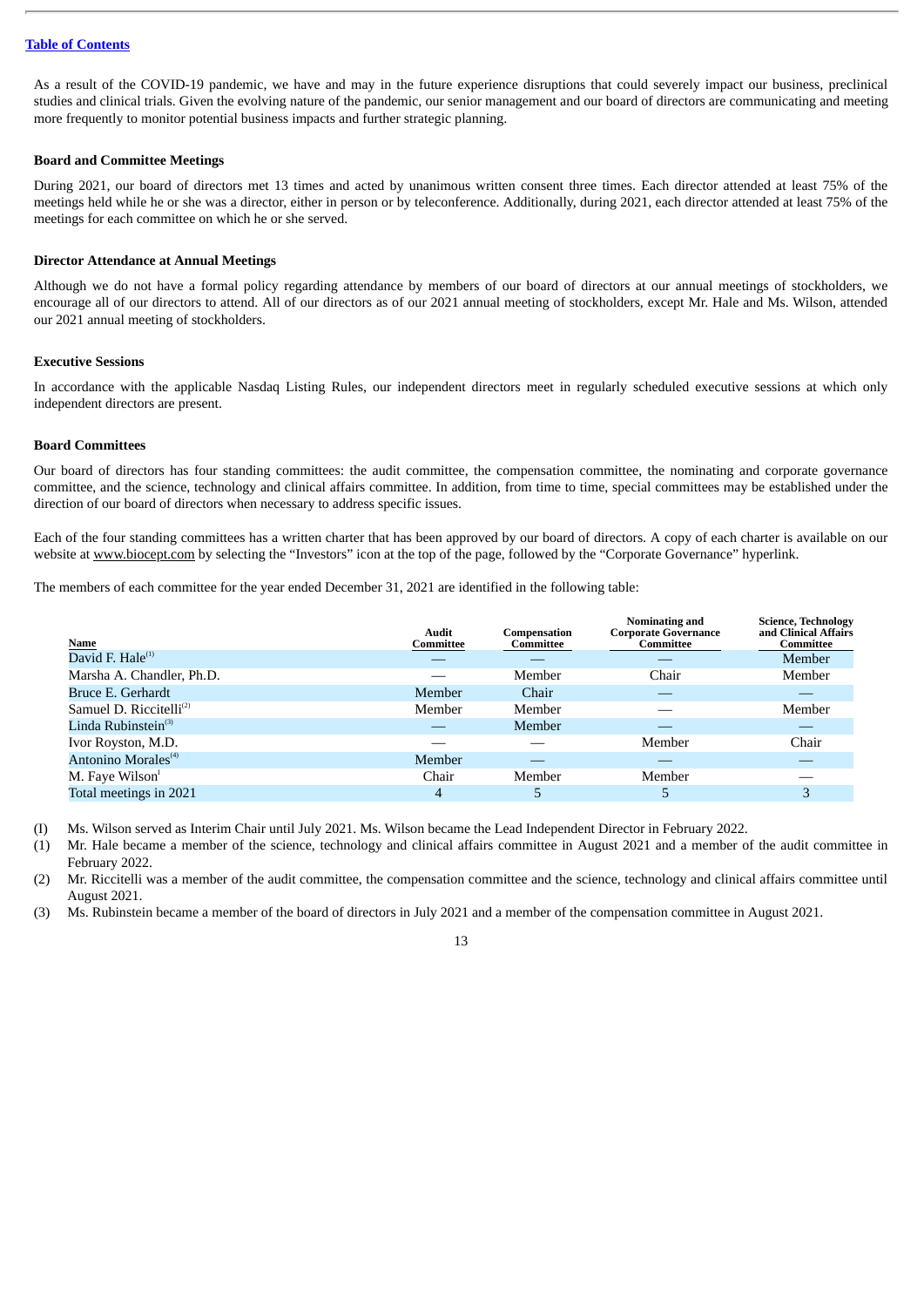(4) Mr. Morales became a member of the board of directors in July 2021 and a member of the audit committee in August 2021. Mr. Morales was a member of the audit committee until he was appointed as the Company's Interim Chief Financial Officer in February 2022.

# *Audit Committee*

During 2021, our audit committee met four times. Our audit committee is currently composed of three directors: Ms. Wilson (who chairs the audit committee), Mr. Hale and Mr. Gerhardt. Each of the members of the audit committee has been determined to be an independent director under applicable SEC rules and the applicable Nasdaq Listing Rules. Our board of directors has affirmatively determined that Ms. Wilson is designated as an "audit committee financial expert."

Our audit committee's responsibilities include:

- Oversee the integrity of our financial statements and other financial information provided by us to our stockholders and others;
- Monitor the periodic reviews that are conducted by our financial and senior management and by our independent auditors of the adequacy of our auditing, accounting and financial reporting processes and systems of internal control;
- Oversee the qualifications, independence and performance of our independent auditors;
- Oversee compliance with legal, regulatory and public disclosure requirements; and
- Facilitate communication among our independent auditors, our financial and senior management, and the board.

Our board of directors has determined that Ms. Wilson qualifies as an audit committee financial expert within the meaning of SEC regulations and meets the financial sophistication requirements of Rule 5605(c)(2) of the Nasdaq listing rules. In making this determination, our board of directors has considered prior experience, business acumen and independence. Both our independent registered public accounting firm and management periodically meet privately with our audit committee.

# *Report of the Audit Committee of the Board of Directors\**

The audit committee has reviewed and discussed the audited financial statements for the fiscal year ended December 31, 2021 with management of the Company. The audit committee has discussed with the independent registered public accounting firm the matters required to be discussed by the applicable requirements of the Public Company Accounting Oversight board ("PCAOB") and the Securities and Exchange Commission. The audit committee has also received the written disclosures and the letter from the independent registered public accounting firm required by applicable requirements of the PCAOB regarding the independent accountants' communications with the audit committee concerning independence, and has discussed with the independent registered public accounting firm the accounting firm's independence. Based on the foregoing, the audit committee has recommended to the board of directors that the audited financial statements be included in the Company's Annual Report on Form 10-K for the fiscal year ended December 31, 2021.

M. Faye Wilson (Chair) Bruce E. Gerhardt David F. Hale

\* The material in this report is not "soliciting material," is not deemed "filed" with the Securities and Exchange Commission and is not to be incorporated by reference in any filing of the Company under the Exchange Act of 1934, as amended, or the Securities Act of 1933, as amended, whether made before or after the date hereof and irrespective of any general incorporation language in any such filing.

# *Compensation Committee*

During 2021, our compensation committee met five times (including telephonic meetings). Our compensation committee is currently composed of four directors: Mr. Gerhardt (who chairs the compensation committee), Ms. Wilson, Dr. Chandler and Ms. Rubinstein. Each of the members of the compensation committee has been determined to be an independent director under the applicable Nasdaq Listing Rules.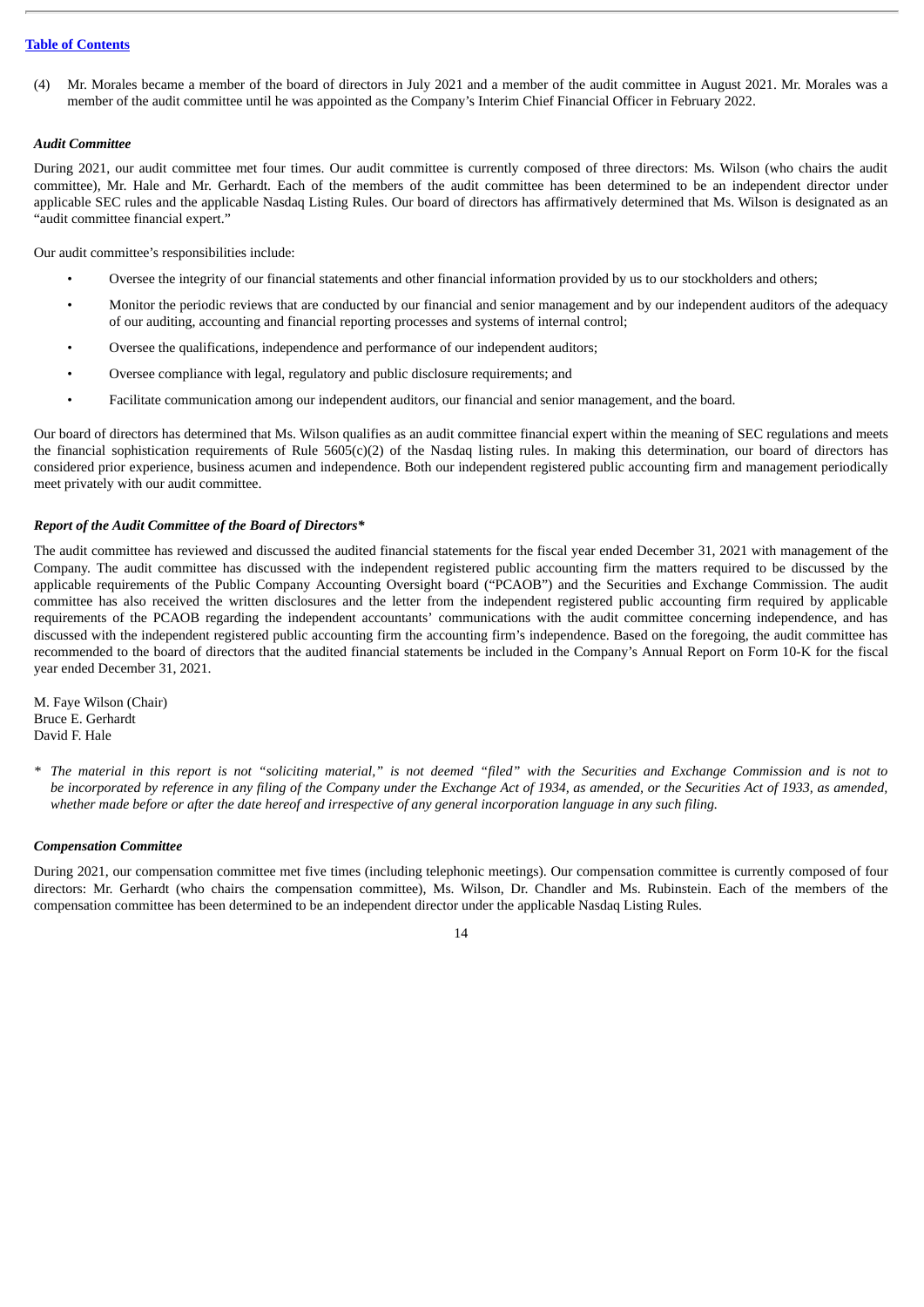Our compensation committee's responsibilities include:

- Oversee our overall compensation programs applicable to executive officers and directors;
- Oversee our cash and equity-based compensation plans applicable to all of our directors, officers and employees;
- Produce an annual report on executive compensation for inclusion in our annual proxy statement; and
- Review and discuss with our management the tables and narrative discussion regarding executive officer and director compensation to be included in our annual proxy statement.

# *Compensation Committee Processes and Procedures*

Typically, the compensation committee meets at least twice annually and with greater frequency if necessary. The agenda for each meeting is usually developed by the Chair of the compensation committee, in consultation with the Chief Executive Officer. The compensation committee meets regularly in executive session. However, from time to time, various members of management and other employees as well as outside advisors or consultants may be invited by the compensation committee to make presentations, to provide financial or other background information or advice or to otherwise participate in compensation committee meetings. The Chief Executive Officer may not participate in, or be present during, any deliberations or determinations of the compensation committee regarding his compensation. The charter of the compensation committee grants the compensation committee full access to all books, records, facilities and personnel of the Company, as well as authority to obtain, at the expense of the Company, advice and assistance from internal and external legal, accounting or other advisors and consultants and other external resources that the compensation committee considers necessary or appropriate in the performance of its duties. In particular, the compensation committee has the sole authority to retain compensation consultants to assist in its evaluation of executive and director compensation, including the authority to approve the consultant's reasonable fees and other retention terms.

During the fiscal year 2021, the compensation committee engaged Aon/Radford as a compensation consultant. After taking into consideration the six factors prescribed by the SEC and Nasdaq, the compensation committee concluded that there were no conflicts of interest between Aon/Radford and the Company. The compensation committee requested that Aon/Radford review industry-wide compensation practices and trends to assess the competitiveness of our executive and non-employee director compensation programs.

The compensation committee asked Aon/Radford to develop a comparative group of companies and to perform analyses of competitive performance and compensation levels for that group. Aon/Radford also met with certain members of management and human resources to learn more about the Company's business operations and strategy, key performance metrics and strategic goals, as well as the labor markets in which the Company competes. Aon/Radford ultimately developed recommendations primarily pertaining to compensation strategy for the Company's executive officers and non-employee directors that were presented to the compensation committee for its consideration and to the board of directors for its information. Following an active dialogue with Aon/Radford, the compensation committee recommended that the board of directors approve certain recommendations of Aon/Radford.

Historically, the compensation committee has made most of the significant adjustments to annual compensation, determined bonus and equity awards and established new performance objectives at one or more meetings held during the last quarter of the year. However, the compensation committee also considers matters related to individual compensation, such as compensation for new executive hires, as well as high-level strategic issues, such as the efficacy of the Company's compensation strategy, potential modifications to that strategy and new trends, plans or approaches to compensation, at various meetings throughout the year. Generally, the compensation committee's process comprises two related elements: the determination of compensation levels and the establishment of performance objectives for the current year.

For executives other than the Chief Executive Officer, the compensation committee solicits and considers evaluations and recommendations submitted to the committee by the Chief Executive Officer. In the case of the Chief Executive Officer, the evaluation of his performance is conducted by the compensation committee, which makes recommendations to the full board of directors regarding any adjustments to his compensation as well as awards to be granted. In making such recommendations for determining the long-term incentive component of the Chief Executive Officer's compensation, the compensation committee shall take into consideration the Company's performance and relative stockholder return, the value of similar incentive awards given to chief executive officers of comparable companies, the awards given to the Company's Chief Executive Officer in past years, other elements of the Chief Executive Officer's compensation including total compensation and such other criteria as the committee deems advisable.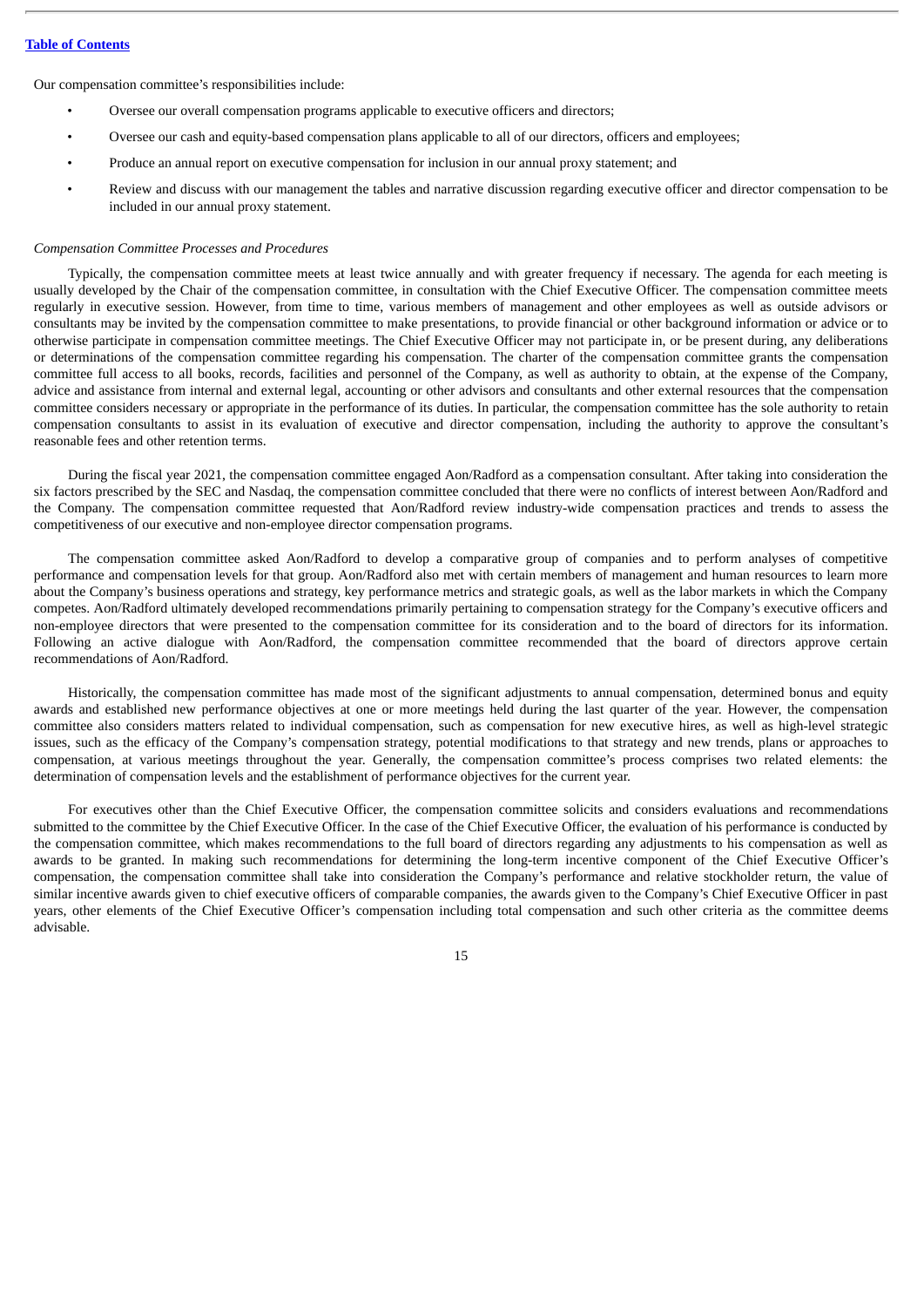For all executives and directors as part of its deliberations, the compensation committee may review and consider, as appropriate, materials such as financial reports and projections, operational data, tax and accounting information, tally sheets that set forth the total compensation that may become payable to executives in various hypothetical scenarios, executive and director stock ownership information, company stock performance data, analyses of historical executive compensation levels and current Company-wide compensation levels.

# *Nominating and Corporate Governance Committee*

During 2021, our nominating and corporate governance committee met five times. Our nominating and corporate governance committee is currently composed of three directors: Dr. Chandler (who chairs the nominating and corporate governance committee), Ms. Wilson and Dr. Royston. Each of the members of the nominating and corporate governance committee has been determined to be an independent director under the applicable Nasdaq Listing Rules.

Our nominating and corporate governance committee's responsibilities include:

- Identify individuals qualified to become board members, consistent with criteria approved by the board, and recommend that the board select the director nominees for election at each annual meeting of stockholders or to fill vacancies on board in accordance with our bylaws;
- Recommend to the board any appropriate changes in our Code of Ethics, applicable to the Chief Executive Officer and other senior financial officers, and in the Code of Business Conduct, applicable to all of our directors, officers and employees, and in such other corporate governance policies and documents as the committee determines from time to time, including such policies and documents as the committee may develop and/or recommend to the board for approval;
- Recommend to the board director nominees for each committee of the board; and
- Lead the board in its annual review of the performance of the board and any committee thereof, as applicable.

# <span id="page-19-0"></span>**Director Nomination Process**

The goal of our nominating and corporate governance committee, which we refer to as the committee for purposes of this section, is to assemble a wellrounded board of directors that consists of directors with backgrounds that are complementary to one another, reflecting a variety of experiences, skills and expertise. The committee's current selection criteria for prospective nominees, as set forth in the committee's charter, are as follows:

- Each director should be committed to enhancing long-term stockholder value and must possess a high level of personal and professional ethics, sound business judgment and integrity;
- Each director should be free of any conflicts of interest which would violate applicable laws, rules, regulations or listing standards, or interfere with the proper performance of his or her responsibilities;
- Each director should possess experience, skills and attributes which enhance his or her ability to perform duties on our behalf. In assessing these qualities, the committee will consider such factors as (i) personal skills and attributes, (ii) expertise in the areas of accounting, marketing, strategy, financial reporting or corporate governance, or (iii) professional experience in the healthcare industry, as well as other factors that would be expected to contribute to an effective board of directors;
- Each director should have the willingness and ability to devote the necessary time and effort to perform the duties and responsibilities of board membership; and
- Each director should demonstrate his or her understanding that his or her primary responsibility is to our stockholders, and that his or her primary goal is to serve the best interests of those stockholders, and not his or her personal interest or the interest of a particular group.

In considering whether to recommend any candidate for inclusion in the slate of recommended nominees for our board of directors, including candidates recommended by stockholders, the committee applies the criteria set forth above.

In our continuing commitment to the crucial value of diverse experiences and perspectives, we seek a broad inclusive pool of board candidates.

The committee believes it is appropriate for our Interim President and Chief Executive Officer to serve as a member of our board of directors.

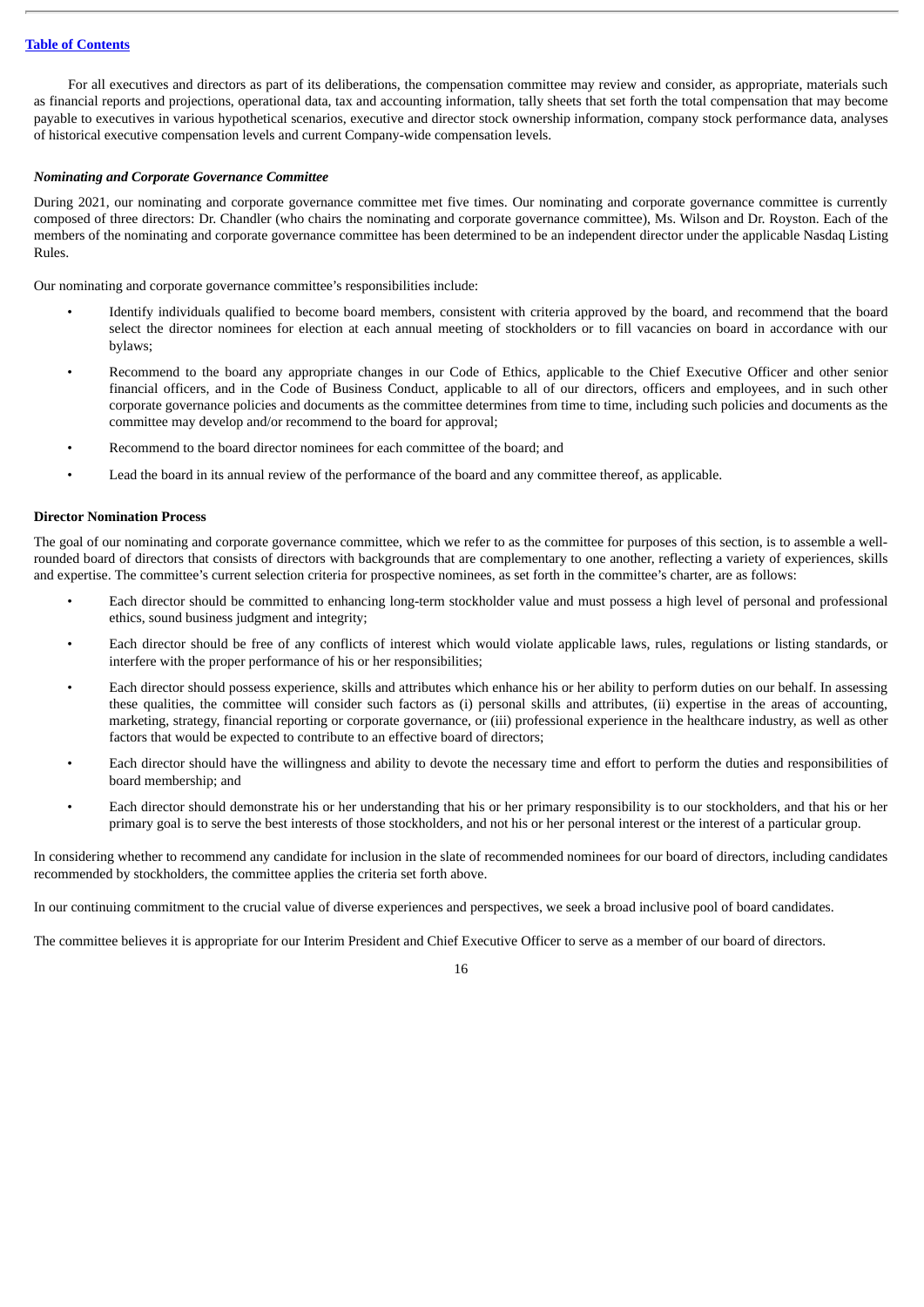The committee currently has a policy of evaluating nominees recommended by stockholders in the same manner as it evaluates other nominees. We do not intend to treat stockholder recommendations in any manner different from other recommendations. Under our amended and restated bylaws, stockholders wishing to propose a director nominee should send the required information to our corporate secretary at Biocept, Inc., 9955 Mesa Rim Road, San Diego, California 92121. We have not received director candidate recommendations from our stockholders.

# *Science, Technology and Clinical Affairs Committee*

During 2021, our science, technology and clinical affairs committee met three times. Our science, technology and clinical affairs committee is currently composed of three directors: Dr. Royston (who chairs the science, technology and clinical affairs committee), Mr. Hale and Dr. Chandler.

Our science, technology and clinical affairs committee's responsibilities include:

- Review and advise the board on the overall strategy, direction and effectiveness of our research and development and our clinical programs;
- Evaluate and advise the board on our progress in achieving our long-term strategic research, development and clinical goals and objectives;
- Identify and monitor emerging science, technology and regulatory developments, issues and trends which are relevant to our research and development strategy and clinical activities;
- Assess and advise the board, as requested, on the committee's view of the quality and competitiveness, from a scientific perspective of our research and development programs and clinical initiatives;
- Review and evaluate the infrastructure and resources made available by us for our research and development projects and clinical programs at the request of the board. Upon review, the committee will make recommendations regarding such infrastructure and resources necessary to achieve our objectives;
- Review and advise the board regarding the scientific, research and development, and intellectual property aspects of proposed transactions such as investments, acquisitions and intellectual property at the request of the board;
- Meet with and liaise with, as well as review the recommendations from, our Scientific Advisory Board and Clinical Advisory Board; and
- Conduct quarterly meetings with our Chief Scientific Officer, Medical Staff and Chief Executive Officer to assess and advise on clinical and scientific progress and initiatives.

# **Board Diversity**

The Board Diversity Matrix, below, provides the diversity statistics for our board of directors.

# **Board Diversity Matrix (As of April 29, 2022)** Total Number of Directors 8

|                                         |        |                | Non-          | Did Not<br><b>Disclose</b> |
|-----------------------------------------|--------|----------------|---------------|----------------------------|
| <b>Part I: Gender Identity</b>          | Female | Male           | <b>Binary</b> | Gender                     |
| <b>Directors</b>                        | 3      | 5              |               |                            |
| Part II: Demographic Background         |        |                |               |                            |
| African American or Black               |        |                |               |                            |
| Alaskan Native or Native American       |        |                |               |                            |
| Asian                                   |        |                |               |                            |
| <b>Hispanic or Latinx</b>               |        |                |               |                            |
| Native Hawaiian or Pacific Islander     |        |                |               |                            |
| White                                   | 3      | $\overline{4}$ |               |                            |
| Two or More Races or Ethnicities        |        |                |               |                            |
| LGBTQ+                                  |        |                |               |                            |
| Did Not Disclose Demographic Background |        |                |               |                            |
|                                         |        |                |               |                            |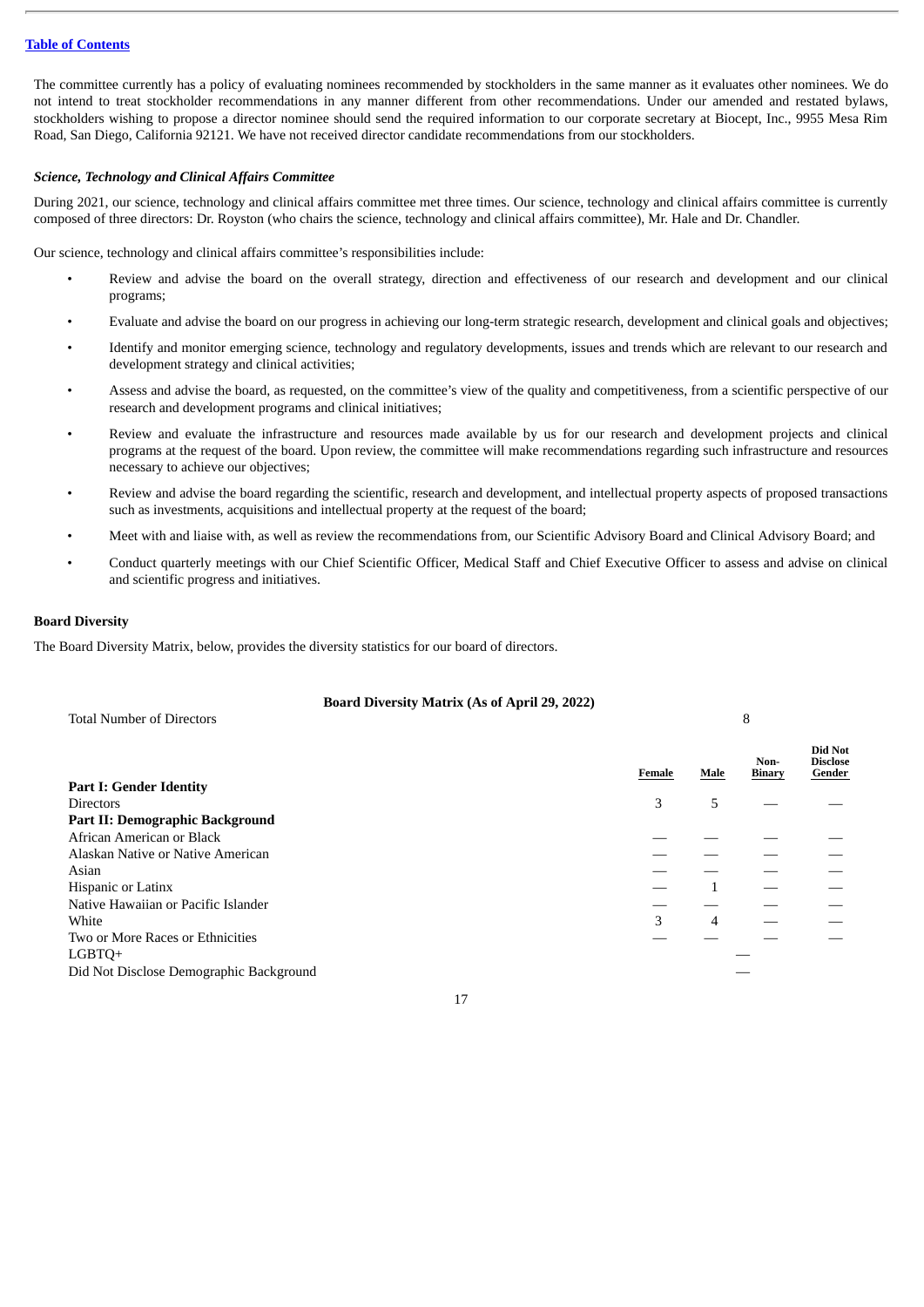# <span id="page-21-0"></span>**Codes of Conduct and Ethics**

We have adopted a code of ethics that applies to our Interim Chief Executive Officer and other senior financial officers (including our Interim Chief Financial Officer and other senior financial officers performing similar functions), which is designed to meet the requirements of Item 406 of Regulation S-K. We have also adopted a code of business conduct that applies to all of our employees, officers and directors, which is designed to meet the requirements of the applicable Nasdaq Listing Rules. Each of these documents is available on our website at www.biocept.com by selecting the "Investor" icon at the top of the page, followed by the "Corporate Governance" hyperlink.

# <span id="page-21-1"></span>**Hedging Policy**

The Company's insider trading and window period policy provides that no officer, director, other employee or consultant of the Company may engage in short sales, transactions in put or call options, hedging transactions or other inherently speculative transactions with respect to the Company's stock at any time. In addition, no officer, director, other employee or consultant of the Company may margin, or make any offer to margin, any of the Company's stock, including without limitation, borrowing against such stock, at any time.

# <span id="page-21-2"></span>**Stockholder Communications with our Board of Directors**

Stockholders seeking to communicate with our board of directors, as a whole, may send such communication to: Biocept, Inc., 9955 Mesa Rim Road, San Diego, California 92121, Attention: Senior Vice President, Chief Legal Officer and Chief Compliance Officer. Stockholders seeking to communicate with an individual director, in his or her capacity as a member of our board of directors, may send such communication to the same address to the attention of such individual director. We will promptly forward any such stockholder communication to each director to whom such stockholder communication is addressed to the address specified by each such director.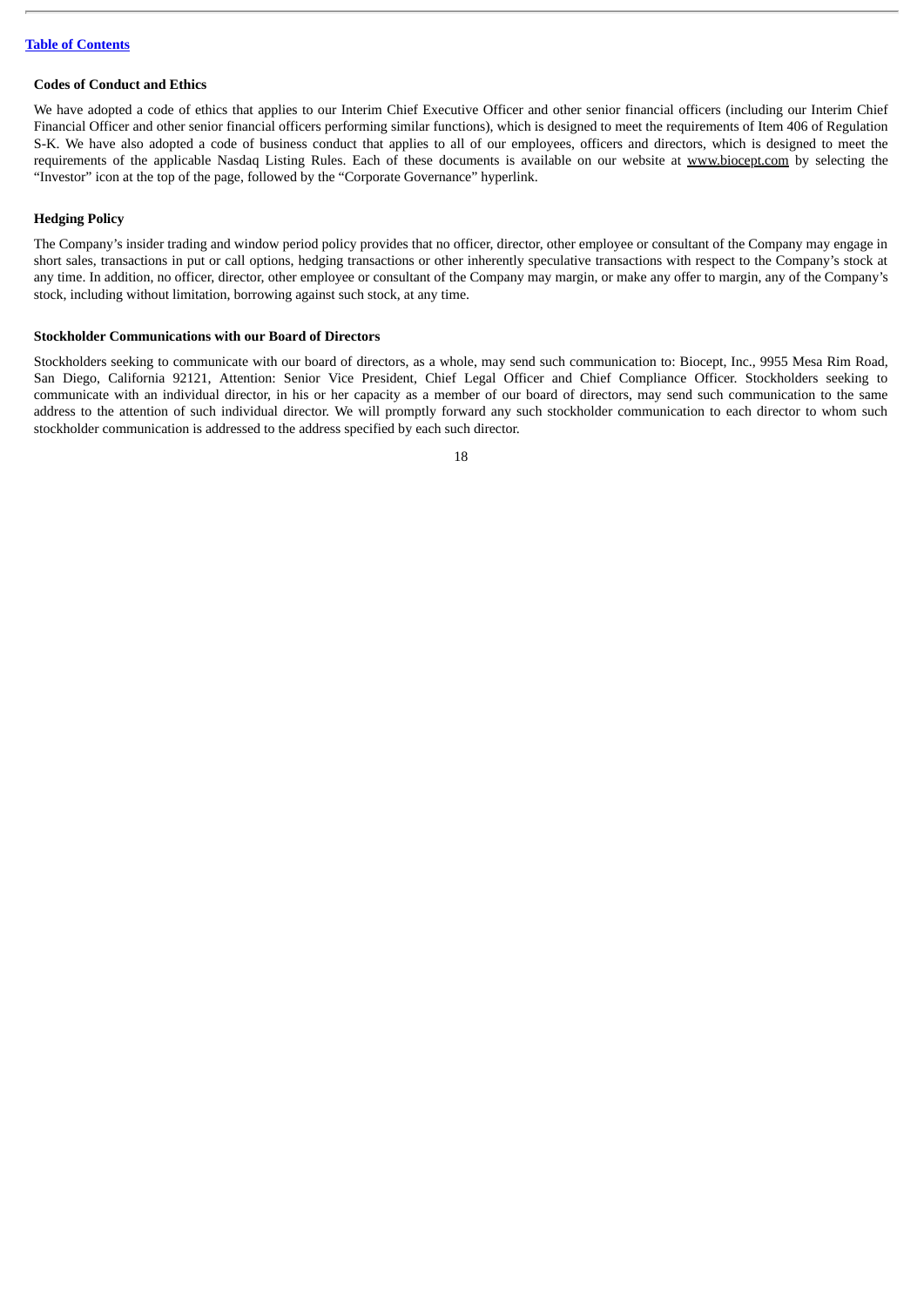# **DIRECTOR COMPENSATION**

<span id="page-22-0"></span>In August 2021 and February 2022, upon recommendation from our compensation committee, our board of directors approved amendments to our non-employee director compensation policy. As amended, our non-employee director compensation policy incudes for the following cash and equity compensation:

# • Annual Retainer.

For service as a director: an annual cash retainer of \$40,000 (in addition to any annual cash retainers otherwise paid).

Board Chair.

For service as Board Chair: an annual cash retainer of \$50,000 (in addition to any annual cash retainers otherwise paid).

# Lead Independent Director.

For service as Lead Independent Director: an annual cash retainer of \$50,000 (in addition to any annual cash retainers otherwise paid).

# • Audit Committee.

For service as Chair of the audit committee: an annual cash retainer of \$15,000 (in addition to any annual cash retainers otherwise paid).

For service as member of the audit committee other than as its Chair: an annual cash retainer of \$7,500 (in addition to any annual cash retainers otherwise paid).

• Compensation Committee.

For service as Chair of the compensation committee: an annual cash retainer of \$10,000 (in addition to any annual cash retainers otherwise paid).

For service as member of the compensation committee other than as its Chair: an annual cash retainer of \$5,000 (in addition to any annual cash retainers otherwise paid).

• Nominating and Corporate Governance Committee.

For service as Chair of the nominating and corporate governance committee: an annual cash retainer of \$10,000 (in addition to any annual cash retainers otherwise paid).

For service as member of the nominating and corporate governance committee other than as its Chair: an annual cash retainer of \$5,000 (in addition to any annual cash retainers otherwise paid).

# Science, Technology and Clinical Affairs Committee.

For service as Chair of the science, technology and clinical affairs committee: an annual cash retainer of \$10,000 (in addition to any annual cash retainers otherwise paid).

For service as member of the science, technology and clinical affairs committee other than as its Chair: an annual cash retainer of \$10,000 (in addition to any annual cash retainers otherwise paid).

Initial Awards.

For each non-employee director who is initially elected or appointed to the board: an option to purchase 10,000 shares of common stock.

**Annual Awards.** 

For each non-employee director who (i) has been serving on the board for at least six months as of the date of any annual meeting of our stockholders and (ii) will continue to serve as a non-employee director immediately following such meeting: an option to purchase 10,000 shares of common stock.

The annual cash retainers shall be earned and paid on a calendar quarterly basis, subject to proration in the case of service during only a portion of a calendar quarter.

The per share exercise price of each option granted to our non-employee directors shall equal the fair market value of a share of common stock on the date the option is granted. Each such initial award shall vest and become exercisable in substantially equal installments on each of the first three anniversaries of the vesting commencement date, subject to continuing in service on the board through each such vesting date; provided, that all stock options under the non-employee director compensation policy shall vest in full upon the occurrence of a change in control. Each such annual award shall fully vest and become exercisable on the first anniversary of the vesting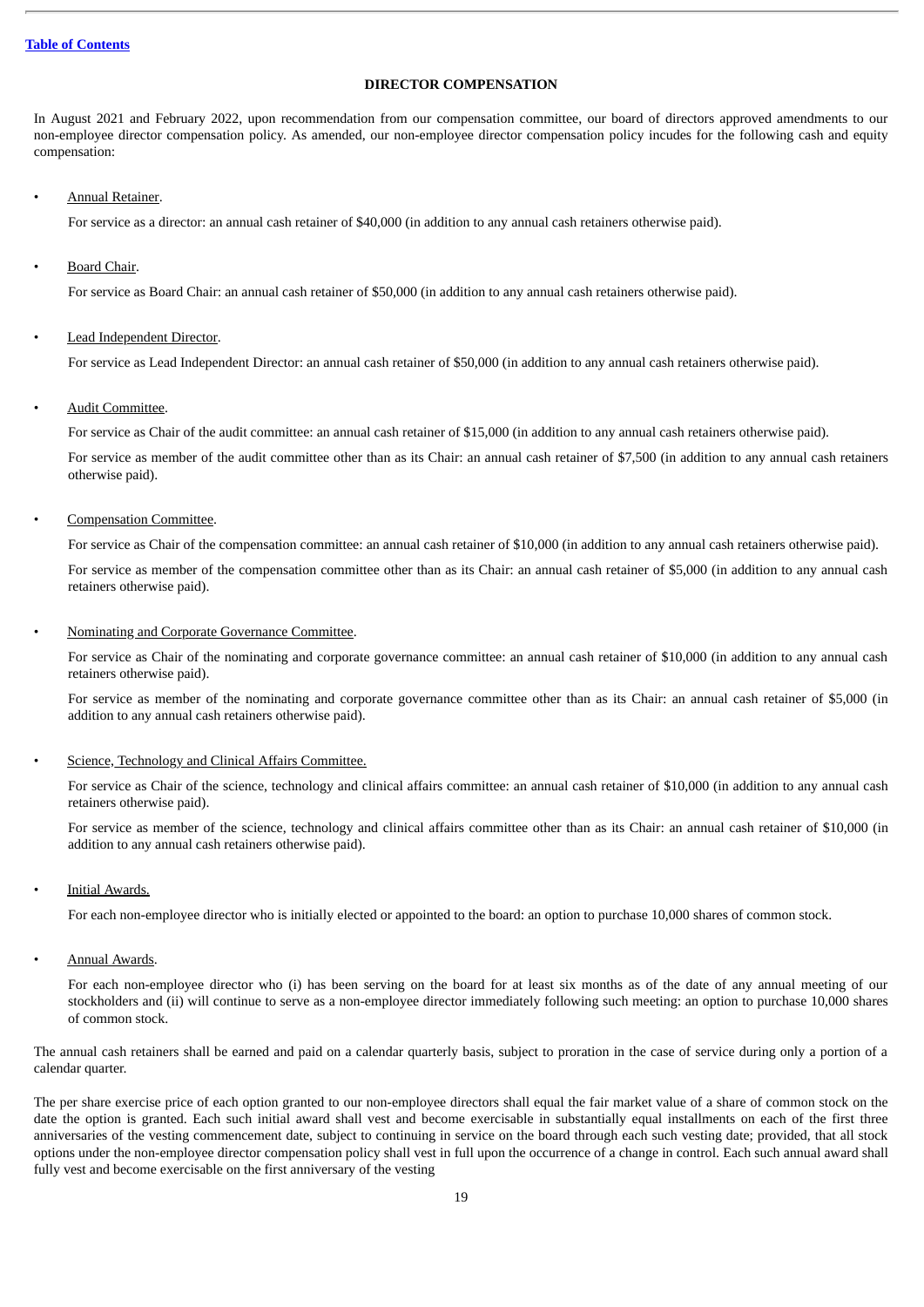commencement date, subject to continuing in service on the board through each such vesting date; provided, that all stock options under the non-employee director compensation policy shall vest in full upon the occurrence of a change in control. The term of each such stock option shall be ten years from the date the option is granted. Upon a non-employee director's cessation of service on the board for any reason, his or her stock options granted under the non-employee director compensation policy would, to the extent vested on the date of cessation of service, remain exercisable for 12 months following the cessation of his or her service on the board (or such longer period as the board may determine in its discretion on or after the date of such stock options).

On July 16, 2021, option awards exercisable for 10,000 shares of common stock each with a vesting commencement date of July 16, 2021 were granted under the 2013 Plan to each of the then six non-employee members of our board of directors related to the grant of annual awards for the 2021 annual meeting of our shareholders, in accordance with our non-employee director compensation policy in effect at the date of grant. These awards have a term of 10 years from the date of grant and an exercise price of \$3.77 per share, which is equal to the closing price of our common stock on the date of grant. The grant date fair value of these awards of \$3.58 per share was estimated using a Black-Scholes valuation model. The assumptions used in the Black-Scholes valuation model for these awards include a volatility rate of 390.54%, a risk-free interest rate of 0.80%, a dividend yield of 0.00%, and an expected term of 5.04 years.

On July 16, 2021, option awards exercisable for 10,000 shares of common stock with a vesting commencement date of July 16, 2021 were granted under the 2013 Plan to Antonino Morales and Linda Rubinstein in connection with their appointment to our board of directors, in accordance with the initial awards amounts noted above in this "Director Compensation" section. These awards have a term of 10 years from the date of grant and an exercise price of \$3.77 per share, which is equal to the closing price of our common stock on the date of grant. The grant date fair value of these awards of \$3.58 per share was estimated using a Black-Scholes valuation model. The assumptions used in the Black-Scholes valuation model include a volatility rate of 390.69%, a risk-free rate of 0.80%, a dividend yield of 0.00%, and an expected term of 5.08 years.

The following table reflects all compensation awarded to, earned by or paid to the non-employee directors during the fiscal year ended December 31, 2021:

|                                     | <b>Fees Earned</b><br>or Paid in | Option<br>Awards |            |
|-------------------------------------|----------------------------------|------------------|------------|
| Name                                | Cash (\$)                        | (\$)(1)          | Total (\$) |
| Marsha A. Chandler, Ph.D.           | 54,055                           | 35,800           | 89,855     |
| Bruce E. Gerhardt, CPA              | 52,041                           | 35,800           | 87,841     |
| David F. Hale                       | 36,113                           | 35,800           | 71,913     |
| Antonino Morales <sup>(2)</sup>     | 20,759                           | 35,800           | 56,559     |
| Samuel D. Riccitelli <sup>(3)</sup> | 67,241                           | 35,800           | 103,041    |
| Ivor Royston, M.D.                  | 49,045                           | 35,800           | 84,845     |
| Linda Rubinstein <sup>(4)</sup>     | 19,702                           | 35,800           | 55,502     |
| M. Faye Wilson, MBA                 | 85,315                           | 35,800           | 121,115    |

(1) The amounts in the "Option Awards (\$)" column reflect the grant date fair values of stock options granted during the year. These amounts are determined in accordance with the provisions of FASB ASC Topic 718, rather than an amount paid to or realized by the director.

(2) Effective July 16, 2021, Antonino Morales was appointed to our board of directors. Upon his appointment to our board of directors, Mr. Morales received an option grant to purchase 10,000 shares of our common stock.

- (3) Effective July 1, 2021, Samuel Riccitelli was appointed as Chair of the board of directors.
- (4) Effective July 16, 2021, Linda Rubinstein was appointed to our board of directors. Upon her appointment to our board of directors, Ms. Rubinstein received an option grant to purchase 10,000 shares of our common stock.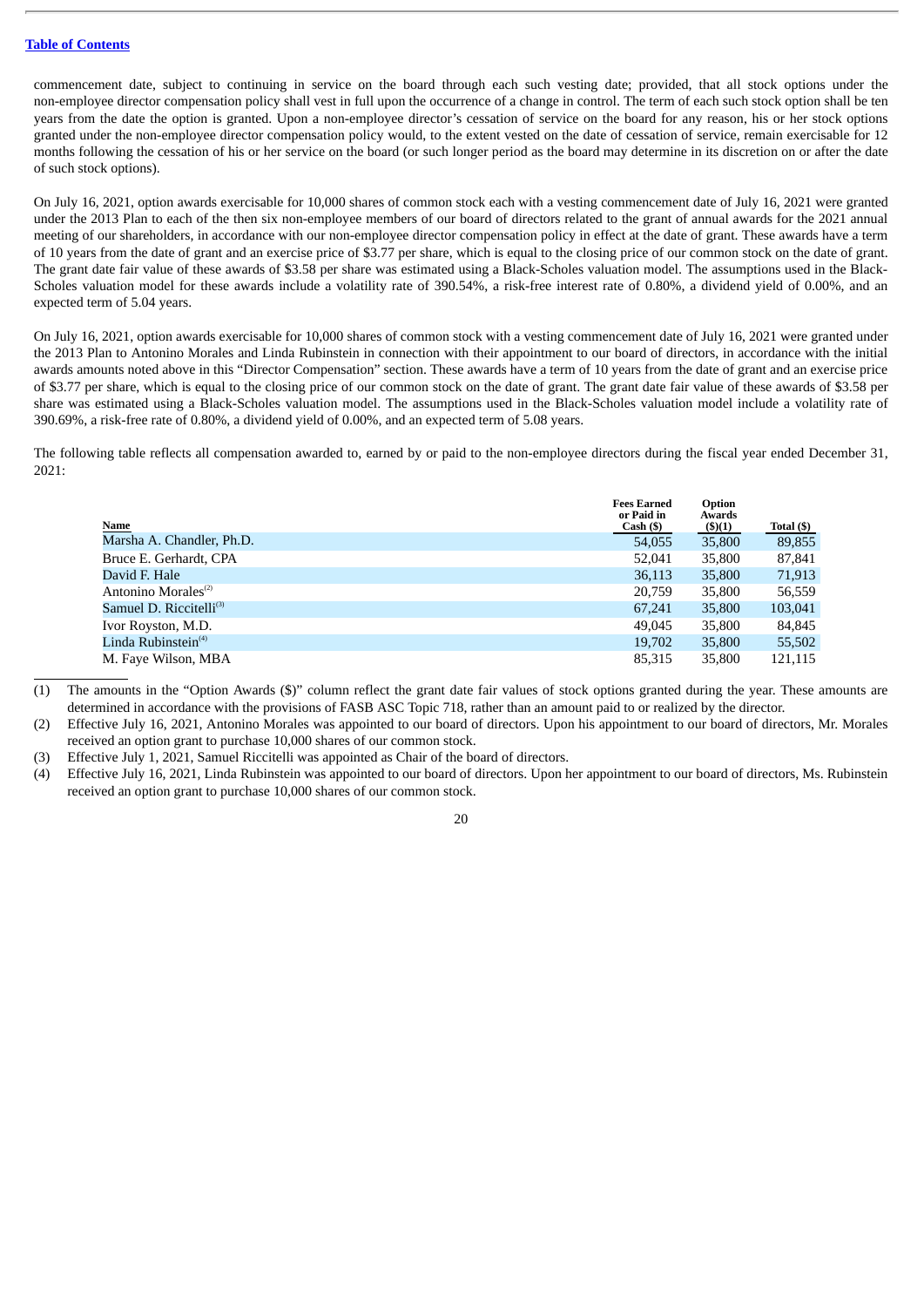The following table sets forth the number of option awards outstanding for each non-employee director as of December 31, 2021:

| <b>Name</b>               | Option<br>Award $(\#)$ |
|---------------------------|------------------------|
| Marsha A. Chandler, Ph.D. | 13,270                 |
| Bruce E. Gerhardt, CPA    | 13,251                 |
| David F. Hale             | 13,389                 |
| <b>Antonino Morales</b>   | 10,000                 |
| Samuel D. Riccitelli      | 20,000                 |
| Ivor Royston, M.D.        | 13,255                 |
| Linda Rubinstein          | 10,000                 |
| M. Faye Wilson, MBA       | 13,282                 |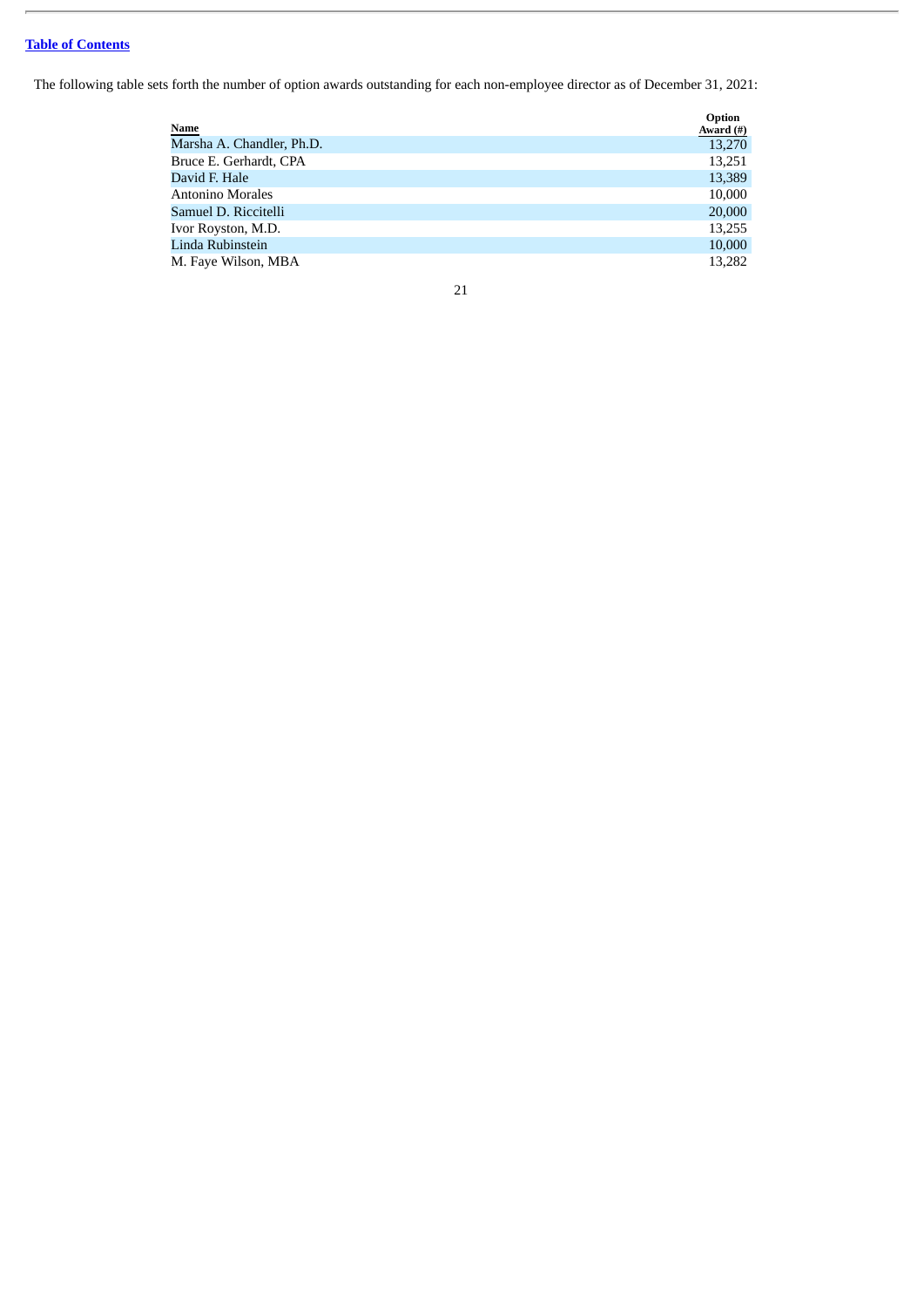# **PROPOSAL 2: APPROVAL OF AN AMENDMENT TO OUR 2013 AMENDED AND RESTATED EQUITY INCENTIVE PLAN AS AMENDED**

<span id="page-25-0"></span>Our 2013 Equity Incentive Plan was originally adopted by the board of directors on July 31, 2013 and was approved by the stockholders on August 6, 2013. Subsequent to its adoption, the 2013 Equity Incentive Plan was amended in 2015, 2016, 2017, 2018, 2019, 2020, and 2021. Throughout this Proxy Statement, we refer to the 2013 Equity Incentive Plan, as amended in 2015, 2016, 2017, 2018, 2019, 2020, and 2021, as the "2013 Plan."

On April 23, 2022, the board of directors approved further amending the 2013 Plan to (i) increase the aggregate number of shares authorized for issuance under the 2013 Plan by 3,000,000 shares, and (ii) increase the aggregate number of authorized shares under the 2013 Plan that may be issued pursuant to the exercise of incentive stock options by 3,000,000 shares to an aggregate of 5,336,409 shares. Throughout this Proxy Statement, we refer to the 2013 Plan, as amended by the Board on April 23, 2022, as the "Amended 2013 Plan." Awards granted pursuant to the terms of the 2013 Plan prior to this amendment shall continue to be governed by the terms of the 2013 Plan and not pursuant to this Amended 2013 Plan.

A description of the material terms of the Amended 2013 Plan are summarized below. The key differences between the terms of the 2013 Plan and the Amended 2013 Plan are as follows:

The Amended 2013 Plan provides that an additional 3,000,000 shares may be issued pursuant to stock awards (including shares issued upon the exercise of incentive stock options) granted under the Amended 2013 Plan, and (ii) the Amended 2013 Plan provides that a total of 5,336,409 shares may be issued pursuant to the exercise of incentive stock options.

If this Proposal 2 is approved by the stockholders, the Amended 2013 Plan will become effective upon the date of the Annual Meeting. In the event the stockholders do not approve this Proposal 2, the Amended 2013 Plan will not become effective and the 2013 Plan will continue in its current form.

# **Why Are We Requesting Additional Shares Now?**

We compete with many life sciences companies to attract and retain talented employees at all levels, and equity awards are a critical component of our compensation philosophy and our annual compensation structure. Having the ability to grant equity awards is essential for us to be able to attract, motivate and retain a talented workforce. If we exhaust our remaining share reserve, we will be unable to issue new equity awards to our new and existing employees, consultants, officers and directors, and this would seriously hamper our ability to provide a competitive pay package to current and prospective employees. Approval of the Amended 2013 Plan will allow us to continue to grant equity awards at levels the board of directors or compensation committee determines to be appropriate in order to attract new employees, consultants and directors, retain our existing employees, consultants and directors and to provide incentives for such persons to exert maximum efforts for our success and ultimately increase stockholder value. Therefore, we believe that approval of the Amended 2013 Plan is in the best interest of the stockholders and us.

While we recognize that equity awards may have a dilutive impact on existing stockholders, we believe that we have managed our existing equity reserves carefully, and that our current level of dilution and "burn rate" is reasonable, as demonstrated in the tables below. We believe that this share increase request is necessary to provide us with a sufficient number of shares to enable us to grant equity awards to our employees, directors and consultants for approximately two years, however we note that various circumstances could alter this estimate.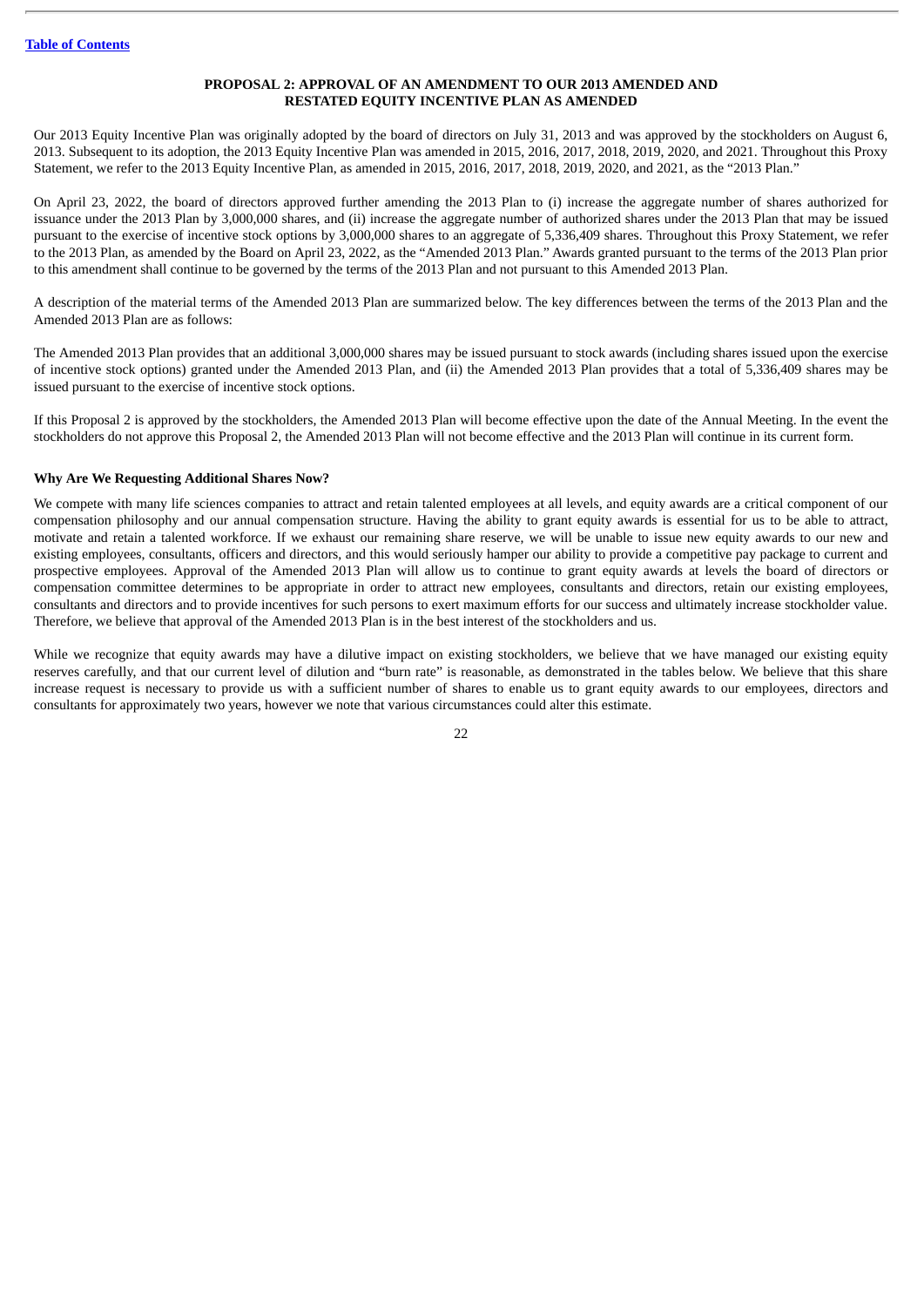# **Why You Should Vote to Approve the Amended 2013 Plan**

# *We Manage Our Equity Award Use Carefully and Dilution Is Reasonable*

The following table provides certain additional information regarding our 2007 Equity Incentive Plan, or the "2007 Plan," and the 2013 Plan:

|                                                                 | As of April 27, 2022<br>(Record Date) |
|-----------------------------------------------------------------|---------------------------------------|
| Total aggregate number of shares of common stock subject to     |                                       |
| outstanding stock options                                       | 3,186,983                             |
| Weighted-average exercise price of outstanding stock options    | \$<br>5.50                            |
| Weighted-average remaining term of outstanding stock options    |                                       |
| (years)                                                         | 7.72                                  |
| Total aggregate number of shares of common stock subject to     |                                       |
| outstanding full value awards                                   | 36                                    |
| Total aggregate number of shares of common stock available for  |                                       |
| non-inducement grants under the 2013 Plan                       | 586,068                               |
| Total number of shares of common stock available for inducement |                                       |
| grants under the 2013 Plan                                      | 476,551                               |
| Total number of shares of common stock outstanding              | 16,904,191                            |
| Per-share closing price of common stock as reported on Nasdag   |                                       |
| Capital Market                                                  | 1.56                                  |

The following table provides detailed information regarding the activity related to our equity incentive plans for fiscal year 2021:

|                                                                             | <b>Fiscal Year 2021</b> |
|-----------------------------------------------------------------------------|-------------------------|
| Total number of shares of common stock subject to stock options granted     | 1,558,510               |
| Total number of shares of common stock subject to full value awards granted |                         |
| Weighted-average number of shares of common stock outstanding               | 14,775,805              |
| <b>Burn Rate</b>                                                            | $10.5\%$                |

# *The Amended 2013 Plan Combines Compensation and Corporate Governance Best Practices*

The Amended 2013 Plan includes provisions that are designed to protect the stockholders' interests and to reflect corporate governance best practices including:

- *Repricing and cashout of underwater awards is not allowed without stockholder approval*. The Amended 2013 Plan prohibits the repricing of outstanding stock options and stock appreciation rights ("SARs") and the cancellation of any outstanding stock options or SARs that have an exercise or strike price greater than the then-current fair market value of our common stock in exchange for cash or other awards without prior stockholder approval.
- *Stockholder approval is required for additional shares for current employees*. The Amended 2013 Plan does not contain an annual "evergreen" provision. The Amended 2013 Plan authorizes a fixed number of shares, so that stockholder approval is required to issue any additional shares to current employees, allowing the stockholders to have direct input on our equity compensation programs.
- *No liberal share counting or recycling*. The Amended 2013 Plan prohibits the following shares to become available again for issuance under the Amended 2013 Plan: (i) shares that are reacquired or withheld (or not issued) by us to satisfy the exercise or purchase price of an award; (ii) shares that are reacquired or withheld (or not issued) by us to satisfy a tax withholding obligation in connection with an award; and (iii) any shares repurchased by us on the open market with the proceeds of the exercise or purchase price of an award.
- *No liberal change in control provisions*. The definition of change in control in the Amended 2013 Plan requires the consummation of an actual transaction so that no vesting acceleration benefits may occur without an actual change in control transaction occurring.
- *Minimum vesting requirement*. The Amended 2013 Plan provides that, except with respect to inducement awards, stock awards generally may not vest at a rate faster than one year following the grant date (subject to certain exceptions).

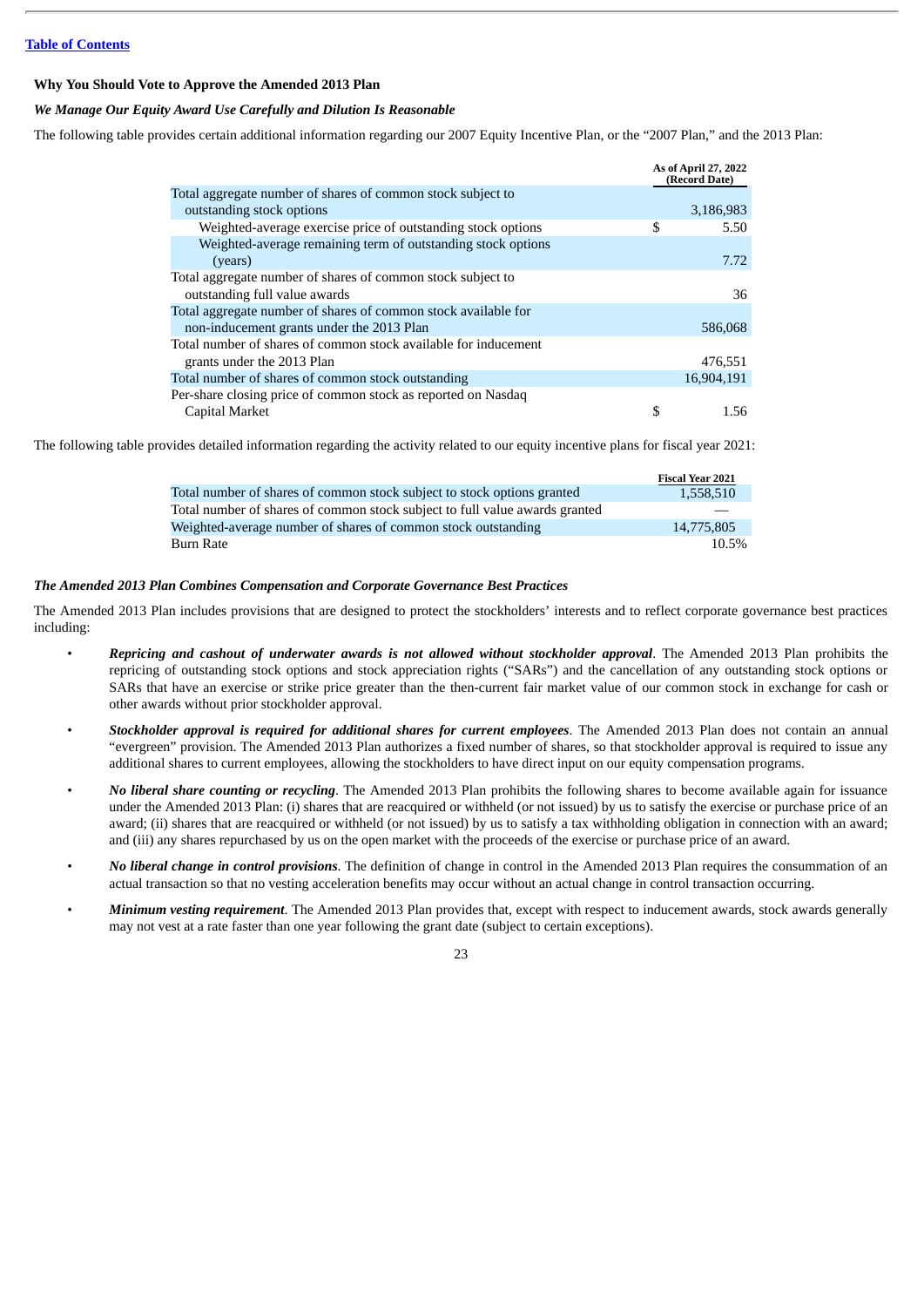- *Awards subject to forfeiture/clawback*. Awards granted under the Amended 2013 Plan will be subject to recoupment in accordance with the requirements of any law, government regulation or listing requirement as well as any clawback policy that we adopt pursuant to such laws, regulations or requirements.
- *Double-Trigger vesting acceleration; limited discretion to accelerate.* The Amended 2013 Plan provides for automatic vesting acceleration of awards on a "double-trigger" basis, requiring the holder to be terminated without cause or resign for good reason in connection with a change in control transaction in order to receive acceleration. The board of directors or compensation committee's discretion to accelerate awards in connection with a change in control transaction is limited to a transaction where an award is not assumed, continued or substituted for in the transaction.

# **Description of the Amended 2013 Plan**

The material features of the Amended 2013 Plan are summarized below, but the summary is qualified in its entirety by reference to the Amended 2013 Plan itself which is attached as Annex A to this proxy proposal.

# *Purpose*

The purposes of the Amended 2013 Plan are: (i) to enable us to attract and retain the types of qualified employees, officers, directors, consultants and other service providers who will contribute to our long range success; (ii) to align the interests of employees, officers, directors, consultants and other service providers with those of the stockholders; (iii) to promote the success of our business; and (iv) with respect to inducement awards, provide an inducement material for certain individuals to enter into employment with us within the meaning of Nasdaq Listing Rule 5635(c)(4).

# *Types of Awards*

The Amended 2013 Plan authorizes the grant of the following types of awards: stock options, SARs, restricted stock, restricted stock unit awards ("RSUs" and, together with the restricted stock, "Restricted Awards"), and performance compensation awards. Awards may be granted to employees, officers, non-employee board members, consultants and other service providers of us and our affiliates. However, incentive stock options ("ISOs") may be granted only to employees, including officers.

Inducement awards that may be granted under the Amended 2013 Plan may include: (i) non-qualified stock options ("NSOs"), (ii) SARs, and (iii) Restricted Awards. Inducement awards may only be granted to individuals who satisfy the standards for inducement grants under Nasdaq Listing Rule 5635(c)(4) and the related guidance under Nasdaq IM 5635-1.

# *Shares Available for Awards*

Under the Amended 2013 Plan, subject to certain changes in our capitalization, the aggregate number of shares of common stock that may be issued pursuant to awards from and after June 11, 2022 (the date of stockholder approval of the Amended 2013 Plan), will not exceed 5,336,409 (the "Share Reserve") which is the sum of (1) 3,000,000 new proposed shares, plus (2) the 2,336,409 shares previously authorized for issuance under the 2013 Plan which were previously approved by the board of directors and stockholders, plus (3) any shares underlying outstanding awards that were granted under the Amended 2013 Plan or 2007 Plan that become available for issuance again from time to time under the Amended 2013 Plan because the awards are forfeited, terminated or expire, as further described below, excluding (4) 502,210 shares that may be issued solely pursuant to inducement awards.

Shares subject to awards that have been cancelled, expired unexercised, or are forfeited do not count as shares issued and therefore will again to that extent become available for issuance under the Amended 2013 Plan. However, shares in the following categories may not again be made available for issuance under the Amended 2013 Plan: (i) shares of common stock used to pay the exercise or purchase price of an award, including as a result of the net exercise of outstanding stock options, (ii) shares of common stock used to pay withholding taxes related to awards, (iii) shares of common stock covered by a stock-settled SAR that were not issued upon settlement of the SAR or (iv) shares of common stock repurchased by us on the open market with the proceeds of the exercise or purchase price of an award.

# *Eligibility*

All of our 181 employees, 6 non-employee directors and 20 consultants as of March 31, 2022 are eligible to participate in the Amended 2013 Plan and may receive all types of awards other than ISOs. ISOs may be granted under the Amended 2013 Plan only to our employees (including officers) and employees of our affiliates.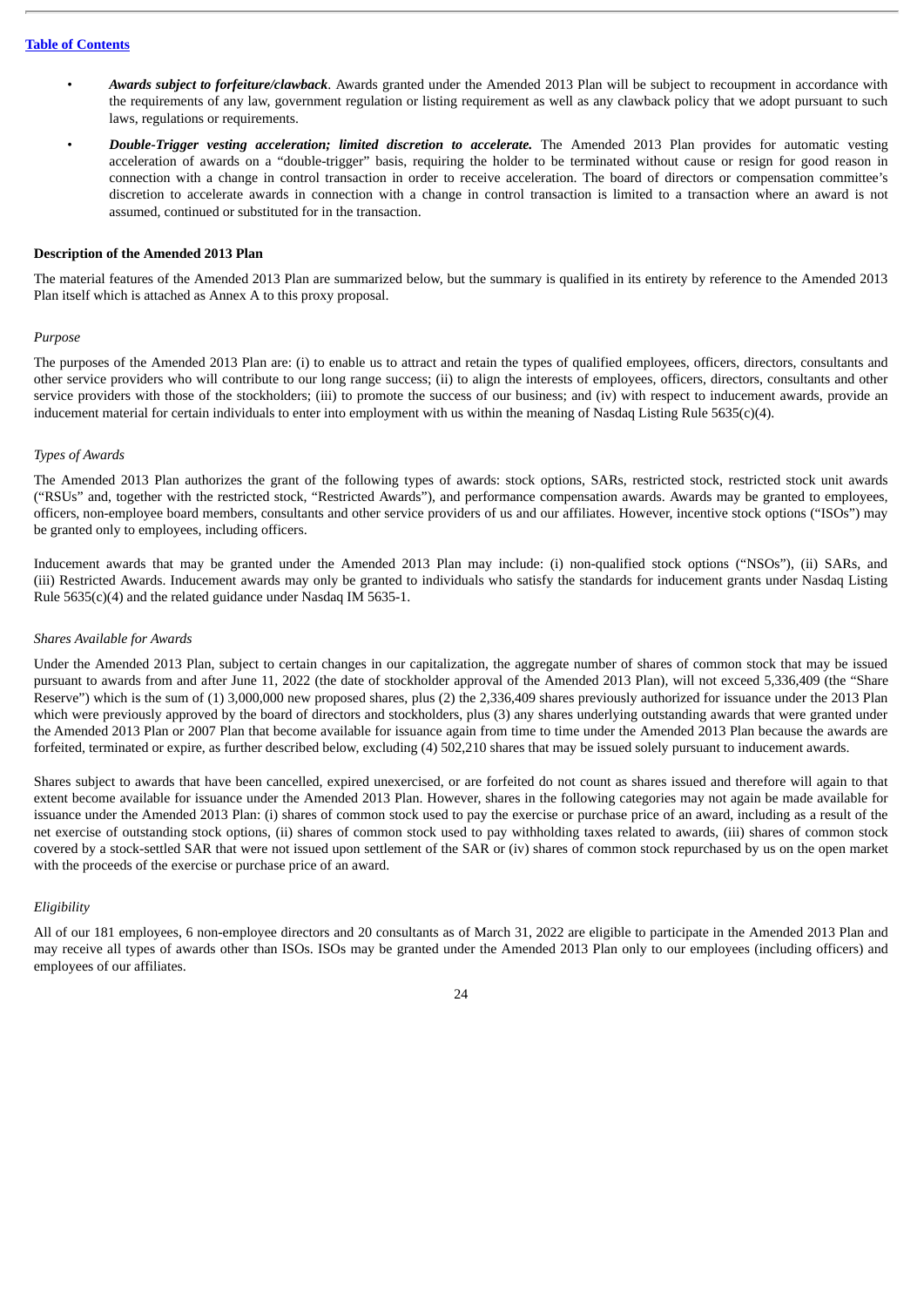The only persons eligible to receive grants of inducement awards under the Amended 2013 Plan are individuals who satisfy the standards for inducement grants under Nasdaq Listing Rule 5635(c)(4) and the related guidance under Nasdaq IM 5635-1. A person who previously served as an employee or director will not be eligible to receive inducement awards under the Amended 2013 Plan, other than following a bona fide period of non-employment.

We refer to eligible individuals who receive awards under the Amended 2013 Plan as "participants."

# *Administration*

The Amended 2013 Plan will be administered by our compensation committee. The compensation committee has the discretion to determine the individuals to whom awards may be granted under the Amended 2013 Plan, the number of shares of our common stock subject to each award, the type of award, the manner in which such awards will vest and the other conditions applicable to awards. The compensation committee is authorized to interpret the Amended 2013 Plan, to establish, amend and rescind any rules and regulations relating to the Amended 2013 Plan and to make any other determinations that it deems necessary or desirable for the administration of the Amended 2013 Plan. All decisions, determinations and interpretations by the compensation committee, and any rules and regulations under the Amended 2013 Plan and the terms and conditions of or operation of any award, are final and binding on all participants.

Notwithstanding the foregoing, the board of directors also has authority to take action expressly or implicitly in the capacity of the administrator of the Amended 2013 Plan, and the board of directors also may delegate, to the extent allowed under Delaware law and subject to Nasdaq Listing Rule 5635(c) (4) and the related guidance under Nasdaq IM 5635-1with regard to inducement awards, its authority to one or more members of the board of directors with respect to awards that do not involve "insiders" within the meaning of Section 16 of the Exchange Act.

The compensation committee, the board of directors and any authorized member of the board of directors authorized to administer the Amended 2013 Plan is considered to be the "Plan Administrator" for purposes of this Proposal 2.

# *Inducement Awards*

On July 25, 2016, the board of directors approved an amendment to the 2013 Plan to reserve 11,111 shares of our common stock, on a post-reverse split basis, to be used exclusively for the grant of inducement awards in compliance with Nasdaq Listing Rule 5635(c)(4). Under the Amended 2013 Plan, an inducement award may be granted only to an employee who has not previously been an employee or a director of us or an affiliate, or following a bona fide period of non-employment, as an inducement material to the individual's entering into employment with us within the meaning of Nasdaq Listing Rule 5635(c)(4). In addition, all such inducement awards must be granted by a committee consisting of the majority of our independent directors or our independent compensation committee, in either case in accordance with Nasdaq Listing Rule 5635(c)(4).

On December 1, 2020, the board approved an amendment to the 2013 Plan to reserve an additional 750,000 shares of our common stock to be used exclusively for the grant of inducement awards in compliance with Nasdaq Listing Rule 5635 (c)(4).

# *Repricing; Cancellation and Re-Grant of Stock Awards*

Under the Amended 2013 Plan, the Plan Administrator does not have the authority to reprice any outstanding stock option or SAR by reducing the exercise or strike price of the stock option or SAR or to cancel any outstanding stock option or SAR that has an exercise or strike price greater than the then-current fair market value of our common stock in exchange for cash or other stock awards without obtaining the approval of the stockholders. Such approval must be obtained within 12 months prior to such repricing or cancellation and re-grant event.

# *Minimum Vesting Requirements*

Under the Amended 2013 Plan, except with respect to inducement awards and subject to the provisions of the Amended 2013 Plan relating to treatment of stock awards in connection with a change in control, no stock option or SAR and effective for grants on or after June 11, 2022, no other Award (including an Award that that is a performance compensation award or otherwise vests based on performance goals) will vest (or, if applicable, be exercisable) until at least 12 months following the date of grant of the award; provided, however, that up to 5% of the Share Reserve (excluding inducement shares) may be subject to stock options or SARs which do not meet such vesting (and, if applicable, exercisability) requirements. The foregoing restriction does not apply to the Board's discretion to provide for accelerated exercisability or vesting of any Award, including in cases of retirement, death, disability or a change in control, in the terms of the Award or otherwise.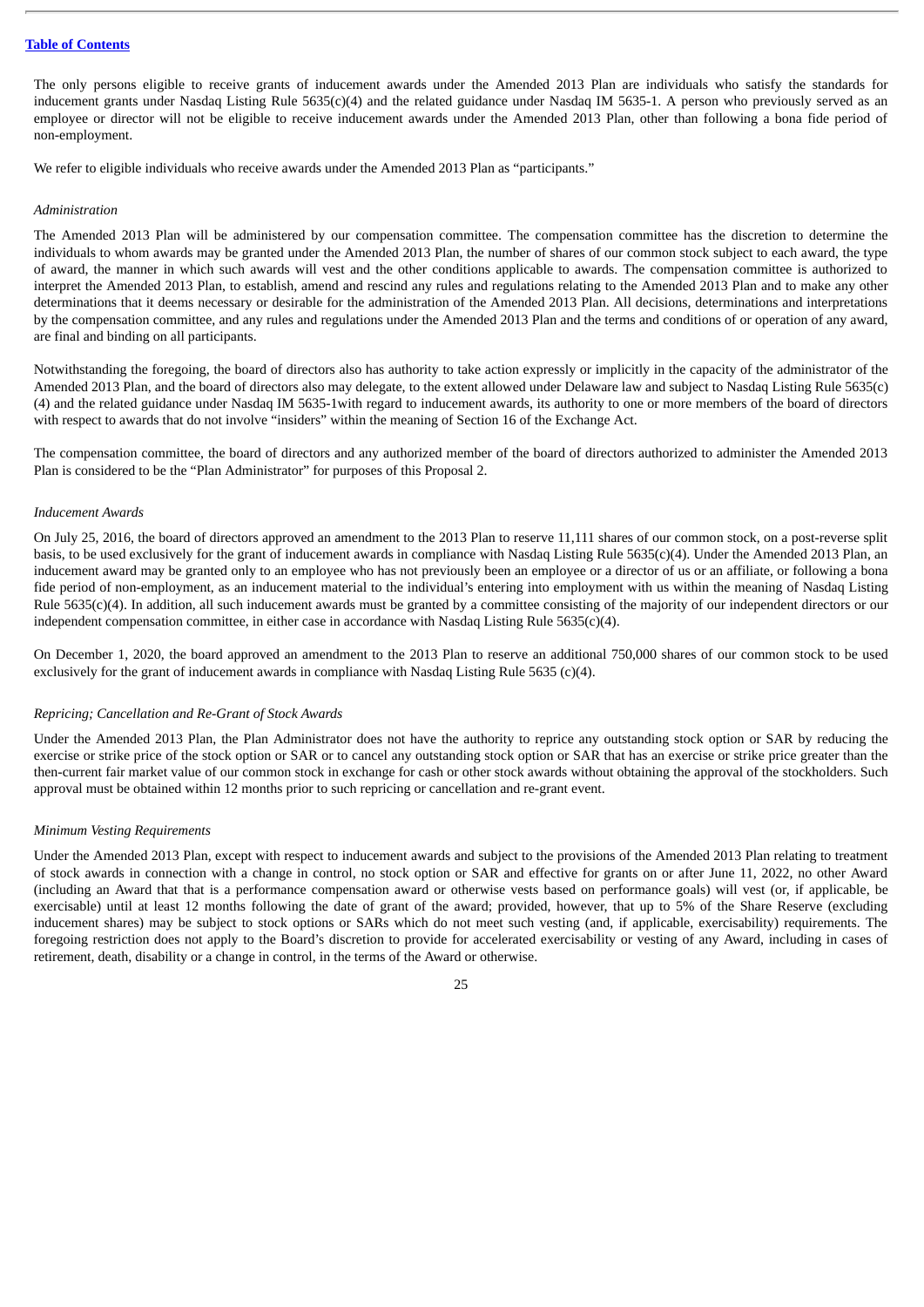# *Stock Options*

Stock options may be granted under the Amended 2013 Plan pursuant to stock option award agreements. The Amended 2013 Plan permits the grant of stock options that are intended to qualify as ISOs and NSOs.

The exercise price of a stock option granted under the Amended 2013 Plan may generally not be less than 100% of the fair market value of our common stock subject to the stock option on the date of grant and, in some cases (see "Limitations on Incentive Stock Options" below), may not be less than 110% of such fair market value.

The term of stock options granted under the Amended 2013 Plan may not exceed ten years and, in some cases (see "Limitations on Incentive Stock Options" below), may not exceed five years. Except as otherwise provided in a participant's stock option award agreement or in an employment agreement with us or one of our affiliates, if a participant's service relationship with us or any of our affiliates (referred to in this Proposal 2 as "continuous service") terminates (other than for cause and other than upon the participant's death or disability), the participant may exercise any vested stock options for up to three months following the participant's termination of continuous service. Except as otherwise provided in a participant's stock option award agreement or employment agreement with us or one of our affiliates, if a participant's continuous service terminates due to the participant's disability or death, the participant, or his or her beneficiary, as applicable, may exercise any vested stock options for up to 12 months following the participant's termination. Except as explicitly provided otherwise in a participant's stock option award agreement or employment agreement with us or one of our affiliates, if a participant's continuous service is terminated for cause (as defined in the Amended 2013 Plan), all stock options held by the participant will terminate upon the participant's termination of continuous service and the participant will be prohibited from exercising any stock option from and after such termination date. A participant's stock option award agreement may provide that the term of a stock option shall be extended if the exercise of the stock option following the participant's termination of continuous service for any reason would violate the registration requirements under the Securities Act or any other state or federal securities law or rules of any securities exchange or interdealer quotation system. In no event, however, may a stock option be exercised after its original expiration date.

A participant may exercise a stock option by written notice and payment of the exercise price in cash or by check, or in the discretion of the Plan Administrator, in the form of an irrevocable commitment by a broker to pay over the net proceeds from a sale of the shares issuable under an option, the delivery of previously owned shares and/or withholding of shares deliverable upon exercise, net-exercise, or any combination of these methods, or in any other form of legal consideration that may be acceptable to the Plan Administrator.

Subject to certain minimum vesting requirements (see "Minimum Vesting Requirements" above), stock options granted under the Amended 2013 Plan may become exercisable in cumulative increments, or "vest," as determined by the Plan Administrator at the rate specified in the stock option agreement. Shares covered by different stock options granted under the Amended 2013 Plan may be subject to different vesting schedules as the Plan Administrator may determine.

The Plan Administrator may impose limitations on the transferability of stock options granted under the Amended 2013 Plan in its discretion. Generally, a participant may not transfer a stock option granted under the Amended 2013 Plan other than by will or the laws of descent and distribution. However, ISOs can be transferred pursuant to a qualified domestic relations order and, subject to approval by the Plan Administrator, NSOs can be transferred without consideration to certain family members and other permitted transferees not prohibited by applicable tax and securities laws.

# *Limitations on Incentive Stock Options*

The aggregate fair market value, determined at the time of grant, of shares of our common stock with respect to ISOs that are exercisable for the first time by a participant during any calendar year under all of our stock plans may not exceed \$100,000. The stock options or portions of stock options that exceed this limit or otherwise fail to qualify as ISOs are treated as NSOs. No ISO may be granted to any person who, at the time of grant, owns or is deemed to own stock possessing more than 10% of our total combined voting power or that of any affiliate unless the following conditions are satisfied:

- the exercise price of the ISO must be at least 110% of the fair market value of the common stock subject to the ISO on the date of grant; and
- the term of the ISO must not exceed five years from the date of grant.

Subject to adjustment for certain changes in our capitalization, the aggregate maximum number of shares of our common stock that may be issued pursuant to the exercise of ISOs under the Amended 2013 Plan is 5,336,409 shares. The aggregate maximum number of shares of common stock that may be issued pursuant to the exercise of ISOs granted under the Amended 2013 Plan is the number of shares subject to the Amended 2013 Plan's Share Reserve not including the inducement grant pool.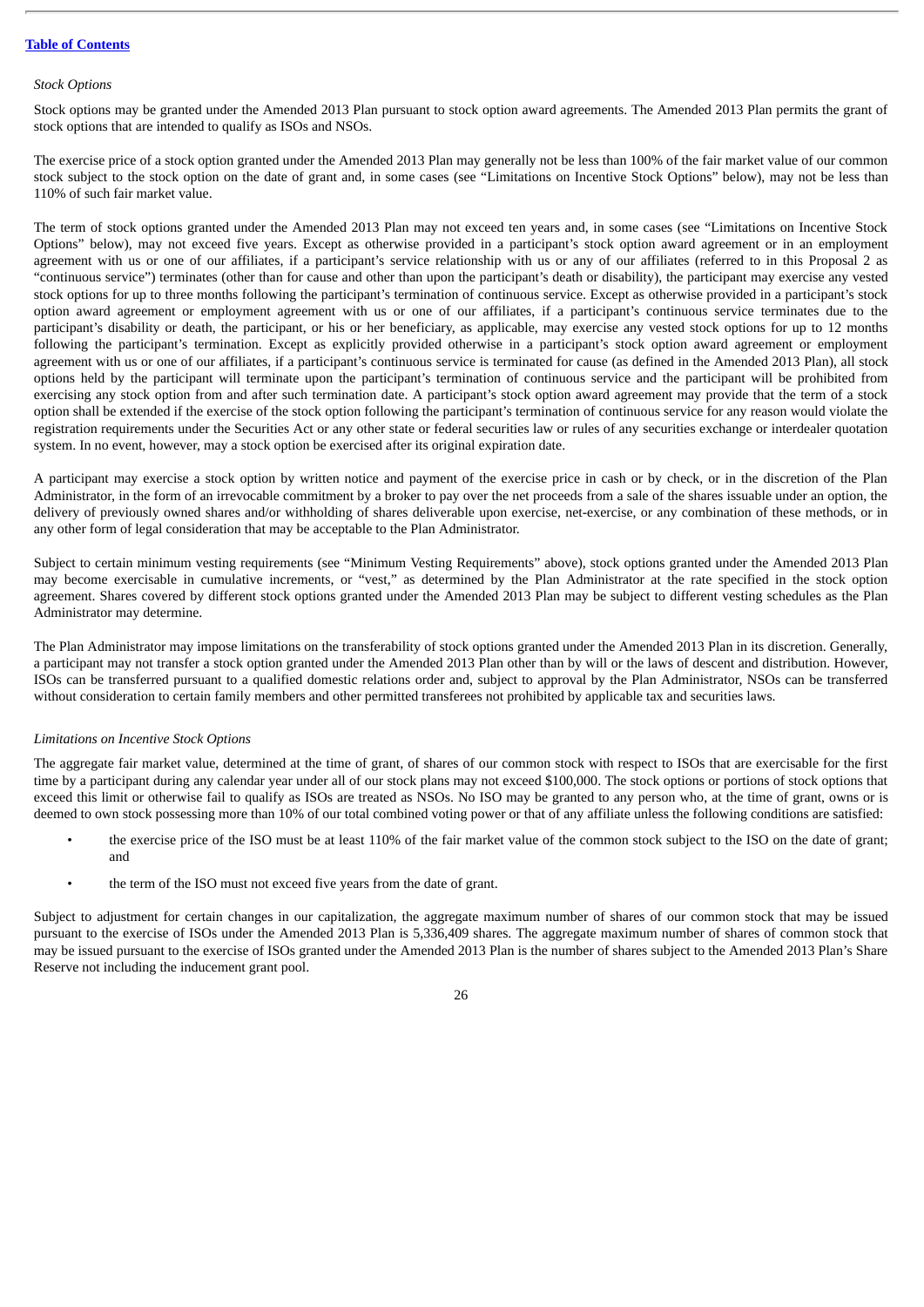# *Stock Appreciation Rights*

SARs may be granted under the Amended 2013 Plan pursuant to SAR award agreements. Each SAR is denominated in common stock share equivalents. The strike price of each SAR will be determined by the Plan Administrator but will generally not be less than 100% of the fair market value of the common stock subject to the SAR on the date of grant. Subject to certain minimum vesting requirements (see "Minimum Vesting Requirements" above), the Plan Administrator may also impose restrictions or conditions upon the vesting of SARs that it deems appropriate. The appreciation distribution payable upon exercise of a SAR may be paid in shares of our common stock, in cash, in a combination of cash and stock, or in any other form of consideration determined by the Plan Administrator. Generally, the treatment of a SAR upon termination of a participant's continuous service and restrictions on transfer of a SAR will be determined by the Plan Administrator and set forth in the SAR award agreement.

# *Restricted Stock Awards*

Restricted stock awards may be granted under the Amended 2013 Plan pursuant to restricted stock award agreements. A restricted stock award may be granted in consideration for cash, the participant's past services performed for us or any of our affiliates, or future services to be performed for us or any of our affiliates, subject to applicable law and if permitted by the Plan Administrator. Subject to certain minimum vesting requirements (see "Minimum Vesting Requirements" above), shares of our common stock acquired under a restricted stock award may be subject to forfeiture to or repurchase by us in accordance with a vesting schedule to be determined by the Plan Administrator, which may include performance-based conditions. Rights to acquire shares of our common stock under a restricted stock award may be transferred only upon such terms and conditions as are set forth in the restricted stock award agreement. Subject to the terms of the restricted stock award agreement, dividends paid on restricted stock generally will be subject to the same vesting conditions as apply to the shares subject to the restricted stock award. Generally, the treatment of a restricted stock award upon termination of a participant's continuous service will be determined by the Plan Administrator and set forth in the restricted stock award agreement.

# *Restricted Stock Unit Awards*

Restricted Stock Unit, or RSU, awards may be granted under the Amended 2013 Plan pursuant to RSU award agreements. An RSU may be settled by the delivery of shares of our common stock, in cash, in a combination of cash and stock, or in any other form of consideration determined by the Plan Administrator and set forth in the RSU award agreement. Subject to certain minimum vesting requirements (see "Minimum Vesting Requirements" above), RSUs may be subject to vesting in accordance with a vesting schedule to be determined by the Plan Administrator, which may include performance-based conditions. Subject to the terms of the RSU award agreement, dividend equivalents generally may be credited in respect of shares of our common stock covered by an RSU, provided that any additional shares credited by reason of such dividend equivalents will be subject to all of the same terms and conditions of the underlying RSU. The treatment of a RSU upon termination of a participant's continuous service will be determined by the Plan Administrator and set forth in the RSU award agreement.

# *Performance Compensation Awards*

The Amended 2013 Plan allows us to grant performance compensation awards, which are awards denominated in shares of our common stock, cash or a combination thereof, which are earned during a specified performance period subject to the attainment of performance criteria.

Subject to certain minimum vesting requirements (see "Minimum Vesting Requirements" above), vesting of performance compensation awards may be subject to a requirement of continuous service and/or the satisfaction of one or more performance goals. The performance goals may vary from participant to participant, group to group, and period to period. Performance goals may be weighted for different factors and measures. The length of any performance period, the performance goals to be achieved during the performance period, and the measure of whether and to what degree such performance goals have been attained will be determined by the Plan Administrator.

Performance goals under the Amended 2013 Plan will be based on any one or more of the following performance criteria: (a) net earnings or net income (before or after taxes); (b) basic or diluted earnings per share (before or after taxes); (c) net revenue or net revenue growth; (d) gross revenue; (e) gross profit or gross profit growth; (f) net operating profit (before or after taxes); (g) return on assets, capital, invested capital, equity, or sales; (h) cash flow (including, but not limited to, operating cash flow, free cash flow, and cash flow return on capital); (i) earnings before or after taxes, interest, depreciation and/or amortization; (j) gross or operating margins; (k) improvements in capital structure; (l) budget and expense management; (m) productivity ratios; (n) economic value added or other value added measurements; (o) share price (including, but not limited to, stock price growth measures and total stockholder return); (p) expense targets; (q) margins; (r) operating efficiency; (s) working capital targets; (t) enterprise value; (u) safety record; (v) regulatory milestones; (w) scientific milestones; (x) customer acquisition; (y) completion of partnering agreement; (z) workforce retention; (aa) completion of acquisitions or business expansion; and (bb) individual business objectives.

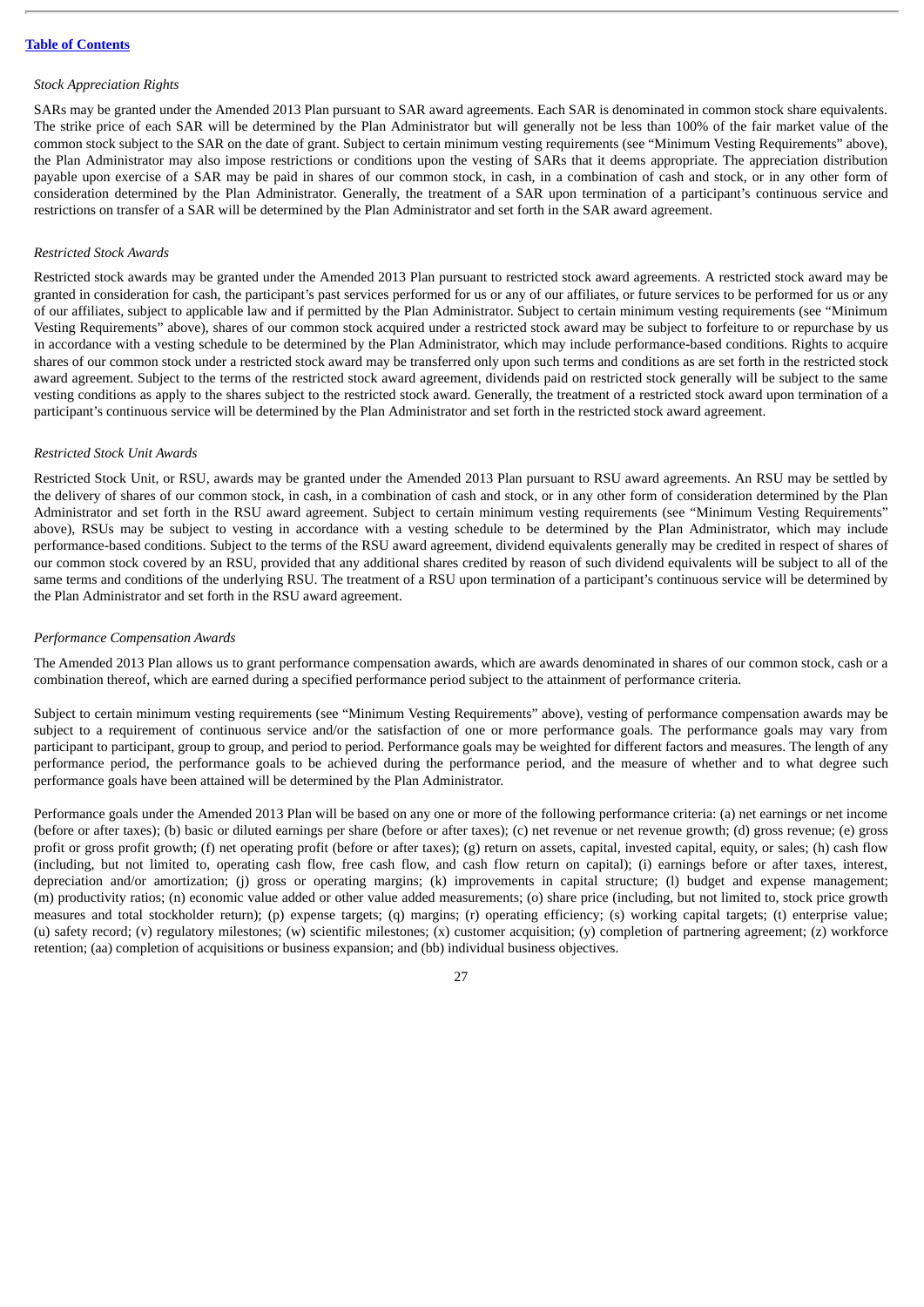Performance goals may be based on a Biocept, Inc. or affiliate-wide basis, with respect to one or more business units, divisions, or our operational units or an affiliate or any combination thereof, and in either absolute terms or relative to the performance of one or more comparable companies or the performance of one or more relevant indices. Our compensation committee or other authorized committee or the Plan Administrator is authorized to make appropriate adjustments in the method of calculating the attainment of performance goals for a performance period based on the following events: (a) asset write-downs; (b) litigation or claim judgments or settlements; (c) the effect of changes in tax laws, accounting principles, or other laws or regulatory rules affecting reported results; (d) any reorganization and restructuring programs; (e) extraordinary nonrecurring items as described in Accounting Principles Board Opinion No. 30 (or any successor or pronouncement thereto) and/or in management's discussion and analysis of financial condition and results of operations appearing in our annual report to stockholders for the applicable year; (f) acquisitions or divestitures; (g) any other specific unusual or nonrecurring events, or objectively determinable category thereof; (h) foreign exchange gains and losses; and (i) a change in our fiscal year.

#### *Transferability*

Awards granted under the Amended 2013 Plan generally may not be transferred in any manner other than by will or by the laws of descent and distribution and awards generally may not be transferred if the participant is to receive consideration in connection with the transfer. Stock options may be transferred in the limited circumstances described above under the section entitled "Stock Options."

#### *Clawback Policy*

The Amended 2013 Plan provides that rights, payments and benefits with respect to an award granted under the Amended 2013 Plan will be subject to reduction, cancellation forfeiture or recoupment in recovery under any law, government regulation or listing requirement as well as any clawback policy that we adopt pursuant to such laws, regulations or requirements.

#### *Changes to Capital Structure*

In the event of certain capitalization adjustments, the Plan Administrator will appropriately adjust: (i) the class(es) and maximum number of securities subject to the Amended 2013 Plan; (ii) the class(es) and maximum number of securities that may be issued pursuant to the exercise of ISOs; (iii) the class(es) and number of securities and price per share of stock subject to outstanding stock awards; and (iv) the class(es) and maximum number of securities that may be issued pursuant to inducement awards.

#### *Change in Control*

In the event of a change in control of us (as defined in the Amended 2013 Plan and described below) in which the surviving corporation or acquiring corporation (or its parent company) does not assume or continue outstanding awards under the Amended 2013 Plan or substitute similar stock awards for such outstanding awards, then the Plan Administrator may, in its discretion and upon at least 10 days' advance notice to the affected persons, accelerate the vesting (and exercisability, as applicable) of outstanding awards under the Amended 2013 Plan in full or in part to a date prior to the effective time of the change in control transaction and, to the extent not exercised (if applicable) at or prior to the effective time of the transaction, cancel all outstanding awards upon or immediately before the change in control and pay to the holders thereof, in cash or stock, or any combination thereof, the value of such awards (including, at the Plan Administrator's discretion, any unvested portion of the award) based upon the value per share of common stock received or to be received or deemed received by our other stockholders in the transaction. In the case of any stock option or SAR with an exercise price that equals or exceeds the price paid for a share of common stock in connection with the change in control, the Plan Administrator may cancel the option or SAR without the payment of consideration therefor.

In addition, in the event of a participant's termination of continuous service without cause or resignation for good reason during the 10 day period before a change in control or during the 12 month period following a change in control, all stock options and SARs under the Amended 2013 Plan will become immediately exercisable with respect to 100% of the shares subject to such stock options or SARs, and/or the restricted period will expire immediately with respect to 100% of the shares of restricted stock or RSUs as of the date of the participant's termination or resignation.

With respect to performance compensation awards, in the event of a change in control, all incomplete performance periods in respect of such award in effect on the date the change in control occurs will end on the date of such change in control and the Plan Administrator will (i) determine the extent to which performance goals with respect to each such performance period have been met based upon such audited or unaudited financial information then available as it deems relevant and (ii) cause to be paid to the applicable participant partial or full awards with respect to performance goals for each such performance period based upon the Plan Administrator's determination of the degree of attainment of performance goals or, if not determinable, assuming that the applicable "target" levels of performance have been attained, or on such other basis determined by the Plan Administrator.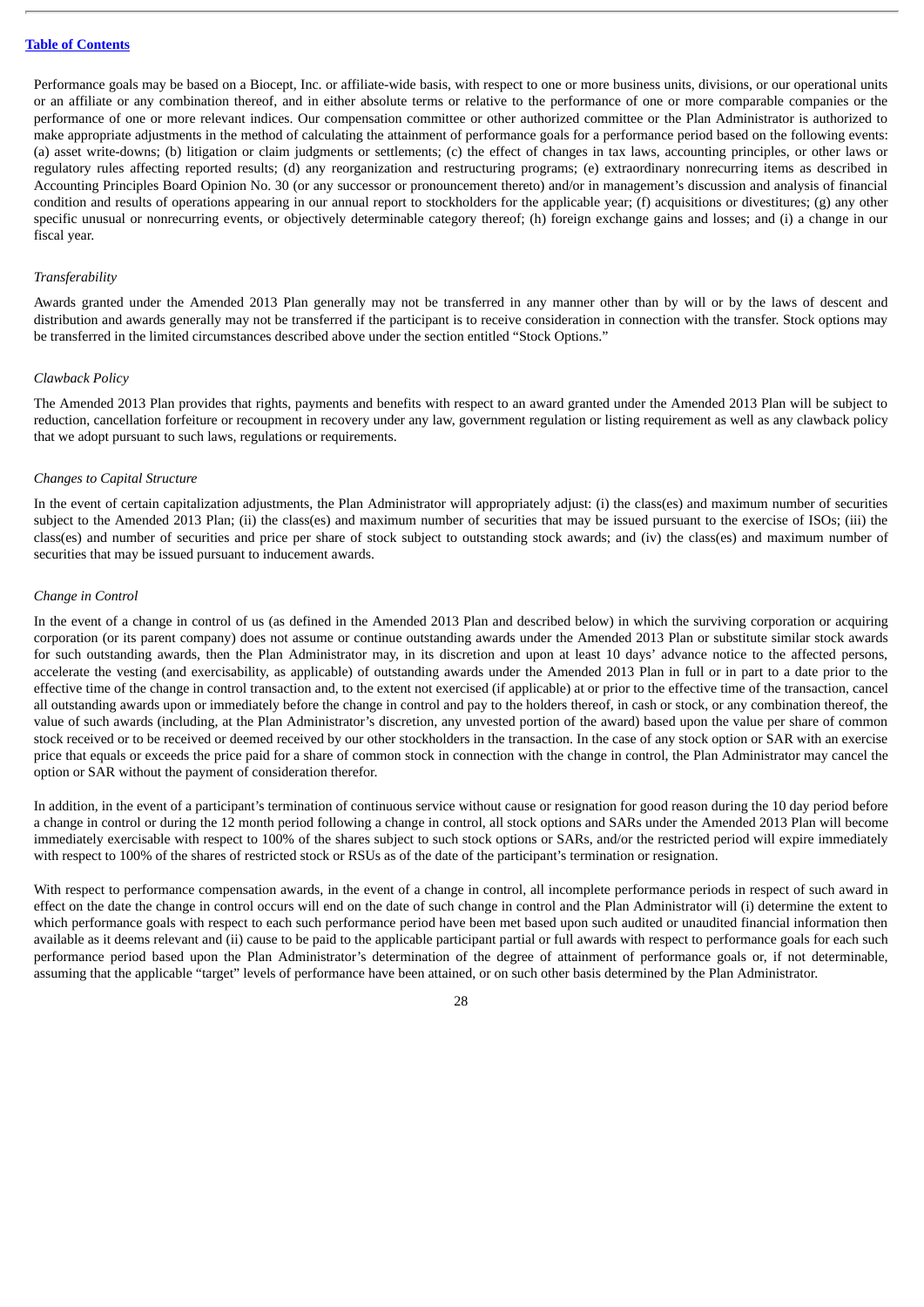For purposes of the Amended 2013 Plan, a change in control generally will be deemed to occur in the event: (i) the direct or indirect sale, transfer, conveyance or other disposition (other than by way of a merger or consolidation) of all or substantially all of the properties or our assets and our subsidiaries, to any person or group that is not one of our subsidiaries; (ii) the "incumbent directors" (as described below) cease to constitute at least a majority of the board of directors; (iii) a person, entity or group acquires beneficial ownership of 50% or more of either our then outstanding shares of common stock or of the combined voting power of our then outstanding securities; (iv) there is a consummated reorganization, merger, consolidation, statutory share exchange or similar form of corporate transaction involving us that requires our stockholder approval. Certain acquisitions and other transactions are exempted from the definition of a change in control, as further described in the Amended 2013 Plan, including a transaction where (a) immediately after such transaction more than 50% of the total voting power of the resulting entity is represented by the combined voting power of our outstanding voting securities immediately before the transaction in substantially the same proportions as their ownership of our outstanding voting securities immediately prior to such transaction, (b) no person or group or any employee benefit plan sponsored or maintained by the surviving entity is the beneficial owner of 50% or more of the total voting power of the parent company of the surviving entity in the transaction and (c) at least a majority of the members of the board of directors of the parent company of the surviving entity were members of our board of directors at the time of approval of the initial agreement providing for such transaction. "Incumbent directors" for purposes of the definition of "change in control" means the individuals who are on the board of directors as of the original effective date of the 2013 Plan (July 31, 2013) or individuals whose nomination or election was approved by a vote of at least two-thirds of the incumbent directors then still on the board of directors.

#### *Plan Amendments and Termination*

The Plan Administrator will have the authority to amend or terminate the Amended 2013 Plan at any time. However, except as otherwise provided in the Amended 2013 Plan or an award agreement, no amendment or termination of the Amended 2013 Plan may materially impair a participant's rights under his or her outstanding awards without the participant's consent. We will obtain stockholder approval of any amendment to the Amended 2013 Plan as required by applicable law and listing requirements. No ISOs may be granted under the Amended 2013 Plan after May 7, 2028.

#### *U.S. Federal Income Tax Consequences Associated with the Amended 2013 Plan*

The following is a general summary of the principal United States federal income taxation consequences to participants and us under current law with respect to participation in the Amended 2013 Plan. This summary is not intended to be exhaustive and does not discuss the income tax laws of any city, state or foreign jurisdiction in which a participant may reside or the rules applicable to deferred compensation under Section 409A of the Code. Our ability to realize the benefit of any tax deductions described below depends on our generation of taxable income as well as the requirement of reasonableness, the provisions of Section 162(m) of the Code and the satisfaction of our tax reporting obligations.

*Non-Statutory Stock Options*. Generally, there is no taxation upon the grant of an NSO if the stock option is granted with an exercise price equal to the fair market value of the underlying stock on the grant date. On exercise of an NSO the participant will recognize ordinary income in an amount equal to the excess, if any, of the fair market value of the shares on the date each such stock option is exercised over the stock option exercise price. The participant's basis for the stock for purposes of determining gain or loss on subsequent disposition of such shares generally will be the fair market value of the common stock on the date the participant exercises such stock option. Any subsequent gain or loss will be generally taxable as capital gains or losses. Subject to certain restrictions and limitations, we will generally be entitled to a tax deduction equal to the taxable ordinary income realized by the participant.

*Incentive Stock Options*. Generally, a participant is not subject to ordinary income tax upon the grant or exercise of an ISO, although the amount by which the fair market value of a share of stock acquired on exercise of an ISO exceeds the exercise price of the ISO generally will be an adjustment included in the participant's alternative minimum taxable income for the year in which the ISO is exercised. If a participant holds a share received on exercise of an ISO for more than two years from the date the stock option was granted and more than one year from the date the stock option was exercised, which is referred to as the required holding period, the difference, if any, between the amount realized on a sale or other taxable disposition of that share and the participant's tax basis in that share will be long-term capital gain or loss.

If, however, a participant disposes of a share acquired on exercise of an ISO before the end of the required holding period, which is referred to as a disqualifying disposition, the participant generally will recognize ordinary income in the year of the disqualifying disposition equal to the excess, if any, of the fair market value of the share on the date the ISO was exercised over the exercise price. However, if the sales proceeds are less than the fair market value of the share on the date of exercise of the ISO, the amount of ordinary income recognized by the participant will not exceed the gain, if any, realized on the sale. If the amount realized on a disqualifying disposition exceeds the fair market value of the share on the date of exercise of the ISO, that excess will be short-term or long-term capital gain, depending on whether the holding period for the share exceeds one year.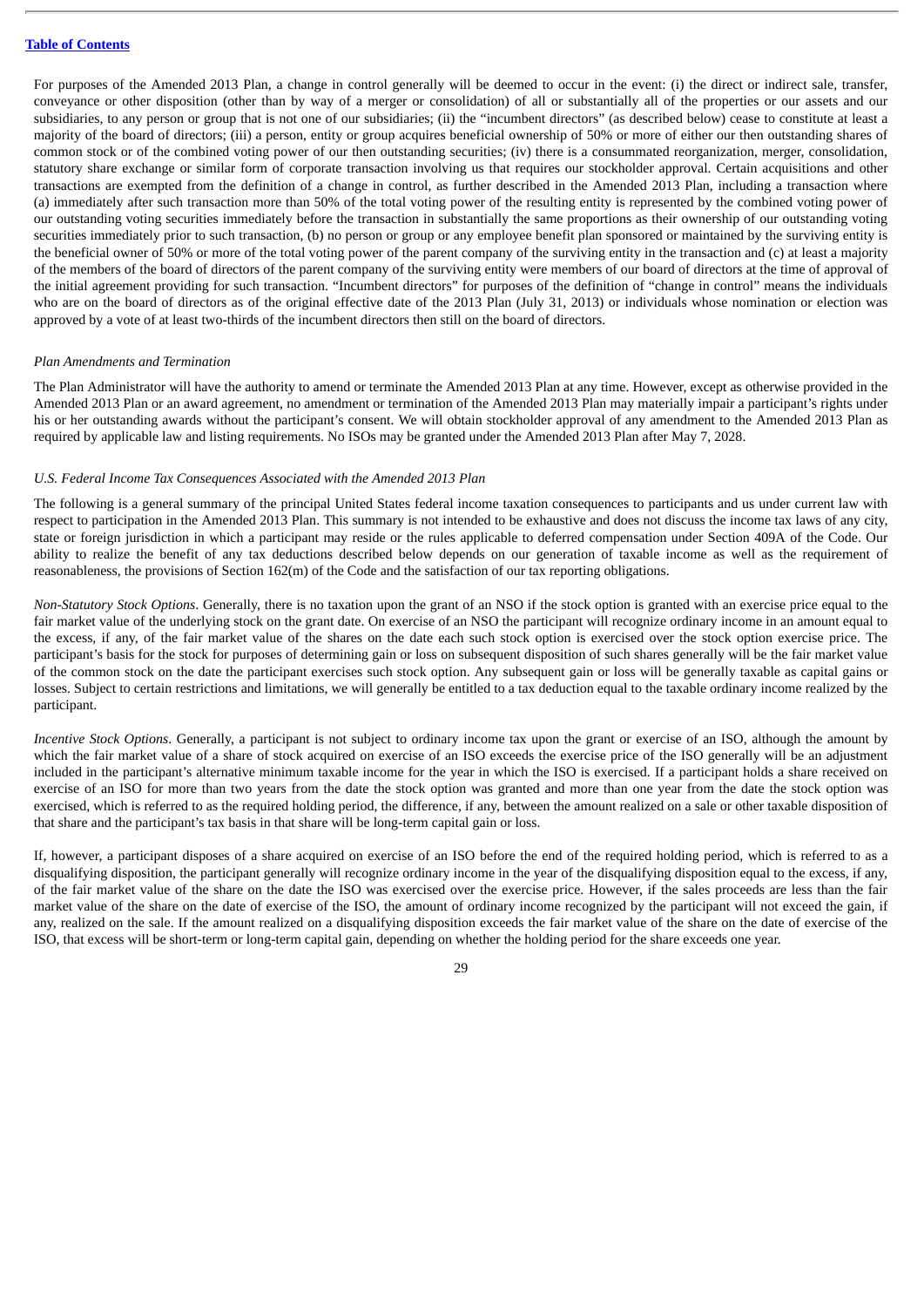Upon a disqualifying disposition of shares in the year in which the stock option is exercised, there will be no adjustment for alternative minimum tax purposes with respect to those shares. In computing alternative minimum taxable income, the tax basis of a share acquired on exercise of an ISO is increased by the amount of the adjustment taken into account with respect to that share for alternative minimum tax purposes in the year the stock option is exercised.

We are not allowed an income tax deduction with respect to the grant or exercise of an ISO or the disposition of a share acquired on an exercise of an ISO after the required holding period. If there is a disqualifying disposition of a share, however, we are allowed a deduction in an amount equal to the ordinary income includible in income by the participant, subject to Section 162(m) of the Code and provided that amount constitutes an ordinary and necessary business expense for us and is reasonable in amount, and either the participant includes that amount in income or we timely satisfy our reporting requirements with respect to that amount.

An ISO exercised more than three months after a participant terminates employment, other than by reason of death or disability, will be taxed as a NSO, and the participant will have been deemed to have received income on the exercise taxable at ordinary income rates. We will be entitled to a tax deduction equal to the participant's ordinary income, if any.

*SARs.* In general, the tax treatment of a SAR is similar to that of an NSO.

*Restricted Stock Awards.* Generally, the recipient of a restricted stock award will recognize ordinary income at the time the shares are received equal to the excess, if any, of the fair market value of the shares received over any amount paid by the recipient for the shares. If a share is not vested when it is received, the participant generally will not recognize income until the share becomes vested, at which time the participant will recognize ordinary income equal to the excess, if any, of the fair market value of the share on the date it becomes vested over any amount paid by the participant in exchange for the share. A participant may file an election with the Internal Revenue Service, within 30 days following his or her receipt of the restricted stock award, to recognize ordinary income, as of the date the participant receives the award, equal to the excess, if any, of the fair market value of the share on the date the award is granted over any amount paid by the participant for the share. The participant's basis for the determination of gain or loss upon the subsequent disposition of shares acquired from restricted stock awards will be the amount paid for such shares plus any ordinary income recognized either when the share is received or when the share becomes vested.

Subject to the satisfaction of certain reporting requirements and other conditions as described above, we will generally be entitled to a tax deduction equal to the taxable ordinary income realized by the participant.

*RSU Awards.* Generally, a participant who receives a RSU structured to either comply with or be exempt from the requirements of Section 409A of the Code will recognize ordinary income at the time the shares of our common stock are delivered equal to the excess, if any, of the fair market value of the shares of our common stock received over any amount paid by the participant in exchange for the shares of our common stock. The participant's basis in the shares will be the amount paid plus any ordinary income recognized when the shares are delivered. Subject to the satisfaction of certain reporting requirements and other conditions as described above, we will generally be entitled to a tax deduction equal to the taxable ordinary income realized by the participant.

*Dividend Equivalents.* A participant who receives a dividend equivalent with respect to an award generally will not recognize taxable income at the time of grant, and we will not be entitled to a deduction at that time. When a dividend equivalent is paid, the participant generally will recognize ordinary income. Subject to the satisfaction of certain reporting requirements and other conditions as described above, we will generally be entitled to a tax deduction equal to the taxable ordinary income realized by the participant.

*Performance Compensation Awards.* A participant who has been granted a performance compensation award generally will not recognize taxable income at the time of grant, and we will not be entitled to a deduction at that time. When an award is paid, whether in cash or common stock, the participant generally will recognize ordinary income. Subject to the satisfaction of certain reporting requirements and other conditions as described above, we will generally be entitled to a tax deduction equal to the taxable ordinary income realized by the participant.

*Impact of Section 409A of the Code.* The Amended 2013 Plan provides for the grant of various types of awards which may not be exempt from Section 409A of the Code. If an award is subject to Section 409A of the Code, and if the requirements of Section 409A of the Code are not met, the taxable events as described above could apply earlier than described and also could result in the imposition of additional taxes and penalties.

# *Section 162 Limitations*

Compensation of persons who are "covered employees" of the Company is subject to the tax deduction limits of Section 162(m) of the Code. The exemption from Section 162(m)'s deduction limit for performance-based compensation has been repealed, effective for taxable years beginning after December 31, 2017, such that compensation paid to our covered employees in excess of \$1 million will not be deductible unless it qualifies for transition relief applicable to certain arrangements in place as of November 2, 2017.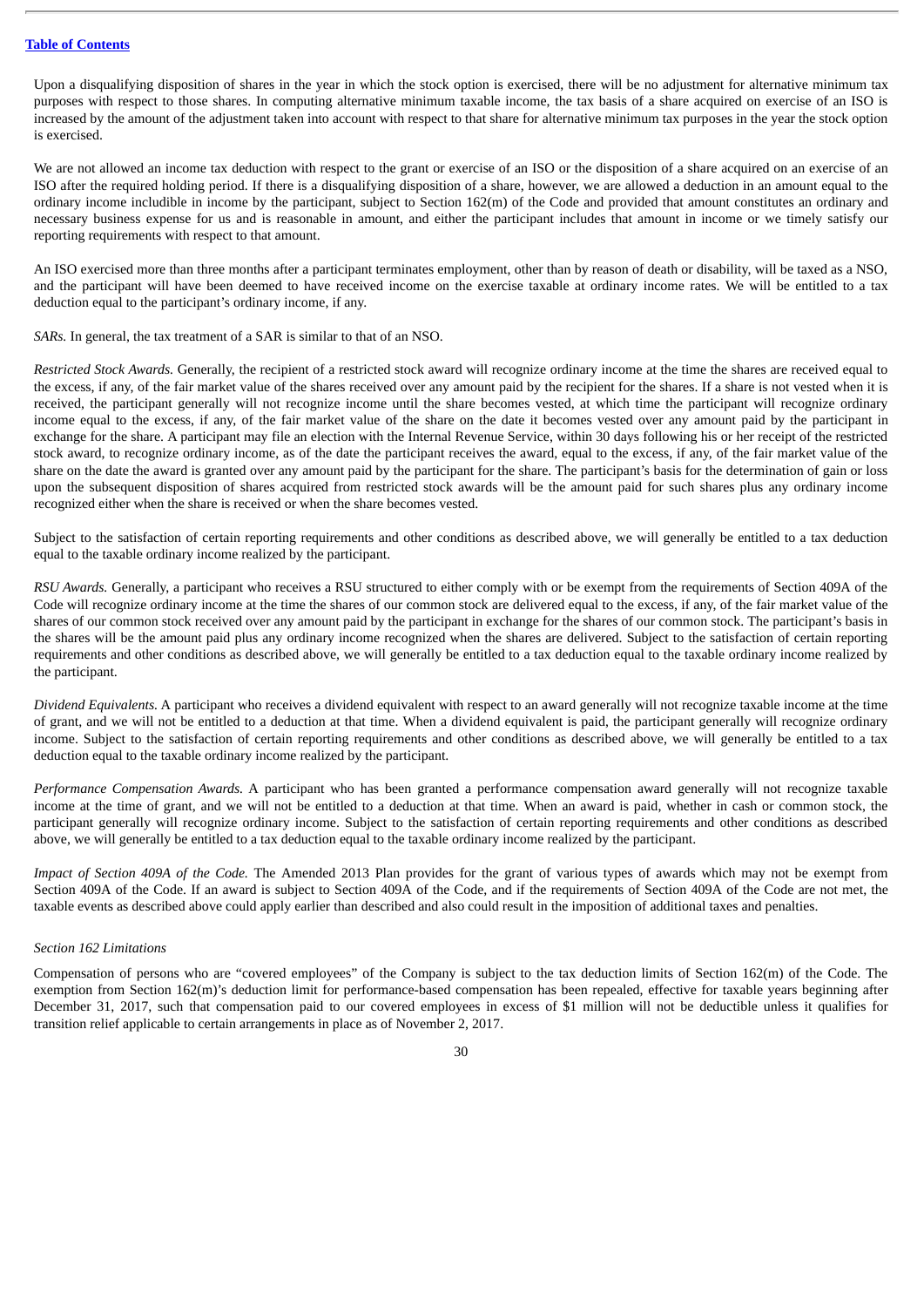# **New Plan Benefits**

| <b>Amended 2013 Plan</b>                                                      |                         |
|-------------------------------------------------------------------------------|-------------------------|
| <b>Name and position</b>                                                      | <b>Number of shares</b> |
| Michael W. Nall                                                               |                         |
| President and Chief Executive Officer                                         | (1)                     |
| All other current executive officers as a group (3 people)                    | (1)                     |
| All current directors who are not executive officers as a group (6 people)    | (2)                     |
| All employees, including all current officers who are not executive officers, |                         |
| as a group (130 people)                                                       | (1)                     |
| All consultants as a group (6 people)                                         | (1)                     |
|                                                                               |                         |

- (1) Awards granted under the Amended 2013 Plan to our executive officers and other employees, as well as consultants, are discretionary and are not subject to set benefits or amounts under the terms of the Amended 2013 Plan, and we have not granted any awards under the Amended 2013 Plan subject to stockholder approval of this Proposal 2. Accordingly, the benefits or amounts that will be received by or allocated to our executive officers and other employees, as well as consultants, under the Amended 2013 Plan are not determinable.
- (2) Awards granted under the Amended 2013 Plan to our non-employee directors are discretionary and are not subject to set benefits or amounts under the terms of the Amended 2013 Plan. However, our cash and equity compensation policies for non-employee members of the board of directors establishes the number of shares subject to initial and annual stock option awards that automatically will be granted to our non-employee directors, whereby on the last day of the month of each annual meeting, each of our current non-employee directors who is to continue as a non-employee director (and who has been serving on the board of directors for at least 6 months as of the date the Annual Meeting) will be granted an annual stock option award under the Amended 2013 Plan consisting of an option to purchase 10,000 shares of our common stock or 10,000 shares for each non-employee director who is initially elected or appointed to the board, with a one-year vesting period commencing on such year's annual meeting date.

# **Plan Benefits**

The following table provide the aggregate number of equity awards granted pursuant to the Amended 2013 Plan as of April 27, 2022 to the following (in each case, as adjusted for applicable reverse stock splits of our common stock):

| <b>Amended 2013 Plan</b>                                              |                                      |
|-----------------------------------------------------------------------|--------------------------------------|
| <b>Name and position</b>                                              | Number of shares subject to<br>grant |
| Michael W. Nall, President and Chief Executive Officer and Director   | 491,303                              |
| Timothy C. Kennedy, Chief Financial Officer, Chief Operating Officer  |                                      |
| and Corporate Secretary                                               | 278,832                              |
| Michael C. Dugan, M.D., Senior Vice President, Chief Medical Officer  |                                      |
| and Medical Director                                                  | 224,490                              |
| All Current Executive Officers as a Group                             | 1,047,039                            |
| All Current Non-Executive Directors as a Group                        | 76,464                               |
| All Current Employees as a Group (including all current non-executive |                                      |
| officers)                                                             | 2,759,401                            |
| Marsha A. Chandler, Ph.D., a director nominee                         | 13,270                               |
| Ivor Royston, M.D., a director nominee                                | 13,257                               |
| Each Associate of any Director, Executive Officer or Nominee          | $\Omega$                             |
| Each Other Current 5% Holder or Future 5% Recipient                   | $\boldsymbol{0}$                     |

# **Vote Required; Recommendation of the Board of Directors**

The affirmative vote of the holders of a majority of the shares of common stock present or represented by proxy and entitled to vote on the matter at the Annual Meeting will be required to approve the Amended 2013 Plan. Abstentions will have the same effect as an "Against" votes. Broker non-votes will have no effect.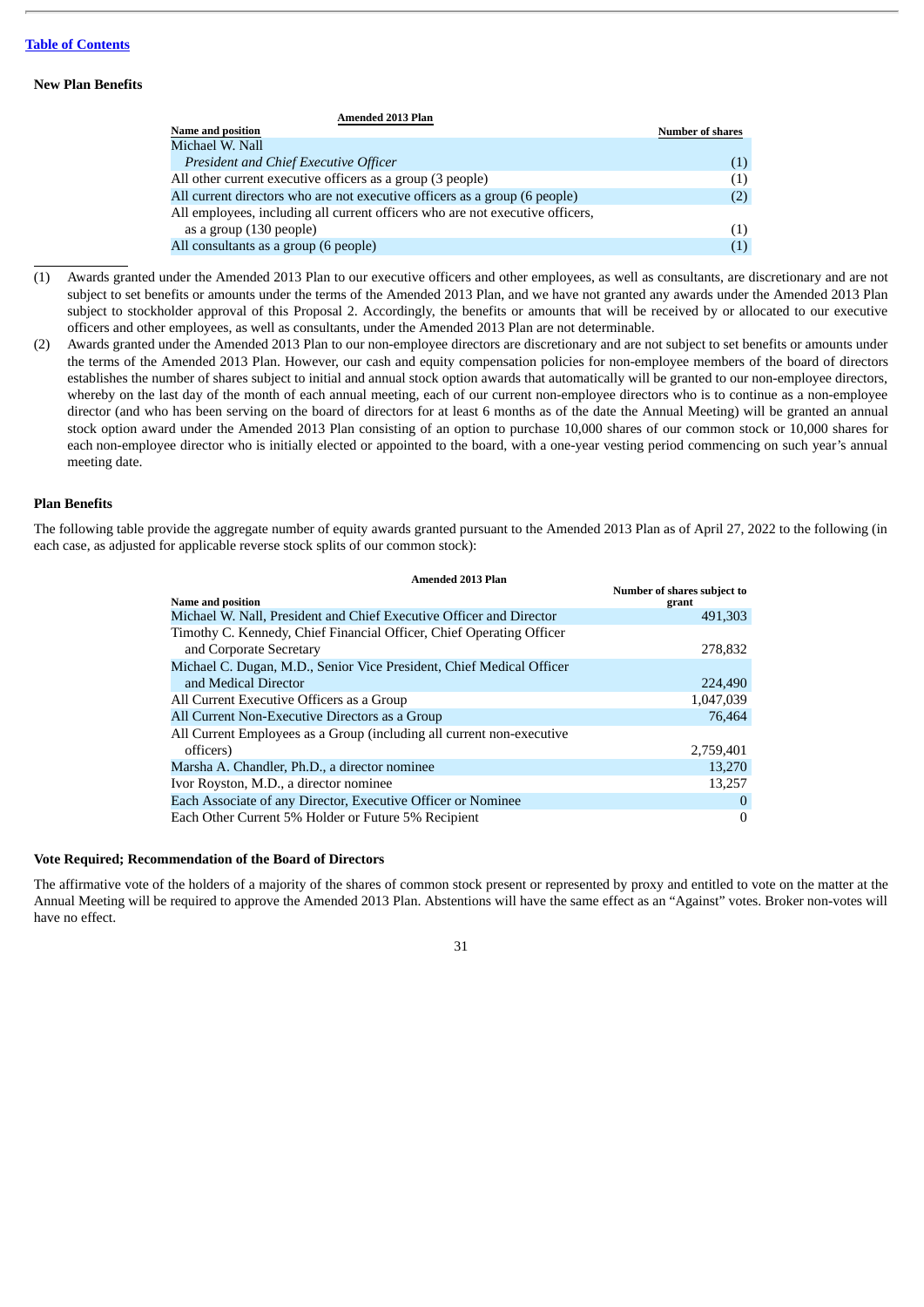# **OUR BOARD OF DIRECTORS UNANIMOUSLY RECOMMENDS A "FOR" VOTE FOR THIS PROPOSAL**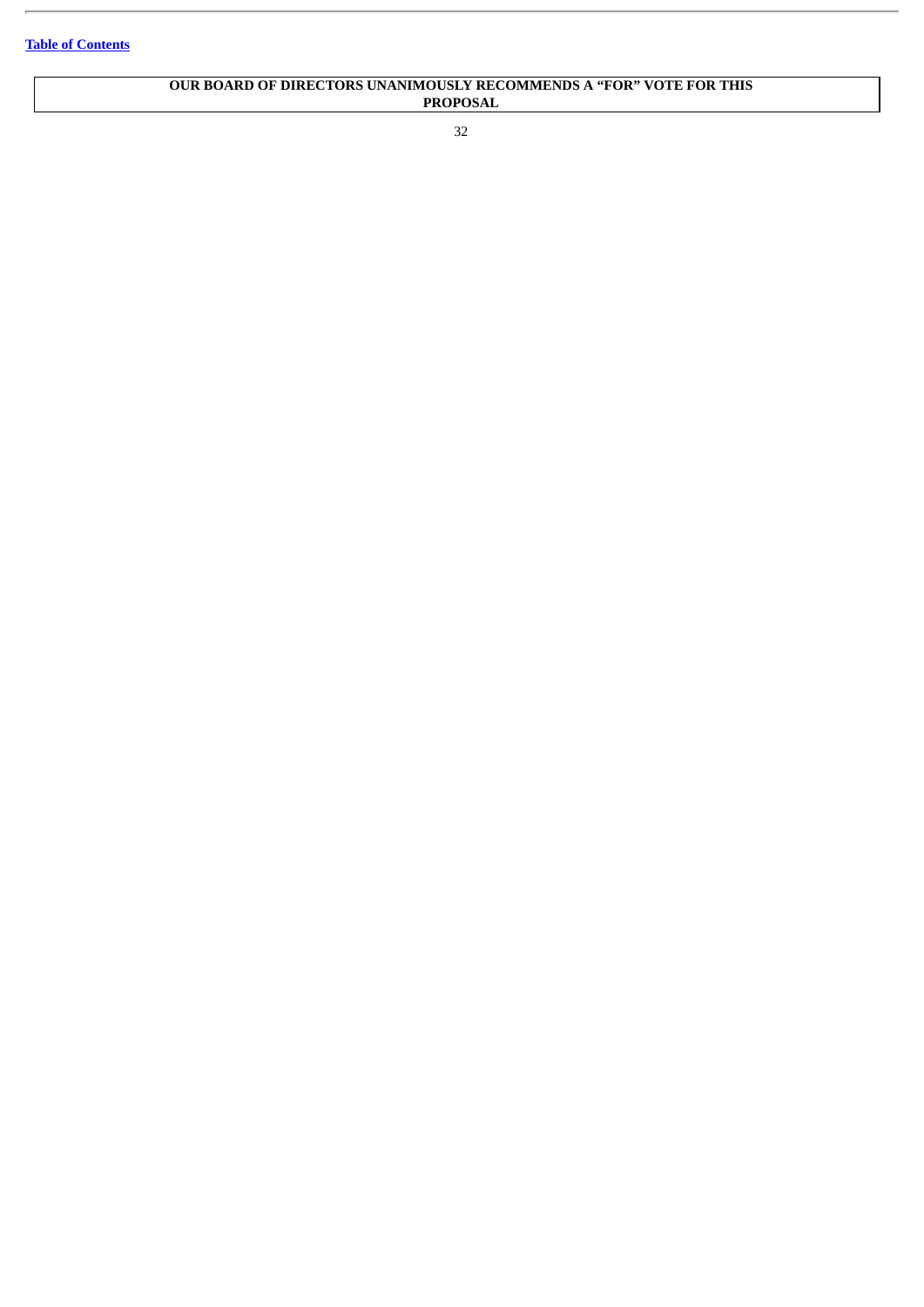## **PROPOSAL 3: ADVISORY VOTE ON EXECUTIVE COMPENSATION**

### **General**

At our 2020 Annual Meeting of Stockholders, the stockholders indicated their preference that we solicit a non-binding advisory vote on the compensation of our named executive officers, commonly referred to as a "say-on-pay vote," every year. The board of directors has adopted a policy that is consistent with that preference. In accordance with that policy, this year, we are again asking the stockholders to approve, on an advisory basis, the compensation of our named executive officers as disclosed in this Proxy Statement in accordance with SEC rules.

This vote is not intended to address any specific item of compensation, but rather the overall compensation of the Company's named executive officers and the philosophy, policies and practices described in this Proxy Statement. The compensation of the Company's named executive officers subject to the vote is disclosed in the compensation tables and the related narrative disclosure contained in this Proxy Statement. As discussed in those disclosures, the Company believes that its compensation policies and decisions are focused on pay-for-performance principles and strongly aligned with our stockholders' interests.

Accordingly, the board of directors is asking the shareholders to indicate their support for the compensation of the Company's named executive officers as described in this Proxy Statement by casting a non-binding advisory vote "FOR" the following resolution:

"RESOLVED, that the compensation paid to the Company's named executive officers, as disclosed pursuant to Item 402 of Regulation S-K, including the compensation tables and narrative discussion is hereby APPROVED."

Because the vote is advisory, it is not binding on the board of directors or the Company. Nevertheless, the views expressed by the stockholders, whether through this vote or otherwise, are important to management and the board of directors and, accordingly, the board of directors and the compensation committee intend to consider the results of this vote in making determinations in the future regarding executive compensation arrangements.

## **Vote Required**

Approval of this proposal requires the affirmative vote of a majority of the shares of our common stock present or represented by proxy at the Annual Meeting and entitled to vote on such matter. Abstentions will have the same effect as "Against" votes. Broker non-votes will have no effect.

## **OUR BOARD OF DIRECTORS UNANIMOUSLY RECOMMENDS A "FOR" VOTE FOR THIS PROPOSAL**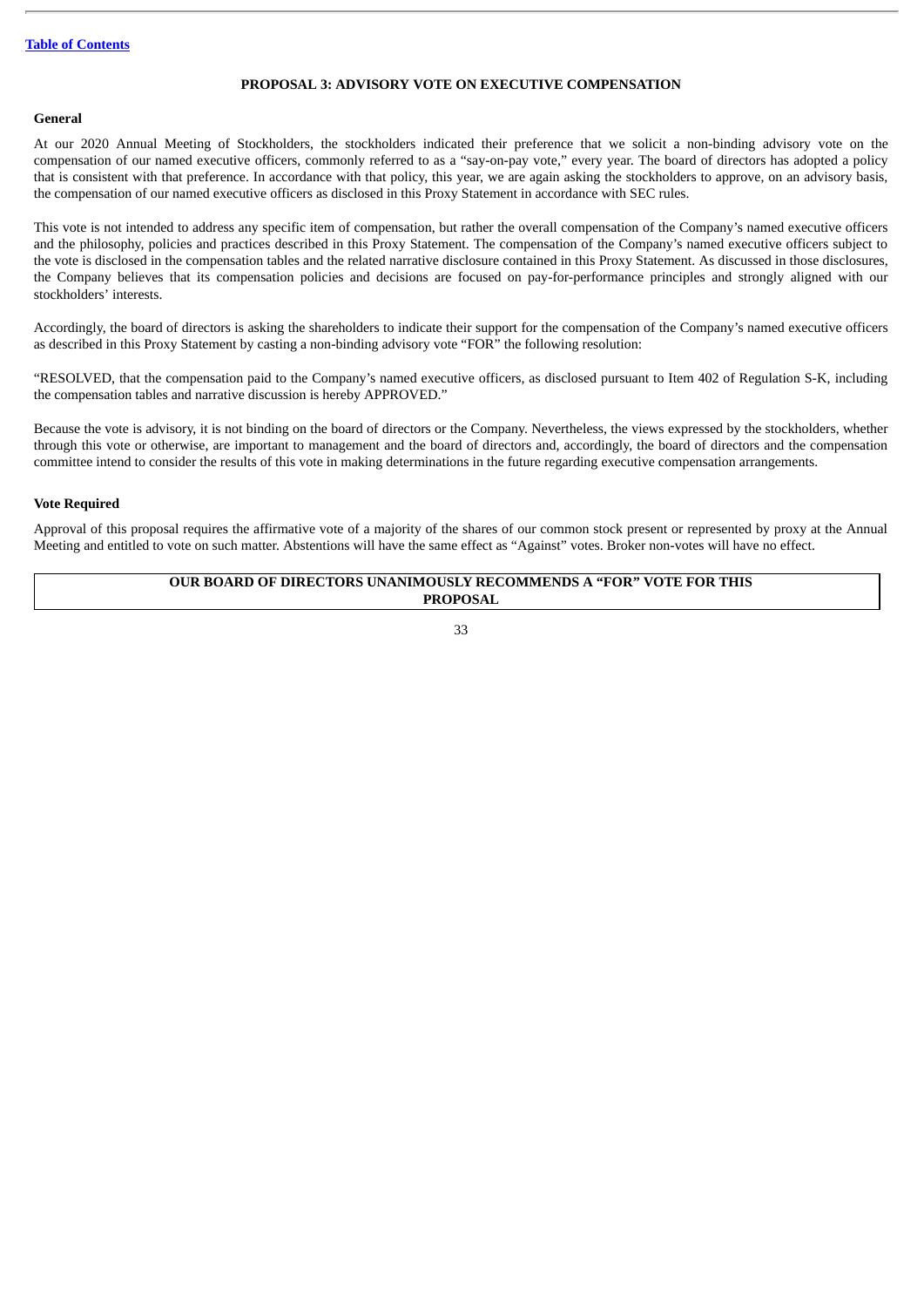# **RATIFICATION OF APPOINTMENT OF INDEPENDENT REGISTERED PUBLIC ACCOUNTING FIRM** *[NULL]*

On April 7, 2022, Mayer Hoffman McCann P.C. ("MHM"), our independent registered public accounting firm notified us that it has decided to decline to stand for re-appointment as our independent registered public accounting firm. MHM will remain our independent registered public accounting firm through the earlier of the date that we engage a new independent registered public accounting firm and May 24, 2022. As described below, the decision to decline to stand for re-appointment as our independent registered public accounting firm of the Company was not the result of any disagreement with MHM.

MHM's audit reports on our financial statements as of and for the years ended December 31, 2021 and 2020 did not contain an adverse opinion or a disclaimer of opinion and were not qualified or modified as to uncertainty, audit scope or accounting principles.

During the fiscal years ended December 31, 2021 and 2020, and in the subsequent interim periods as of the date of this Proxy Statement, there were (i) no "disagreements" as that term is defined in Item 304(a)(1)(iv) of Regulation S-K between us and MHM on any matter of accounting principles or practices, financial statement disclosure or auditing scope or procedure, which disagreements, if not resolved to the satisfaction of MHM, would have caused MHM to make reference to the subject matter of the disagreement in their reports on the financial statements for such years, and (ii) no "reportable events" as that term is defined in Item 304(a)(1)(v) of Regulation S-K, except for the disclosure of material weaknesses in the Company's internal controls over financial reporting as disclosed in Part II, Item 9A of our Form 10-K for the year ended December 31, 2021, related to (a) the operating effectiveness of our internal controls to timely identify and report all of its outstanding invoices and potential unrecorded liabilities and (b) the operating effectiveness of the our internal controls to determine certain estimates and the timely review of such estimates.

The disclosure set forth above was also included our current report on Form 8-K, filed with the SEC on April 12, 2022 (the "Item 4.01 8-K"). In connection with the Item 4.01 8-K, we provided MHM with a copy of the disclosures made therein prior to the Item 4.01 8-K and requested that MHM furnish us with a copy of their letter addressed to the SEC stating whether or not it agrees with the statements made therein and, if it does not agree, the respects in which it does not agree, in accordance with Item 304(a)(3) of Regulation S-K. A copy of MHM's letter dated April 11, 2022, is attached as Exhibit 16.1 to the Item 4.01 8-K.

As a result of MHM's decision not to stand for re-appointment as our independent registered public accounting firm, we are not including our customary auditor ratification proposal in this Proxy Statement. Representatives of MHM will not be attending the Annual Meeting or available to answer questions.

## **AUDIT AND ALL OTHER FEES**

The following table presents the fees billed to us for professional services related to the years ended December 31, 2021 and 2020 by MHM and its affiliate, CBIZ MHM, LLC:

|                                         | 2021      | 2020      |
|-----------------------------------------|-----------|-----------|
| Audit Fees $^{\scriptscriptstyle{(1)}}$ | \$632,194 | \$276,602 |
| Audit-Related Fees                      |           |           |
| $\rm{Tax\,Fees}^{(2)}$                  | 20,475    | 21,311    |
| All Other Fees <sup>(3)</sup>           |           |           |
| Total                                   | \$652,669 | \$297,913 |

- (1) Audit Fees consist of fees billed for professional services performed by MHM, including out-of-pocket expenses. The amounts presented relate to the audit of our annual financial statements, the review of financial statements included in our quarterly reports on Form 10-Q, review of our registration statements on Forms S-3 and S-8, and related services that are normally provided in connection with statutory and regulatory filings or engagements.
- (2) Tax Fees consist of fees billed for professional services relating to tax compliance, tax advice, and tax planning billed by MHM's affiliate, CBIZ MHM, LLC, including out-of-pocket expenses. MHM leases substantially all of its personnel, who work under the control of MHM shareholders, from wholly-owned subsidiaries of CBIZ, Inc., including CBIZ MHM, LLC, in an alternative practice structure. Our audit committee approved all of 2021 and 2020 tax fees.
- (3) All Other Fees consist of fees for other permissible work not included within the above category descriptions.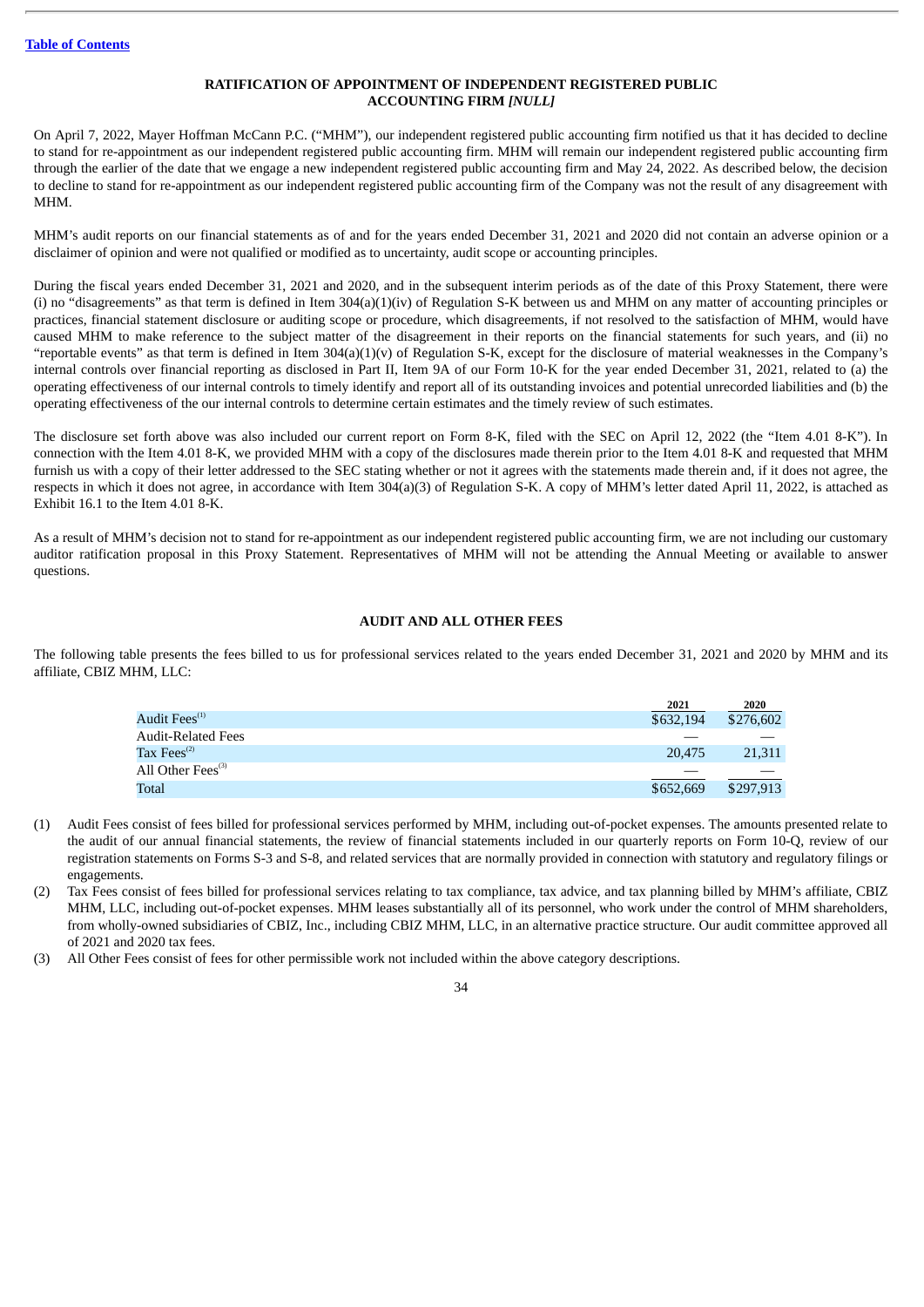Our audit committee has considered whether the provision of non-audit services is compatible with maintaining the independence of MHM, and has concluded that the provision of such services is compatible with maintaining the independence of our auditors.

## **AUDIT COMMITTEE PRE-APPROVAL POLICIES AND PROCEDURES**

Our audit committee has established a policy that all audit and permissible non-audit services provided by our independent registered public accounting firm will be pre-approved by the audit committee. These services may include audit services, audit- related services, tax services and other services. Our audit committee considers whether the provision of each non-audit service is compatible with maintaining the independence of our auditors. Pre-approval is detailed as to the particular service or category of services and is generally subject to a specific budget. Our independent registered public accounting firm and management are required to periodically report to our audit committee regarding the extent of services provided by our independent registered public accounting firm in accordance with this pre-approval, and the fees for the services performed to date.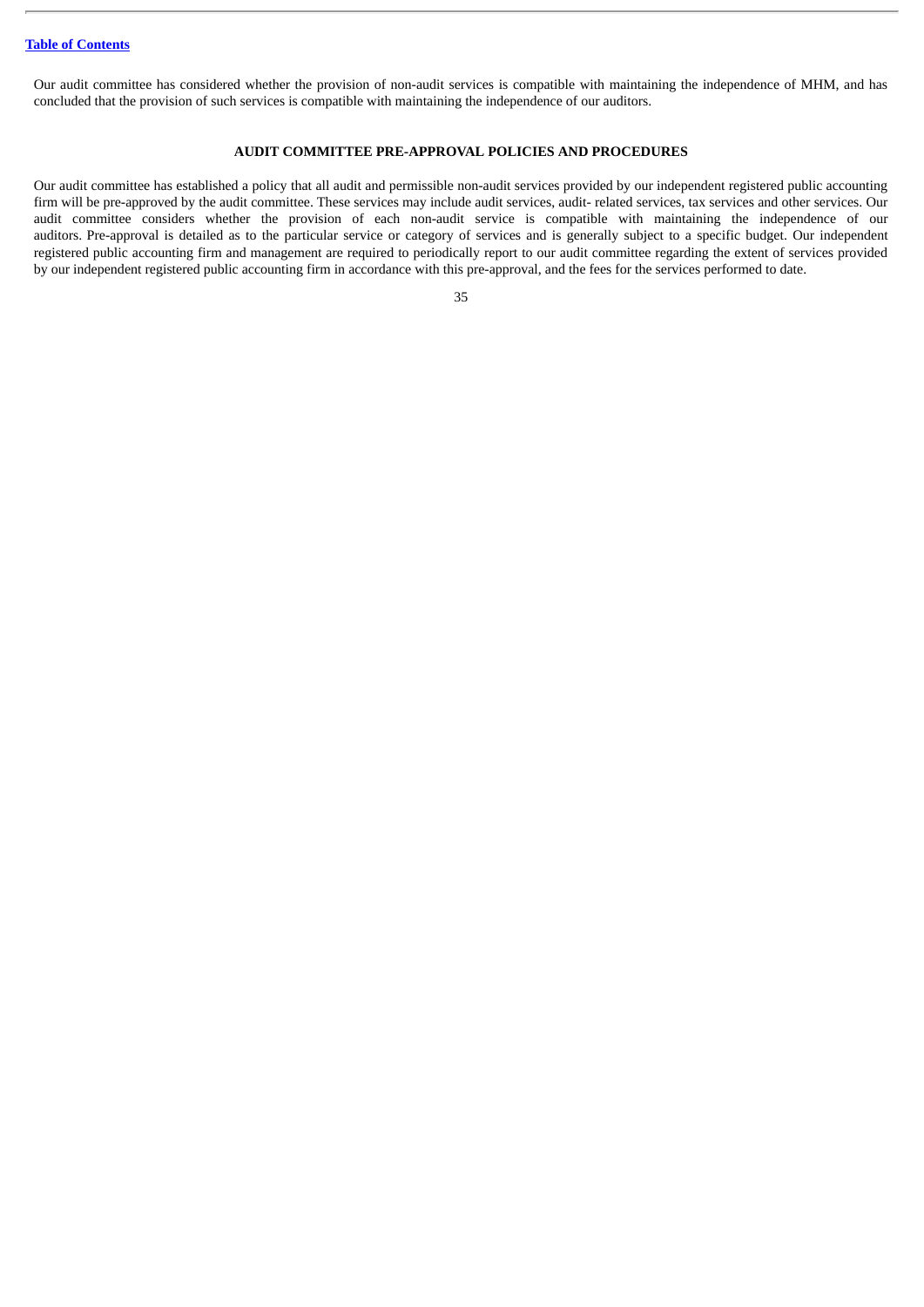## **EXECUTIVE OFFICERS**

Our executive officers, and their respective ages and positions with us as of the date of this Proxy Statement, are as follows:

| <b>Name</b>              | Age | Position                                                                |
|--------------------------|-----|-------------------------------------------------------------------------|
| Samuel D. Riccitelli     | 63  | Interim President and Chief Executive Officer and Director              |
| Antonino Morales         | 66  | Interim Chief Financial Officer                                         |
| Michael C. Dugan, M.D.   | 59  | Senior Vice President, Chief Medical Officer and Medical Director       |
| Philippe Marchand, Ph.D. | 58  | <b>Chief Operations Officer</b>                                         |
| Darrell Taylor           | 57  | Senior Vice President, Chief Legal Officer and Chief Compliance Officer |
| Michael Terry            | 67  | Senior Vice President, Corporate Development                            |

*Mr. Riccitelli's* biography can be found under the heading "Members of Our Board of Directors."

*Mr. Morales's* biograph can be found under the heading "Members of Our Board of Directors."

*Michael C. Dugan, M.D.* joined us as Senior Vice President, Chief Medical Officer and Medical Director in August 2020. Dr. Dugan leads our clinical strategic development as CMO and oversees our CAP accredited CLIA clinical laboratory as Medical Director. He is an experienced physician and biotech executive who has directed several major commercial reference laboratories and helped launch numerous novel molecular diagnostic assays and platforms used in oncology, infectious disease and public health applications such as cancer screening, monitoring, diagnosis and therapy selection. Dr. Dugan has held leadership positions with Clinical Genomics, Exact Sciences, Genzyme Genetics (acquired by LabCorp), Quest Diagnostics (including acquired companies AmeriPath and Specialty Laboratories), and UCLA. A graduate of the University of Notre Dame where he received a B.S. in Biology and University of Arizona College of Medicine, he completed his post-graduate medical education in anatomic pathology at Yale-New Haven Hospital and continued training in pathology and laboratory medicine at Children's Hospital Los Angeles and UCLA. He is board-certified in Anatomic and Clinical Pathology.

*Philippe Marchand, Ph.D.* joined us as Chief Operations Officer in March 2022. Prior to his appointment as Chief Operations Officer, Dr. Marchand, served as a consultant to the Company since February 2022, providing operational services. Dr. Marchand served as Chief Operating Officer of Biosplice Therapeutics, Inc., or Biosplice, a privately held biopharmaceutical company, since January 2017 until March 2022, and as Senior Vice President, Operations of Biosplice from March 2015 to January 2017. Dr. Marchand received an M.S. and a Ph.D. from the Université de Haute Alsace, France.

*Darrell Taylor* joined us as Senior Vice President, Chief Legal Officer and Chief Compliance Officer in December 2021. Mr. Taylor has more than 30 years of healthcare and leadership experience, including over 20 years as a healthcare attorney with experience as legal regulatory and compliance counsel to global biopharmaceutical companies and biotech start-ups. Most recently, Mr. Taylor served as Chief Compliance Officer for Precision Diagnostics from July 2020 to December 2021. Previous to his in-house positions, Mr. Taylor was an attorney with DLA Piper from 2005 to 2013. Mr. Taylor earned his J.D. from the University of Notre Dame Law School and his B.S.M.T. from The University of Texas Medical Branch.

*Michael Terry* joined us as Senior Vice-President of Commercial Operations in February 2017. Mr. Terry has previously served as Executive Vice President, Commercial Operations and Corporate Development of Trovagene, Inc. from 2012 to 2014, as well as Executive Vice President of Sequenom, Inc., where he managed global commercial operations from 2003 to 2005. Mr. Terry's career also includes four years at GE Healthcare's Marquette Medical division, where he held executive positions in sales management, commercial operations and eBusiness from 1997 to 2001. Mr. Terry has also served as the Executive Vice President of European Operations for Lumenis Ltd., Vice President of Global Sales for Aspect Medical Systems Inc., and Chief Executive Officer of Ligand Diagnostics. Mr. Terry earned a B.S. in Economics and Business from the University of Wisconsin – Madison.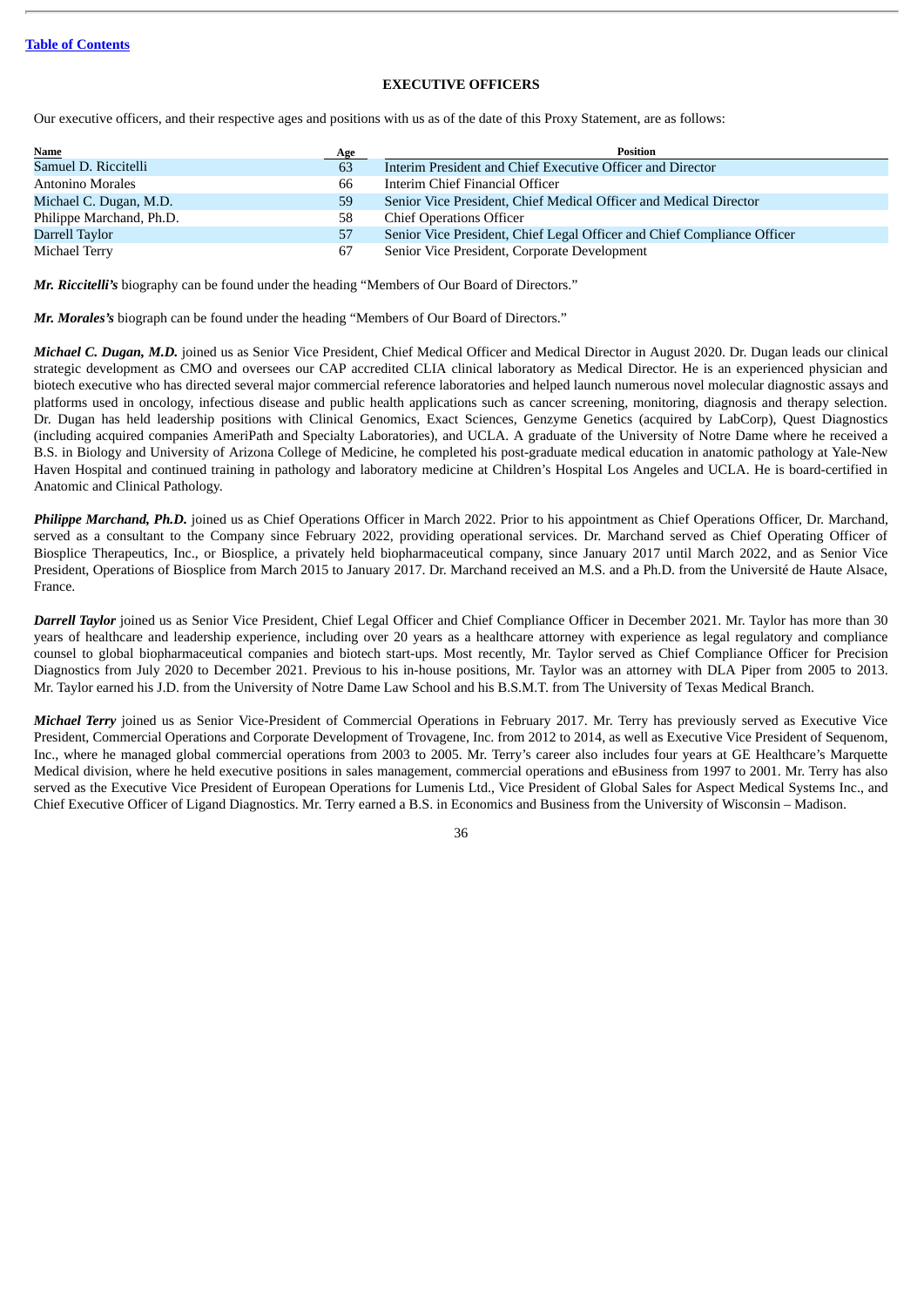## **SECURITY OWNERSHIP OF CERTAIN BENEFICIAL OWNERS AND MANAGEMENT**

The following table sets forth the beneficial ownership of our common stock as of March 31, 2022 by:

- each person, or group of affiliated persons, whom we know to beneficially own more than 5% of our common stock;
- each of our named executive officers:
- each of our directors and director nominees; and
- all of our current executive officers and directors as a group.

Applicable percentages are based on 16,904,191 shares outstanding on March 31, 2022, adjusted as required by rules promulgated by the SEC.

We have determined beneficial ownership in accordance with the rules of the SEC. These rules generally attribute beneficial ownership of securities to persons who possess sole or shared voting power or investment power with respect to those securities. In addition, the rules include shares of common stock issuable pursuant to the exercise of stock options or warrants that are either immediately exercisable or exercisable on or before May 30, 2022, which is 60 days after March 31, 2022. These shares are deemed to be outstanding and beneficially owned by the person holding those options or warrants for the purpose of computing the percentage ownership of that person, but they are not treated as outstanding for the purpose of computing the percentage ownership of any other person. Unless otherwise indicated, the persons or entities identified in this table have sole voting and investment power with respect to all shares shown as beneficially owned by them, subject to applicable community property laws.

Except as otherwise noted below, the address for persons listed in the table is c/o Biocept, Inc., 9955 Mesa Rim Road, San Diego, California 92121.

|                                                         | <b>Number of Shares</b><br><b>Beneficially</b> | <b>Percentage of Shares</b> |  |  |
|---------------------------------------------------------|------------------------------------------------|-----------------------------|--|--|
| <b>Name of Beneficial Owner</b>                         | Owned                                          | <b>Beneficially Owned</b>   |  |  |
| <b>Named Executive Officers and Directors:</b>          |                                                |                             |  |  |
| Marsha A. Chandler, Ph.D. <sup>(1)</sup>                | 2,542                                          | $\ast$                      |  |  |
| Michael C. Dugan, M.D. $(2)$                            | 72,721                                         | $\ast$                      |  |  |
| Bruce E. Gerhardt <sup>(3)</sup>                        | 3,039                                          | $\ast$                      |  |  |
| David F. Hale $(4)$                                     | 4,011                                          | $\ast$                      |  |  |
| Timothy C. Kennedy <sup>(5)</sup>                       | 192,784                                        | 1.13%                       |  |  |
| Antonino Morales <sup>(6)</sup>                         | 9,375                                          | $\ast$                      |  |  |
| Michael W. Nall $(7)$                                   | 322,177                                        | 1.88%                       |  |  |
| Samuel D. Riccitelli <sup>(8)</sup>                     | 18,958                                         | $\ast$                      |  |  |
| Ivor Royston, M.D. <sup>(9)</sup>                       | 2,562                                          | $\ast$                      |  |  |
| Linda Rubinstein                                        |                                                | $\ast$                      |  |  |
| M. Faye Wilson <sup>(10)</sup>                          | 2,605                                          | $\ast$                      |  |  |
| All Current Executive Officers and Directors as a group |                                                |                             |  |  |
| $(12 \text{ persons})$ $(11)$                           | 156,056                                        | $\ast$                      |  |  |

Less than 1%.

- (1) Includes 2,520 shares of common stock underlying stock options. The number of shares beneficially owned also includes 17 shares held by Dr. Chandler and 5 outstanding shares held by a family trust affiliated with Dr. Chandler.
- (2) Includes 72,151 shares of common stock underlying stock options.
- (3) Includes 455 shares of common stock and 2,501 shares of common stock underlying stock options. The calculation of the percentage of shares beneficially owned also includes 83 shares for which common stock warrants held by Mr. Gerhardt are exercisable at per share prices of \$150.00 according to prices set in our January 2018 public offering.
- (4) Includes 796 shares held by Mr. Hale's individual retirement account, 3,114 shares held by Hale BioPharma Ventures LLC, which is controlled by Mr. Hale, and 101 shares held by the Hale Family Trust, which is controlled by Mr. Hale as co-trustee.
- (5) Includes 192,497 shares of common stock underlying stock options. Mr. Kennedy resigned from our company effective February 15, 2022.
- (6) Includes 9,375 shares of common stock underlying stock options.
- (7) Includes 321,762 shares of common stock underlying stock options. Includes 250 outstanding shares held by Mr. Nall and 165 outstanding shares held by a family trust. Mr. Nall resigned from our company effective February 15, 2022.

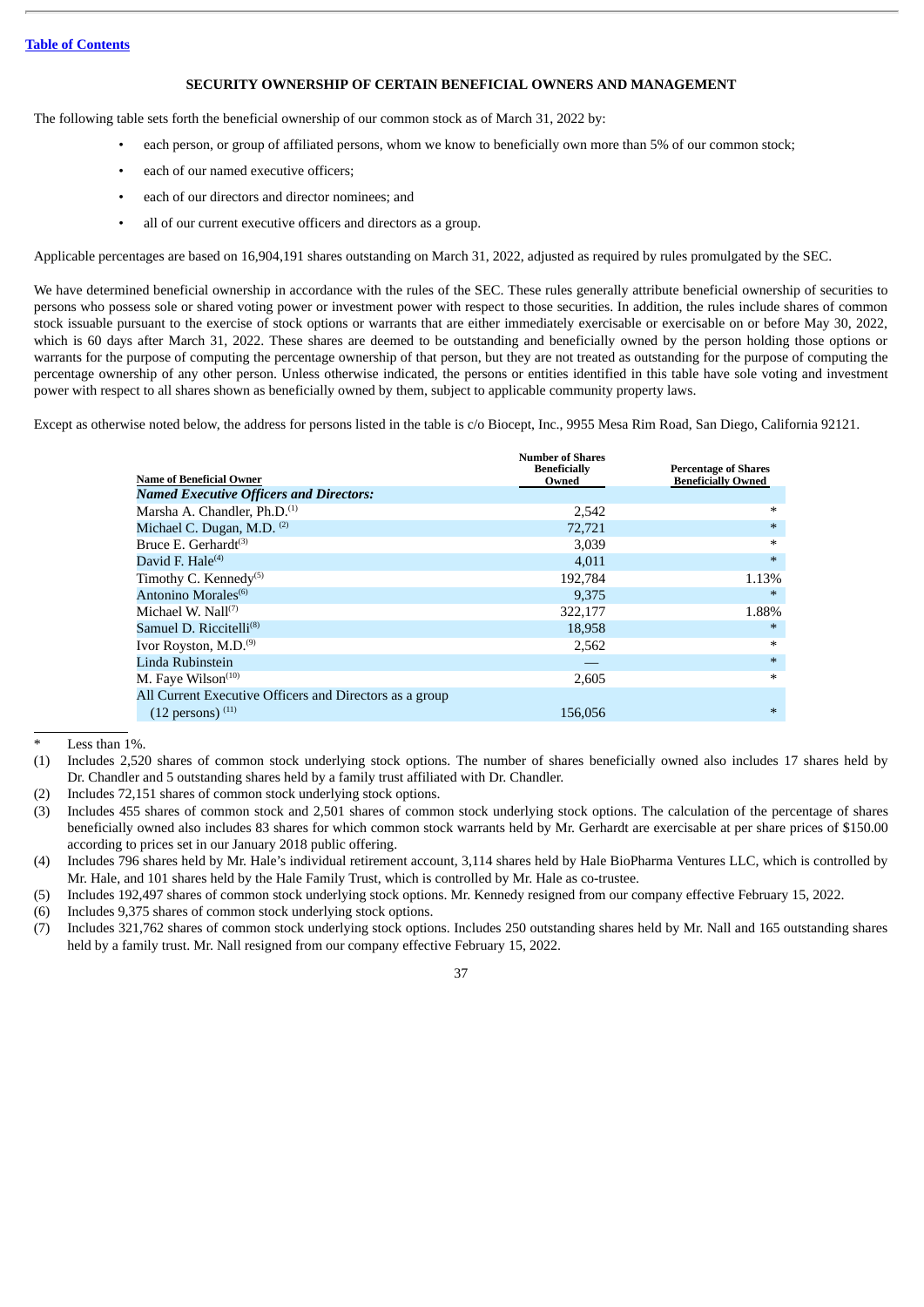- (8) Includes 18,958 shares of common stock underlying stock options.
- (9) Includes 2,505 shares of common stock underlying stock options. Includes 32 outstanding shares of common stock owned by Dr. Royston's individual retirement account, 15 shares held in a family trust and 10 shares held in an individual trust account.
- (10) Includes 2,532 shares of common stock underlying stock options. Includes 71 outstanding shares of common stock held by Ms. Wilson and 2 outstanding shares of common stock held by Ms. Wilson's individual retirement account.
- (11) Consists of the shares described in notes (1) through (4), (6) and (8) through (18) above, as well as an aggregate of 9 shares of common stock and 40,373 shares of common stock underlying stock options beneficially owned by executive officers not named in the table above.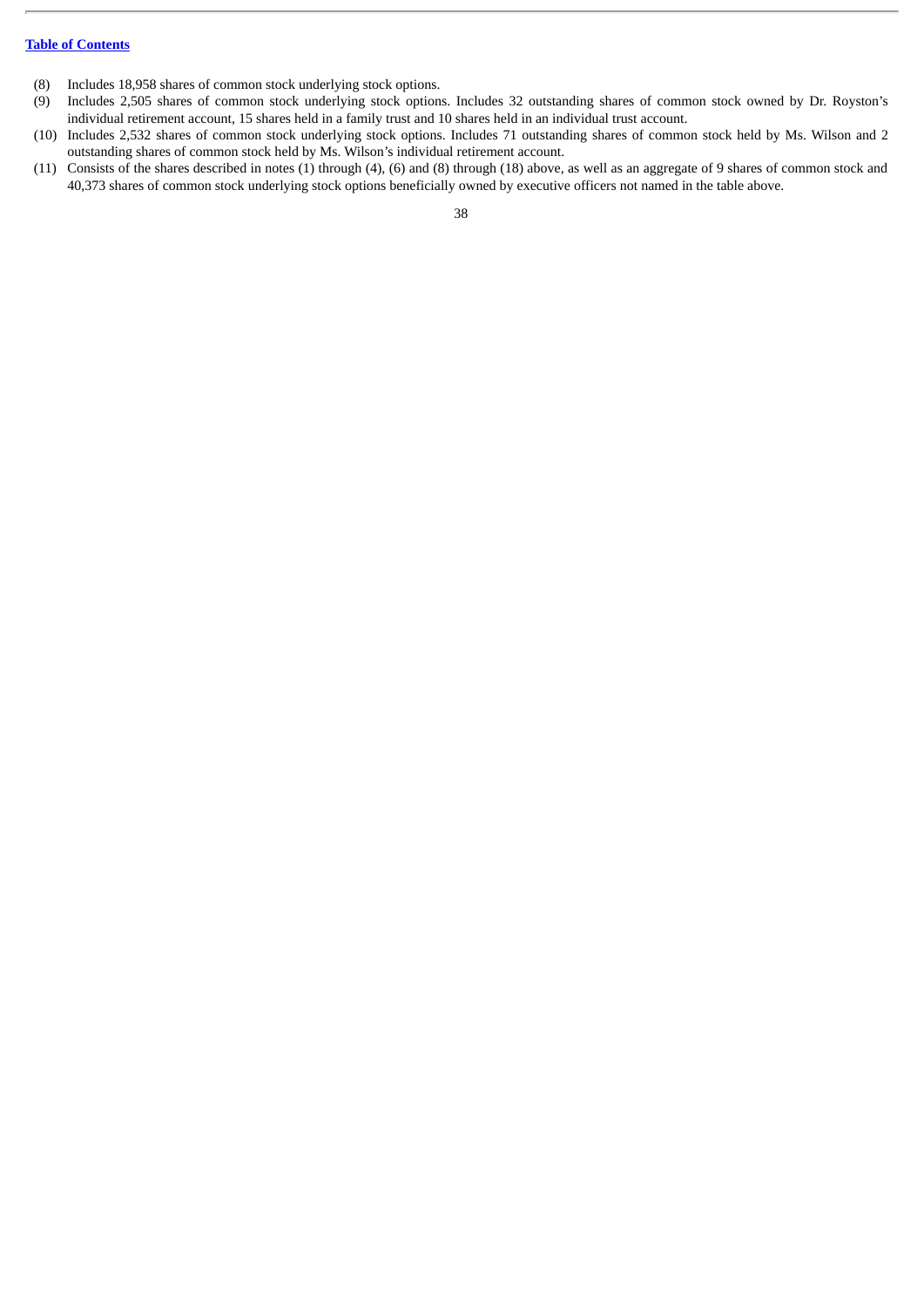## **EXECUTIVE COMPENSATION**

## **Summary Compensation Table**

The following table shows the compensation awarded to or earned in our last two fiscal years by our principal executive officer and our two most highly compensated executive officers other than our principal executive officer who were serving as executive officers as of December 31, 2021. The persons listed in the following table are referred to herein as the "named executive officers."

|                                                  |      |               |     |              |     |                  | <b>Non-equity</b>                     |                       |      |            |
|--------------------------------------------------|------|---------------|-----|--------------|-----|------------------|---------------------------------------|-----------------------|------|------------|
| <b>Name and Principal Position</b>               |      | <b>Salarv</b> |     | <b>Bonus</b> |     | Option<br>Awards | <b>Incentive Plan</b><br>Compensation | Other<br>Compensation |      |            |
|                                                  | Year | $($ \$ $)(1)$ |     | (S)          |     | (5)(2)           | $($ \$ $)(3)$                         | (5)(4)                |      | Total (\$) |
| Michael W. Nall(5)                               | 2021 | 513,000       |     | 15,000       | (6) | 645.517          |                                       | 11,974                | (7)  | 1,185,491  |
| Former President and Chief Executive Officer     | 2020 | 495,000       |     |              |     | 1,043,830        | 235,125                               | 9.600                 | (7)  | 1,783,555  |
| Timothy C. Kennedy $(8)$                         | 2021 | 374.969       |     | 15.000       | (6) | 345.295          |                                       | 11.793                | (9)  | 747,057    |
| Former Chief Financial Officer, Chief Operating  |      |               |     |              |     |                  |                                       |                       |      |            |
| Officer                                          | 2020 | 344,877       | (6) |              |     | 596.474          | 150,000                               | 9.450                 | (9)  | 1,100,801  |
| Michael C. Dugan, M.D. <sup>(10)</sup>           | 2021 | 390,000       |     | 15.000       | (6) | 517,942          |                                       | 8.308                 | (11) | 926,705    |
| Senior Vice President, Chief Medical Officer and |      |               |     |              |     |                  |                                       |                       |      |            |
| <b>Medical Director</b>                          | 2020 |               |     |              |     |                  |                                       |                       |      |            |

(1) The "Salary (\$)" column includes salary earned for each named executive officer and the net increase/(decrease) in each named executive officer's accrued vacation balance, or accrued vacation, in each of the years ended December 31, 2021. Accrued vacation was not included in each named executive officer's compensation for the year ended December 31, 2020.

(2) The amounts in the "Option Awards (\$)" column reflect the grant date fair values of stock options granted during the year. These amounts are determined in accordance with the provisions of FASB ASC Topic 718, rather than an amount paid to or realized by the executive officer. For a description of these stock options see "Narrative Disclosure to Summary Compensation Table" within this "Executive Compensation" section.

- (3) The "Non-equity Incentive Compensation Plan Compensation (\$)" column includes discretionary amounts earned by each named executive officer pursuant to an employment agreement or our approved Annual Incentive Plan as described further below under "Narrative Disclosure to Summary Compensation Table."
- (4) The "Other Compensation (\$)" column includes amounts earned by each named executive officer but not otherwise included in amounts within the "Salary (\$)," "Option Awards (\$)," or "Non-equity Incentive Plan Compensation (\$)" columns.
- (5) Mr. Nall resigned from the Company effective February 15, 2022.
- (6) The amount disclosed represents a discretionary bonus paid to the named executive officers in recognition of their efforts for fiscal year ended December 31, 2021.
- (7) 2021 "Other Compensation" amount includes \$8,700 401(k) company match benefit we provided, as well as \$3,274 of employer paid life insurance premiums for the benefit of Mr. Nall. 2020 "Other Compensation" amount includes \$8,550 401(k) company match benefit we provided, as well as \$900 of employer paid life insurance premiums for the benefit of Mr. Nall.
- (8) Mr. Kennedy resigned from the Company effective February 15, 2022.
- (9) 2021 "Other Compensation" amount includes \$8,700 401(k) company match benefit we provided, as well as \$3,093 of employer paid life insurance premiums for the benefit of Mr. Kennedy. 2020 "Other Compensation" amount includes \$8,550 401(k) company match benefit we provided, as well as \$900 of employer paid life insurance premiums for the benefit of Mr. Kennedy.
- (10) Dr. Dugan became a named executive officer in 2021 and as such his 2020 compensation is not included in the summary compensation table above.
- (11) 2021 "Other Compensation" amount includes \$8,308 401(k) company match benefit we provided to Dr. Dugan.

## **Narrative Disclosure to Summary Compensation Table**

#### *Employment Agreements*

We have entered into employment with each of our named executive officers. The employment agreements set forth the executive officer's initial base salary, annual bonus opportunity and eligibility to participate in our employee benefit plans. Each of our named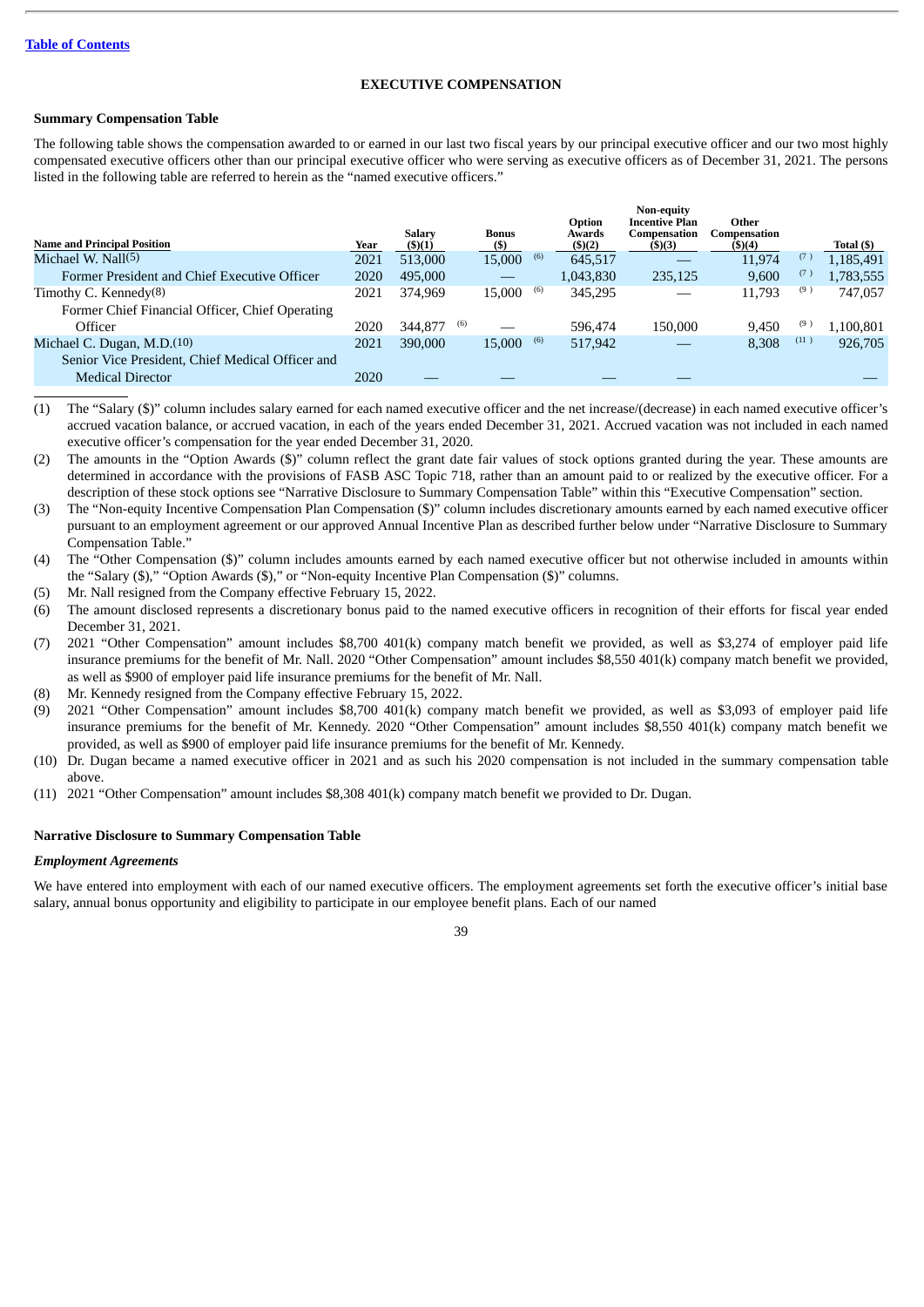executive officers is employed "at will." For a discussion of the severance pay and other benefits to be provided in connection with a termination of employment and/or a change in control under the arrangements with our named executive officers, see the subsection titled "—Potential Payments upon Termination or Change in Control" below.

## *Michael W. Nall*

We entered into an employment agreement effective as of August 26, 2013, which was subsequently amended on November 6, 2015 and November 1, 2017, with Michael W. Nall, or collectively, the CEO Employment Agreement, in connection with his appointment as our Chief Executive Officer and President. Pursuant to the CEO Employment Agreement, Mr. Nall was initially entitled to receive an annual base salary of \$200,000, which was subsequently increased to \$350,000 upon the completion of the IPO, and thereafter periodically increased in the discretion of our board of directors/ the compensation committee of our board of directors, and was initially eligible to earn an annual performance bonus of \$100,000 in the sole discretion of our board of directors. In 2021, Mr. Nall's base salary was increased to \$519,000 and was eligible to receive his annual performance bonus as a participant in our Annual Incentive Plan, as described further below.

Mr. Nall resigned from his position as the President and Chief Executive Officer of the Company effective on February 15, 2022. Pursuant to the Separation Agreement that we entered into with Mr. Nall, we agreed to provide Mr. Nall with the severance benefits he would have been entitled to receive under the CEO Employment Agreement in the event of a termination without cause, as discussed further below.

### *Timothy C. Kennedy*

We entered into an employment agreement effective July 25, 2016 with Timothy Kennedy, or the CFO Employment Agreement, in connection with his appointment as our Chief Financial Officer and Senior Vice President of Operations and Corporate Secretary, which also governed the terms of his employment as our Chief Operating Officer. Pursuant to the CFO Employment Agreement, Mr. Kennedy was initially entitled to receive an annual base salary of \$305,000, and an annual performance bonus equal to 40% of his then current base salary pursuant to the terms of the Company's Annual Incentive Plan. In 2021, Mr. Kennedy's base salary was increased to \$385,000 and he was eligible to receive his annual performance bonus as a participant in our Annual Incentive Plan, as described further below.

Mr. Kennedy resigned from his position as the Chief Financial Officer, Chief Operating Officer and Secretary of the Company effective on February 15, 2022. Pursuant to the Separation Agreement that we entered into with Mr. Kennedy, we agreed to provide Mr. Kennedy with the severance benefits he would have been entitled to receive under the CFO Employment Agreement in the event of a termination without cause, as discussed further below.

### *Michael C. Dugan, M.D.*

We entered into an employment agreement, or the CMO Employment Agreement effective August 10, 2020 with Michael C. Dugan, M.D. in connection with his appointment as our Senior Vice President, Chief Medical Officer and Medical Director. Pursuant to the CMO Employment Agreement, Dr. Dugan was initially entitled to receive an annual base salary of \$360,000. In 2021, Dr. Dugan's base salary was increased to \$400,000. In 2021, Dr. Dugan was eligible to receive his annual performance bonus as a participant in our Annual Incentive Plan, as described further below.

### *Annual Incentive Plan*

On May 19, 2014, the compensation committee of our board of directors approved an annual incentive plan, or the Annual Incentive Plan, to provide our employees, including our executive officers, with an incentive for such employees to perform to the best of their abilities, to further our growth, development and financial success, and to enable us to attract and retain highly qualified employees. Each named executive officer is eligible for an award based upon the achievement of certain pre-established corporate performance goals and objectives approved by the compensation committee and, with respect to our named executive officers other than our chief executive officer, pre-established individual performance goals and objectives approved by the compensation committee.

Pursuant to the terms of our Annual Incentive Plan, for 2020 and 2021, Mr. Nall was eligible to receive an annual bonus in an amount up to 50% of his annual base salary, based solely on the achievement of pre-determined corporate goals and objectives, and each of Messrs. Kennedy and Dugan were eligible to receive an annual bonus in an amount up to 35% of their respective annual base salary, based 80% on the achievement of pre-determined corporate goals and objectives, and 20% on the achievement of predetermined individual goals and objectives.

In March 2021, our compensation committee determined that the pre-established goals for fiscal year ended December 31, 2020 were achieved at 95% and approved an annual bonus for Mr. Nall in the amount of \$235,125 and for Mr. Kennedy in the amount of \$150,000. In February 2022, our board of directors determined that the pre-established goals for fiscal year ended December 31, 2021 were not achieved at a level sufficient to warrant payout under the Annual Incentive Plan, and instead approved a discretionary bonus of \$15,000 for each of our named executive officers, as described further in the "Summary Compensation Table" above.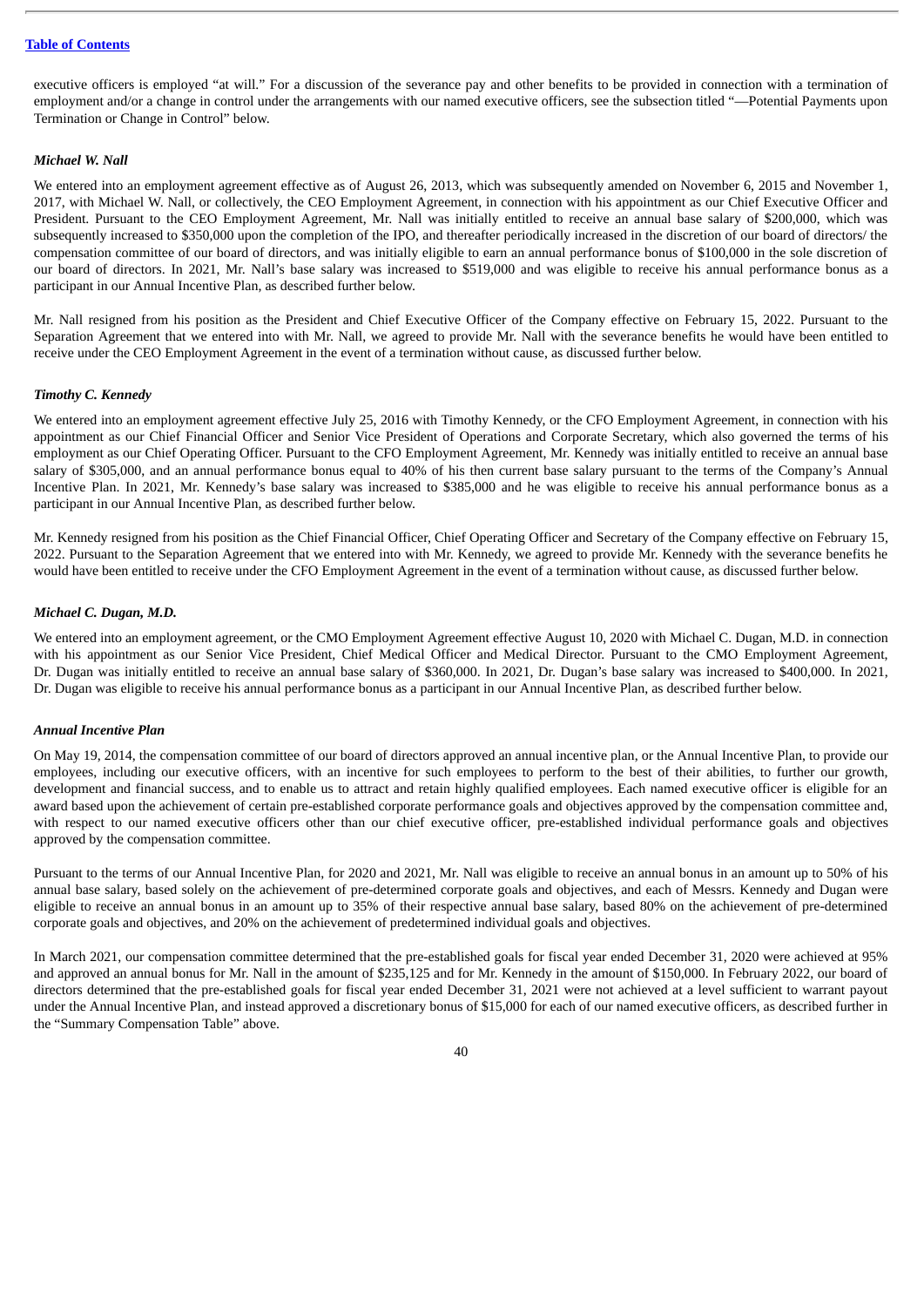### *Equity-Based Incentive Awards*

Our equity-based incentive awards are designed to align the interests our stockholders with those of our employees, non-employee directors and consultants, including our named executive officers. Our board of directors or an authorized committee thereof is responsible for approving equity grants.

We have historically used stock options and restricted stock unit awards as an incentive for long-term compensation to our named executive officers because stock options allow our named executive officers to realize value from this form of equity compensation only if our stock price increases, and restricted stock unit awards align the interests of our named executive officers with the interests of our stockholders generally.

On October 1, 2020, our board of directors approved the issuance of 241,500 time-based stock options to Mr. Nall under the 2013 Plan, which were granted on October 1, 2020. The exercise price of the time-based stock options of \$4.50 per share is equal to the closing price of our common stock on the date of grant, and each such option has a term of 10 years from the date of grant. This stock option award vests over a three-year period in equal monthly installments over 36 months from the vesting commencement date, or October 1, 2020, through October 1, 2023, subject to continuous service through each such date.

On September 2, 2021, our board of directors approved the issuance of 100,000 time-based stock options to Mr. Nall under the 2013 Plan, which were granted on September 2, 2021. The exercise price of the time-based stock options of \$3.76 per share is equal to the closing price of our common stock on the date of grant, an each such option has a term of 10 years from the date of grant. This stock option award vests over a three-year period in equal monthly installments over 36 months from the vesting commencement date, or September 2, 2022, through September 2, 2025, subject to continuous service through each such date.

On October 1, 2020 our board of directors approved the issuance of 138,000 time-based stock options to Mr. Kennedy under the 2013 Plan, which were granted on October 1, 2020. The exercise price of the time-based stock options of \$4.50 per share is equal to the closing price of our common stock on the date of grant, and each such option has a term of 10 years from the date of grant. This stock option award vests over a three-year period in equal monthly installments over 36 months from the vesting commencement date, or October 1, 2020, through October 1, 2023, subject to continuous service through each such date.

On August 31, 2021 our board of directors approved the issuance of 100,000 time-based stock options to Mr. Kennedy under the 2013 Plan, which were granted on August 31, 2021. The exercise price of the time-based stock options of \$3.62 per share is equal to the closing price of our common stock on the date of grant, and each such option has a term of 10 years from the date of grant. This stock option award vests over a three-year period in equal monthly installments over 36 months from the vesting commencement date, or August 31, 2021, through August 31, 2024, subject to continuous service through each such date.

On August 31, 2021, our board of directors approved the issuance of 150,000 time-based stock options to Dr. Dugan under the 2013 Plan, which were granted on August 31, 2021. The exercise price of the time-based stock options of \$3.62 per share is equal to the closing price of our common stock on the date of grant. This stock option award vests over a three-year period in equal monthly installments over 36 months from the vesting commencement date, or August 31, 2021, through August 31, 2024, subject to continuous service through each such date.

All stock options are granted with an exercise price per share that is no less than the fair market value of our common stock on the date of grant of such award. Our stock option awards to our named executive officers may be subject to acceleration of vesting and exercisability under certain termination and change in control events.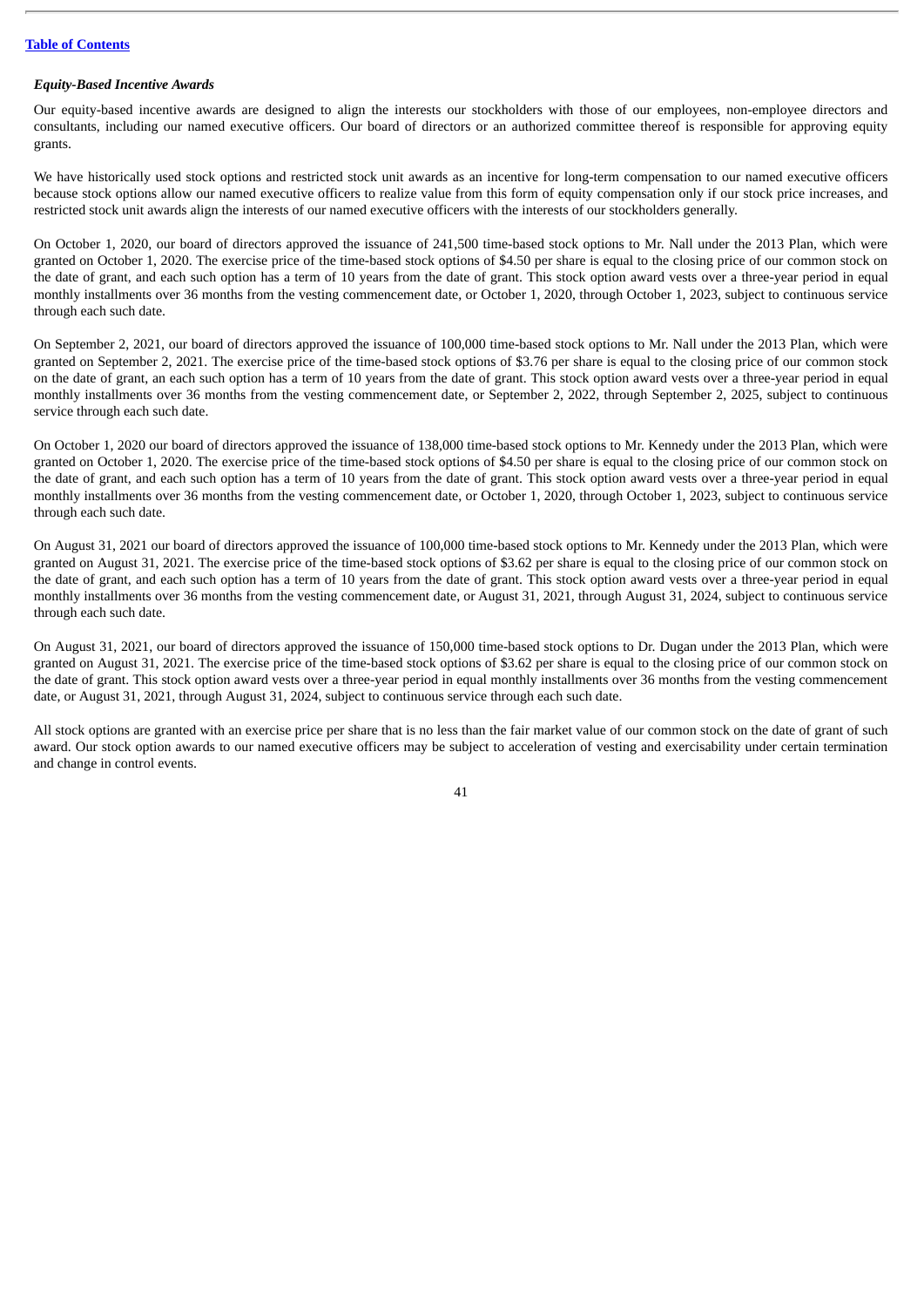## **OUTSTANDING EQUITY AWARDS**

The following table sets forth certain information, on an award-by-award basis, concerning unexercised options to purchase common stock that have not yet vested for each named executive officer, which were outstanding as of December 31, 2021.

|                        |                   | <b>Option Awards(1)</b>                                                                                 |                                                                                                        |                                              |                                            |  |
|------------------------|-------------------|---------------------------------------------------------------------------------------------------------|--------------------------------------------------------------------------------------------------------|----------------------------------------------|--------------------------------------------|--|
| Name                   | <b>Grant Date</b> | Number of<br><b>Securities</b><br><b>Underlying</b><br><b>Unexercised</b><br>Options (#)<br>Exercisable | <b>Number of Securities</b><br><b>Underlying</b><br><b>Unexercised Options</b><br>(#) Unexercisable(2) | Option<br><b>Exercise</b><br>Price $(\$)(3)$ | Option<br><b>Expiration</b><br><b>Date</b> |  |
| Michael W. Nall        | 7/31/2013         | 21                                                                                                      |                                                                                                        | 4,662.00                                     | 7/30/2023                                  |  |
|                        | 7/31/2013         | 89                                                                                                      |                                                                                                        | 4,662.00                                     | 7/30/2023                                  |  |
|                        | 6/12/2014         | 83                                                                                                      | $\overline{\phantom{0}}$                                                                               | 4,815.00                                     | 6/11/2024                                  |  |
|                        | 8/31/2015         | 55                                                                                                      |                                                                                                        | 1,809.00                                     | 8/30/2025                                  |  |
|                        | 8/31/2015         | 111                                                                                                     | $\overline{\phantom{0}}$                                                                               | 1,809.00                                     | 8/30/2025                                  |  |
|                        | 8/31/2015         | 22                                                                                                      |                                                                                                        | 1,809.00                                     | 8/30/2025                                  |  |
|                        | 2/29/2016         | 16                                                                                                      | —                                                                                                      | 1,206.00                                     | 2/28/2026                                  |  |
|                        | 2/29/2016         | 39                                                                                                      |                                                                                                        | 1,206.00                                     | 2/28/2026                                  |  |
|                        | 2/29/2016         | 34                                                                                                      | $\overline{\phantom{0}}$                                                                               | 1,206.00                                     | 2/28/2026                                  |  |
|                        | 5/31/2017         | 427                                                                                                     |                                                                                                        | 450.00                                       | 5/30/2027                                  |  |
|                        | 5/31/2017         | 572                                                                                                     |                                                                                                        | 450.00                                       | 5/30/2027                                  |  |
|                        | 4/30/2019         | 37,674                                                                                                  | 18,837                                                                                                 | 9.10                                         | 4/29/2029                                  |  |
|                        | 4/30/2019         | 6,811                                                                                                   | 3,663                                                                                                  | 9.10                                         | 4/29/2029                                  |  |
|                        | 4/30/2019         | 515                                                                                                     |                                                                                                        | 9.10                                         | 4/29/2029                                  |  |
|                        | 10/1/2020         | 81,352                                                                                                  | 110,547                                                                                                | 4.50                                         | 9/31/2030                                  |  |
|                        | 10/1/2020         | 12,565                                                                                                  | 37,036                                                                                                 | 4.50                                         | 9/31/2030                                  |  |
|                        | 9/2/21            | 8,333                                                                                                   | 91,667                                                                                                 | 3.76                                         | 9/1/2031                                   |  |
| Timothy C. Kennedy     | 7/29/2016         | 222                                                                                                     |                                                                                                        | 585.00                                       | 7/28/2026                                  |  |
|                        | 7/29/2016         | 55                                                                                                      | $\overline{\phantom{0}}$                                                                               | 585.00                                       | 7/28/2026                                  |  |
|                        | 5/31/2017         | 166                                                                                                     |                                                                                                        | 450.00                                       | 5/30/2027                                  |  |
|                        | 4/30/2019         | 19,340                                                                                                  | 9,671                                                                                                  | 9.10                                         | 4/29/2029                                  |  |
|                        | 4/30/2019         | 7,326                                                                                                   | 3,663                                                                                                  | 9.10                                         | 4/29/2029                                  |  |
|                        | 10/1/2020         | 19,439                                                                                                  | 37,036                                                                                                 | 4.50                                         | 9/30/2030                                  |  |
|                        | 10/1/2020         | 34,228                                                                                                  | 47,297                                                                                                 | 4.50                                         | 9/30/2030                                  |  |
|                        | 8/31/2021         | 11,111                                                                                                  | 88,889                                                                                                 | 3.62                                         | 8/30/2031                                  |  |
| Michael C. Dugan, M.D. | 8/31/2020         | 1,830                                                                                                   | 3,660                                                                                                  | 6.70                                         | 3/30/2030                                  |  |
|                        | 10/1/2020         | 23,350                                                                                                  | 39,361                                                                                                 | 4.50                                         | 9/30/2030                                  |  |
|                        | 10/1/2020         | 3,483                                                                                                   | 2,806                                                                                                  | 4.50                                         | 9/30/2030                                  |  |
|                        | 8/31/2021         | 16,667                                                                                                  | 133,333                                                                                                | 3.62                                         | 8/30/2031                                  |  |

(1) All option awards were granted under our 2013 Plan.

(2) The scheduled vesting dates, after December 31, 2021, of these options were as follows:

Mr. Nall: For the option awards granted on July 31, 2013, June 12, 2014, August 31, 2015, February 29, 2016 and May 31, 2017 in the table above, all options awarded are vested and exercisable. For the first and second option awards granted on April 30, 2019, 1,178 and 229 of the shares vested monthly May 2020 through February 2022 and 2,748 shares vested in February 2022 pursuant to Mr. Nall's separation agreement. For the first option award granted on October 1, 2020, 77,712 shares vested in February 2022 pursuant to Mr. Nall's separation agreement. For the second option award granted on October 1, 2020, 6,708 shares vest from January to February 2022 and 2,788 shares vested in February 2022 pursuant to Mr. Nall's separation agreement. For the option award granted on September 2, 2021 2,777 shares vest monthly in January and February 2022 and in February 2022 33,333 shares vested pursuant to Mr. Nall's separation agreement.

<sup>42</sup>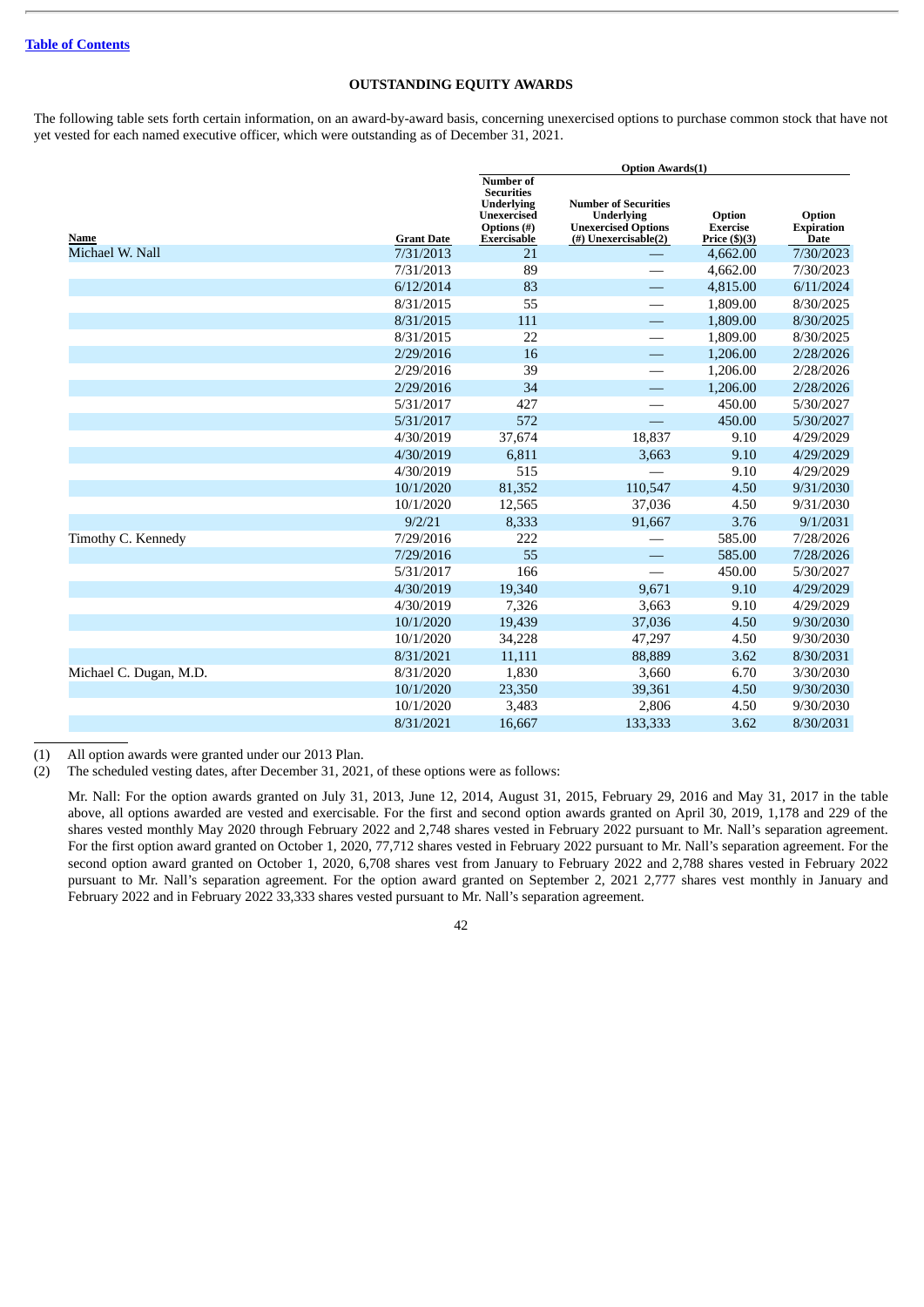Mr. Kennedy: For the option awards granted on July 29, 2016 and May 31, 2017 in the table above, all options awarded are vested and exercisable. For the first option award granted on April 30, 2019, 604 shares vest monthly January 2022 to February 2022 and in February 2022 7,252 shares vested pursuant to Mr. Kennedy's separation agreement. For the second option award granted on April 30, 2019, 229 option shares vests monthly from January 2022 to February 2022. For the first option award granted on October 1, 2020, 3,833 shares vest monthly from January 2022 to February 2022 and in February 2022 8,538 shares vested pursuant to Mr. Kennedy's separation agreement. For the second option award granted on October 1, 2020, 37,462 shares vested in February 2022 pursuant to Mr. Kennedy's separation agreement. For the option award granted on August 31, 2021 2,777 shares vest monthly in January 2022 and February 2022 and 33,333 shares vested in February 2022 pursuant to Mr. Kennedy's separation agreement.

Dr. Dugan: For the option award granted on August 31, 2020, 114 shares vest monthly from January 2022 to July 2023 and the remainder vesting in August 2023, subject to continuing service. For the first option award granted on October 1, 2020, 1,742 shares vest monthly from January 2022 to September 2023 and the remainder vesting in October 2023, subject to continuing service. For the second option award granted on October 1, 2020, 175 shares vest monthly from January 2022 to September 2023 and the remainder vesting in October 2023, subject to continuing service. For the option award granted on August 31, 2021, 4,167 shares vest monthly from January 2022 to July 2024 with the remainder vesting in August 2024, subject to continuous service.

(3) All option awards were granted with a per share exercise price equal to the fair market value of one share of our common stock on the date of grant, as determined in good faith by our board of directors or compensation committee thereof.

Options held by certain of our named executive officers may be eligible for accelerated vesting under specified circumstances. Please see the section below titled "—Potential Payments upon Termination or Change-In-Control" for a description of such potential acceleration.

### **Potential Payments upon Termination or Change-In-Control**

Mr. Nall's CEO Employment Agreement provided that in the event of termination of his employment by us without cause or his resignation for good reason (each, as defined in the CEO Employment Agreement), the vesting of any of his outstanding unvested stock options and RSUs which would have vested over the following 12 months will accelerate (unless the applicable stock option or RSU agreement provides for more favorable acceleration terms). The CEO Employment Agreement further provided that if he has a separation from service as a result of his termination without cause or his resignation with good reason then, provided that he gives us an effective waiver and release of claims, he will be entitled to 12 months' salary and up to 12 months of COBRA premiums (or substantially equivalent health insurance coverage). Mr. Nall resigned from the Company in February 2022 and entered into a Separation Agreement with the Company, as described further below. Mr. Nall's CEO Employment Agreement also provided that in the event of a change of control (as defined in the CEO Employment Agreement), if the surviving corporation did not assume, continue, or substitute Mr. Nall's then outstanding stock awards, then all unvested awards would accelerate and vest in full immediately prior to the change of control, subject to Mr. Nall's continuous service immediately prior to such change in control. In addition, if during the 10-day period before a change of control or during the 12-month period following a change of control, Mr. Nall's employment was terminated without cause or Mr. Nall resigned for good reason, then the vesting of each of Mr. Nall's outstanding unvested stock awards will accelerate immediately,

Mr. Kennedy's CFO Employment Agreement provided that in the event of termination of his employment without cause or if he resigns with good reason (each, as defined in the CFO Employment Agreement), subject to his execution and non-revocation of a release of claims in favor of the Company, Mr. Kennedy would be entitled to receive a lump sum payment equal nine months of Mr. Kennedy's then current base salary, reimbursement of up to nine months of COBRA premiums, and the vesting of any of his outstanding unvested stock awards that were subject to time-based vesting and which would have vested over the following 12 months will accelerate. Mr. Kennedy's CFO Employment Agreement also provides that in the event of termination of his employment without cause or resignation for good reason (each, as defined in the CFO Employment Agreement) within three months before or 12 months after a change in control (as defined in the CFO Employment Agreement), then, provided that he gives us an effective waiver and release of claims, he will be entitled to 12 months' salary paid as a lump sum, plus up to 12 months of COBRA premiums, and all of his thenoutstanding stock options and other equity awards covering our common stock that were subject to time-based vesting will accelerate and fully vest. Mr. Kennedy resigned from the Company in February 2022 and entered into a Separation Agreement with the Company, as described further below.

Dr. Dugan's CMO Employment Agreement provides that in the event of termination of his employment without cause or if he resigns with good reason (each, as defined in the CMO Employment Agreement), and subject to his execution and non-revocation of a release of claims, Dr. Dugan will be entitled to receive a cash payment equal to three moths of Dr. Dugan's then current base salary, payable either in a lump sum or in equal monthly installments, and reimbursement of up to three months of COBRA premiums. In addition, if Dr. Dugan is terminated without cause or resigns for good reason within the three months before or 12 months after a change in control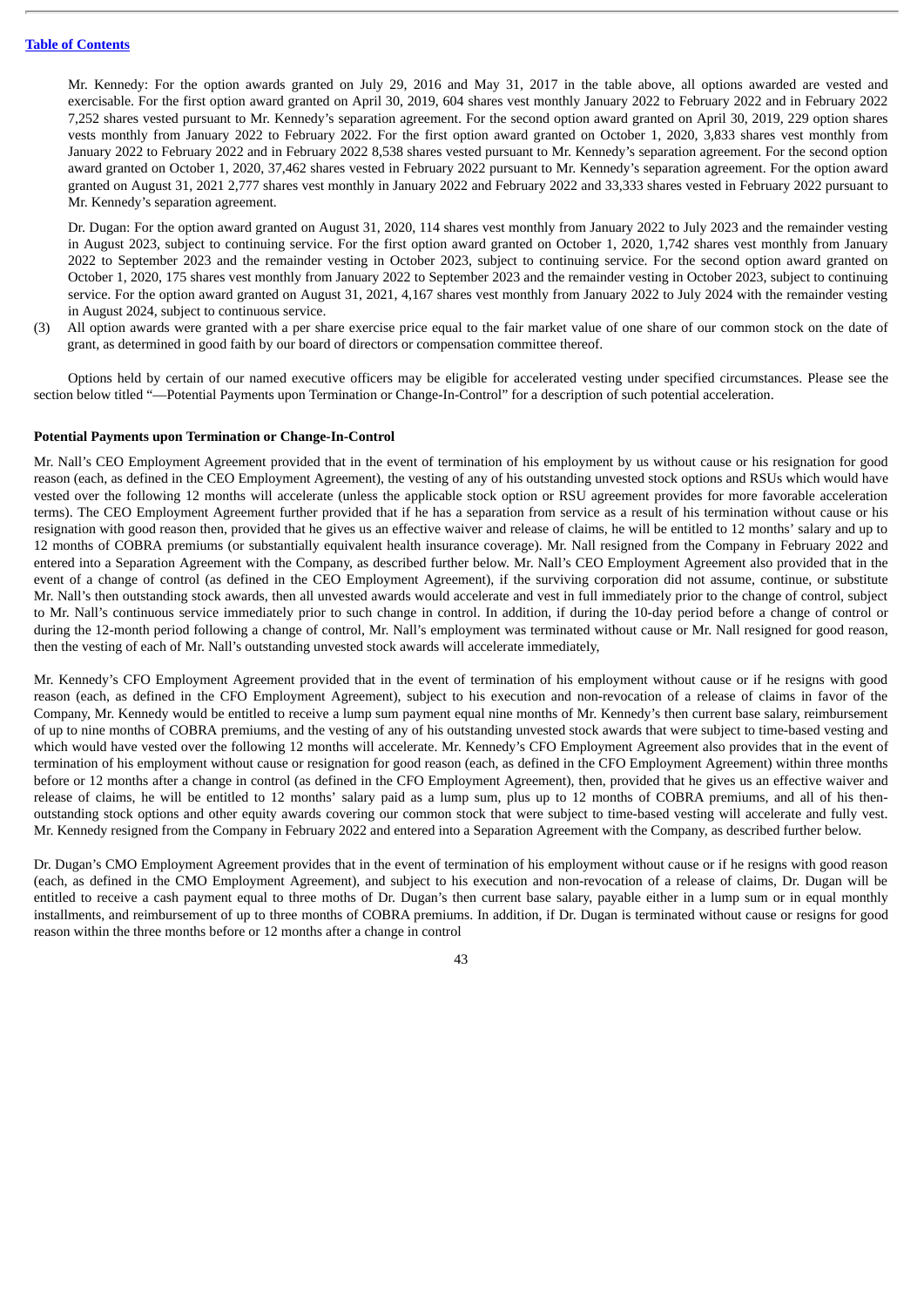(as defined in the CMO employment Agreement), then, provided that he gives us an effective waiver and release of claims, he will be entitled to receive a cash payment equal to three months of Dr. Dugan's then current base salary, payable either in a lump sum or in equal monthly installments, reimbursement of up to three months of COBRA premiums, and all of his then-outstanding stock options and other equity awards subject to time-based vesting covering our common stock will accelerate and fully vest.

In addition, we only have the discretion to accelerate the vesting of awards under the 2013 Plan in connection with a change of control if an outstanding award is not assumed, continued or substituted for by the surviving or acquiring corporation (or its parent company).

### *Separation Agreements with Mr. Nall and Mr. Kennedy*

In February 2022, we entered into a separation agreement, the Separation Agreements, with each of Messrs. Nall and Kennedy effecting their resignations. Pursuant to the terms of the Separation Agreements, we paid each of Messrs. Nall and Kennedy all accrued salary and any and all accrued and unused paid time off earned through each of their separation dates, February 15, 2022. Also pursuant to the terms of Mr. Nall's Separation Agreement and subject to Mr. Nall's execution and non-revocation of a general release of claims in favor of the Company, we paid Mr. Nall 12 months of base salary continuation, the payment of his full 2021 annual bonus, and reimbursement of 12 months of COBRA premiums. Pursuant to the terms of Mr. Kennedy's Separation Agreement and subject to Mr. Kennedy's execution and non-revocation of a general release of claims in favor of the Company, we paid Mr. Kennedy 9 months of base salary continuation, the payment of his full 2021 annual bonus, and reimbursement of 9 months of COBRA premiums. The Separation Agreements also provided that all outstanding stock options and other equity awards covering the Company's common stock held by each of Mr. Nall and Mr. Kennedy as of their separation date that are subject to time-based vesting requirements accelerated as to the number that would have vested over the twelve (12) month period following their separation date. Mr. Nall and Mr. Kennedy may exercise their outstanding stock options within three months of their separation date.

### **Equity Compensation Plan Information**

The following table sets forth certain information as of December 31, 2021 regarding the shares of our common stock available for grant or granted under stock option plans and other compensation arrangements that were (i) adopted by our security holders and (ii) were not approved by our security holders:

| <b>Plan Category</b>                                                                   | Number of<br>securities to<br>be issued<br>upon exercise<br>of<br>outstanding<br>options,<br>warrants and<br>rights |    | Weighted-<br>average<br>exercise price<br>0t<br>outstanding<br>options,<br>warrants and<br>rights (\$) | <b>Number of</b><br>securities<br>remaining<br>available for<br>future issuance<br>under equity<br>compensation<br>plans<br>(excluding<br>securities<br>reflected in 1st<br>column) |
|----------------------------------------------------------------------------------------|---------------------------------------------------------------------------------------------------------------------|----|--------------------------------------------------------------------------------------------------------|-------------------------------------------------------------------------------------------------------------------------------------------------------------------------------------|
| Equity compensation plans approved by security holders $(1)$                           | 1,825,297                                                                                                           | J  | 7.73                                                                                                   | 461,268                                                                                                                                                                             |
| Equity compensation plans not approved by security holders <sup><math>(2)</math></sup> | 587.897                                                                                                             | \$ | 4.91                                                                                                   | 173.801                                                                                                                                                                             |

(1) Represents 1,825,261 shares of common stock that may be issued pursuant to outstanding non-inducement option awards granted and 36 shares of common stock that may be issued pursuant to outstanding non-inducement restricted stock unit awards granted, and 461,268 shares of common stock available for future grant as non-inducement awards, under the 2007 Plan and 2013 Plan. See "Executive Compensation—Equity Compensation Plan Information—2007 Equity Incentive Plan" and "Proposal 2— Description of Amended 2013 Plan" for a description of these plans.

(2) Represents 587,897 shares of common stock that may be issued pursuant to such outstanding inducement option awards granted and 173,801 shares of common stock available for future grant as inducement awards under the 2013 Plan. See "Proposal 2— Description of Amended 2013 Plan" for a description of this plan.

## **Equity Compensation Plan Information**

We have two equity incentive plans: the 2007 Plan and the 2013 Plan. We no longer grant awards under the 2007 Plan, but awards granted under the 2007 Plan remain subject to its terms. A brief summary of the 2007 Plan is below. The 2013 Plan is described in "Proposal 2—Description of the Amended 2013 Plan," including a description of certain federal income tax consequences with respect to a plan of this type.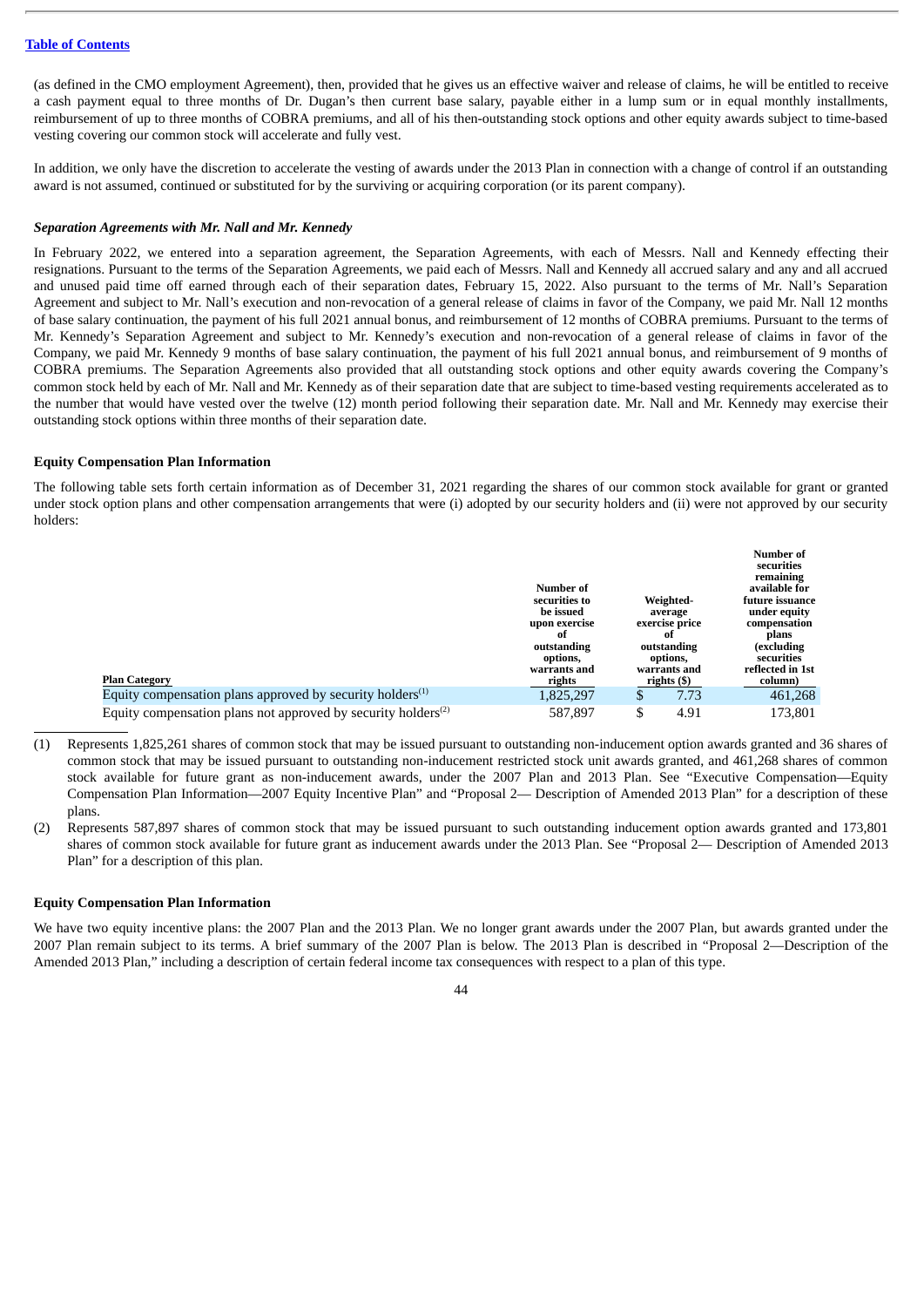## *2007 Equity Incentive Plan*

The 2007 Plan authorized the grant of the following types of awards: (i) nonstatutory stock options, or NSOs; (ii) incentive stock options, or ISOs; (iii) restricted stock awards; (iv) RSUs; (v) stock appreciation rights, or SARs; (vi) performance stock awards; and (vii) other stock awards. Awards may be granted to employees, directors, consultants and other service providers of our company and its affiliates. However, ISOs may not be granted to non-employees.

*Corporate Transaction*. In the event we are acquired in a corporate transaction, as defined in the 2007 Plan, unless otherwise provided in a written agreement between us and the holder of an outstanding 2007 Plan award, awards will be assumed by the successor company or a similar award will be substituted by the successor company. If the successor company does not agree to assume or substitute an award, if the award is held by a current participant (as defined in the 2007 Plan), the vesting of the award will accelerate, and the award will become exercisable in full, if the award is held by someone other than a current participant, the award will terminate if not exercised prior to the effective time of the corporate transaction.

*Change in Control*. In the event of a change in control, award may be subject to acceleration of vesting and exercisability, as provided for in the award agreement or in any other written agreement between the Company and the participant, but in the absence of such provision, no such acceleration shall occur.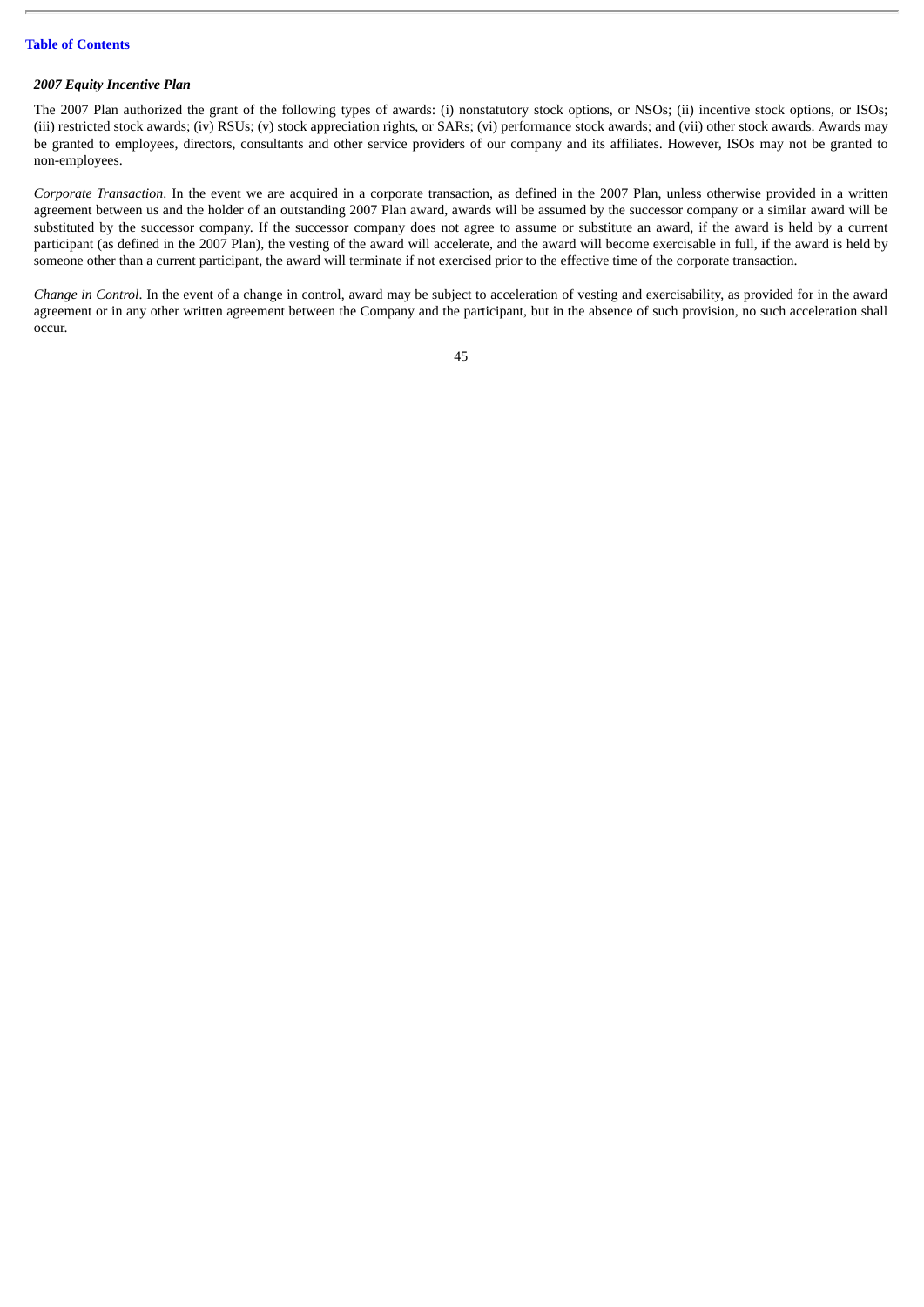## **CERTAIN RELATIONSHIPS AND RELATED TRANSACTIONS**

Other than compensation arrangements for named executive officers and directors, we describe below each transaction and series of similar transactions, since January 1, 2020, to which we were a party or will be a party, in which the amounts exceeded \$120,000 or will exceed \$120,000 (or, if less, 1% of the average of our total assets amount at December 31, 2020 and 2021) and in which any of our directors, executive officers or holders of more than 5% of our capital stock, or any member of the immediate family of, or person sharing the household with, the foregoing persons, had or will have a direct or indirect material interest.

Compensation arrangements for our named executive officers and directors are described in the sections entitled "Director Compensation" and "Executive Compensation."

## *Lyle J. Arnold, Ph.D.*

Lyle J. Arnold, Ph.D., our former Chief Scientist, Senior Vice-President, is the controlling person of Aegea Biotechnologies, Inc., or Aegea. On September 2, 2012, the Company entered into an Assignment and Exclusive Cross-License Agreement, or the Cross-License Agreement, with Aegea. The Company received payments totaling approximately \$36,000 and \$49,000 during the years ended December 31, 2020 and 2021, respectively, from Aegea as reimbursements for shared patent costs under the Cross-License Agreement. On December 11, 2019, the Company entered into a First Amendment to Assignment and Exclusive Cross-License Agreement with Aegea pursuant to which the Company obtained a royalty bearing license for a certain patent. The Company agreed to pay Aegea, effective January 1, 2019, a royalty of 10% on Biocept's sale of research use only, or RUO, and import research use only reagents and kits in the field of oncology, where the sample types are tissue, whole blood, bone marrow, cerebrospinal fluid or derivatives of any of the foregoing. As of December 31, 2020, the Company has accrued approximately \$3,000 for royalty expenses and as of December 31, 2021 no royalties have been accrued related to this arrangement. On June 3, 2020, the Company entered into a development agreement with Aegea focused on the co-development by Biocept and Aegea of a highly sensitive PCR-based assay designed by Aegea for detecting the COVID-19 virus. Pursuant to the agreement, the Company receives compensation for development services performed based on time and materials expended. The development agreement was completed in October 2021. During the year ended December 31, 2020, the Company recorded revenues of approximately \$239,000 and had approximately \$132,000 accounts receivable due from Aegea as of December 31, 2020, related to this agreement. During the year ended December 31, 2021, the Company recorded revenues of approximately \$68,000 and had approximately \$8,000 accounts receivable due from Aegea as of December 31, 2021, related to this agreement.

## *Indemnification Agreements*

We have entered into indemnification agreements with each of our current directors and executive officers. These agreements will require us to indemnify these individuals to the fullest extent permitted under Delaware law against liabilities that may arise by reason of their service to us and to advance expenses incurred as a result of any proceeding against them as to which they could be indemnified. We also intend to enter into indemnification agreements with our future directors and executive officers. In addition, our predecessor company Biocept, Inc., a California corporation, entered into indemnification agreements with certain of our current directors and executive officers and certain prior directors and executive officers. These agreements will require us to indemnify these individuals to the fullest extent permitted under California law against liabilities that may arise by reason of their service to us, and to advance expenses incurred as a result of any proceeding against them as to which they could be indemnified.

### **Policies and Procedures for Related Party Transactions**

We adopted a policy that our executive officers, directors, nominees for election as a director, beneficial owners of more than 5% of any class of our common stock, any members of the immediate family of any of the foregoing persons and any firms, corporations or other entities in which any of the foregoing persons is employed or is a partner or principal or in a similar position or in which such person has a 5% or greater beneficial ownership interest, collectively, related parties, are not permitted to enter into a transaction with us without the prior consent of our board of directors acting through the audit committee. Any request for us to enter into a transaction with a related party in which the amount involved exceeds \$120,000, and in which such related party would have a direct or indirect interest, must first be presented to our audit committee for review, consideration and approval. In approving or rejecting any such proposal, our audit committee is to consider the material facts of the transaction, including, but not limited to, whether the transaction is on terms no less favorable than terms generally available to an unaffiliated third party under the same or similar circumstances, the extent of the benefits to us, the availability of other sources of comparable products or services and the extent of the related person's interest in the transaction.

### *Equity Awards*

We have granted stock options and RSUs to our executive officers and directors. For additional information, see the sections entitled "Director Compensation" and "Executive Compensation—Outstanding Equity Awards."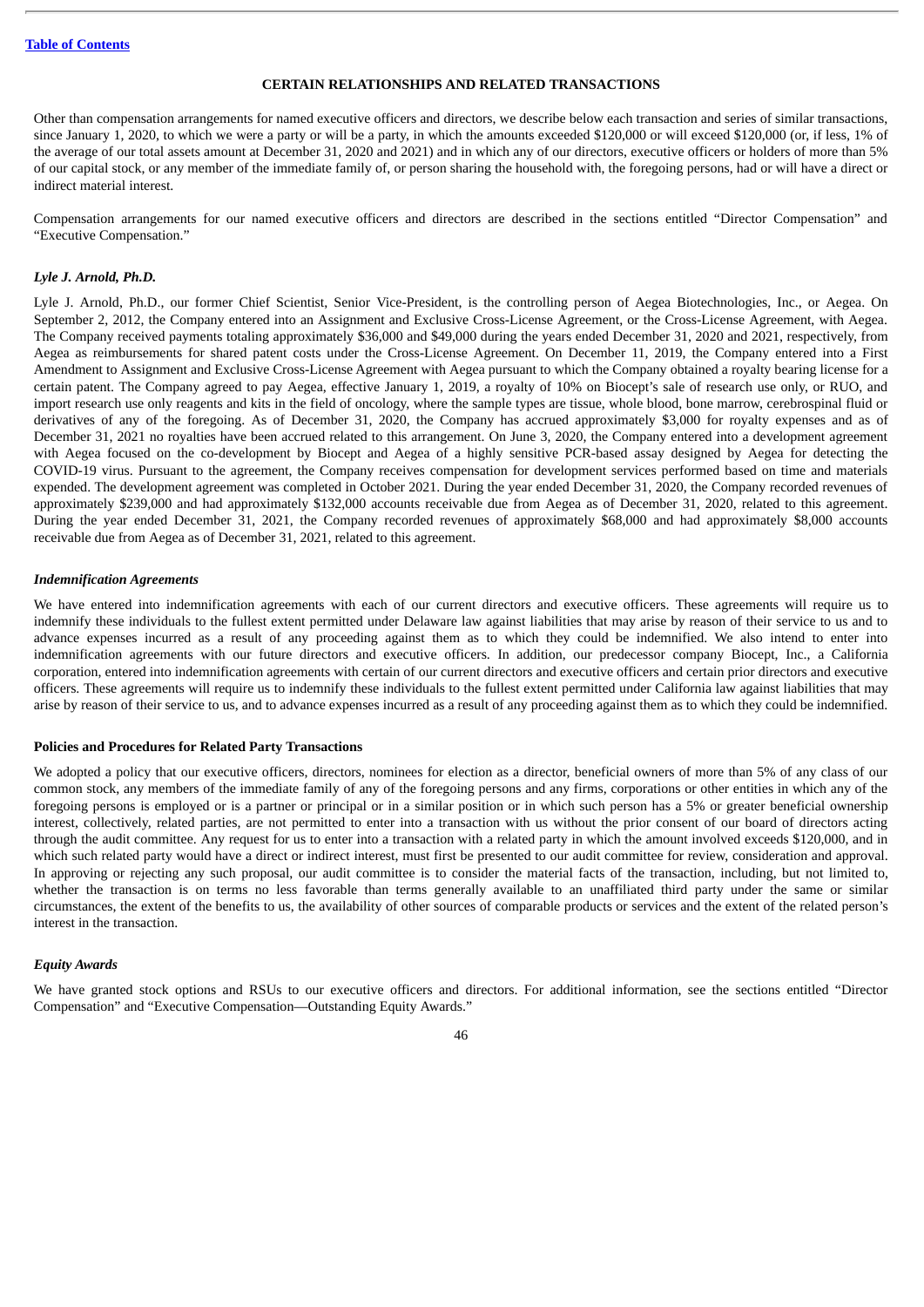# **ANNUAL REPORT**

Our Annual Report for the fiscal year ended December 31, 2021 will be mailed to stockholders of record with this Proxy Statement on or about May 6, 2022. Any person who was a beneficial owner of our common stock on the record date may request a copy of our Annual Report, and it will be furnished without charge upon receipt of a written request identifying the person so requesting an Annual Report as a stockholder of Biocept, Inc. at such date. Requests should be directed in writing to Biocept, Inc., 9955 Mesa Rim Road, San Diego, California 92121, Attention: Darrell Taylor, or by telephone to (858) 320-8200.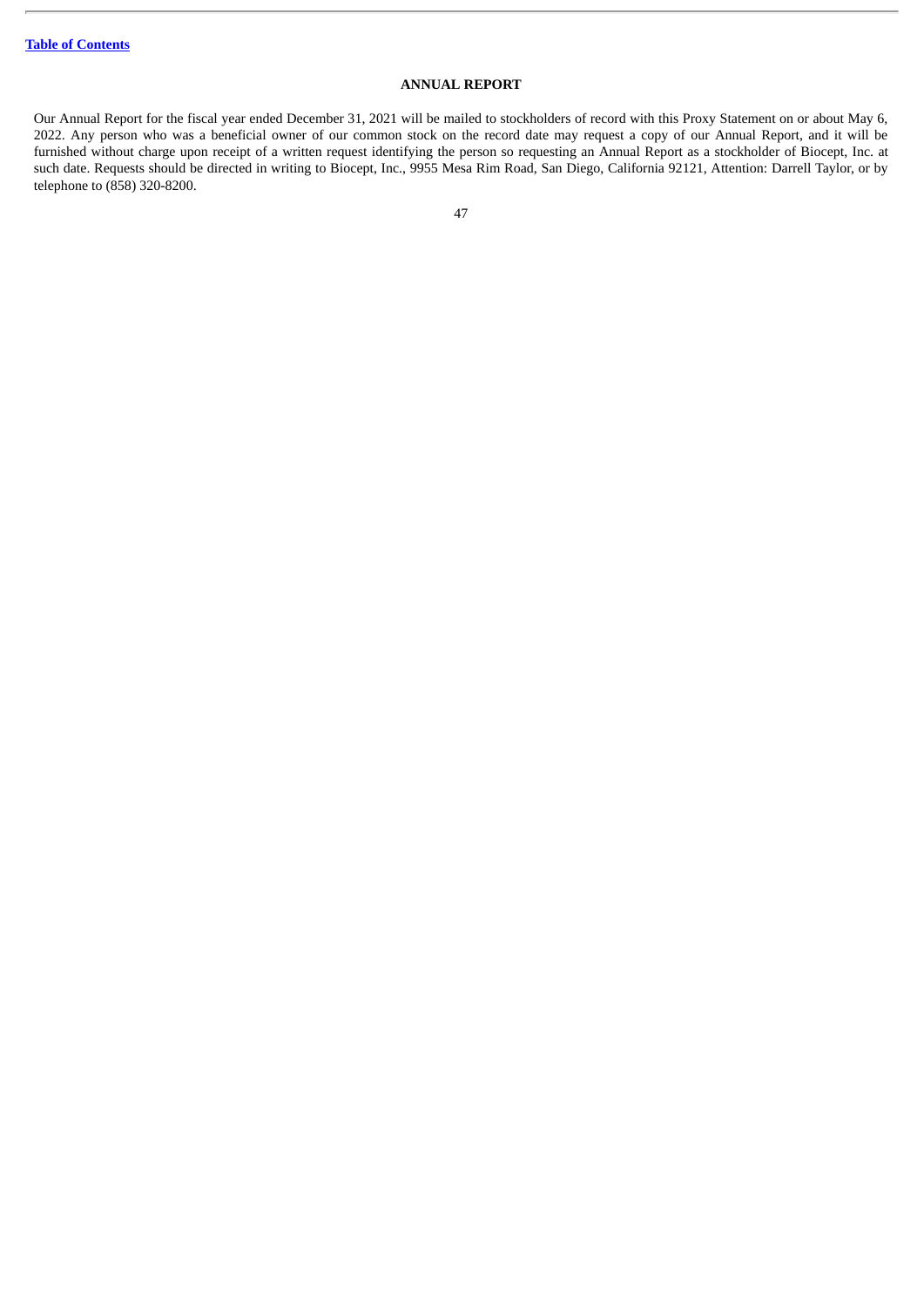## **STOCKHOLDERS SHARING THE SAME ADDRESS**

SEC rules permit companies, brokers, banks or other agents to deliver a single copy of a proxy statement and annual report to households at which two or more stockholders reside. This practice, known as "householding," is designed to reduce duplicate mailings and save significant printing and postage costs as well as natural resources. Stockholders sharing an address who have been previously notified by their broker, bank or other agent and have consented to householding will receive only one copy of our proxy statement and annual report.

If you would like to opt out of this practice for future mailings and receive separate proxy statements and annual reports for each stockholder sharing the same address, please contact your broker, bank or other agent. You may also obtain a separate proxy statement or annual report without charge by contacting us at Biocept, Inc., 9955 Mesa Rim Road, San Diego, California 92121, Attention: Darrell Taylor; or by telephone to (858) 320- 8200. We will promptly send additional copies of the proxy statement or annual report.

Stockholders sharing an address that are receiving multiple copies of the proxy statement or annual report can request delivery of a single copy of the proxy statement or annual report by contacting their broker, bank or other intermediary or by contacting us as indicated above.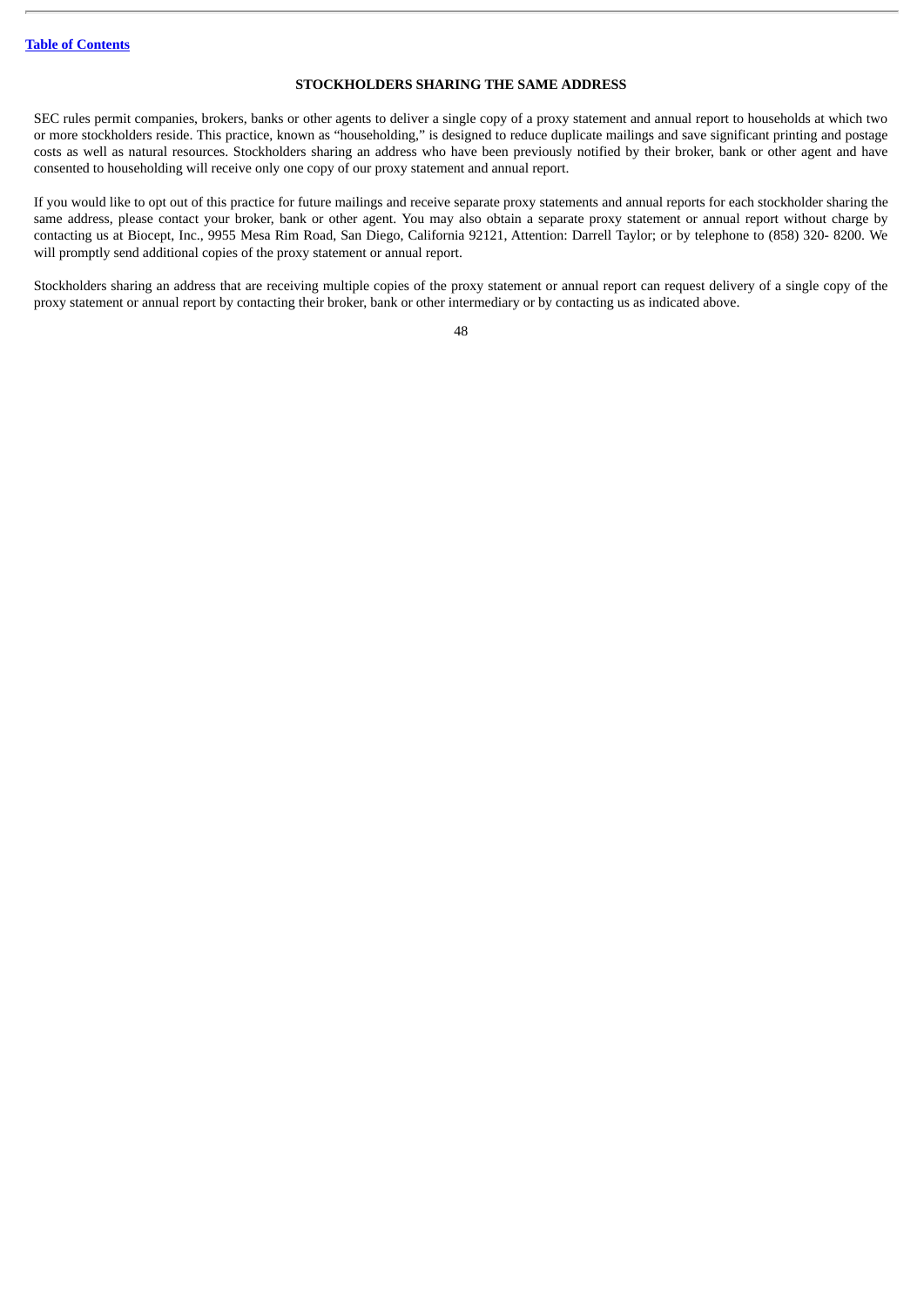# **OTHER MATTERS**

We do not know of any business other than that described in this Proxy Statement that will be presented for consideration or action by the stockholders at the Annual Meeting. If, however, any other business is properly brought before the Annual Meeting, shares represented by proxies will be voted in accordance with the best judgment of the persons named in the proxies or their substitutes.

By Order of the Board of Directors

Samuel D. Riccitelli

*Interim President and Chief Executive Officer*

San Diego, California May 2, 2022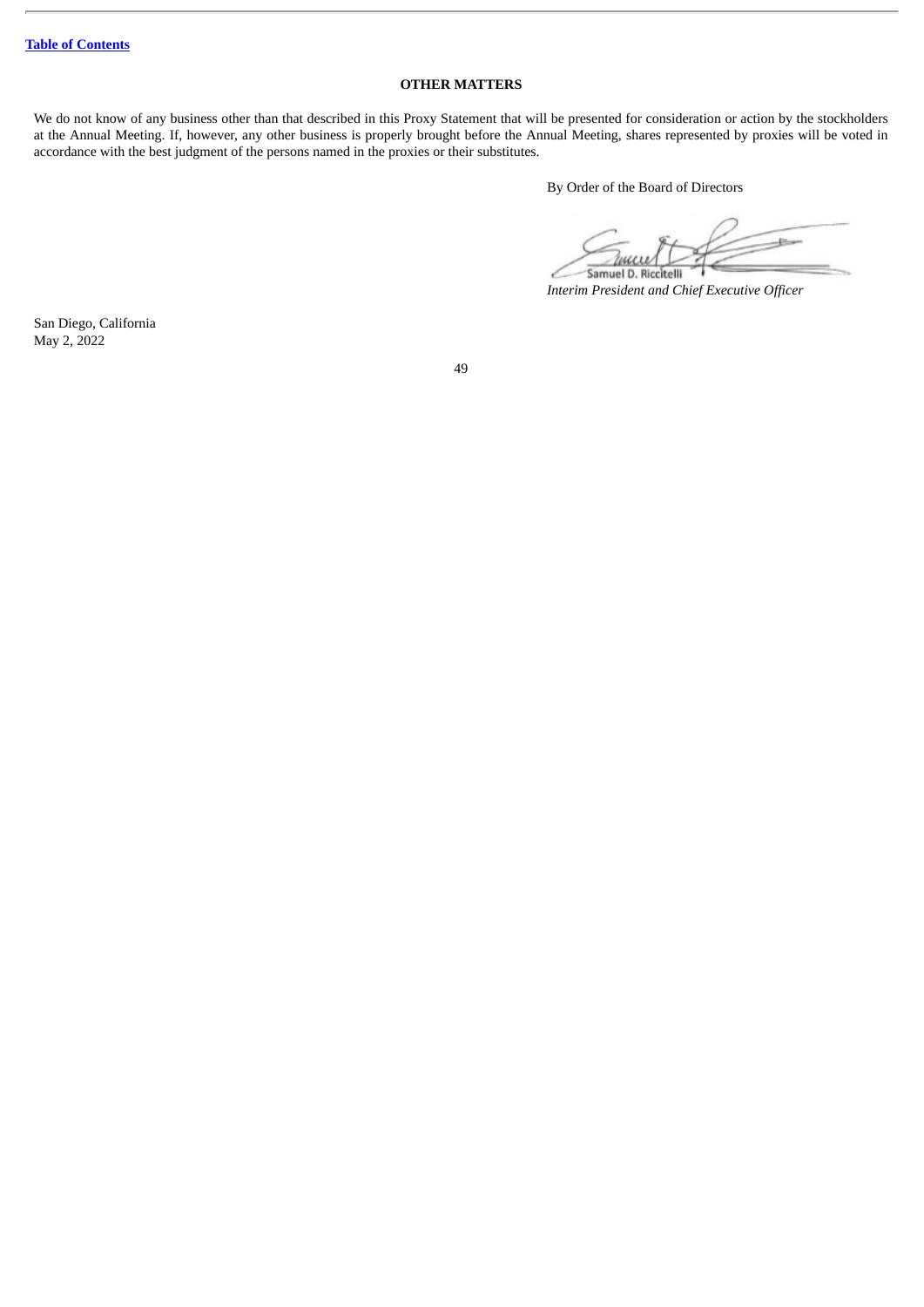ł.

# **ANNEX A**

# **BIOCEPT, INC. AMENDED AND RESTATED 2013 EQUITY INCENTIVE PLAN**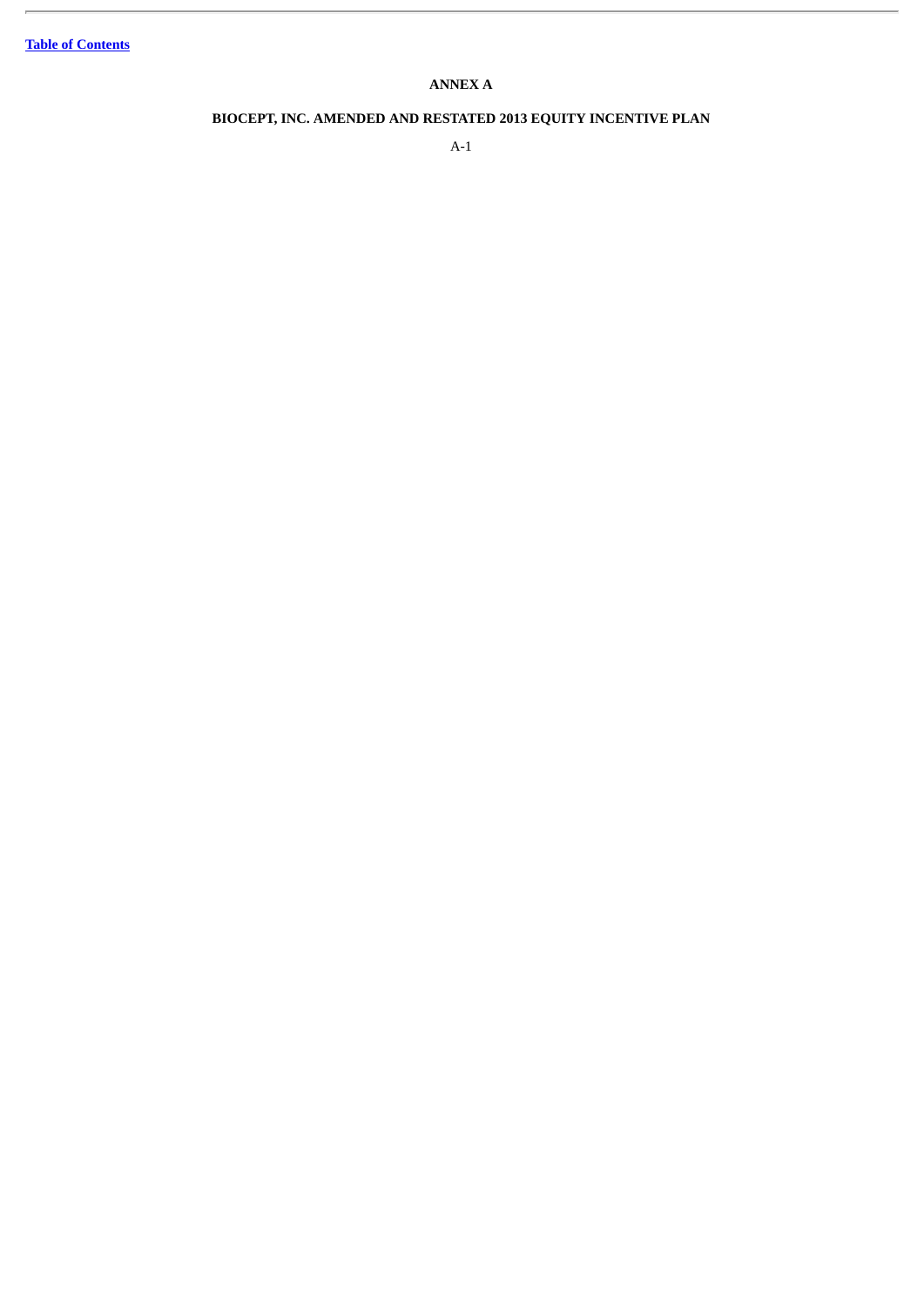### **BIOCEPT, INC. AMENDED AND RESTATED 2013 EQUITY INCENTIVE PLAN**

**Adopted by the Board of Directors: July 31, 2013 Approved by the Stockholders: August 6, 2013 Amended and Restated by the Board of Directors: April 28, 2015 Approved by the Stockholders: June 16, 2015 Amended by the Board: July 25, 2016 Amended by the Board: March 27, 2017 Approved by the Stockholders: May 2, 2017 Amended by the Board: May 7, 2018 Approved by the Stockholders: June 28, 2018 Amended by the Board: March 25, 2019 Approved by the Stockholders: June 17, 2019 Amended by the Board: March 30, 2020 Approved by the Stockholders: June 5, 2020 Amended by the Board: April 28, 2021 Approved by the Stockholders: July 16, 2021 Amended by the Board: February 14, 2022 Amended by the Board: March 22, 2022 Amended by the Board: April 23, 2022 Approved by the Stockholders: [June ], 2022**

### **1. GENERAL**.

- **1.1 Plan History**. The name of this plan is the Biocept, Inc. Amended and Restated 2013 Equity Incentive Plan, as it may be amended from time to time (the "*Plan*"). The Plan was originally adopted by the Board and stockholders of the Company on July 31, 2013 and August 6, 2013, respectively. The Plan was amended and restated effective June 16, 2015, the date the amendment and restatement of the Plan was approved by the Company's stockholders at the Company's 2015 Annual Meeting (the "*Initial Amendment and Restatement Effective Date*"). The Plan was further amended and restated effective May 2, 2017, the date the amendment and restatement of the Plan was approved by the Company's stockholders at the Company's 2017 Annual Meeting. The Plan was further amended and restated effective June 28, 2018, the date the amendment and restatement of the Plan was approved by the Company's stockholders at the Company's 2018 Annual Meeting. The Plan was further amended and restated effective June 17, 2019, the date the amendment and restatement of the Plan was approved by the Company's stockholders at the Company's 2019 Annual Meeting. The Plan was further amended and restated effective on each of June 5, 2020 and July 16, 2021, the date the amendment and restatement of the Plan was approved by the Company's stockholders at each of the the Company's 2020 and 2021 Annual Meetings. The Plan was further amended and restated effective April 23, 2021 by the Company's Board of Directors, contingent on approval by the Company's stockholders at the Company's 2021 Annual Meeting (the "*Amendment and Restatement Effective Date*"). As of the Initial Amendment and Restatement Effective Date, the Plan became the successor to and continuation of the Biocept, Inc. 2007 Equity Incentive Plan (the "*2007 Plan*"). From and after the Initial Amendment and Restatement Effective Date, no additional stock awards will be granted under the 2007 Plan, however outstanding stock awards granted under the 2007 Plan will remain subject to the terms of the 2007 Plan. Any shares of Common Stock that would otherwise remain available for future grants of stock awards under the 2007 Plan as of the Initial Amendment and Restatement Effective Date (the "*2007 Plan Available Reserve*") will cease to be available under the 2007 Plan at such time and will be added to the Share Reserve (as further described in Section 4.1 below) and be immediately available for grants and issuance pursuant to Awards hereunder. In addition, from and after the Initial Amendment and Restatement Effective Date, any shares subject, at such time, to outstanding stock awards that were granted under the 2007 Plan (the "*2007 Plan Awards*") will be added to the Share Reserve at such time and to the extent described in Section 4.1 and 4.3 below.
- **1.2 General Purpose**. The purposes of the Plan are to (a) enable the Company to attract and retain the types of Employees, Consultants and Directors who will contribute to the Company's long range success; (b) provide incentives that align the interests of Employees, Consultants and Directors with those of the stockholders of the Company; (c) promote the success of the Company's business; and (d) with respect to Inducement Awards, provide an inducement material for certain individuals to enter into employment with the Company within the meaning of Rule  $5635(c)(4)$  of the Nasdaq Listing Rules.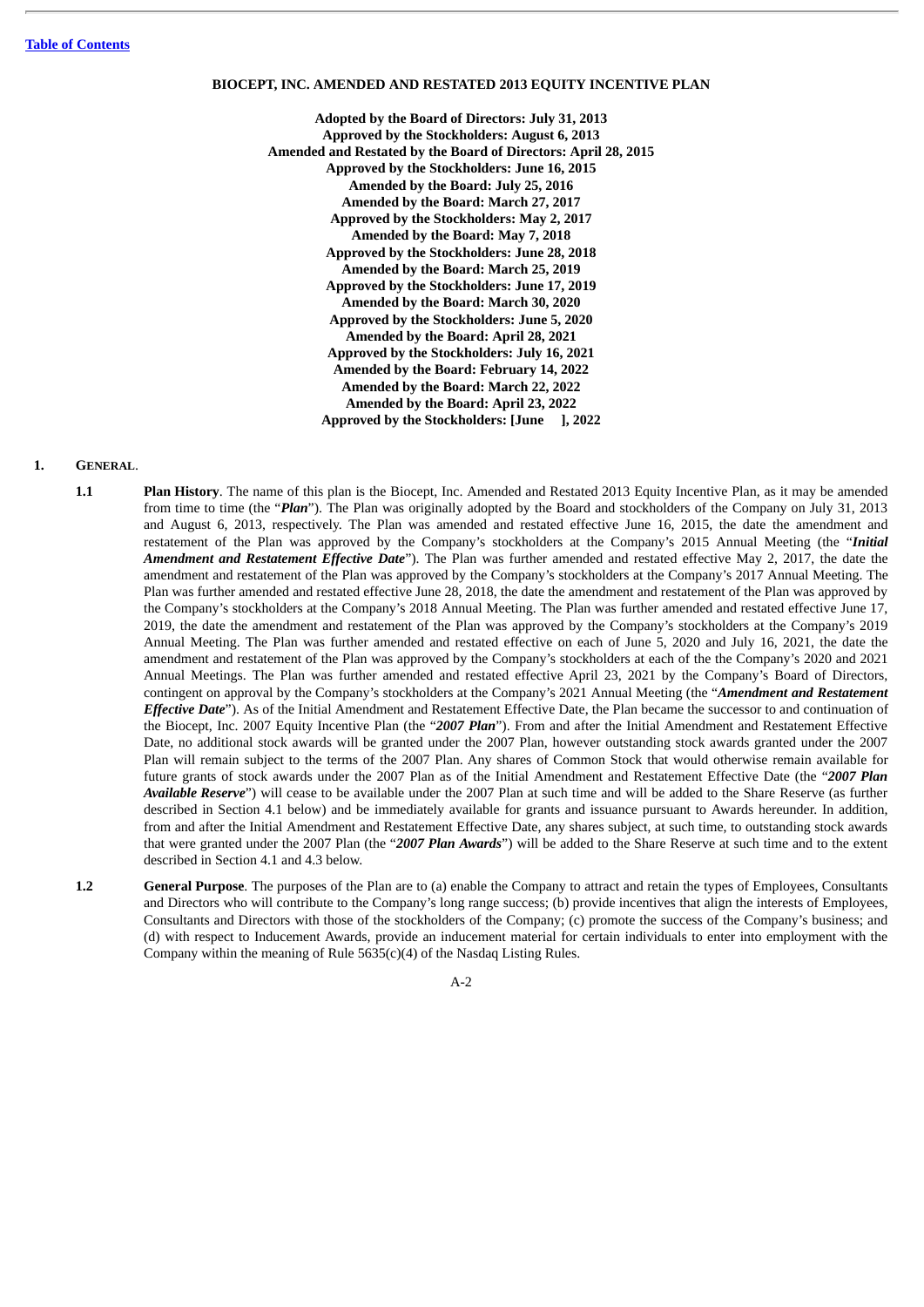- **1.3 Eligible Award Recipients**. The persons eligible to receive Awards are the Employees, Consultants and Directors. Notwithstanding the foregoing, the only persons eligible to receive grants of Inducement Awards under this Plan are individuals who satisfy the standards for inducement grants under Nasdaq Marketplace Rule 5635(c)(4) and the related guidance under Nasdaq IM 5635-1. A person who previously served as an Employee or Director will not be eligible to receive Inducement Awards under the Plan, other than following a bona fide period of non-employment.
- **1.4 Available Awards**. Awards that may be granted under the Plan include: (a) Incentive Stock Options, (b) Non-qualified Stock Options, (c) Stock Appreciation Rights, (d) Restricted Awards and (e) Performance Compensation Awards. Notwithstanding the foregoing, Inducement Awards that may be granted under the Plan may include: (i) Non-qualified Stock Options, (ii) Stock Appreciation Rights, and (iii) Restricted Awards.

### **2. DEFINITIONS**.

"*2007 Plan Available Reserve*" means the shares of Common Stock that remain available for future grants of stock awards under the 2007 Plan as of the Initial Amendment and Restatement Effective Date.

"*2007 Plan Award*" means a stock award that was granted under the 2007 Plan and that is outstanding as of the Initial Amendment and Restatement Effective Date.

"*Affiliate*" means a corporation or other entity that, directly or through one or more intermediaries, controls, is controlled by or is under common control with, the Company.

"*Amendment and Restatement Effective Date*" means **[**June \_\_**]**, 2022, the date the amendments and restatements to the Plan of April 23, 2022 are subject to approval by the Company's stockholders at the Company's 2022 Annual Meeting.

"*Applicable Laws*" means the requirements related to or implicated by the administration of the Plan under applicable state corporate law, United States federal and state securities laws, the Code, any securities exchange or quotation system on which the shares of Common Stock are listed or quoted, and the applicable laws of any foreign country or jurisdiction where Awards are granted under the Plan.

"*Award*" means any right granted under the Plan, including an Incentive Stock Option, a Non-qualified Stock Option, a Stock Appreciation Right, a Restricted Award, or a Performance Compensation Award.

"*Award Agreement*" means a written agreement, contract, certificate or other instrument or document evidencing the terms and conditions of an individual Award granted under the Plan which may, in the discretion of the Company, be transmitted electronically to any Participant. Each Award Agreement shall be subject to the terms and conditions of the Plan.

"*Beneficial Owner*" has the meaning assigned to such term in Rule 13d-3 and Rule 13d-5 under the Exchange Act, except that in calculating the beneficial ownership of any particular Person, such Person shall be deemed to have beneficial ownership of all securities that such Person has the right to acquire by conversion or exercise of other securities, whether such right is currently exercisable or is exercisable only after the passage of any length of time. The terms "*Beneficially Owns*" and "*Beneficially Owned*" have a corresponding meaning.

"*Board*" means the Board of Directors of the Company, as constituted at any time.

"*Cause*" means, with respect to any Employee or Consultant: (a) If the Employee or Consultant is a party to an employment or service agreement with the Company or its Affiliates and such agreement provides for a definition of Cause, the definition contained therein; or (b) If no such agreement exists, or if such agreement does not define Cause: (i) the conviction of or plea of guilty or no contest to, a felony or a crime involving moral turpitude; (ii) the commission of a felony or a crime involving moral turpitude for which charges have been filed or the circumstances of which are such that, if sufficient admissible evidence of guilt were available to prosecuting authorities, such authorities would typically elect to prosecute the alleged offender given all the circumstances; (iii) the commission of any other material act involving willful malfeasance or fiduciary breach with respect to the Company or an Affiliate; (iv) conduct that results in or would reasonably be expected or intended to result in material harm to the reputation or business of the Company or any of its Affiliates; (v) gross negligence or willful misconduct with respect to the Company or an Affiliate; or (vi) material violation of state or federal securities laws. For this purpose, a first offense of drunk driving shall be deemed not to involve moral turpitude.

The Committee, in its absolute discretion, shall determine the effect of all matters and questions relating to the existence of and whether a Participant has been discharged for Cause.

"*Change in Control*" means: (a) The direct or indirect sale, transfer, conveyance or other disposition (other than by way of merger or consolidation), in one or a series of related transactions, of all or substantially all of the properties or assets of the Company and its subsidiaries, taken as a whole, to any Person that is not a subsidiary of the Company; (b) The Incumbent Directors cease for any reason to constitute at least a majority of the Board; (c) The date which is 10 business days before the consummation of a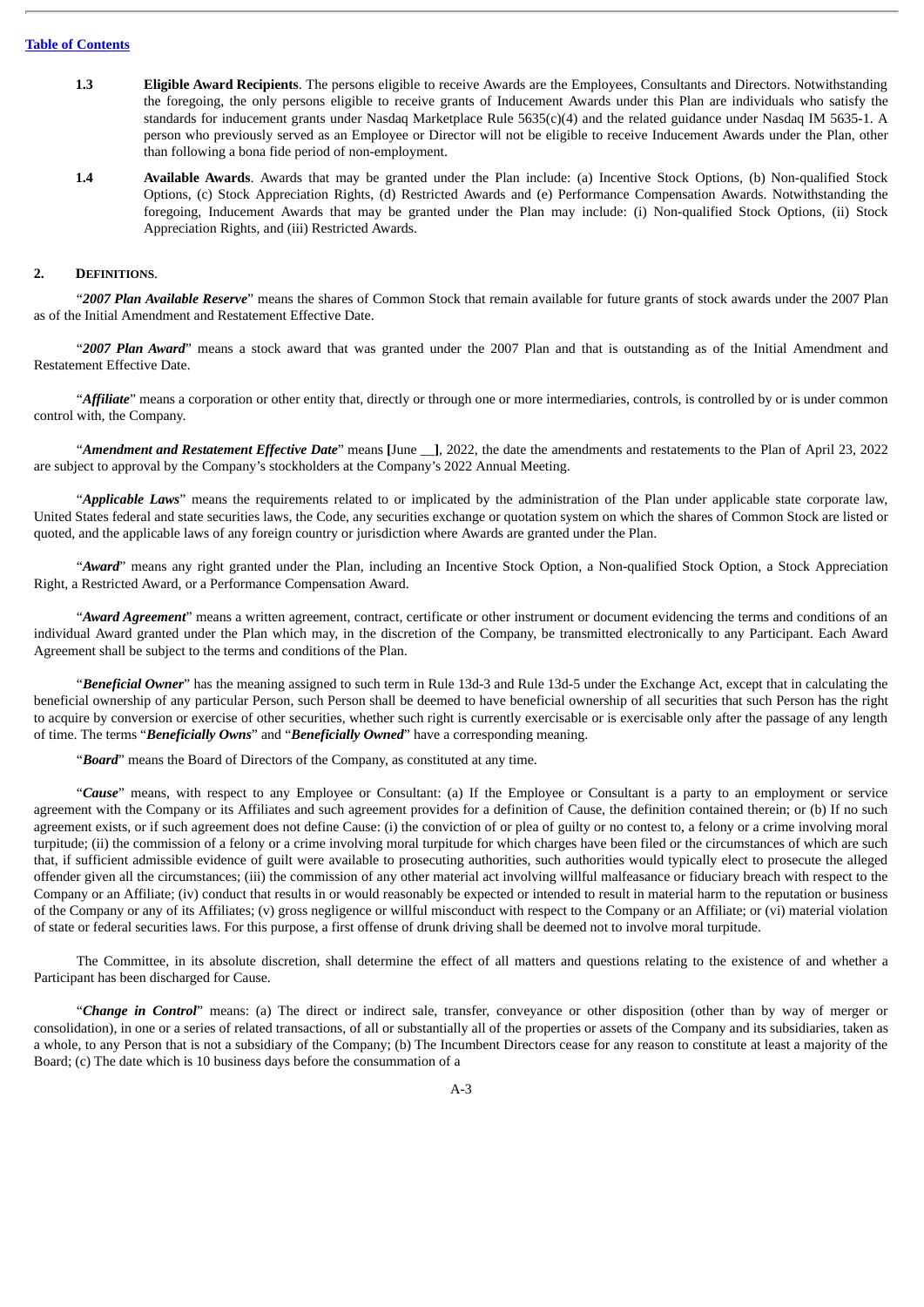complete liquidation or dissolution of the Company; (d) The acquisition by any Person of Beneficial Ownership of 50% or more of either (i) the then outstanding shares of Common Stock of the Company, taking into account as outstanding for this purpose such Common Stock issuable upon the exercise of options or warrants, the conversion of convertible stock or debt, and the exercise of any similar right to acquire such Common Stock (the "*Outstanding Company Common Stock*") or (ii) the combined voting power of the then outstanding voting securities of the Company entitled to vote generally in the election of directors (the "*Outstanding Company Voting Securities*"); *provided, however*, that for purposes of this Plan, the following acquisitions shall not constitute a Change in Control: (A) any acquisition which complies with clauses, (i), (ii) and (iii) of subsection (e) of this definition, or (B) in respect of an Award held by a particular Participant, any acquisition by the Participant or any group of persons including the Participant (or any entity controlled by the Participant or any group of persons including the Participant); or (e) The consummation of a reorganization, merger, (whether or not the approval of the Company's stockholders is required for such merger), consolidation, statutory share exchange or similar form of corporate transaction involving the Company that requires the approval of the Company's stockholders, whether for such transaction or the issuance of securities in the transaction (a "*Business Combination*"), unless immediately following such Business Combination: (i) more than 50% of the total voting power of (A) the entity resulting from such Business Combination (the "*Surviving Company*"), or (B) if applicable, the ultimate parent entity that directly or indirectly has beneficial ownership of sufficient voting securities eligible to elect a majority of the members of the board of directors (or the analogous governing body) of the Surviving Company (the "*Parent Company*"), is represented by the Outstanding Company Voting Securities that were outstanding immediately before such Business Combination (or, if applicable, is represented by shares into which the Outstanding Company Voting Securities were converted pursuant to such Business Combination), and such voting power among the holders thereof is in substantially the same proportion as the voting power of the Outstanding Company Voting Securities among the holders thereof immediately before the Business Combination; (ii) no Person (other than Claire Reiss or her Affiliates or any employee benefit plan sponsored or maintained by the Surviving Company or the Parent Company) is or becomes the Beneficial Owner, directly or indirectly, of 50% or more of the total voting power of the outstanding voting securities eligible to elect members of the board of directors of the Parent Company (or the analogous governing body) (or, if there is no Parent Company, the Surviving Company); and (iii) at least a majority of the members of the board of directors (or the analogous governing body) of the Parent Company (or, if there is no Parent Company, the Surviving Company) following the consummation of the Business Combination were Board members at the time of the Board's approval of the execution of the initial agreement providing for such Business Combination. Notwithstanding the foregoing, a transaction or event shall not constitute a Change in Control if it does not qualify as a change in control event within the meaning of Section 409A and such failure to qualify would, in the circumstances, cause a Section 409A problem.

"*Code*" means the Internal Revenue Code of 1986, as it may be amended from time to time. Any reference to a section of the Code shall be deemed to include a reference to any regulations promulgated thereunder.

"*Committee*" means a committee of one or more members of the Board appointed by the Board to administer the Plan in accordance with Section 3.3, Section 3.4 and Section 4.5.

"*Common Stock*" means the common stock, \$0.0001 par value per share, of the Company, or such other securities of the Company as may be designated by the Committee from time to time in substitution thereof.

"*Company*" means Biocept, Inc., a Delaware corporation, and any successor thereto.

"*Consultant*" means any individual who is engaged by the Company or any Affiliate to render consulting or advisory services.

"*Continuous Service*" means that the Participant's service with the Company or an Affiliate, whether as an Employee, Consultant or Director, is not interrupted or terminated. The Participant's Continuous Service shall not be deemed to have terminated merely because of a change in the capacity in which the Participant renders service to the Company or an Affiliate as an Employee, Consultant or Director or a change in the entity for which the Participant renders such service, *provided that* there is not otherwise any interruption or termination of the Participant's Continuous Service; *provided further* that if any Award is subject to Section 409A, termination of service shall not be deemed to have occurred for purposes of any provision of this Plan or such Award providing for the payment of any amounts or benefits that may be considered nonqualified deferred compensation under Section 409A upon or following a termination of service unless such termination is also a "separation from service" within the meaning of Section 409A, and, for purposes of any such provision of this Plan or such Award, references to a "termination," "termination of service" or like terms shall mean such a separation from service (determined in accordance with the presumptions set forth in Section 1.409A-1(h) of the Treasury Regulations). For example, a change in status from an Employee of the Company to a Director of an Affiliate will not constitute an interruption of Continuous Service.

### "*Director*" means a member of the Board.

"*Disability*" means that the Participant is unable to engage in any substantial gainful activity by reason of any medically determinable physical or mental impairment; *provided, however*, for purposes of determining the term of an Incentive Stock Option pursuant to Section 6.10 hereof, the term Disability shall have the meaning ascribed to it under Section 22(e)(3) of the Code. The determination of whether an individual has a Disability shall be conclusively determined under procedures established by the Committee. Except in situations where the Committee is determining Disability for purposes of the term of an Incentive Stock Option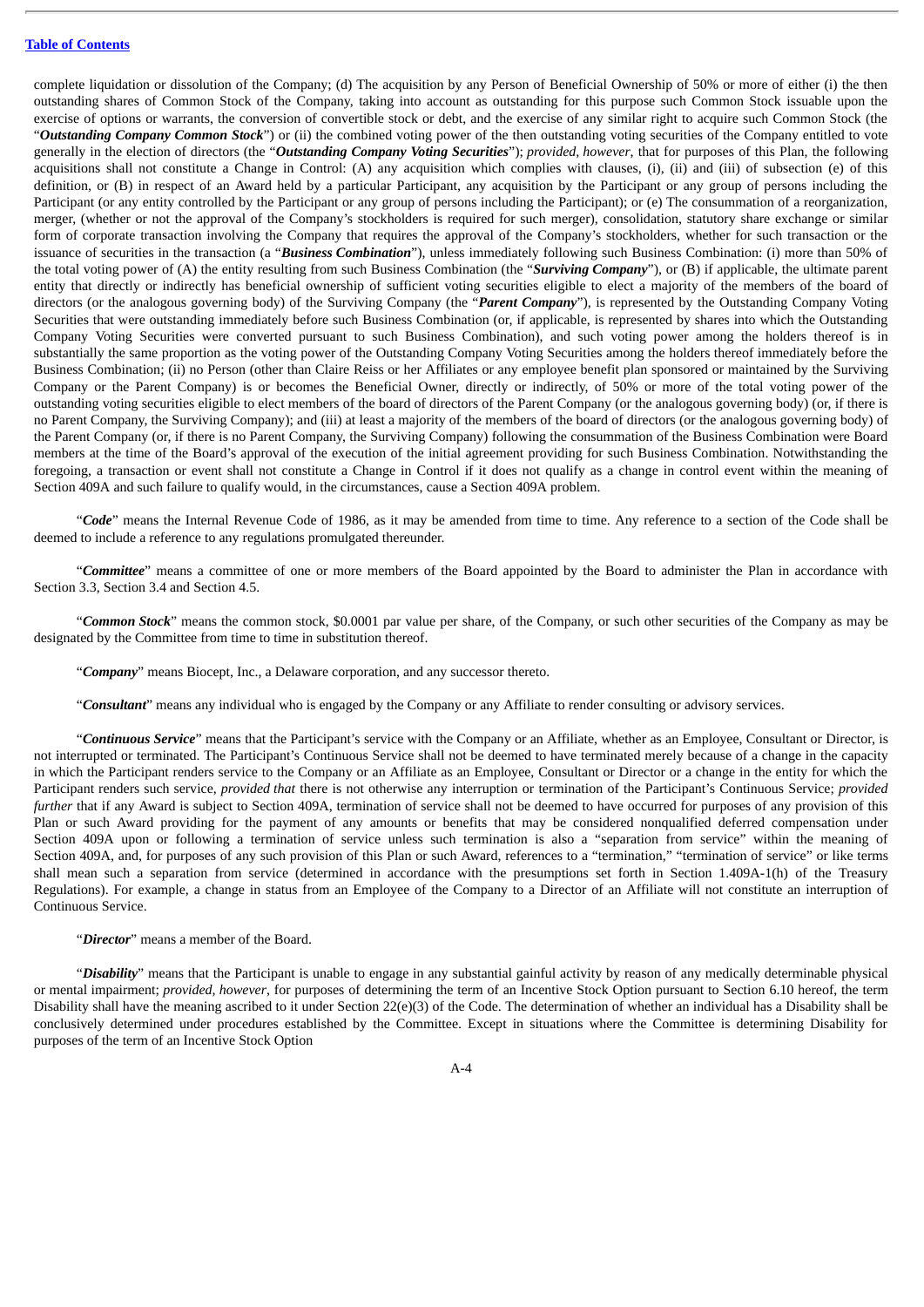pursuant to Section 6.10 hereof within the meaning of Section 22(e)(3) of the Code, the Committee may rely on any determination that a Participant is disabled for purposes of benefits under any long-term disability plan maintained by the Company or any Affiliate in which a Participant participates.

"*Disqualifying Disposition*" has the meaning set forth in Section 14.11.

"*Effective Date*" shall mean the date on which this Plan was originally adopted by the Board, which was July 31, 2013.

"*Employee*" means any person, not excluding a person who is also an Officer or Director, employed by the Company or an Affiliate; *provided, that*, for purposes of determining eligibility to receive Incentive Stock Options, an Employee shall mean an employee of the Company or a parent or subsidiary corporation within the meaning of Section 424 of the Code. Mere service as a Director or payment of a director's fee by the Company or an Affiliate shall not be sufficient to constitute "employment" by the Company or an Affiliate.

"*Exchange Act*" means the Securities Exchange Act of 1934, as amended.

"*Fair Market Value*" means, as of any date, the value of the Common Stock as determined below. If the Common Stock is listed on any US national securities exchange, the Fair Market Value shall be the closing price of a share of Common Stock (or if no sales were reported the closing price on the date immediately preceding such date) as quoted on such exchange on the day of determination, as reported in the *Wall Street Journal* or such other source as the Committee deems reliable. In the absence of an established market for the Common Stock on any US national securities exchange, the Fair Market Value shall be determined (as of the close of business on the date in question) in good faith by the Committee in a manner consistent with the valuation principles of Section 409A and such determination shall be conclusive and binding on all persons.

"*Free Standing Rights*" has the meaning set forth in Section 7.1(a).

"*Good Reason*" means: (a) If an Employee or Consultant is a party to an employment or service agreement with the Company or its Affiliates and such agreement provides for a definition of Good Reason, the definition contained therein; (b) If no such agreement exists or if such agreement does not define Good Reason, the definition of Good Reason set forth in the Employee or Consultant's Award Agreement; or (c) If the applicable Award Agreement does not define Good Reason, the occurrence of one or more of the following without the Participant's express written consent, which circumstances are not remedied by the Company within 30 days of its receipt of a written notice from the Participant describing the applicable circumstances (which notice must be provided, if ever, by the Participant within 40 days after the Participant's knowledge of the applicable circumstances; if the Participant does not timely deliver such notice, it shall be conclusively deemed that Good Reason is not present): (i) any material, adverse change in the Participant's duties, responsibilities, authority, title, status or reporting structure; (ii) a material reduction in the Participant's base salary; or (iii) an involuntary geographical relocation of the Participant's principal office location by more than 50 miles. In no event shall a Participant's resignation be deemed to be with Good Reason (in relation to any particular circumstances alleged to constitute Good Reason) for purposes of this Plan or any Award Agreement unless the effective date of the Participant's resignation is before the earlier of 100 days after the Participant's knowledge of the applicable circumstances or 20 days after the 30-day remedy period described in the preceding sentence (if applicable) has expired without the circumstances being remedied.

"*Grant Date*" means the date on which the Committee adopts a resolution, or takes other appropriate action, expressly granting an Award to a Participant that specifies the key terms and conditions of the Award or, if a later date is set forth in such resolution, then such date as is set forth in such resolution.

"*Incentive Stock Option*" means an Option designated as and intended to qualify as, and qualifying as, an incentive stock option within the meaning of Section 422 of the Code.

"*Incumbent Directors*" means individuals who, on the Effective Date, constitute the Board, *provided that* any individual becoming a Director after the Effective Date whose election or nomination for election to the Board was approved by a vote of at least two-thirds of the Incumbent Directors then on the Board (either by a specific vote or by approval of the proxy statement of the Company in which such person is named as a nominee for Director without objection to such nomination) shall be an Incumbent Director. No individual initially elected or nominated as a director of the Company as a result of an actual or threatened election contest with respect to Directors or as a result of any other actual or threatened solicitation of proxies by or on behalf of any person other than the Board shall ever be an Incumbent Director.

"*Inducement Award*" means an Award, other than (i) an Incentive Stock Option or (ii) a Performance Compensation Award, that is granted pursuant to Section 4.5 of the Plan.

"*Inducement Award Rules*" means Nasdaq Marketplace Rule 5635(c)(4) and the related guidance under Nasdaq IM 5635-1.

"*Inducement Shares*" shall have the meaning set forth in Section 4.5.

"*Initial Amendment and Restatement Effective Date*" means June 16, 2015, the date the Plan was amended and restated by the Company's stockholders at the Company's 2015 Annual Meeting.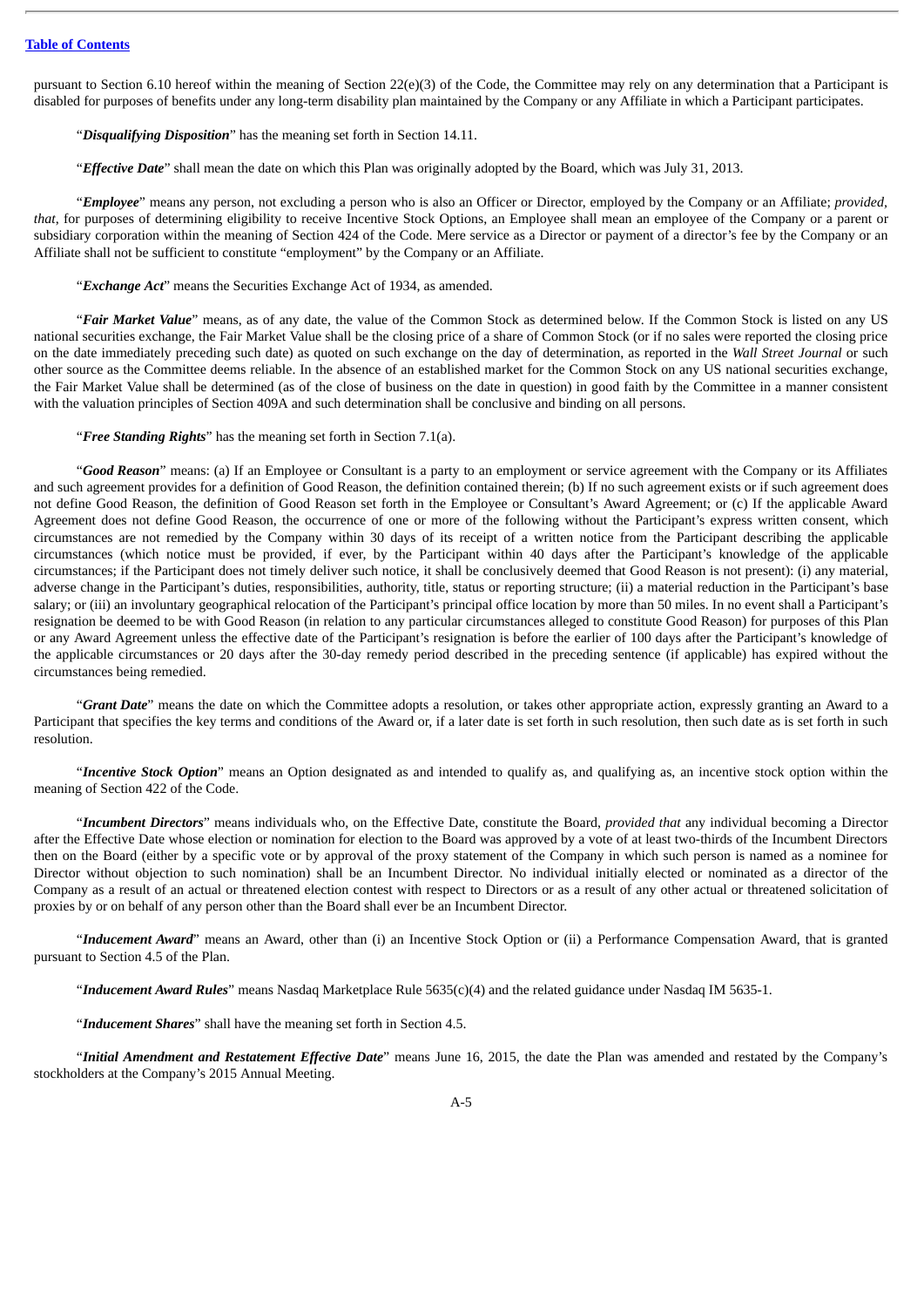"*Negative Discretion*" means the discretion authorized by the Plan to be applied by the Committee to eliminate or reduce the size of a Performance Compensation Award in accordance with Section 7.3(d)(iv) of the Plan.

"*Non-Employee Director*" means a Director who is a "non-employee director" within the meaning of Rule 16b-3.

"*Non-qualified Stock Option*" means an Option that by its terms or under the circumstances of its grant does not qualify or is not intended to qualify as an Incentive Stock Option. Without limitation, to the extent that any Option designated as an Incentive Stock Option fails at any time, in whole or in part, to qualify as an Incentive Stock Option, it shall to that extent constitute a Non-qualified Stock Option.

"*Officer*" means a person who is an officer of the Company within the meaning and purposes of Section 16 of the Exchange Act and the rules and regulations promulgated thereunder.

"*Option*" means an Incentive Stock Option or a Non-qualified Stock Option granted pursuant to the Plan.

"*Optionholder*" means a person to whom an Option is granted pursuant to the Plan or, if applicable, any other person who properly holds an outstanding Option.

"*Option Exercise Price*" means the price at which a share of Common Stock may be purchased upon the exercise of an Option.

"*Participant*" means an eligible person to whom an Award is granted pursuant to the Plan or, if applicable, any other person who properly holds an outstanding Award.

"*Performance Compensation Award*" means any Award designated by the Committee as a Performance Compensation Award pursuant to Section 7.3 of the Plan.

"*Performance Criteria*" means the criterion or criteria that the Committee shall select for purposes of establishing the Performance Goal(s) for a Performance Period with respect to any Performance Compensation Award under the Plan. The Performance Criteria that will be used to establish the Performance Goal(s) shall be based on the attainment of specific levels of performance of the Company (or of an Affiliate, division, business unit or operational unit of the Company) and shall be limited to the following: (a) net earnings or net income (before or after taxes); (b) basic or diluted earnings per share (before or after taxes); (c) net revenue or net revenue growth; (d) gross revenue; (e) gross profit or gross profit growth; (f) net operating profit (before or after taxes); (g) return on assets, capital, invested capital, equity, or sales; (h) cash flow (including, but not limited to, operating cash flow, free cash flow, and cash flow return on capital); (i) earnings before or after taxes, interest, depreciation and/or amortization; (j) gross or operating margins; (k) improvements in capital structure; (l) budget and expense management; (m) productivity ratios; (n) economic value added or other value added measurements; (o) share price (including, but not limited to, stock price growth measures and total stockholder return); (p) expense targets; (q) margins; (r) operating efficiency; (s) working capital targets; (t) enterprise value; (u) safety record; (v) regulatory milestones; (w) scientific milestones; (x) customer acquisition; (y) completion of partnering agreement; (z) workforce retention; (aa) completion of acquisitions or business expansion; and (bb) individual business objectives.

Any one or more of the Performance Criteria may be used on an absolute or relative basis to measure the performance of the Company and/or an Affiliate as a whole or any division, business unit or operational unit of the Company and/or an Affiliate or any combination thereof, as the Committee may deem appropriate, or as compared to the performance of a group of comparable companies, or published or special index that the Committee, in its sole discretion, deems appropriate, or the Committee may select Performance Criterion (o) above as compared to various stock market indices. The Committee also has the authority to provide for accelerated vesting of any Award based on the achievement of Performance Goals pursuant to the Performance Criteria specified in this paragraph. The Committee shall define in an objective fashion the manner of calculating the Performance Criteria it selects to use for such Performance Period. In the event that applicable tax and/or securities laws change to permit the Committee discretion to alter the governing Performance Criteria without obtaining stockholder approval of such changes, the Committee shall have sole discretion to make such changes without obtaining stockholder approval.

"*Performance Formula*" means, for a Performance Period, the one or more objective formulas applied against the relevant Performance Goal to determine, with regard to the Performance Compensation Award of a particular Participant, whether all, some portion but less than all, or none of the Performance Compensation Award has been earned for the Performance Period.

"*Performance Goals*" means, for a Performance Period, the one or more goals established by the Committee for the Performance Period based upon the Performance Criteria. The Committee is authorized at any time, in its sole and absolute discretion, to adjust or modify the calculation of a Performance Goal for such Performance Period in order to prevent the dilution or enlargement of the rights of Participants based on the following events: (a) asset write-downs; (b) litigation or claim judgments or settlements; (c) the effect of changes in tax laws, accounting principles, or other laws or regulatory rules affecting reported results; (d) any reorganization and restructuring programs; (e) extraordinary nonrecurring items as described in Accounting Principles Board Opinion No.30 (or any successor or pronouncement thereto) and/or in management's discussion and analysis of financial condition and results of operations appearing in the Company's annual report to stockholders for the applicable year; (f) acquisitions or divestitures; (g) any other specific unusual or nonrecurring events, or objectively determinable category thereof; (h) foreign exchange gains and losses; and (i) a change in the Company's fiscal year.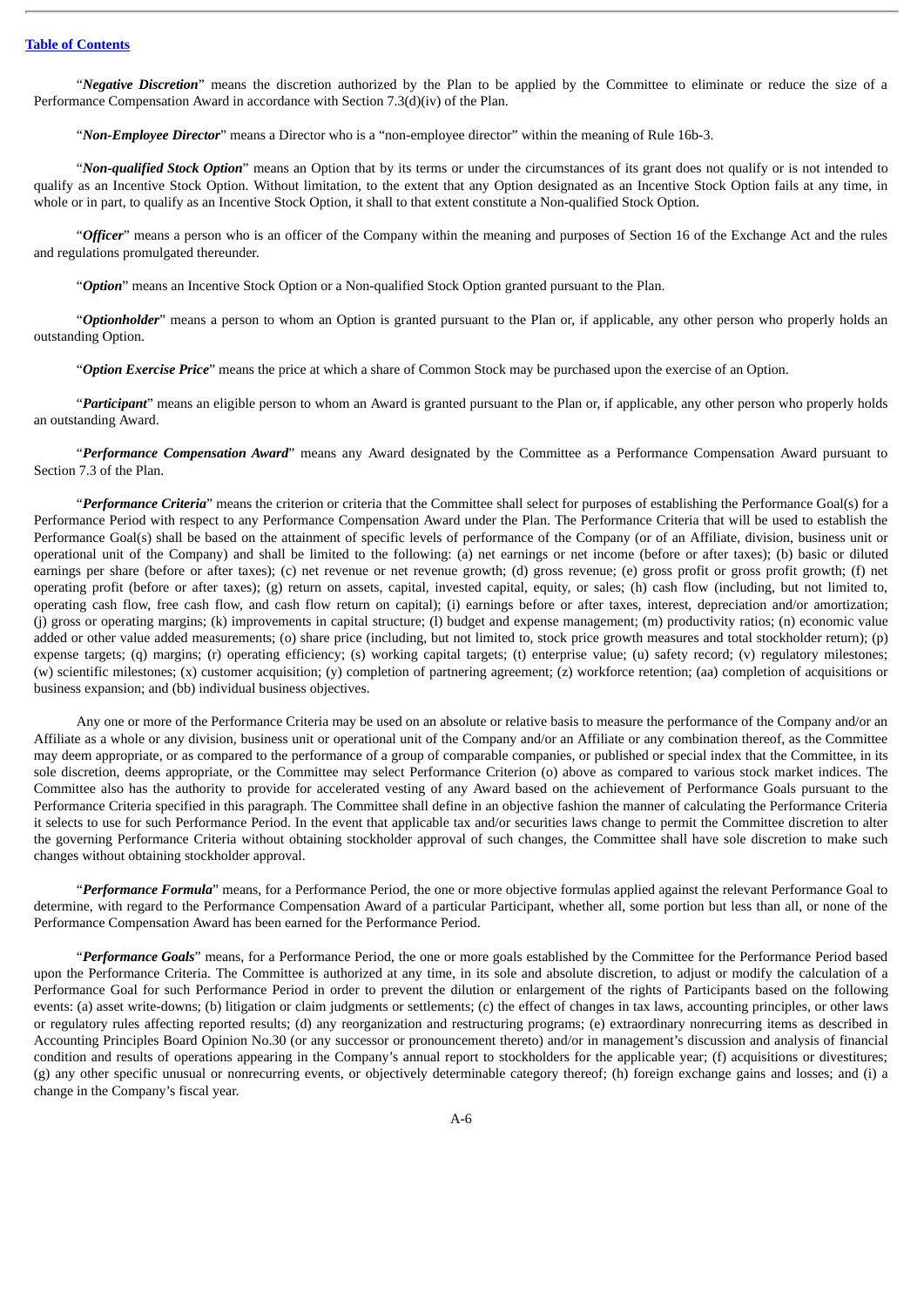"*Performance Period*" means the one or more periods of time in duration, as the Committee may select, over which the attainment of one or more Performance Goals will be measured for the purpose of determining a Participant's right to and the payment of a Performance Compensation Award.

"*Person*" means any individual, entity, trust, partnership, organization, association, or (within the meaning of Section 13(d)(3) of the Exchange Act and the rules thereunder) group.

"*Permitted Transferee*" means: (a) a member of the Optionholder's or other Participant's immediate family (child, stepchild, grandchild, parent, stepparent, grandparent, spouse, former spouse, sibling, niece, nephew, mother-in-law, father-in-law, son-in-law, daughter-in-law, brother-in-law, or sister-in-law, including adoptive relationships), any person sharing the Optionholder's or other Participant's household (other than a tenant or employee), a trust in which these persons have more than 50% of the beneficial interest, a foundation in which these persons (or the Optionholder or other Participant) control the management of assets, and any other entity in which these persons (or the Optionholder or other Participant) own more than 50% of the voting interests; and (b) such other transferees as may be permitted by the Committee in its sole discretion so long as the Participant receives no consideration in connection with such transfer.

"*Plan*" means this Biocept, Inc. Amended and Restated 2013 Equity Incentive Plan, as amended from time to time.

"*Related Rights*" has the meaning set forth in Section 7.1(a).

"*Restricted Award*" means any Award granted pursuant to Section 7.2(a).

"*Restricted Period*" has the meaning set forth in Section 7.2(a).

"*Restricted Stock*" has the meaning set forth in Section 7.2(a).

"*Restricted Stock Units*" has the meaning set forth in Section 7.2(a).

"*Rule 16b-3*" means Rule 16b-3 promulgated under the Exchange Act or any successor to Rule 16b-3, as in effect from time to time.

"*Section 409A*" means Section 409A of the Code, as in effect from time to time.

"*Securities Act*" means the Securities Act of 1933, as amended.

"*Stock Appreciation Right*" means the right pursuant to an Award granted under Section 7.1 to receive, upon exercise, an amount payable in cash or shares equal to the number of shares subject to the Stock Appreciation Right that is being exercised multiplied by the excess of (a) the Fair Market Value of a share of Common Stock on the date the Award is exercised, over (b) the exercise price specified in the Stock Appreciation Right Award Agreement.

"*Ten Percent Stockholder*" means a person who owns (or is deemed to own pursuant to Section 424(d) of the Code) stock possessing more than 10% of the total combined voting power of all classes of stock of the Company or of any of its parent or subsidiary corporations.

"*Vested Unit*" has the meaning set forth in Section 7.2(e).

### **3. ADMINISTRATION.**

- **3.1 Authority of Committee**. The Plan shall be administered by the Committee or, in the Board's sole discretion, by the Board. (Notwithstanding references herein to the "*Committee*" and notwithstanding any prior delegation, if the Board generally or in an instance takes action with regard to administration of the Plan, the references herein to the authority or discretion of the Committee shall be read as, for the purpose of such action generally or in such instance (as the case may be), the authority or discretion of the Board.) Subject to the terms of the Plan, the Committee's charter and Applicable Laws, and subject to the Inducement Award Rules (where applicable), and in addition to other express powers and authorization conferred by the Plan, the Committee shall have the authority:
	- **3.1.a** to construe and interpret the Plan and apply its provisions;
	- **3.1.b** to promulgate, amend, and rescind rules and regulations relating to the administration of the Plan;
	- **3.1.c** to authorize any person to execute, on behalf of the Company, any instrument required to carry out the purposes of the Plan;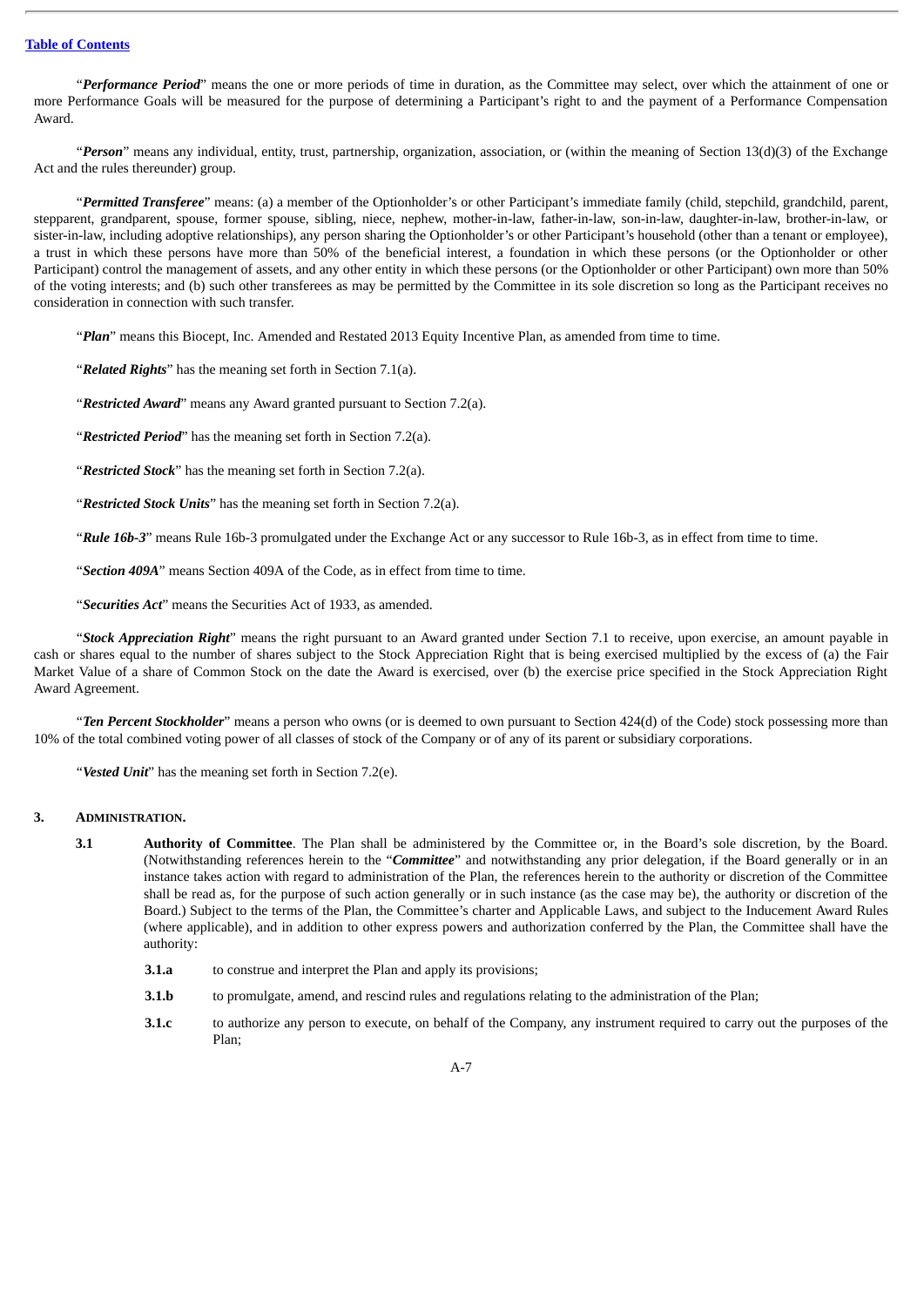- **3.1.d** to delegate (to the extent allowed under Delaware General Corporation Law Section 157 or other Applicable Laws) its authority to one or more Officers of the Company with respect to Awards that do not involve "insiders" within the meaning of Section 16 of the Exchange Act;
- **3.1.e** to determine when Awards are to be granted under the Plan and the applicable Grant Date;
- **3.1.f** from time to time to select, subject to the limitations set forth in this Plan, those Participants to whom Awards shall be granted;
- **3.1.g** to determine the number of shares of Common Stock to be made subject to each Award;
- **3.1.h** to determine whether each Option is to be an Incentive Stock Option or a Non-qualified Stock Option;
- **3.1.i** to determine whether each Restricted Award is to be an Award of Restricted Stock or of Restricted Stock Units;
- **3.1.j** to prescribe the terms and conditions of each Award, including, without limitation, the exercise price and medium of payment and vesting provisions, and to specify the provisions of the Award Agreement relating to such grant;
- **3.1.k** to designate an Award (including a cash bonus) as a Performance Compensation Award and to select the Performance Criteria that will be used to establish the Performance Goals;
- **3.1.l** to determine the identity or capacity of any persons who may be entitled to receive anything under or exercise a Participant's rights under any Award Agreement;
- **3.1.m** to amend any outstanding Awards, including for the purpose of modifying the time or manner of vesting, or the term of any outstanding Award; *provided, however*, that if any such amendment impairs a Participant's rights or increases a Participant's obligations under his or her Award or creates or increases a Participant's federal income tax liability with respect to an Award, such amendment shall also be subject to the Participant's consent (and it being understood that these principles shall apply to any modification of the purchase price or the exercise price of any outstanding Award, *provided that* the Committee will not have the authority to (1) reduce the exercise, purchase or strike price of any outstanding Option or Stock Appreciation Right under the Plan, or (2) cancel any outstanding Option or Stock Appreciation Right that has an exercise price or strike price greater than the then-current Fair Market Value of the Common Stock in exchange for cash or other Awards under the Plan or otherwise, unless the stockholders of the Company have approved such an action within 12 months prior to such an event;
- **3.1.n** to determine the duration and purpose of leaves of absences which may be granted to a Participant without constituting termination of their employment for purposes of the Plan;
- **3.1.o** to make decisions with respect to outstanding Awards that may become necessary upon a change in corporate control or an event that triggers anti-dilution adjustments (in accordance with Sections 11 and 12 of the Plan);
- **3.1.p** to interpret, administer, reconcile any inconsistency in, correct any defect in and/or supply any omission in the Plan and any instrument or agreement relating to, or Award granted under, the Plan; and
- **3.1.q** to exercise discretion to make any and all other determinations which it determines to be necessary or advisable for the administration of the Plan.
- **3.2 Committee Decisions Final**. All decisions made by the Committee pursuant to the provisions of the Plan shall be final and binding on the Company and the Participants.
- **3.3 Delegation**. Subject to the Inducement Award Rules with respect to Inducement Awards, the Committee, or if no Committee has been appointed, the Board, may delegate administration of the Plan to a committee or committees of one or more members of the Board, and the term "*Committee*" shall apply to any person or persons to whom such authority has been delegated. The Committee shall have the power to delegate to a subcommittee any of the administrative powers the Committee is authorized to exercise (and references in this Plan to the Board or the Committee shall thereafter be to the committee or subcommittee), subject, however, to such resolutions, not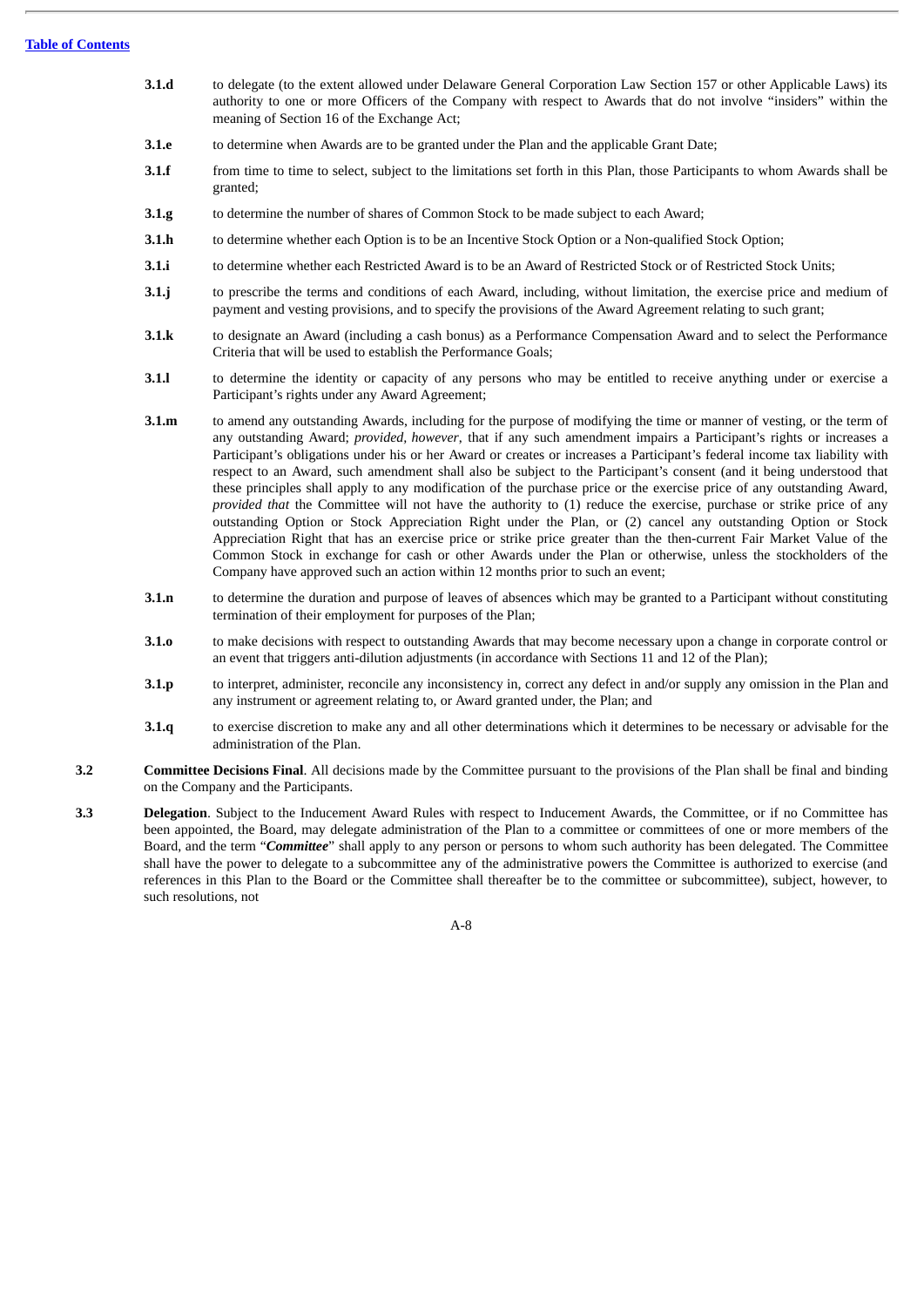inconsistent with the provisions of the Plan, as may be adopted from time to time by the Board. The Board may abolish the Committee at any time and revest in the Board the administration of the Plan. The members of the Committee shall be appointed by and serve at the pleasure of the Board. From time to time, the Board may increase or decrease the size of the Committee, add additional members to, remove members (with or without cause) from, appoint new members in substitution therefor, and fill vacancies, however caused, in the Committee. The Committee shall act pursuant to a vote of the majority of its members, whether present or not, or by the unanimous written consent of its members and minutes shall be kept of all of its meetings and copies thereof shall be provided to the Board. Subject to the limitations prescribed by the Plan and the Board, the Committee may establish and follow such rules and regulations for the conduct of its business as it may determine to be advisable. This Section 3.3 is not in derogation of Section 3.1(d).

- **3.4 Committee Composition**. Subject to the Inducement Award Rules with respect to Inducement Awards, and except as otherwise determined by the Board, the Committee shall consist solely of two or more Non-Employee Directors and who also meet the independence requirements (if any) under the then applicable rules, regulations, listing requirements or listing maintenance requirements adopted by the principal national securities exchange on which the Common Stock is then listed. The Board shall have discretion to determine whether or not it intends to comply with the exemption requirements of Rule 16b-3. However, if the Board intends to satisfy such exemption requirements, with respect to Awards to any insider subject to Section 16 of the Exchange Act, the Committee shall be a compensation committee of the Board that at all times consists solely of two or more Non-Employee Directors. Within the scope of such authority, the Board or the Committee may delegate to a committee of one or more members of the Board who are not Non-Employee Directors the authority to grant Awards to eligible persons who are not then subject to Section 16 of the Exchange Act. Nothing herein shall create an inference that an Award is not validly granted under the Plan in the event Awards are granted under the Plan by a compensation committee of the Board that does not at all times consist solely of two or more Non-Employee Directors. This Section 3.4 is not in derogation of Section 3.1(d).
- **3.5 Indemnification**. Service on the Committee is a form of service in the capacity of a member of the Board. In addition to such other rights of indemnification as they may have as Directors or members of the Committee, and to the extent allowed by Applicable Laws, the Committee members shall be indemnified by the Company against the reasonable expenses, including attorney's fees, actually incurred in connection with any action, suit or proceeding or in connection with any appeal therein, to which the Committee members may be party by reason of any action taken or failure to act under or in connection with the Plan or any Award granted under the Plan, and against all amounts paid by the Committee members in settlement thereof (*provided, however*, that the settlement has been approved by the Company, which approval shall not be unreasonably withheld) or paid by the Committee in satisfaction of a judgment in any such action, suit or proceeding, except in relation to matters as to which it shall be adjudged in such action, suit or proceeding that such Committee member(s) did not act in good faith and in a manner which such person reasonably believed to be in the best interests of the Company, or in the case of a criminal proceeding, had no reason to believe that the conduct complained of was unlawful; *provided, however*, that within 60 days after institution of any such action, suit or proceeding, such Committee member(s) shall, in writing, offer the Company the opportunity at its own expense to handle and defend such action, suit or proceeding.
- **3.6 Exculpation**. No Director, Committee member or Employee shall be subject to any liability with respect to duties under the Plan unless the person acts fraudulently or in bad faith.

## **4. SHARES SUBJECT TO THE PLAN**.

**4.1 Share Reserve**. Subject to Sections 4.4, 4.5 and 11, the aggregate number of shares of Common Stock that may be available for issuance pursuant to Awards from and after the Initial Amendment and Restatement Effective Date will not exceed 5,336,409 shares, which is the sum of (1) 3,000,000 new shares of Common Stock, plus (2) the number of shares of Common Stock previously authorized by the Company stockholders (i) that remain available for issuance for future Award grants under Plan as of immediately prior to the Initial Amendment and Restatement Effective Date and (ii) that consist of the 2007 Plan Available Reserve plus (3) any shares underlying outstanding Awards under the Plan and 2007 Plan Awards that on or after the Amendment and Restatement Effective Date become available for issuance under the Plan again pursuant to Section 4.3 below shall be available for the grant of Awards under the Plan (such aggregate number of shares described in (1) through (3) the "*Share Reserve*"). During the terms of the Awards, the Company shall keep available at all times the number of shares of Common Stock required to satisfy such Awards. Shares of Common Stock available for distribution under the Plan may consist, in whole or in part, of authorized and unissued shares, or shares reacquired by the Company in any manner.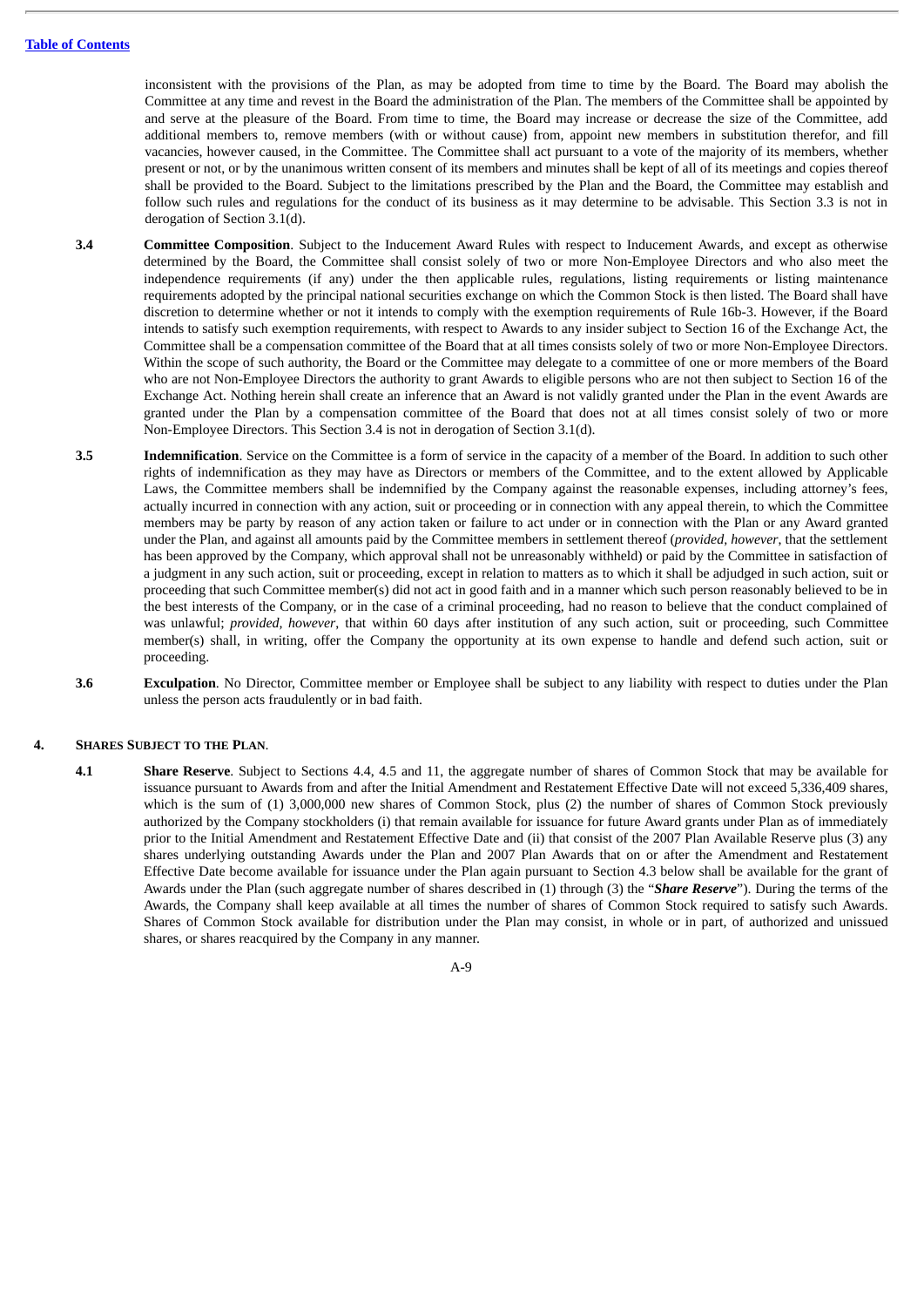## **4.2 Limitations**.

- **4.2.a** Subject to the Share Reserve and adjustment in accordance with Section 11, the aggregate maximum number of shares of Common Stock that may be issued pursuant to the exercise of Incentive Stock Options will be 5,336,409 shares of Common Stock.
- **4.3 Reversion of Shares to the Share Reserve**. Any shares of Common Stock subject to an Award or a 2007 Plan Award that is canceled, forfeited or expires before exercise or realization, either in full or in part, shall to that extent again become available for issuance under the Plan. (For this purpose, repurchase of Restrict Stock at a nominal repurchase price is deemed a forfeiture.) Notwithstanding anything to the contrary contained herein: shares subject to an Award or a 2007 Plan Award shall not again be made available for issuance or delivery under the Plan if such shares are (a) shares used to satisfy the exercise or purchase price of such Award or 2007 Plan Award, including shares used to effect a "net exercise," in payment of an Option exercise price requirement, (b) shares delivered to or withheld by the Company to satisfy any tax withholding obligation in connection with an Award or a 2007 Plan Award, (c) shares covered by a stock-settled Stock Appreciation Right that were not issued upon the settlement of the Award, or (d) shares repurchased by the Company on the open market with the proceeds of the exercise or purchase price of a stock Award or a 2007 Plan Award.
- **4.4 Minimum Vesting Requirements**. Excluding, for this purpose, any (i) substitute awards, (ii) awards to Non-Employee Directors that vest on the earlier of the one year anniversary of the date of grant or the next annual meeting of stockholders which is at least 50 weeks after the immediately preceding year's annual meeting, and (iii) Inducement Awards, no Option or Stock Appreciation Right and, effective for Awards granted on or after July 16, 2021 no other Award (including an Award that is a Performance Compensation Award or otherwise subject to vesting based on performance goals) will vest until at least twelve months following the date of grant of such Award; *provided, however*, that up to 5% of the Share Reserve (as defined in Section 4.1 and excluding the Inducement Shares) may be subject to Awards (including Awards that are Performance Compensation Awards or otherwise subject to vesting based on performance goals) that do not meet such vesting requirements and, *provided further*, for the avoidance of doubt, that the foregoing restriction does not apply to the Board's discretion to provide for accelerated exercisability or vesting of any Award, including in cases of retirement, death, disability or a change in control, in the terms of the Award or otherwise.
- **4.5 Inducement Share Pool and Inducement Award Rules.** Subject to adjustment in accordance with Section 11, an additional 2,250,000 shares of Common Stock shall be reserved under the Plan, exclusively for the grant of Inducement Awards in compliance with Nasdaq Listing Rule 5635(c)(4) (the "*Inducement Shares*"). The Inducement Shares that may be awarded under this Section 4.5 shall be in addition to and shall not reduce the shares available for issuance under Section 4.1 of the Plan. The following rules and restrictions shall apply to any Inducement Award granted pursuant to the Plan:
	- **4.5.a** An Inducement Award may be granted only to an Employee who has not previously been an Employee or a Director of the Company or an Affiliate, except following a bona fide period of non-employment, as an inducement material to the individual's entering into employment with the Company within the meaning of Rule 5635(c)(4) of the Nasdaq Listing Rules and the Inducement Award Rules.
	- **4.5.b** All such Inducement Awards must be granted by a majority of the Company's "Independent Directors" (as such term is defined in Nasdaq Listing Rule 5605(a)(2)) or the Company's compensation committee, provided such committee is comprised solely of Independent Directors, in each case in accordance with Nasdaq Listing Rule 5635(c)(4) and the Inducement Award Rules.
	- **4.5.c** The Inducement Shares underlying any Inducement Awards shall be subject to the same share counting provisions as described in Section 4.3, except that such Inducement Shares shall count against, or shall be added back to, the reserve of Inducement Shares available for grant under this Section 4.5, and shall not count against, or be added back to, the Shares available for issuance under Section 4.1 of the Plan.
	- **4.5.d** The limits in Section 4.2 will not apply to Inducement Awards.

## **5. ELIGIBILITY**.

**5.1 Eligibility for Specific Awards**. Incentive Stock Options may be granted only to Employees. Awards other than Incentive Stock Options may be granted to Employees, Consultants and Directors.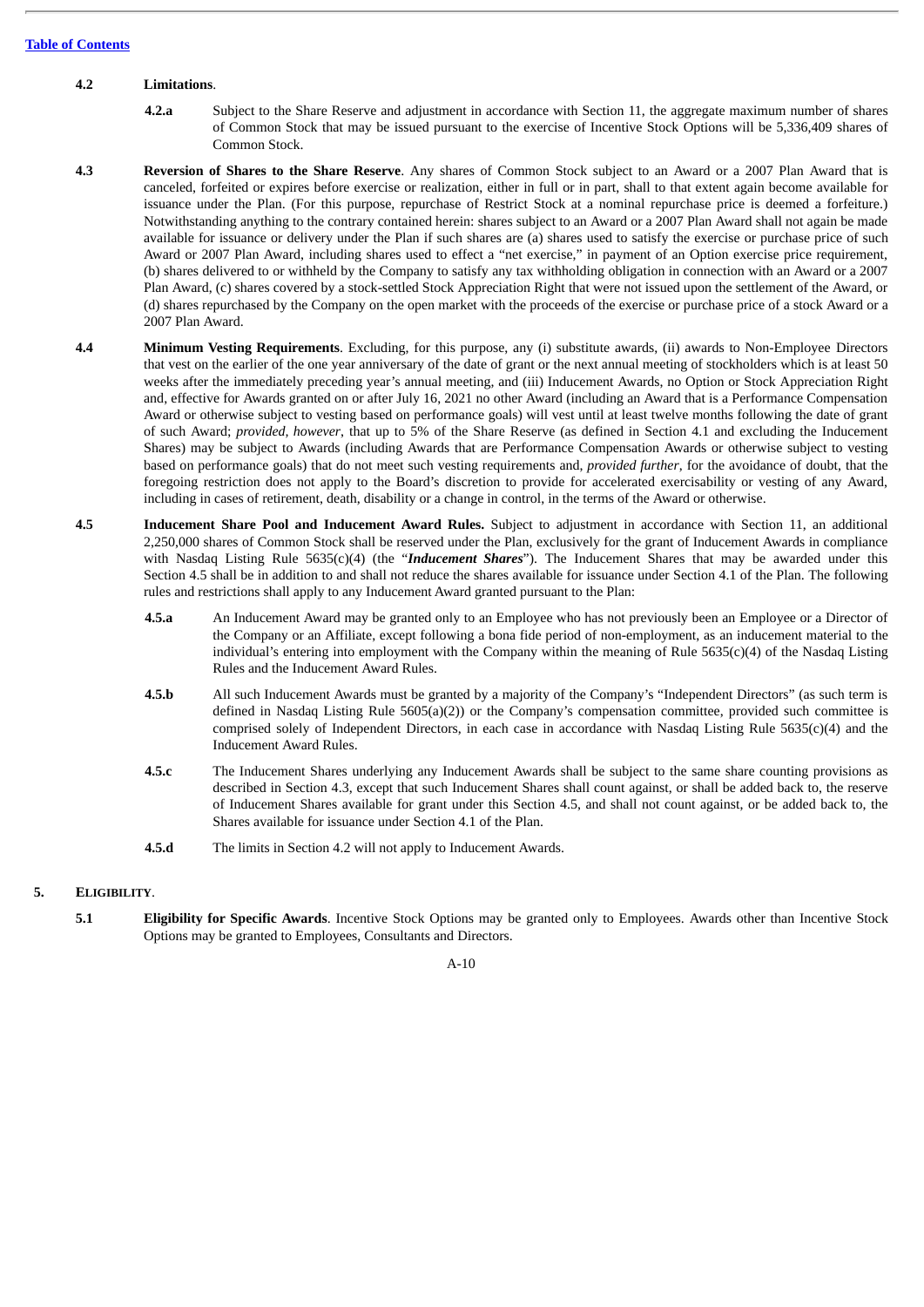- **5.2 Ten Percent Stockholders**. A Ten Percent Stockholder shall not be granted an Incentive Stock Option unless the Option Exercise Price is at least 110% of the Fair Market Value of the Common Stock at the Grant Date and the Option is not exercisable after the expiration of five years from the Grant Date.
- **6. OPTION PROVISIONS**. Each Option granted under the Plan shall be evidenced by an Award Agreement, and shall be voided if the Award Agreement is not executed and delivered by the Participant within 30 days after the Grant Date. Each Option so granted shall be subject to the conditions set forth in this Section 6, and to such other conditions not inconsistent with the Plan as may be reflected in the applicable Award Agreement. All Options shall be separately designated Incentive Stock Options or Non-qualified Stock Options at the time of grant, and, if certificates are issued, a separate certificate or certificates will be issued for shares of Common Stock purchased on exercise of each type of Option. Notwithstanding the foregoing, the Company shall have no liability to any Participant or any other person if an Option designated as an Incentive Stock Option fails to qualify as such at any time or if an Option (or other Award) is determined to constitute "nonqualified deferred compensation" within the meaning of Section 409A and the terms of such Option (or other Award) do not satisfy the requirements of Section 409A. The provisions of separate Options need not be identical, but each Option shall include (through incorporation of provisions hereof by reference in the Option or otherwise) the substance of each of the following provisions:
	- **6.1 Term**. Subject to the provisions of Section 5.2 regarding Ten Percent Stockholders and a requirement that no Incentive Stock Option shall be exercisable after the expiration of 10 years from the Grant Date, the term of an Incentive Stock Option granted under the Plan shall be determined by the Committee. The term of a Non-qualified Stock Option granted under the Plan shall be determined by the Committee; *provided, however*, no Non-qualified Stock Option shall be exercisable after the expiration of 10 years from the Grant Date.
	- **6.2 Exercise Price of An Incentive Stock Option**. Subject to the provisions of Section 5.2 regarding Ten Percent Stockholders, the Option Exercise Price of each Incentive Stock Option shall be not less than 100% of the Fair Market Value on the Grant Date of the Common Stock subject to the Option. Notwithstanding the foregoing, an Incentive Stock Option may be granted with an Option Exercise Price lower than that set forth in the preceding sentence if such Option is granted pursuant to an assumption or substitution for another option in a manner satisfying the provisions of Section 424(a) of the Code and Section 409A.
	- **6.3 Exercise Price of a Non-qualified Stock Option**. The Option Exercise Price of each Non-qualified Stock Option shall be not less than 100% of the Fair Market Value on the Grant Date of the Common Stock subject to the Option. Notwithstanding the foregoing, a Non-qualified Stock Option may be granted with an Option Exercise Price lower than that set forth in the preceding sentence if such Option is granted pursuant to an assumption or substitution for another option in a manner satisfying the provisions of Section 409A.
	- **6.4 Consideration**. The Option Exercise Price of Common Stock acquired pursuant to an Option shall be paid, to the extent permitted by applicable statutes and regulations, either (a) in cash or by bank check on the day the Option is exercised or (b) in the discretion (exercised either generally or only for the particular instance) of the Committee, upon such terms as the Committee shall approve, the Option Exercise Price may be paid on the day the Option is exercised: (i) by delivery to the Company of other Common Stock, duly endorsed for transfer to the Company, with a Fair Market Value on the date of delivery equal to the Option Exercise Price (or portion thereof) due for the number of shares being acquired, or by means of attestation whereby the Participant identifies for delivery specific shares of Common Stock that have an aggregate Fair Market Value on the date of attestation equal to the Option Exercise Price (or portion thereof) and receives a number of shares of Common Stock equal to the difference between the number of shares thereby purchased and the number of identified attestation shares of Common Stock; (ii) a "cashless" same-day-sale exercise program established with a broker; (iii) by reduction in the number of shares of Common Stock otherwise deliverable upon exercise of such Option with a Fair Market Value equal to the aggregate Option Exercise Price at the time of exercise; (iv) any combination of the foregoing methods; or (v) in any other form of legal consideration that may be acceptable to the Committee. Unless otherwise specifically provided in the Option, the exercise price of Common Stock acquired pursuant to an Option that is (with Committee approval) paid by delivery (or attestation) to the Company of other Common Stock acquired, directly or indirectly from the Company, shall be paid only by shares of the Common Stock of the Company that have been held for more than six months (or such longer or shorter period of time required to avoid a charge to earnings for financial accounting purposes). Notwithstanding the foregoing, during any time the Common Stock is publicly traded an exercise by a Director or Officer that involves or may involve a direct or indirect extension of credit or arrangement of an extension of credit by the Company, directly or indirectly, in violation of Section 402(a) of the Sarbanes-Oxley Act of 2002 shall be prohibited with respect to any Award under this Plan.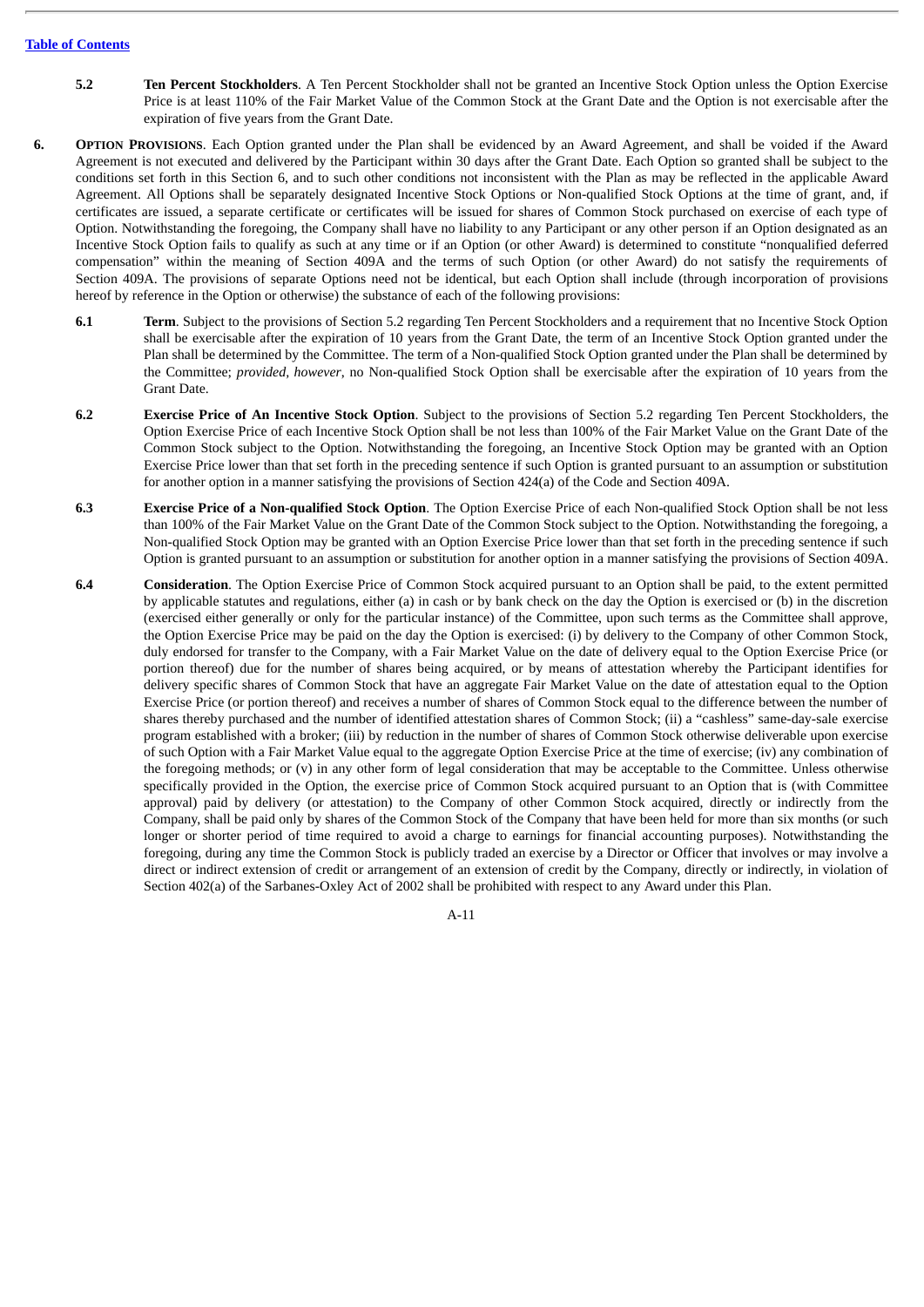- **6.5 Transferability of An Incentive Stock Option**. An Incentive Stock Option shall not be transferable except by will or by the laws of descent and distribution or pursuant to qualified domestic relations orders under Applicable Laws and shall be exercisable during the lifetime of the Optionholder only by the Optionholder.
- **6.6 Transferability of a Non-qualified Stock Option**. A Non-qualified Stock Option may, in the sole discretion of the Committee, be transferable to a Permitted Transferee, upon approval by the Committee to the extent provided in the Award Agreement. No such transfer which is a "prohibited transfer for value" (within the meaning of the General Instructions to Securities Act Form S-8) shall be allowed. If the Non-qualified Stock Option does not provide for transferability, then the Non-qualified Stock Option shall not be transferable except by will or by the laws of descent and distribution or pursuant to qualified domestic relations orders under Applicable Laws and shall be exercisable during the lifetime of the Optionholder only by the Optionholder.
- **6.7 Vesting of Options**. Subject to Section 4.4, each Option may, but need not, vest and therefore become exercisable in periodic installments that may, but need not, be equal. The Option may be subject to such other terms and conditions on the time or times when it may be exercised (which may be based on performance or other criteria) as the Committee may deem appropriate and in accordance with Section 4.4. The vesting provisions of individual Options may vary.
- **6.8 Termination of Continuous Service**. Unless otherwise provided in an Award Agreement or in an employment agreement the terms of which have been approved by the Committee, in the event an Optionholder's Continuous Service terminates (other than upon the Optionholder's death or Disability), the Optionholder may exercise his or her Option (to the extent that the Optionholder was entitled to exercise such Option as of the date of termination) but only within such period of time ending on the earlier of (a) the date three months following the termination of the Optionholder's Continuous Service or (b) the expiration of the term of the Option as set forth in the Award Agreement; *provided that*, if the termination of Continuous Service is by the Company for Cause, all outstanding Options (whether or not vested) shall immediately terminate and cease to be exercisable. If, after termination of Continuous Service, the Optionholder does not exercise his or her Option within the time specified in the Award Agreement, the Option shall terminate.
- **6.9 Extension of Termination Date**. An Optionholder's Award Agreement may also provide that if the exercise of the Option following the termination of the Optionholder's Continuous Service for any reason would be prohibited at any time because the issuance of shares of Common Stock would violate the registration requirements under the Securities Act or any other state or federal securities law or the rules of any securities exchange or interdealer quotation system, then the Option shall terminate on the earlier of (a) the expiration of the term of the Option in accordance with Section 6.1 or (b) the expiration of a period after termination of the Participant's Continuous Service that is three months after the end of the period during which the exercise of the Option would be in violation of such registration or other securities law requirements.
- **6.10 Disability of Optionholder**. Unless otherwise provided in an Award Agreement, in the event that an Optionholder's Continuous Service terminates as a result of the Optionholder's Disability, the Optionholder may exercise his or her Option (to the extent that the Optionholder was entitled to exercise such Option as of the date of termination), but only within such period of time ending on the earlier of (a) the date 12 months following such termination or (b) the expiration of the term of the Option as set forth in the Award Agreement. If, after termination of Continuous Service, the Optionholder does not exercise his or her Option within the time specified herein or in the Award Agreement, the Option shall terminate.
- **6.11 Death of Optionholder**. Unless otherwise provided in an Award Agreement, in the event an Optionholder's Continuous Service terminates as a result of the Optionholder's death, then the Option may be exercised (to the extent the Optionholder was entitled to exercise such Option as of the date of death) by the Optionholder's estate or by a person who acquired the right to exercise the Option by bequest or inheritance, but only within the period ending on the earlier of (a) the date 12 months following the date of death or (b) the expiration of the term of such Option as set forth in the Award Agreement. If, after the Optionholder's death, the Option is not exercised within the time specified herein or in the Award Agreement, the Option shall terminate.
- **6.12 Incentive Stock Option \$100,000 Limitation**. To the extent that the aggregate Fair Market Value (determined at the time of grant) of Common Stock with respect to which Incentive Stock Options are exercisable for the first time by any Optionholder during any calendar year (under all plans of the Company and its Affiliates) exceeds \$100,000, the Options or portions thereof which exceed such limit (according to the order in which they were granted) shall be treated as Non-qualified Stock Options.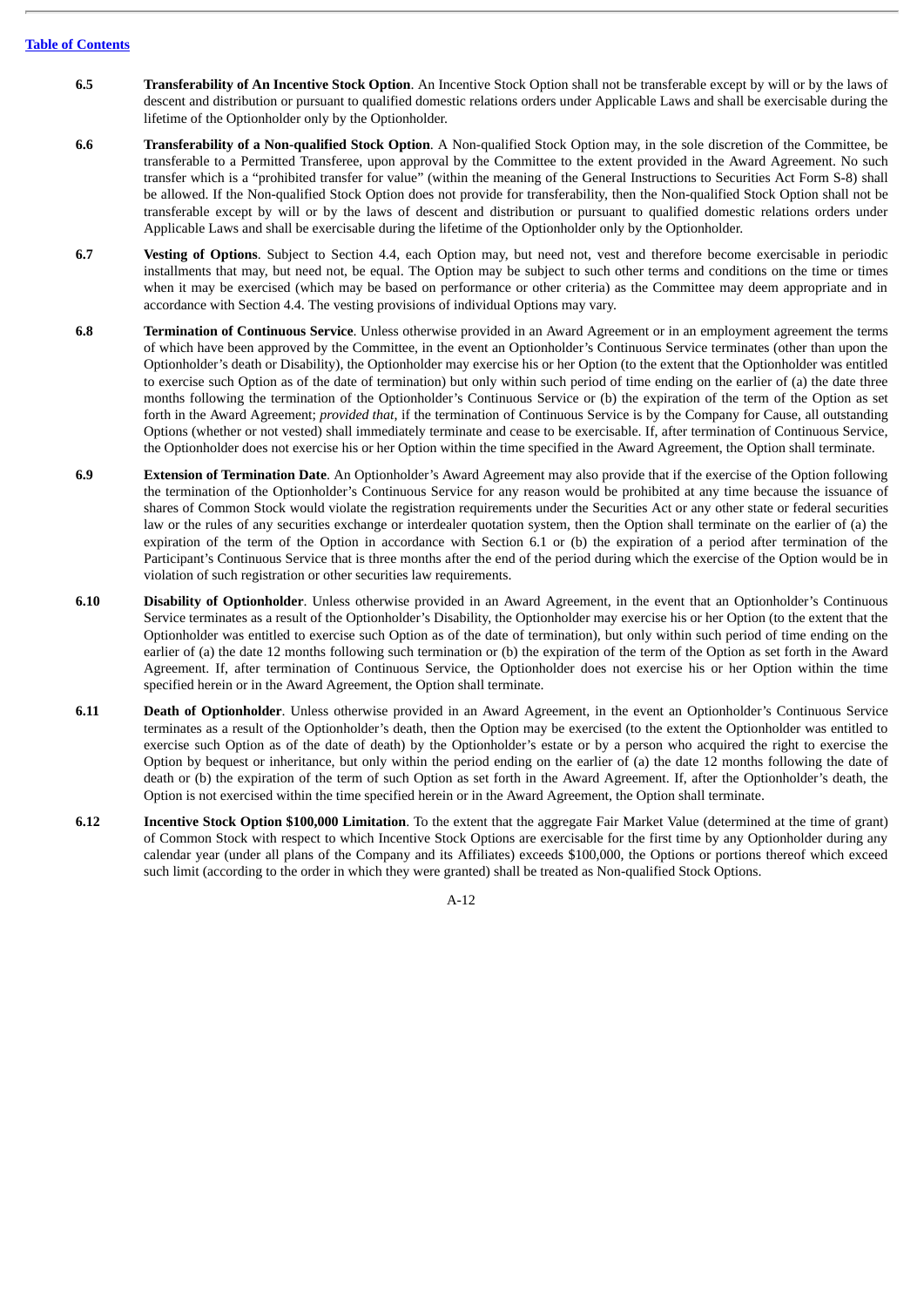**6.13 Fractions**. No Option may be exercised for a fraction of a share of Common Stock.

# **7. PROVISIONS OF AWARDS OTHER THAN OPTIONS**.

# **7.1 Stock Appreciation Rights**.

- **7.1.a General**. Each Stock Appreciation Right granted under the Plan shall be evidenced by an Award Agreement, and shall be voided if the Award Agreement is not executed and delivered by the Participant within 30 days after the Grant Date. Each Stock Appreciation Right so granted shall be subject to the conditions set forth in this Section 7.1, and to such other conditions (including as to transferability and ability to be pledged or otherwise encumbered) not inconsistent with the Plan as may be reflected in the applicable Award Agreement. Stock Appreciation Rights may be granted alone ("*Free Standing Rights*") or in tandem with an Option granted under the Plan ("*Related Rights*").
- **7.1.b Grant Requirements**. Any Related Right that relates to a Non-qualified Stock Option may be granted at the same time the Option is granted or at any time thereafter but before the exercise or expiration of the Option. Any Related Right that relates to an Incentive Stock Option must be granted at the same time the Incentive Stock Option is granted.
- **7.1.c Term of Stock Appreciation Rights**. The term of a Stock Appreciation Right granted under the Plan shall be determined by the Committee; *provided, however*, no Stock Appreciation Right shall be exercisable later than the tenth anniversary of its Grant Date.
- **7.1.d Vesting of Stock Appreciation Rights**. Subject to Section 4.4, each Stock Appreciation Right may, but need not, vest and therefore become exercisable in periodic installments that may, but need not, be equal. The Stock Appreciation Right may be subject to such other terms and conditions on the time or times when it may be exercised as the Committee may deem appropriate in accordance with Section 4.4. The vesting provisions of individual Stock Appreciation Rights may vary.
- **7.1.e Exercise and Payment**. Upon exercise of a Stock Appreciation Right, the holder shall be entitled to receive from the Company an amount equal to the number of shares of Common Stock subject to the Stock Appreciation Right that is being exercised multiplied by the excess of (i) the Fair Market Value of a share of Common Stock on the date the Award is exercised, over (ii) the exercise price specified in the Stock Appreciation Right or related Option. Payment with respect to the exercise of a Stock Appreciation Right shall be made as of and as soon as practicable after the date of exercise. Payment shall be made in the form of shares of Common Stock, cash or a combination thereof, as determined by the Committee. The Award Agreement may, in the Committee's discretion, provide that a Stock Appreciation Right shall be paid out immediately upon it vesting; and in such case "exercise" shall be deemed to occur automatically upon vesting.
- **7.1.f Exercise Price**. The exercise price of a Free Standing Stock Appreciation Right shall be determined by the Committee, but shall not be less than 100% of the Fair Market Value of one share of Common Stock on the Grant Date of such Stock Appreciation Right. However, a Stock Appreciation Right may be granted with an exercise price lower than that set forth in the preceding sentence if such Stock Appreciation Right is granted pursuant to an assumption or substitution for another stock appreciation right in a manner satisfying the provisions of Section 409A. A Related Right granted simultaneously with or after the grant of an Option and in conjunction therewith or in the alternative thereto shall have the same exercise price as the related Option, shall be transferable only upon the same terms and conditions as the related Option, and shall be exercisable only to the same extent as the related Option; *provided, however*, that a Stock Appreciation Right, by its terms, shall be exercisable only when the Fair Market Value per share of Common Stock subject to the Stock Appreciation Right and related Option exceeds the exercise price per share thereof and no Stock Appreciation Rights may be granted in tandem with an Option unless the Committee determines that the requirements of Section 7.1(b) are satisfied.
- **7.1.g Reduction in the Underlying Option Shares**. Upon any exercise of a Related Right, the number of shares of Common Stock for which any related Option shall be exercisable shall be reduced by the number of shares for which the Stock Appreciation Right has been exercised. The number of shares of Common Stock for which a Related Right shall be exercisable shall be reduced upon any exercise of any related Option by the number of shares of Common Stock for which such Option has been exercised.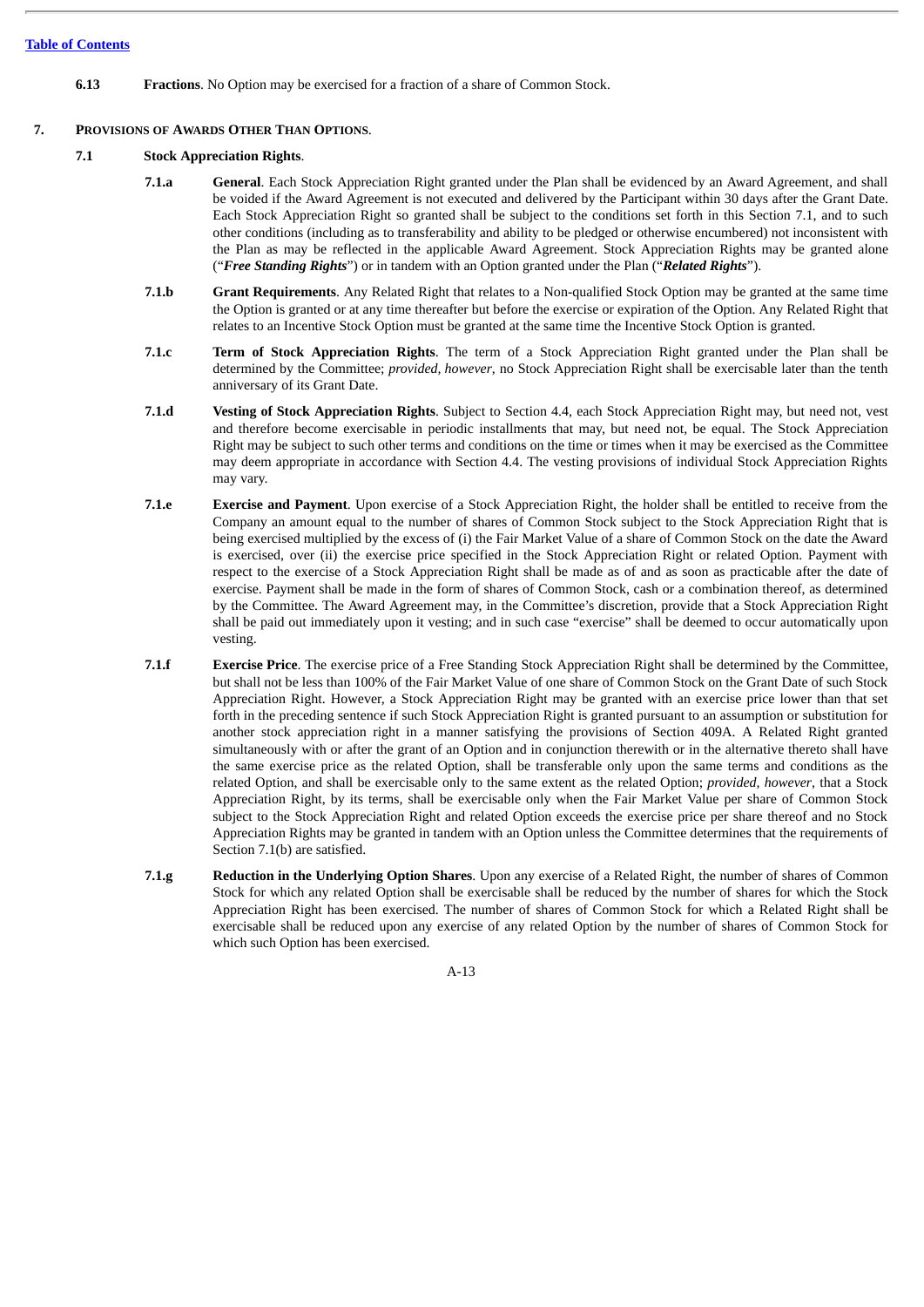**7.1.h Fractions**. No Stock Appreciation Right may be exercised for a fraction of a share of Common Stock.

# **7.2 Restricted Awards**.

**7.2.a General**. A Restricted Award is an Award of actual shares of Common Stock ("*Restricted Stock*") or hypothetical Common Stock units ("*Restricted Stock Units*") having a value equal to the Fair Market Value of an identical number of shares of Common Stock, which may, but need not, provide that such Restricted Award may not be sold, assigned, transferred or otherwise disposed of, pledged or hypothecated as collateral for a loan or as security for the performance of any obligation or for any other purpose for such period (the "*Restricted Period*") as the Committee shall determine. Each Restricted Award granted under the Plan shall be evidenced by an Award Agreement, and shall be voided if the Award Agreement is not executed and delivered by the Participant within 30 days after the Grant Date. Each Restricted Award so granted shall be subject to the conditions set forth in this Section 7.2, and to such other conditions not inconsistent with the Plan as may be reflected in the applicable Award Agreement.

## **7.2.b Restricted Stock and Restricted Stock Units**

- **7.2.b.i** Each Participant granted Restricted Stock shall execute and deliver to the Company an Award Agreement with respect to the Restricted Stock setting forth the restrictions and other terms and conditions applicable to such Restricted Stock. If the Committee determines that the Restricted Stock shall be held by the Company or in escrow rather than delivered to the Participant pending the release of the applicable restrictions, the Committee may require the Participant to additionally execute and deliver to the Company (A) an escrow agreement satisfactory to the Committee, if applicable and (B) the appropriate blank stock power with respect to the Restricted Stock covered by such agreement. If a Participant fails to execute an agreement evidencing an Award of Restricted Stock and, if applicable, an escrow agreement and stock power, the Award shall be null and void. Subject to the restrictions set forth in the Award, the Participant generally shall have the rights and privileges of a stockholder as to such Restricted Stock, including the right to vote such Restricted Stock and the right to receive dividends; *provided that*, any cash dividends and stock dividends with respect to the Restricted Stock shall be withheld by the Company for the Participant's account, and interest may be credited on the amount of the cash dividends withheld at a rate and subject to such terms as determined by the Committee. The cash dividends or stock dividends so withheld by the Committee and attributable to any particular share of Restricted Stock (and earnings thereon, if applicable) shall be distributed to the Participant in cash or, at the discretion of the Committee, in shares of Common Stock having a Fair Market Value equal to the amount of such dividends, if applicable, upon the release of restrictions on such share and, if such share is forfeited, the Participant shall have no right to such dividends. The consideration for Restricted Stock shall be, as determined by the Committee in its discretion and set forth in the Restricted Award, given in the form of cash, past services rendered to the Company or its Affiliate, and/or (if allowed by Applicable Laws) services to be rendered to the Company or its Affiliate during the Restricted Period.
- **7.2.b.ii** The terms and conditions of a grant of Restricted Stock Units shall be reflected in an Award Agreement. No shares of Common Stock shall be issued at the time a Restricted Stock Unit is granted, and the Company will not be required to set aside a fund for the payment of any such Award. A Participant shall have no voting rights with respect to any Restricted Stock Units granted hereunder.

## **7.2.c Restrictions**

**7.2.c.i** Restricted Stock awarded to a Participant shall be subject to the following restrictions until the expiration of the Restricted Period, and to such other terms and conditions as may be set forth in the applicable Award Agreement: (A) if an escrow arrangement is used, the Participant shall not be entitled to delivery of the stock certificate; (B) the shares shall be subject to the restrictions on transferability set forth in the Award Agreement; (C) the shares shall be subject to forfeiture to the extent provided in the applicable Award Agreement; and (D) to the extent such shares are forfeited, the stock certificates shall be returned to the Company, and all rights of the Participant to such shares and as a stockholder with respect to such shares shall terminate without further obligation on the part of the Company.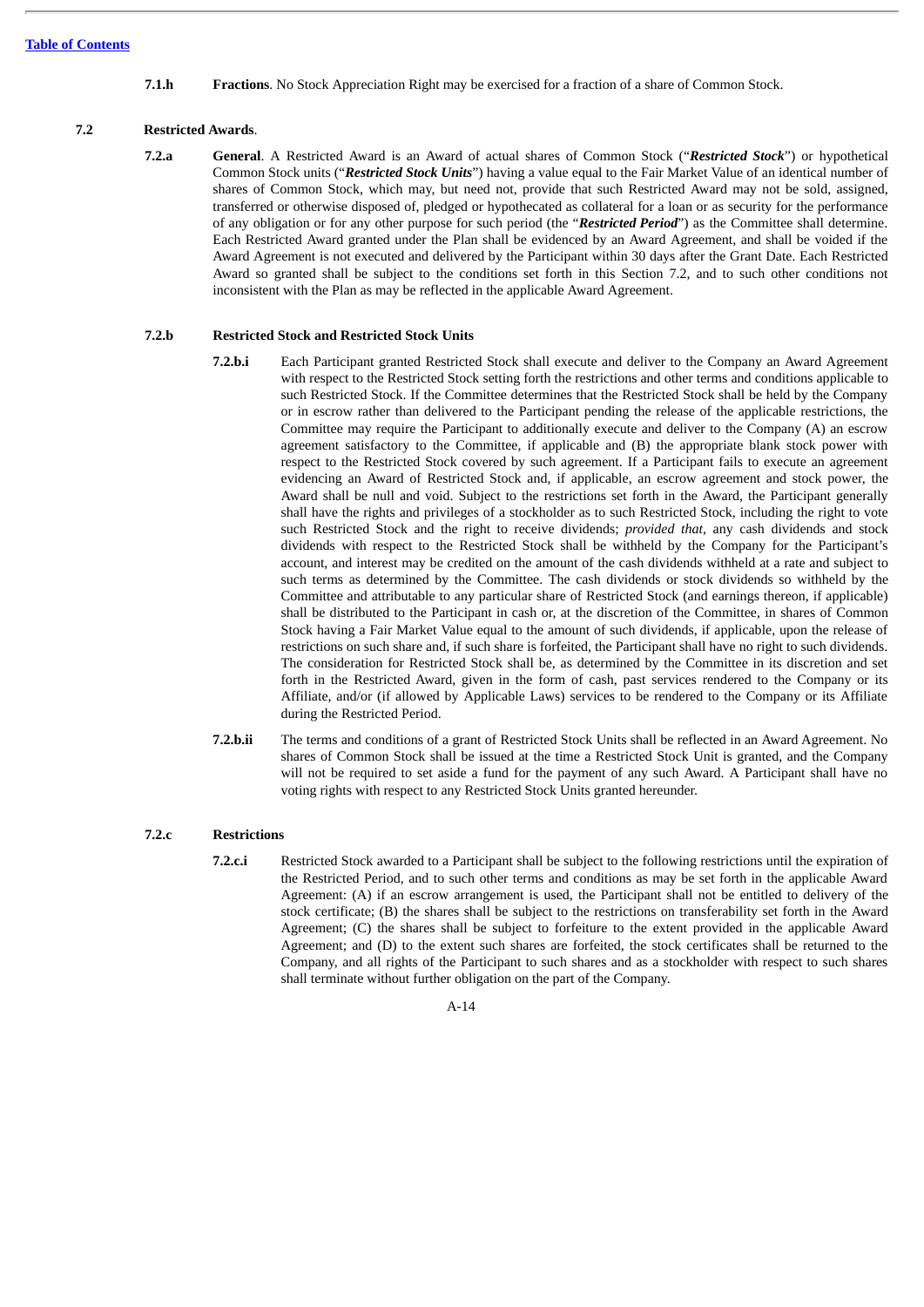- **7.2.c.i.1** If applicable state law requires a Participant to pay to the Company in cash at least the par value per share of Restricted Stock in connection with purchase of the Restricted Stock, the Participant shall pay to the Company in cash an amount equal to the par value per share times the number of shares of Restricted Stock; and all reference herein to forfeiture of Restricted Stock shall instead be read as references to repurchase of such Restricted Stock for a cash amount equal to such par value per share times the number of shares so repurchased. The terms upon which such repurchase right shall be exercisable (including the period and procedure for exercise and the appropriate vesting schedule for the purchased shares) shall be established by the Committee and set forth in the Award Agreement.
- **7.2.c.ii** Restricted Stock Units awarded to any Participant shall be subject to (A) forfeiture until the expiration of the Restricted Period, and satisfaction of any applicable Performance Goals during such period, to the extent provided in the applicable Award Agreement, and to the extent such Restricted Stock Units are forfeited, all rights of the Participant to such Restricted Stock Units shall terminate without further obligation on the part of the Company and (B) such other terms and conditions (including as to transferability and ability to be pledge or otherwise encumbered) as may be set forth in the applicable Award Agreement. No transfer which is a "prohibited transfer for value" (within the meaning of the General Instructions to Securities Act Form S-8) shall be allowed.
- **7.2.c.iii** Subject to the provisions of the Plan, including Section 12, the Committee shall have the authority to remove any or all of the restrictions on the Restricted Stock and Restricted Stock Units whenever it may determine that, by reason of changes in Applicable Laws or other changes in circumstances arising after the date the Restricted Stock or Restricted Stock Units are granted, such action is appropriate.
- **7.2.d Restricted Period**. Subject to Section 4.4, with respect to Restricted Awards, the Restricted Period shall commence on the Grant Date and end or lapse at the time or times set forth on a schedule established by the Committee in the applicable Award Agreement.
- **7.2.e Delivery of Restricted Stock and Settlement of Restricted Stock Units**. Upon the expiration of the Restricted Period with respect to any shares of Restricted Stock, the restrictions set forth in Section 7.2(c) and the applicable Award Agreement shall be of no further force or effect with respect to such shares, except as set forth in the applicable Award Agreement. If an escrow arrangement is used, upon such expiration, the Company shall as soon as practicable deliver to the Participant, or his or her beneficiary, without charge, the stock certificate evidencing the shares of Restricted Stock which have not then been forfeited and with respect to which the Restricted Period has expired (to the nearest full share) and any cash dividends or stock dividends credited to the Participant's account with respect to such Restricted Stock and the interest thereon, if any. Upon the expiration of the Restricted Period with respect to any outstanding Restricted Stock Units, the Company shall as soon as practicable deliver to the Participant, or his or her beneficiary, without charge, one share of Common Stock for each such outstanding Restricted Stock Unit ("*Vested Unit*"); *provided, however*, that, if explicitly provided in the applicable Award Agreement, the Committee may, in its sole discretion, elect to pay cash or part cash and part Common Stock in lieu of delivering only shares of Common Stock for Vested Units. If a cash payment is made in lieu of delivering shares of Common Stock, the amount of such payment shall be equal to the Fair Market Value of the Common Stock as of the date on which the Restricted Period lapsed with respect to each Vested Unit.
- **7.2.f Stock Restrictions**. Each certificate representing Restricted Stock awarded under the Plan shall bear a legend in such form as the Company deems appropriate. Any new, substituted or additional securities or other property (including money paid other than as a regular cash dividend) which the Participant may have the right to receive with respect to the Participant's Restricted Stock by reason of any stock dividend, stock split, recapitalization, combination of shares, exchange of shares or other change affecting the outstanding Common Stock as a class without the Company's receipt of consideration shall be issued subject to (i) the same vesting requirements applicable to the Participant's unvested shares of Restricted Stock and (ii) such escrow arrangements as the Committee shall deem appropriate.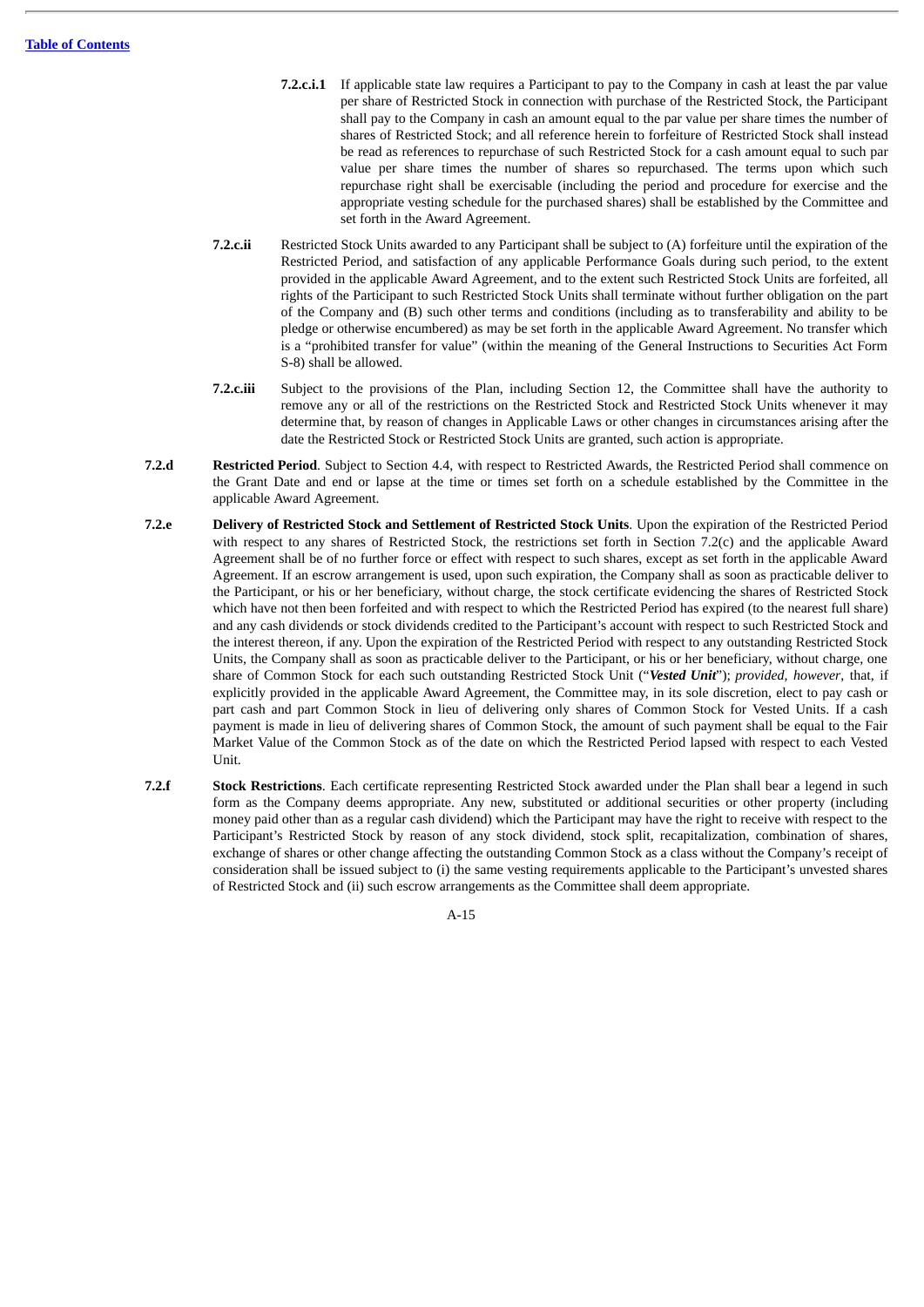## **7.3 Performance Compensation Awards**.

- **7.3.a Eligibility**. The Committee will, in its sole discretion, designate within the first 90 days of a Performance Period which Participants will be eligible to receive Performance Compensation Awards in respect of such Performance Period. However, designation of a Participant eligible to receive an Award hereunder for a Performance Period shall not in any manner entitle the Participant to receive payment in respect of any Performance Compensation Award for such Performance Period. The determination as to whether or not such Participant becomes entitled to payment in respect of any Performance Compensation Award shall be decided solely in accordance with the provisions of this Section 7.3. Moreover, designation of a Participant eligible to receive an Award hereunder for a particular Performance Period shall not require designation of such Participant eligible to receive an Award hereunder in any subsequent Performance Period and designation of one person as a Participant eligible to receive an Award hereunder shall not require designation of any other person as a Participant eligible to receive an Award hereunder in such period or in any other period.
- **7.3.b Discretion of Committee with Respect to Performance Compensation Awards**. With regard to a particular Performance Period, subject to Section 4.4, the Committee shall have full discretion to select the length of such Performance Period, the type(s) of Performance Compensation Awards to be issued, the Performance Criteria that will be used to establish the Performance Goal(s), the kind(s) and/or level(s) of the Performance Goal(s) that is (are) to apply to the Company and the Performance Formula. The Committee shall, with regard to the Performance Compensation Awards to be issued for such Performance Period, exercise its discretion with respect to each of the matters enumerated in the immediately preceding sentence of this Section  $7.3(c)$  and record the same in writing.

# **7.3.c Payment of Performance Compensation Awards**

- **7.3.c.i Condition to Receipt of Payment**. Unless otherwise provided in the applicable Award Agreement, a Participant must be employed by the Company on the last day of a Performance Period to be eligible for payment in respect of a Performance Compensation Award for such Performance Period.
- **7.3.c.ii Limitation**. A Participant shall be eligible to receive payment in respect of a Performance Compensation Award only to the extent that: (A) the Performance Goals for such period are achieved; and (B) the Performance Formula as applied against such Performance Goals determines that all or some portion of such Participant's Performance Compensation Award has been earned for the Performance Period.
- **7.3.c.iii Certification**. Following the completion of a Performance Period, the Committee shall review and certify in writing whether, and to what extent, the Performance Goals for the Performance Period have been achieved and, if so, calculate and certify in writing the amount of the Performance Compensation Awards earned for the period based upon the Performance Formula. The Committee shall then determine the actual size of each Participant's Performance Compensation Award for the Performance Period and, in so doing, may apply Negative Discretion in accordance with Section 7.3(d)(iv) hereof, if and when it deems appropriate.
- **7.3.c.iv Use of Discretion**. In determining the actual size of an individual Performance Compensation Award for a Performance Period, the Committee may reduce or eliminate the amount of the Performance Compensation Award earned under the Performance Formula in the Performance Period through the use of Negative Discretion if, in its sole judgment, such reduction or elimination is appropriate. The Committee shall not have the discretion to (A) grant or provide payment in respect of Performance Compensation Awards for a Performance Period if the Performance Goals for such Performance Period have not been attained or (B) increase a Performance Compensation Award above the maximum amount payable under Section 7.3(d) (vi) of the Plan.
- **7.3.c.v Timing of Award Payments**. Performance Compensation Awards granted for a Performance Period shall be paid to Participants as soon as administratively practicable following completion of the certifications required by this Section 7.3 but in no event later than 2 1/2 months following the end of the fiscal year during which the Performance Period is completed.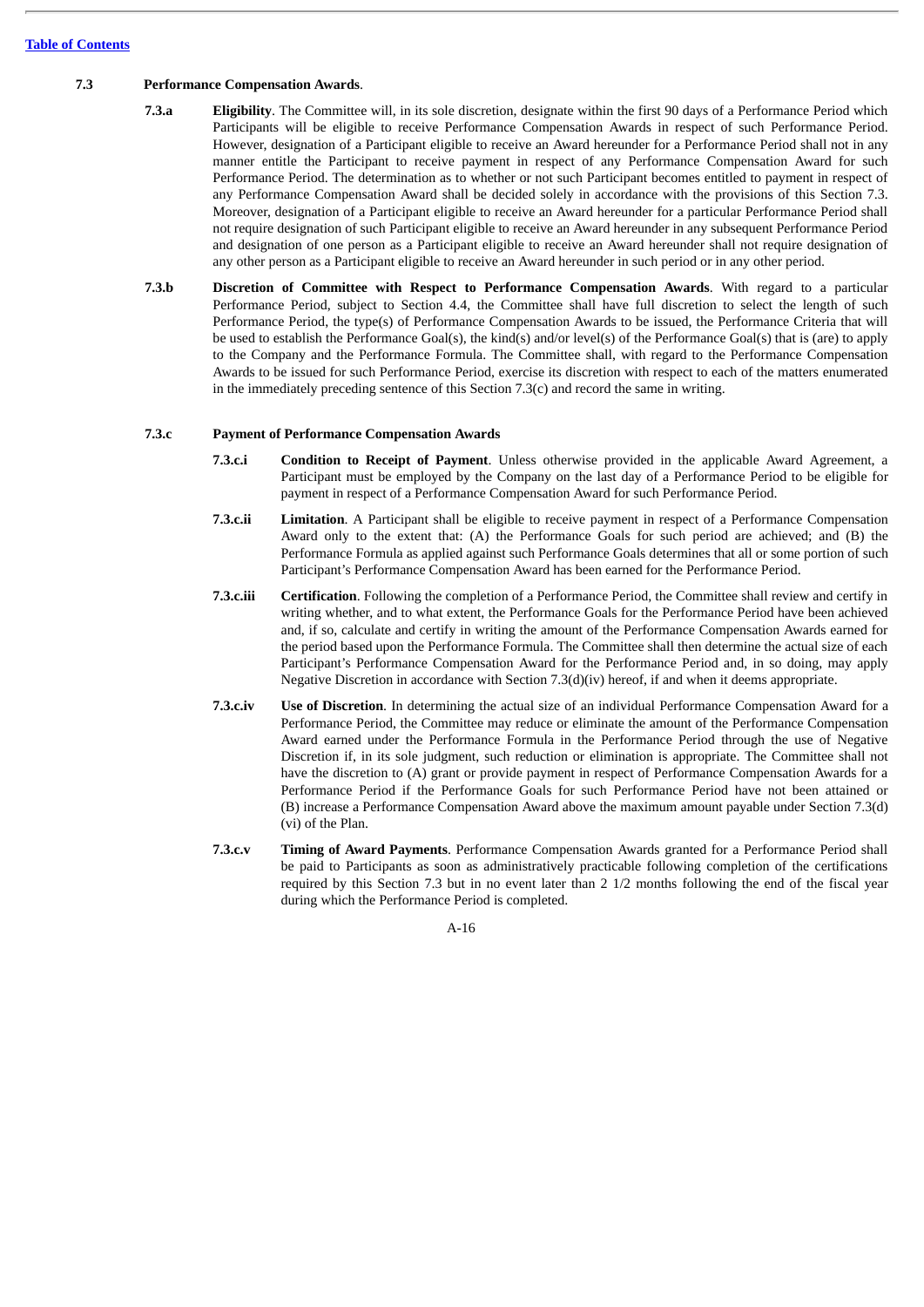## **8. SHOW-STOPPER CONDITIONS**.

- **8.1 Securities Law Compliance**. Each Award Agreement shall provide (and such provision shall control over any other provision of the Plan or the Award Agreement which would be to the contrary) that no shares of Common Stock shall be purchased, sold, issued or delivered thereunder unless and until (a) any then applicable requirements of state or federal laws and regulatory agencies have been fully complied with to the satisfaction of the Company and its counsel and (b) if required to do so by the Company, the Participant has executed and delivered to the Company a letter of investment intent in such form and containing such provisions as the Committee may require. The Company shall use reasonable efforts to seek to obtain from each regulatory commission or agency having jurisdiction over the Plan such authority as may be required to grant Awards and to issue and sell shares of Common Stock upon exercise of the Awards; *provided, however*, that this undertaking shall not require the Company to register under the Securities Act the Plan, any Award or any Common Stock issued or issuable pursuant to any such Award. If, after reasonable efforts, the Company is unable to obtain from any such regulatory commission or agency the authority which counsel for the Company deems necessary for the lawful issuance and sale of Common Stock under the Plan, the Company shall be relieved from any liability for failure to issue and sell Common Stock upon exercise of such Awards unless and until such authority is obtained.
- **8.2 Withholding Obligations**. Each Award Agreement shall provide (and such provision shall control over any other provision of the Plan or the Award Agreement which would be to the contrary) that no shares of Common Stock shall be purchased, sold, issued or delivered thereunder unless and until any then Applicable Laws for the payment of employee-side withholding taxes in connection therewith have been satisfied by (a) a cash payment by the Participant to the Company of 100% of such amount, or (b) as may be allowed by the following sentence. To the extent (if any) provided by the terms of an Award Agreement and subject to the discretion of the Committee, the Participant may satisfy the preceding sentence's requirement for payment of any federal, state or local tax withholding obligation relating to the exercise or acquisition of Common Stock under an Award by any of the following means (if so expressly allowed) or by a combination of such means expressly allowed, in any event totaling in value 100% of such amount: (a) authorizing the Company to withhold cash from any cash compensation to be paid to the Participant, provided both the Company and the Participant actually and reasonably believe cash compensation sufficiently large will become payable to the Participant within 45 days; (b) tendering a cash payment; (c) authorizing the Company to withhold shares of Common Stock from the shares of Common Stock otherwise issuable to the Participant as a result of the exercise or acquisition of Common Stock under the Award, *provided, however*, that no shares of Common Stock are withheld with a value exceeding the minimum amount of tax required to be withheld by Applicable Law; or (d) delivering to the Company previously owned and unencumbered shares of Common Stock of the Company. Common Stock so withheld or delivered would be valued at its Fair Market Value as of the date of measurement of the amount of income subject to withholding.
- **9. USE OF PROCEEDS FROM STOCK**. Proceeds from the sale of Common Stock pursuant to Awards, or upon exercise thereof, shall constitute general funds of the Company.

## **10. MISCELLANEOUS**.

- **10.1 Acceleration of Exercisability and Vesting**. The Committee shall have the power to accelerate the time at which an Award may first be exercised or the time during which an Award or any part thereof will vest (or restrictions lapse), notwithstanding the provisions in the Award stating the time at which it may first be exercised or the time during which it will vest (or restrictions lapse); *provided that* if such action is taken in connection with a Change in Control, such action shall be made only in accordance with the provisions of Sections 11 and 12.
- **10.2 Stockholder Rights**. Except as provided in the Plan or an Award Agreement, no Participant shall be deemed to be the holder of, or to have any of the rights of a holder with respect to, any shares of Common Stock subject to such Award unless and until such Participant has satisfied all requirements for exercise of the Award pursuant to its terms and no adjustment shall be made for dividends (ordinary or extraordinary, whether in cash, securities or other property) or distributions of other rights for which the record date is before the date such Common Stock certificate is issued, except as provided in Section 11 hereof.
- **10.3 No Employment or Other Service Rights**. Nothing in the Plan or any instrument executed or Award granted pursuant thereto shall confer upon any Participant any right to continue to serve the Company or an Affiliate in the capacity in effect at the time the Award was granted (or in any other capacity) or shall affect the right of the Company or an Affiliate to terminate (a) the employment of an Employee or the service of a Consultant, in either case with or without notice and with or without Cause or (b) the service of a Director pursuant to the Bylaws of the Company or Applicable Laws.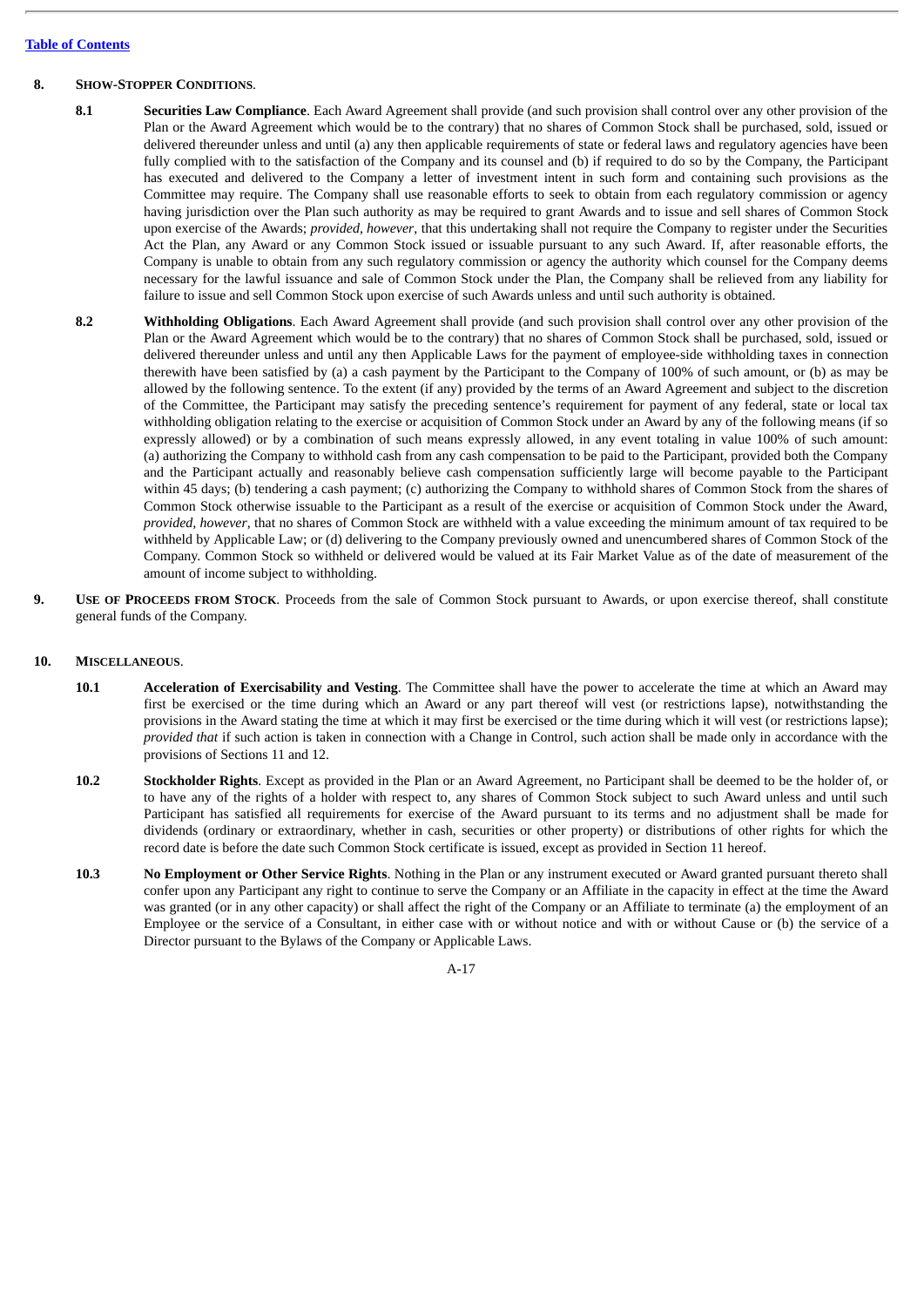- **10.4 Freedom to Approve Acquisitions, Etc**. The grant of Awards shall in no way affect the right of the Company to effect a Change in Control or a Business Combination or to otherwise adjust, reclassify, reorganize or otherwise change its capital or business structure or to merge, consolidate, dissolve, liquidate or sell or transfer all or any part of its business or assets; the Board and the Company shall incur no liability to Participants by approving or effecting such a transaction.
- **10.5 Transfer; Approved Leave of Absence**. For purposes of the Plan, no termination of employment or of Continuous Service by an Employee shall be deemed to result from either (a) a transfer to the employment of the Company from an Affiliate or from the Company to an Affiliate, or from one Affiliate to another, or (b) an approved leave of absence for military service or sickness, or for any other purpose approved by the Company, if the Employee's right to reemployment is guaranteed either by a statute or by contract or under the express written terms of the policy pursuant to which the leave of absence was granted or if the Committee otherwise so provides in writing, in either case, except to the extent inconsistent with Section 409A if the applicable Award is subject thereto.
- **11. ADJUSTMENTS UPON CHANGES IN STOCK**. In the event of changes in the outstanding Common Stock or in the capital structure of the Company by reason of any stock or extraordinary cash dividend, stock split, reverse stock split, an extraordinary corporate transaction such as any recapitalization, reorganization, merger by which the Company is (either by direct merger or reverse triangular merger) acquired, consolidation, combination, exchange, or other relevant change in capitalization occurring after the Grant Date of any Award, Awards granted under the Plan and any Award Agreements, the exercise price of Options and Stock Appreciation Rights, the maximum number of shares of Common Stock subject to all Awards stated in Section 4 (including Sections 4.1 and 4.5), the maximum number of shares of Common Stock which can be issued pursuant to Incentive Stock Options stated in Section 4 and the maximum number of shares of Common Stock with respect to which any one person may be granted Awards during any period stated in Section 4 and Section 7.3(d)(vi) will be equitably adjusted or substituted, as to the number, price or kind of a share of Common Stock or other consideration subject to such Awards to the extent necessary to preserve as near as may be (but not to increase) the economic intent of such Award consistent with the purpose of such transaction. In the case of adjustments made pursuant to this Section 11, unless the Committee specifically determines that such adjustment is in the best interests of the Company, the Committee shall, in the case of Incentive Stock Options, seek to ensure that any adjustments under this Section 11 will not constitute a modification, extension or renewal of the Incentive Stock Options within the meaning of Section 424(h)(3) of the Code and in the case of Non-qualified Stock Options, seek to ensure that any adjustments under this Section 11 will not constitute a modification of such Non-qualified Stock Options within the meaning of Section 409A. Any adjustments made under this Section 11 shall be made in a manner which does not adversely affect the exemption provided pursuant to Rule 16b-3. The Company shall give each Participant notice of an adjustment hereunder and, upon notice, such adjustment shall be conclusive and binding for all purposes. By way of example, and without limitation: if the Company is acquired by merger for cash, all Options exercisable after such merger shall entitle the Optionholder to receive, upon exercise, cash (equal to the per-share cash merger price) and nothing else.

## **12. EFFECT OF CHANGE IN CONTROL**.

- **12.1 Double Trigger: Foreshortening**. Notwithstanding any provision of the Plan to the contrary:
	- **12.1.a** In the event of a Participant's termination of Continuous Service without Cause or for Good Reason (but excluding termination as a result of resignation in the absence of Good Reason) during the 10-day period before a Change in Control or during the 12-month period following a Change in Control, notwithstanding any provision of the Plan or any applicable Award Agreement to the contrary, all Options and Stock Appreciation Rights shall become immediately exercisable with respect to 100% of the shares subject to such Options or Stock Appreciation Rights, and/or the Restricted Period shall expire immediately with respect to 100% of the shares of Restricted Stock or Restricted Stock Units as of the date of the Participant's termination of Continuous Service.
	- **12.1.b** With respect to Performance Compensation Awards, in the event of a Change in Control, all incomplete Performance Periods in respect of such Award in effect on the date the Change in Control occurs shall end on the date of such change and the Committee shall (i) determine the extent to which Performance Goals with respect to each such Performance Period have been met based upon such audited or unaudited financial information then available as it deems relevant and (ii) cause to be paid to the applicable Participant partial or full Awards with respect to Performance Goals for each such Performance Period based upon the Committee's determination of the degree of attainment of Performance Goals or, if not determinable, assuming that the applicable "target" levels of performance have been attained, or on such other basis determined by the Committee.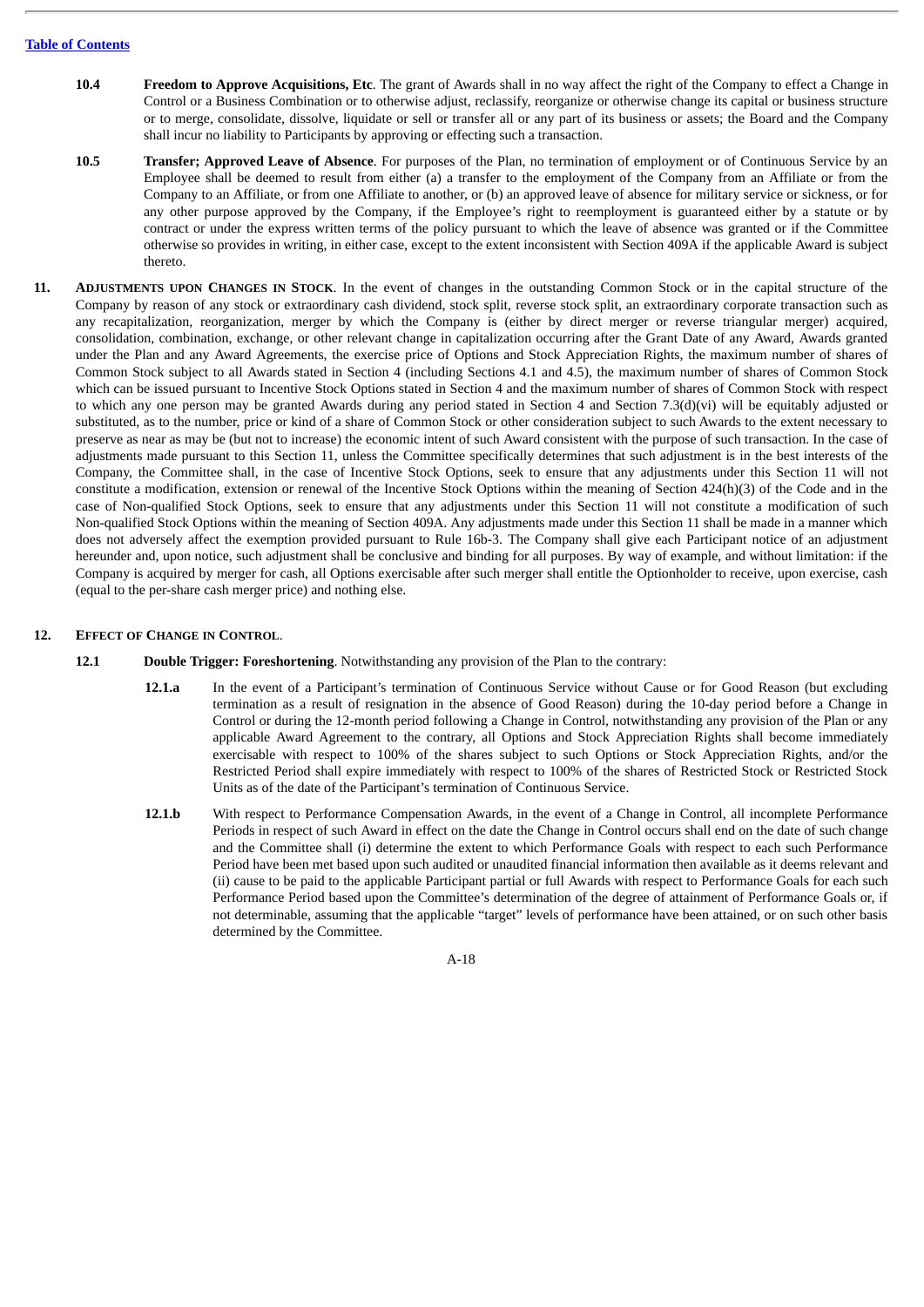To the extent practicable, any actions taken by the Committee under the immediately preceding clauses (a) and (b) shall occur in a manner and at a time which allows affected Participants the ability to participate in the Change in Control with respect to the shares of Common Stock subject to their Awards.

- **12.2 Acceleration and Termination**. In addition, in the event of a Change in Control in which the surviving corporation or acquiring corporation (or its parent company) does not assume or continue outstanding Awards or substitute similar stock awards for such outstanding Awards, then the Committee may in its discretion and upon at least 10 days' advance notice to the affected persons, accelerate the vesting (and exercisability, as applicable) of outstanding Awards in full or in part to a date prior to the effective time of the Change in Control and, to the extent not exercised (if applicable) at or prior to the effective time of the Change in Control, cancel all outstanding Awards upon or immediately before the Change in Control (but subject to the condition that the Change in Control actually occur) and pay to the holders of such cancelled Awards, in cash or stock, or any combination thereof, the value of such Awards (including, at the discretion of the Committee, any unvested portion of the Award) immediately prior to cancellation based upon the value per share of Common Stock received or to be received or deemed received by other stockholders of the Company in the event. In the case of any Option or Stock Appreciation Right with an exercise price that equals or exceeds the price paid for a share of Common Stock in connection with the Change in Control, the Committee may cancel the Option or Stock Appreciation Right without the payment of consideration therefor.
- **12.3 Variations**. The Committee may in its discretion treat differently any Awards or Participants in connection with a Change in Control, either in the terms of the initial Award Agreements or in any actions taken by the Committee after the Grant Date.
- **12.4 Successors**. The obligations of the Company under the Plan shall be binding upon any successor corporation or organization resulting from the merger, consolidation or other reorganization of the Company, or upon any successor corporation or organization succeeding to all or substantially all of the assets and business of the Company and its Affiliates, taken as a whole.

### **13. AMENDMENT OF THE PLAN AND AWARDS**.

- **13.1 Amendment of Plan**. The Board at any time, and from time to time, may amend or terminate the Plan. However, except as provided in Section 11 relating to adjustments upon changes in Common Stock and Section 13.3, no amendment shall be effective unless approved by the stockholders of the Company to the extent stockholder approval is necessary to satisfy any Applicable Laws. At the time of such amendment, the Board shall determine, upon advice from counsel, whether such amendment will be contingent on stockholder approval. All provided, that that if the only Applicable Law which stockholder approval is necessary to satisfy pertains to Incentive Stock Options but not to any other Awards, such amendment shall be effective immediately as to all types of Awards other than Incentive Stock Options upon Board approval; but shall additionally become effective as to Incentive Stock Options upon stockholder approval and not before.
- **13.2 Stockholder Approval**. The Board may, in its sole discretion, submit any other amendment to the Plan for stockholder approval.
- **13.3 Contemplated Amendments**. It is expressly contemplated that the Board may amend the Plan in any respect the Board deems necessary or advisable to provide eligible Employees, Consultants and Directors with the maximum benefits provided or to be provided under the provisions of the Code and the regulations promulgated thereunder relating to Incentive Stock Options or to the nonqualified deferred compensation provisions of Section 409A and/or to bring the Plan and/or Awards granted under it into compliance therewith.
- **13.4 No Impairment of Rights**. Rights under any Award granted before amendment of the Plan shall not be impaired by any amendment of the Plan unless (a) the Company requests the consent of the Participant and (b) the Participant consents in writing.
- **13.5 Amendment of Awards**. The Committee at any time, and from time to time, may amend the terms of any one or more Awards; *provided, however*, that the Committee may not affect any amendment which would otherwise constitute an impairment of the rights under any Award unless (a) the Company requests the consent of the Participant and (b) the Participant consents in writing.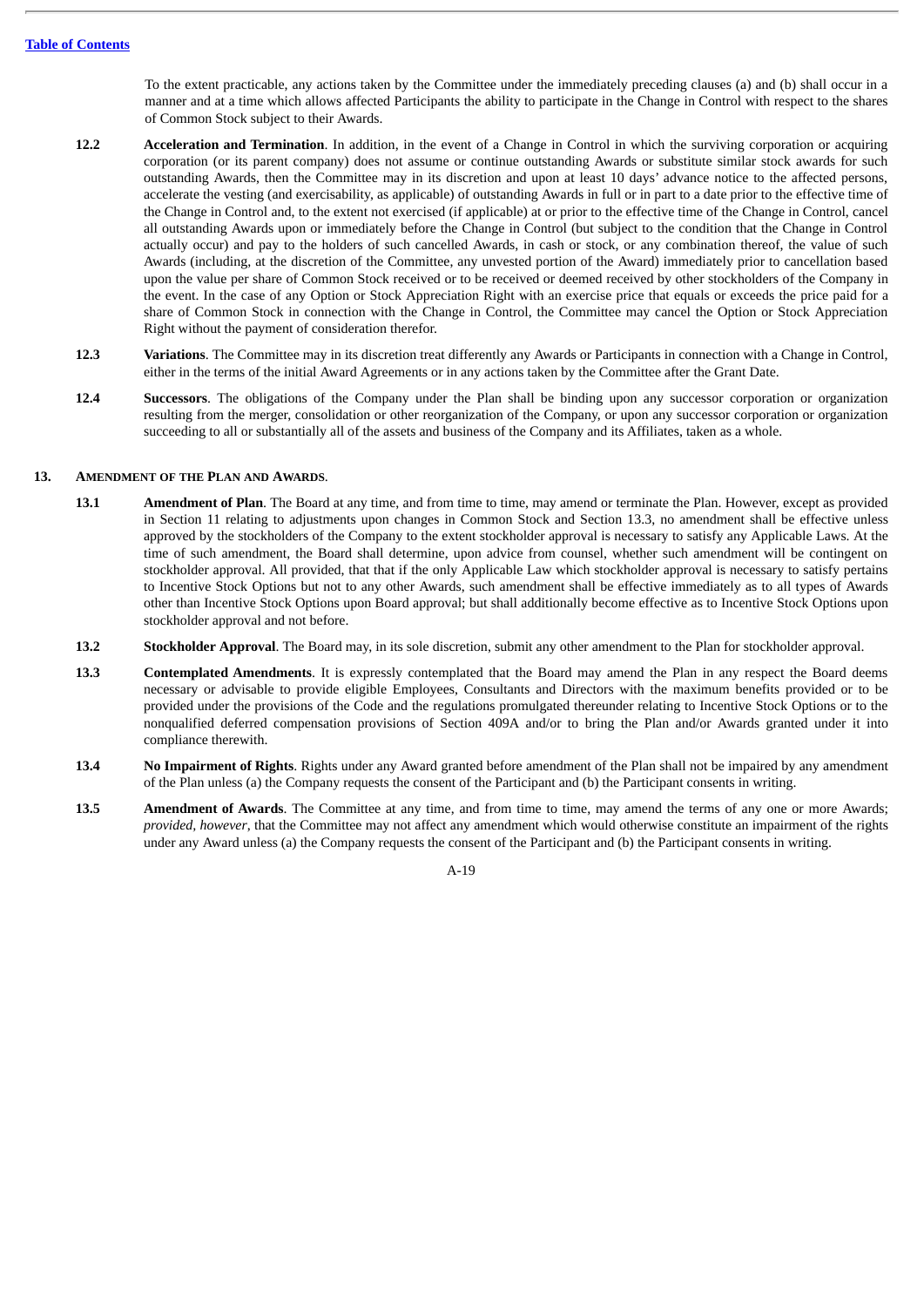#### **Table of [Contents](#page-3-0)**

## **14. GENERAL PROVISIONS**.

- **14.1 Forfeiture Events**. The Committee may specify in an Award Agreement that the Participant's rights, payments and benefits with respect to an Award shall be subject to reduction, cancellation, forfeiture or recoupment upon the occurrence of certain events, in addition to applicable vesting conditions of an Award. Such events may include, without limitation, breach of non-competition, non-solicitation, confidentiality, or other restrictive covenants that are valid under Applicable Laws and are contained in the Award Agreement or otherwise applicable to the Participant, a termination of the Participant's Continuous Service for Cause, or other conduct by the Participant that is or is intended to be detrimental to the business or reputation of the Company and/or its Affiliates.
- **14.2 Clawback**. Notwithstanding any other provisions in this Plan, any Award which is subject to recovery under any law, government regulation or securities exchange listing requirement, will be subject to such deductions and clawback as may be required to be made pursuant to such law, government regulation or securities exchange listing requirement (or any policy adopted by the Company pursuant to any such law, government regulation or securities exchange listing requirement).
- **14.3 Other Compensation Arrangements**. Nothing contained in this Plan shall prevent the Board from adopting other or additional compensation arrangements, subject to stockholder approval if such approval is required; and such arrangements may be either generally applicable or applicable only in specific cases.
- **14.4 Sub-plans**. The Committee may from time to time establish sub-plans under the Plan for purposes of satisfying blue sky, securities, tax or other laws of various jurisdictions in which the Company intends to grant Awards. Any sub-plans shall contain such limitations and other terms and conditions as the Committee determines are necessary or desirable. All sub-plans shall be deemed a part of the Plan, but each sub-plan shall apply only to the Participants in the jurisdiction for which the sub-plan was designed.
- **14.5 Unfunded Plan**. The Plan shall be unfunded. Neither the Company, the Board nor the Committee shall be required to establish any special or separate fund or to segregate any assets to assure the performance of its obligations under the Plan.
- **14.6 Benefits Not Alienable**. Other than as provided above or in an Award Agreement, benefits under this Plan or the Award Agreement may not be sold, assigned, transferred or otherwise disposed of or alienated, whether voluntarily or involuntarily, nor be pledged or hypothecated as collateral for a loan or as security for the performance of any obligation or for any other purpose. Any unauthorized attempt at assignment, transfer, pledge or other disposition shall be without effect.
- **14.7 Delivery**. Upon exercise of a right granted under this Plan, the Company shall issue Common Stock or pay any amounts due within a reasonable period of time thereafter. Subject to any statutory or regulatory obligations the Company may otherwise have, for purposes of this Plan, 20 days shall be considered a reasonable period of time.
- **14.8 No Fractional Shares**. No fractional shares of Common Stock shall be issued or delivered pursuant to the Plan. The Committee shall determine whether cash, additional Awards or other securities or property shall be issued or paid in lieu of fractional shares of Common Stock or whether any fractional shares should be rounded, forfeited or otherwise eliminated.
- **14.9 Other Provisions**. The Award Agreements authorized under the Plan may contain such other provisions not inconsistent with this Plan, including, without limitation, restrictions upon the exercise of the Awards, as the Committee may deem advisable.
- **14.10 Section 409A**. (a) The Plan is intended to comply with the requirements of Section 409A to the extent subject thereto, and, accordingly, to the maximum extent permitted, the Plan shall be interpreted and administered to be in compliance therewith. Any payments described in the Plan or any Award Agreement that are due within the "short-term deferral period" as defined in Section 409A shall not be treated as deferred compensation unless Applicable Laws require otherwise. Notwithstanding anything to the contrary in the Plan or any Award Agreement, to the extent required to avoid accelerated taxation and tax penalties under Section 409A, amounts that would otherwise be payable and benefits that would otherwise be provided pursuant to the Plan or any Award Agreement during the six month period immediately following the Participant's termination of Continuous Service shall instead be paid in one lump sum on the first payroll date after the six-month anniversary of the Participant's separation from service (or the Participant's death, if earlier).

A-20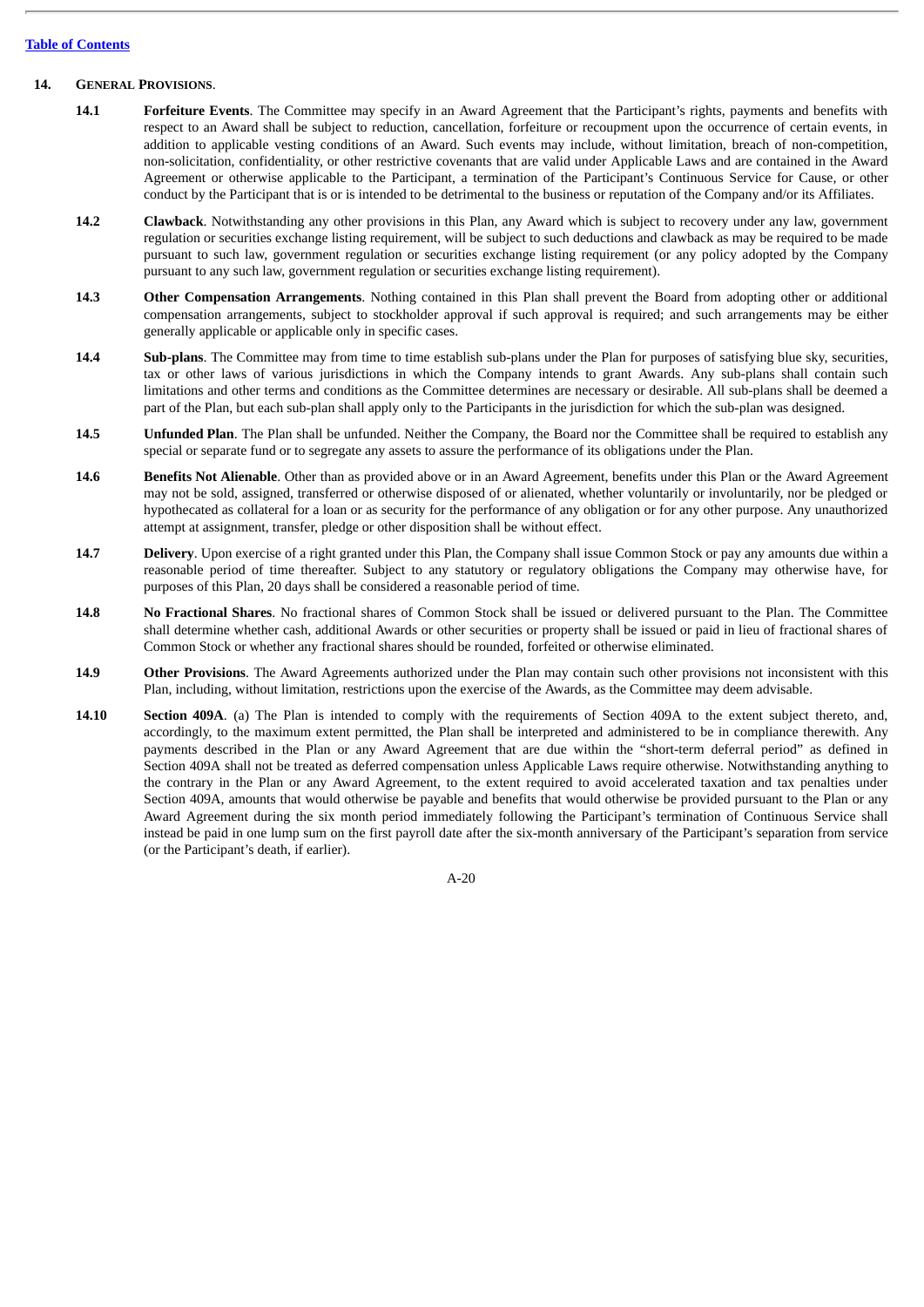- **14.10.a** Unless the Committee expresses a conscious and knowing intention to the contrary in the particular instance, all Award Agreements shall be deemed to be intended either to be exempt from the application of or to comply with the requirements of Section 409A to the extent subject thereto, and, accordingly, to the maximum extent permitted, each Award Agreement shall be interpreted and administered and each action of the Committee with respect thereto shall be interpreted such that grant, payment, settlement or deferral will not be subject to a penalty, tax or interest applicable under or as a result of Section 409A.
- **14.10.b** Notwithstanding the foregoing, neither the Company nor the Committee shall have any obligation to take any action to prevent the assessment of any excise tax or penalty on any Participant under Section 409A and neither the Company nor the Committee will have any liability to, or obligation to indemnify or reimburse, any Participant for such tax or penalty.
- **14.11 Disqualifying Dispositions**. Any Participant who shall make a "disposition" (as defined in Section 424 of the Code) of all or any portion of shares of Common Stock acquired upon exercise of an Incentive Stock Option within two years from the Grant Date of such Incentive Stock Option or within one year after the issuance of the shares of Common Stock acquired upon exercise of such Incentive Stock Option (a "*Disqualifying Disposition*") shall be required to immediately advise the Company in writing as to the occurrence of the sale and the price realized upon the sale of such shares of Common Stock.
- **14.12 Section 16**. It is the intent of the Company that the Plan satisfy, and be interpreted in a manner that satisfies, the applicable requirements of Rule 16b-3 so that Participants will be entitled to the benefit of Rule 16b-3, or any other rule promulgated under Section 16 of the Exchange Act, so as not to become subject to short-swing liability under Section 16 of the Exchange Act. Accordingly, if the operation of any provision of the Plan would conflict with the intent expressed in this Section 14.12, such provision to the extent possible shall be interpreted and/or deemed amended so as to avoid such conflict.

#### **14.13 [Reserved**.]

- **14.14 Expenses**. The costs of administering the Plan shall be paid by the Company.
- **14.15 Annual Reports**. During the term of this Plan, to the extent required by Applicable Law the Company shall furnish to each Participant who does not otherwise receive such materials, copies of all reports, proxy statements and other communications that the Company distributes generally to its stockholders.
- **14.16 Severability**. If any of the provisions of the Plan or any Award Agreement is held to be invalid, illegal or unenforceable, whether in whole or in part, such provision shall be deemed modified to the extent, but only to the extent, of such invalidity, illegality or unenforceability and the remaining provisions shall not be affected thereby.
- **14.17 Plan Headings**. The headings in the Plan are for purposes of convenience only and are not intended to define or limit the construction of the provisions hereof.
- **14.18 Non-Uniform Treatment**. The Committee's determinations under the Plan and in connection with any respective Award Agreements need not be uniform and may be made by it selectively among persons who are eligible to receive, or actually receive, Awards. Without limiting the generality of the foregoing, the Committee shall be entitled to make non-uniform and selective determinations, amendments and adjustments, and to enter into non-uniform and selective Award Agreements.
- **15. EFFECTIVE DATE OF PLAN**. The Plan shall become effective as of the Effective Date, but no Award shall be exercised (or, in the case of a stock Award, shall be granted) unless and until the Plan has been approved by the stockholders of the Company, which approval shall be within 12 months before or after the date the Plan is adopted by the Board.
- **16. TERMINATION OR SUSPENSION OF THE PLAN**. The Committee may suspend or terminate the Plan at any time. No Incentive Stock Options may be granted after the tenth anniversary of May 7, 2018, the date the Plan, as amended and restated, was adopted by the Board. No Awards may be granted under the Plan while the Plan is suspended or after it is terminated, but Awards granted prior to any suspension or termination may extend beyond such suspension or termination.
- **17. CHOICE OF LAW**. The law of the State of Delaware shall govern all questions concerning the construction, validity and interpretation of this Plan, without regard to such state's conflict of law rules.

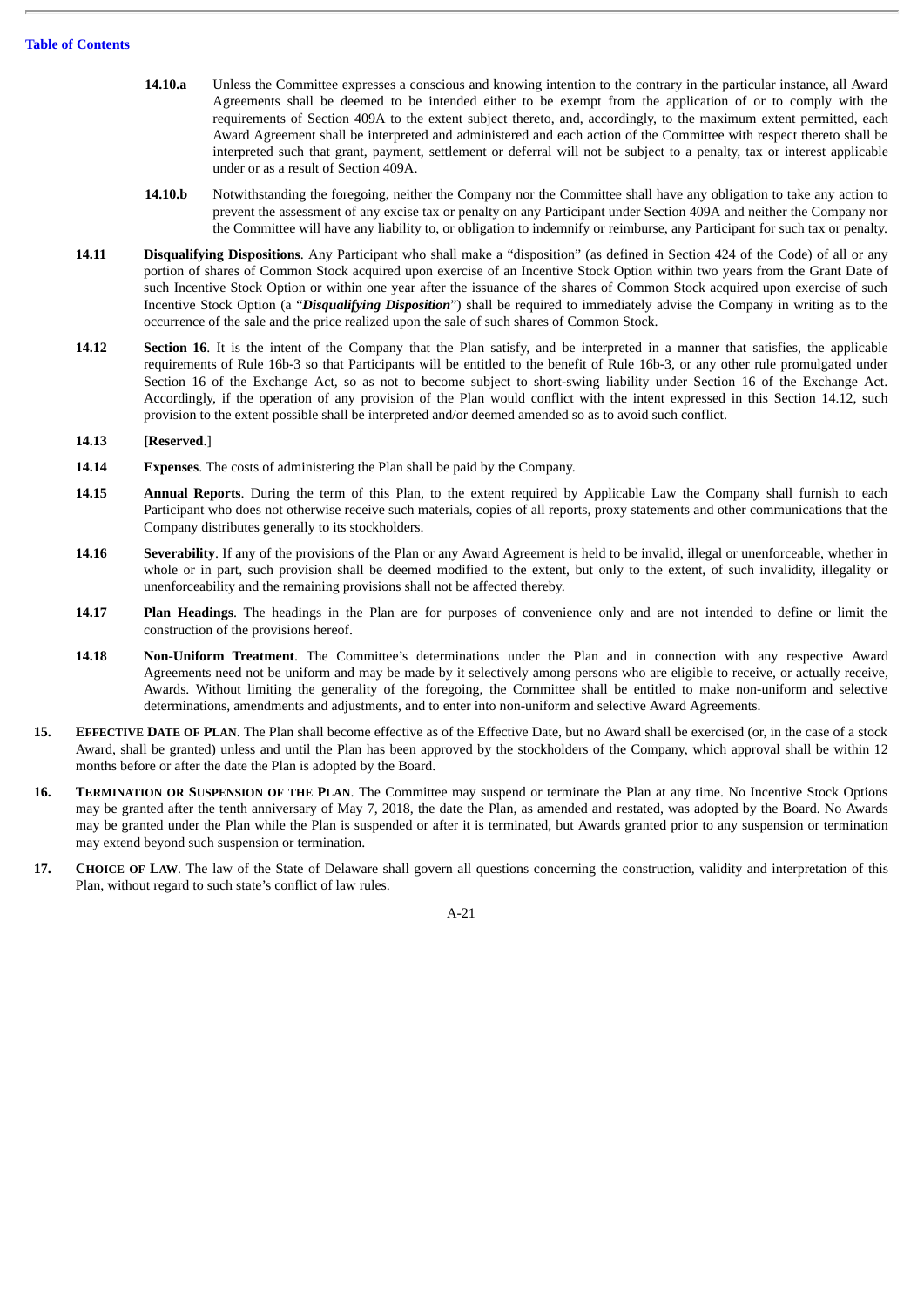

P.O. BOX 8016, CARY, NC 27512-9903

| YOUR VOTE IS IMPORTANT! PLEASE VOTE BY:                                                                                                                       |
|---------------------------------------------------------------------------------------------------------------------------------------------------------------|
| <b>INTERNET</b><br>Go To: www.proxypush.com/BIOC<br>Cast your vote online<br>Have your Proxy Card ready<br>Follow the simple instructions to record your vote |
| <b>PHONE Call 1-866-249-5670</b><br>Use any touch-tone telephone<br>Have your Proxy Card ready<br>Follow the simple recorded instructions                     |
| MAIL<br>Mark, sign and date your Proxy Card<br>Fold and return your Proxy Card in the postage-paid<br>envelope provided                                       |
| You must register to attend the meeting by June 8, 2022 5:00<br>PM ET online at www.proxydocs.com/BIOC                                                        |



## **Annual Meeting of Stockholders**

For Stockholders of record as of April 27, 2022

- **TIME:** Friday, June 10, 2022 1:30 PM, Pacific Time
- **PLACE:** Annual Meeting to be held live via the Internet -- please visit

www.proxydocs.com/BIOC for more details

#### **This proxy is being solicited on behalf of the Board of Directors**

The undersigned hereby appoints Samuel D. Riccitelli and Darrell Taylor (the "Named Proxies"), and each or either of them, with full power of substitution and revocation, and authorizes them, and each of them, to vote all the shares of common stock of Biocept, Inc., which the undersigned is entitled to vote at said meeting and any adjournment thereof upon the matters specified and upon such other matters as may be properly brought before the meeting or any adjournment thereof, conferring authority upon such true and lawful attorneys to vote in their discretion on such other matters as may properly come before the meeting and revoking any proxy heretofore given.

THE SHARES REPRESENTED BY THIS PROXY WILL BE VOTED AS DIRECTED OR, IF NO DIRECTION IS GIVEN, SHARES WILL BE VOTED IDENTICAL TO THE BOARD OF DIRECTORS RECOMMENDATION. This proxy, when properly executed, will be voted in the manner directed herein. In their discretion, the Named Proxies are authorized to vote upon such other matters that may properly come before the meeting or any adjournment or postponement thereof.

You are encouraged to specify your choice by marking the appropriate box (SEE REVERSE SIDE) but you need not mark any box if you wish to vote in accordance with the Board of Directors' recommendation. The Named Proxies cannot vote your shares unless you sign (on the reverse side) and return this card.

PLEASE BE SURE TO SIGN AND DATE THIS PROXY CARD AND MARK ON THE REVERSE SIDE